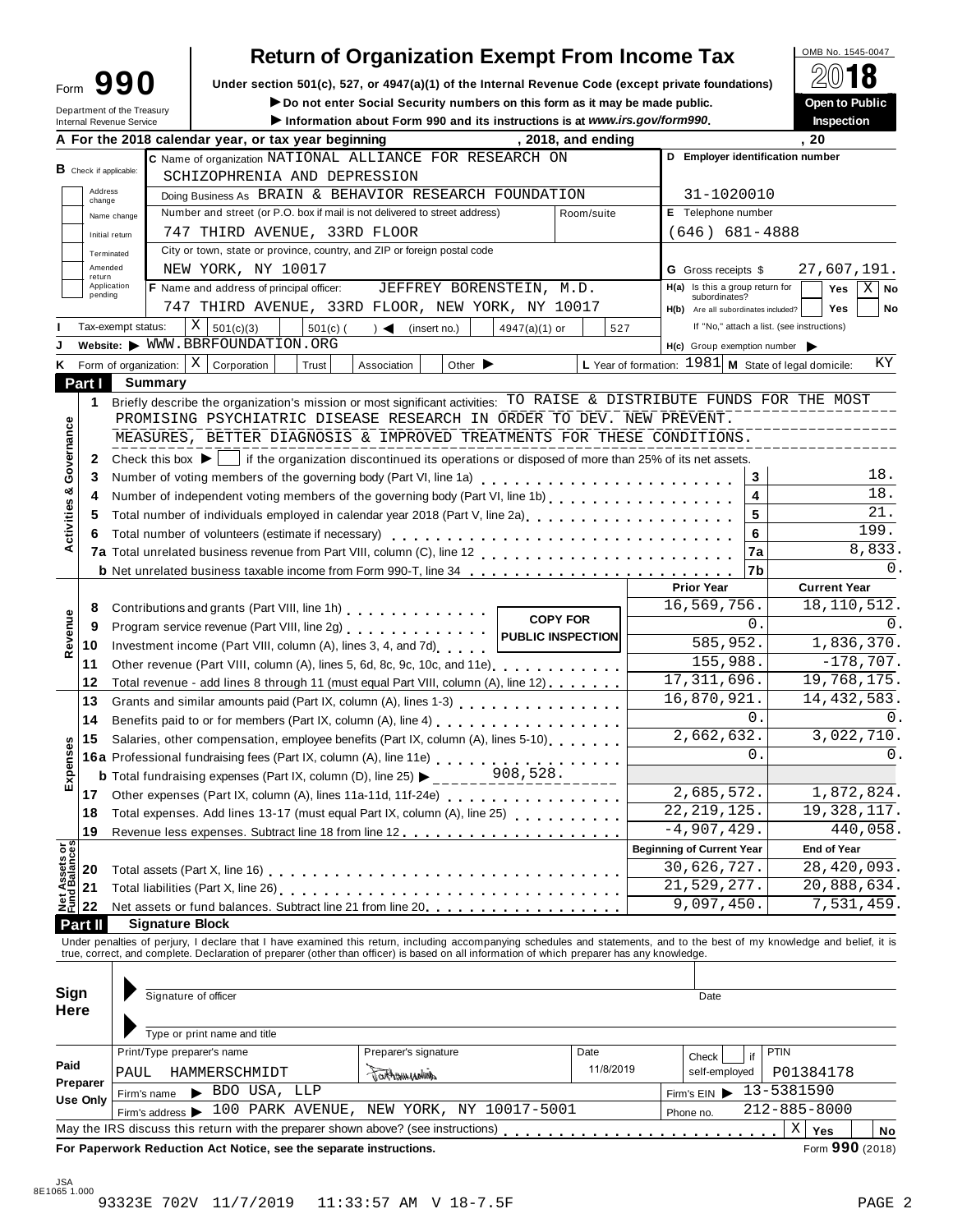| NAIIONAD ADDIANCE FOR RESEARCH ON                                                                                                                                                                                                                                                                                                                 |
|---------------------------------------------------------------------------------------------------------------------------------------------------------------------------------------------------------------------------------------------------------------------------------------------------------------------------------------------------|
| Page 2<br>Form 990 (2018)                                                                                                                                                                                                                                                                                                                         |
| <b>Statement of Program Service Accomplishments</b><br>Part III                                                                                                                                                                                                                                                                                   |
| X                                                                                                                                                                                                                                                                                                                                                 |
| 1 Briefly describe the organization's mission:                                                                                                                                                                                                                                                                                                    |
| NATIONAL ALLIANCE FOR RESEARCH ON SCHIZOPHRENIA AND DEPRESSION                                                                                                                                                                                                                                                                                    |
| (NARSAD) D/B/A THE BRAIN & BEHAVIOR RESEARCH FOUNDATION IS COMMITTED                                                                                                                                                                                                                                                                              |
| TO ALLEVIATING THE SUFFERING OF MENTAL ILLNESS BY AWARDING GRANTS                                                                                                                                                                                                                                                                                 |
| THAT WILL LEAD TO ADVANCES AND BREAKTHROUGHS IN SCIENTIFIC RESEARCH.                                                                                                                                                                                                                                                                              |
|                                                                                                                                                                                                                                                                                                                                                   |
| 2 Did the organization undertake any significant program services during the year which were not listed on the<br>$\overline{X}$ No                                                                                                                                                                                                               |
| <b>Yes</b>                                                                                                                                                                                                                                                                                                                                        |
| If "Yes," describe these new services on Schedule O.                                                                                                                                                                                                                                                                                              |
| Did the organization cease conducting, or make significant changes in how it conducts, any program<br>3                                                                                                                                                                                                                                           |
| X No<br>Yes                                                                                                                                                                                                                                                                                                                                       |
| If "Yes," describe these changes on Schedule O.                                                                                                                                                                                                                                                                                                   |
| 4 Describe the organization's program service accomplishments for each of its three largest program services, as measured by<br>expenses. Section $501(c)(3)$ and $501(c)(4)$ organizations are required to report the amount of grants and allocations to others,<br>the total expenses, and revenue, if any, for each program service reported. |
|                                                                                                                                                                                                                                                                                                                                                   |
| 4a (Code:<br>) (Expenses \$<br>14, 052, 583. including grants of \$14, 052, 583. (Revenue \$<br>$0.$ )                                                                                                                                                                                                                                            |
| GRANTS AND SCHOLARSHIPS TO FUND SCIENTIFIC RESEARCH INTO THE                                                                                                                                                                                                                                                                                      |
| CAUSES, CURES, AND PREVENTION OF CHRONIC AND SEVERE MENTAL                                                                                                                                                                                                                                                                                        |
| ILLNESSES SUCH AS DEPRESSION, SCHIZOPHRENIA, ANXIETY, AUTISM,                                                                                                                                                                                                                                                                                     |
| BIPOLAR DISORDER, ADHD, PTSD AND OCD.                                                                                                                                                                                                                                                                                                             |
|                                                                                                                                                                                                                                                                                                                                                   |
|                                                                                                                                                                                                                                                                                                                                                   |
|                                                                                                                                                                                                                                                                                                                                                   |
|                                                                                                                                                                                                                                                                                                                                                   |
|                                                                                                                                                                                                                                                                                                                                                   |
|                                                                                                                                                                                                                                                                                                                                                   |
|                                                                                                                                                                                                                                                                                                                                                   |
|                                                                                                                                                                                                                                                                                                                                                   |
|                                                                                                                                                                                                                                                                                                                                                   |
| 2,608,667. including grants of \$380,000. ) (Revenue \$<br>) (Expenses \$<br>4b (Code:<br>0.                                                                                                                                                                                                                                                      |
| ATTACHMENT 1                                                                                                                                                                                                                                                                                                                                      |
|                                                                                                                                                                                                                                                                                                                                                   |
|                                                                                                                                                                                                                                                                                                                                                   |
|                                                                                                                                                                                                                                                                                                                                                   |
|                                                                                                                                                                                                                                                                                                                                                   |
|                                                                                                                                                                                                                                                                                                                                                   |
|                                                                                                                                                                                                                                                                                                                                                   |
|                                                                                                                                                                                                                                                                                                                                                   |
|                                                                                                                                                                                                                                                                                                                                                   |
|                                                                                                                                                                                                                                                                                                                                                   |
|                                                                                                                                                                                                                                                                                                                                                   |
|                                                                                                                                                                                                                                                                                                                                                   |
|                                                                                                                                                                                                                                                                                                                                                   |
|                                                                                                                                                                                                                                                                                                                                                   |
| including grants of \$<br>) (Expenses \$<br>) (Revenue \$<br>4c (Code:                                                                                                                                                                                                                                                                            |
|                                                                                                                                                                                                                                                                                                                                                   |
|                                                                                                                                                                                                                                                                                                                                                   |
|                                                                                                                                                                                                                                                                                                                                                   |
|                                                                                                                                                                                                                                                                                                                                                   |
|                                                                                                                                                                                                                                                                                                                                                   |
|                                                                                                                                                                                                                                                                                                                                                   |
|                                                                                                                                                                                                                                                                                                                                                   |
|                                                                                                                                                                                                                                                                                                                                                   |
|                                                                                                                                                                                                                                                                                                                                                   |
|                                                                                                                                                                                                                                                                                                                                                   |
|                                                                                                                                                                                                                                                                                                                                                   |
|                                                                                                                                                                                                                                                                                                                                                   |
|                                                                                                                                                                                                                                                                                                                                                   |
|                                                                                                                                                                                                                                                                                                                                                   |
| 4d Other program services (Describe in Schedule O.)                                                                                                                                                                                                                                                                                               |
| (Expenses \$<br>) (Revenue \$<br>including grants of \$                                                                                                                                                                                                                                                                                           |
| 16,661,250.                                                                                                                                                                                                                                                                                                                                       |
| 4e Total program service expenses ><br><b>JSA</b>                                                                                                                                                                                                                                                                                                 |
| Form 990 (2018)<br>8E1020 1.000                                                                                                                                                                                                                                                                                                                   |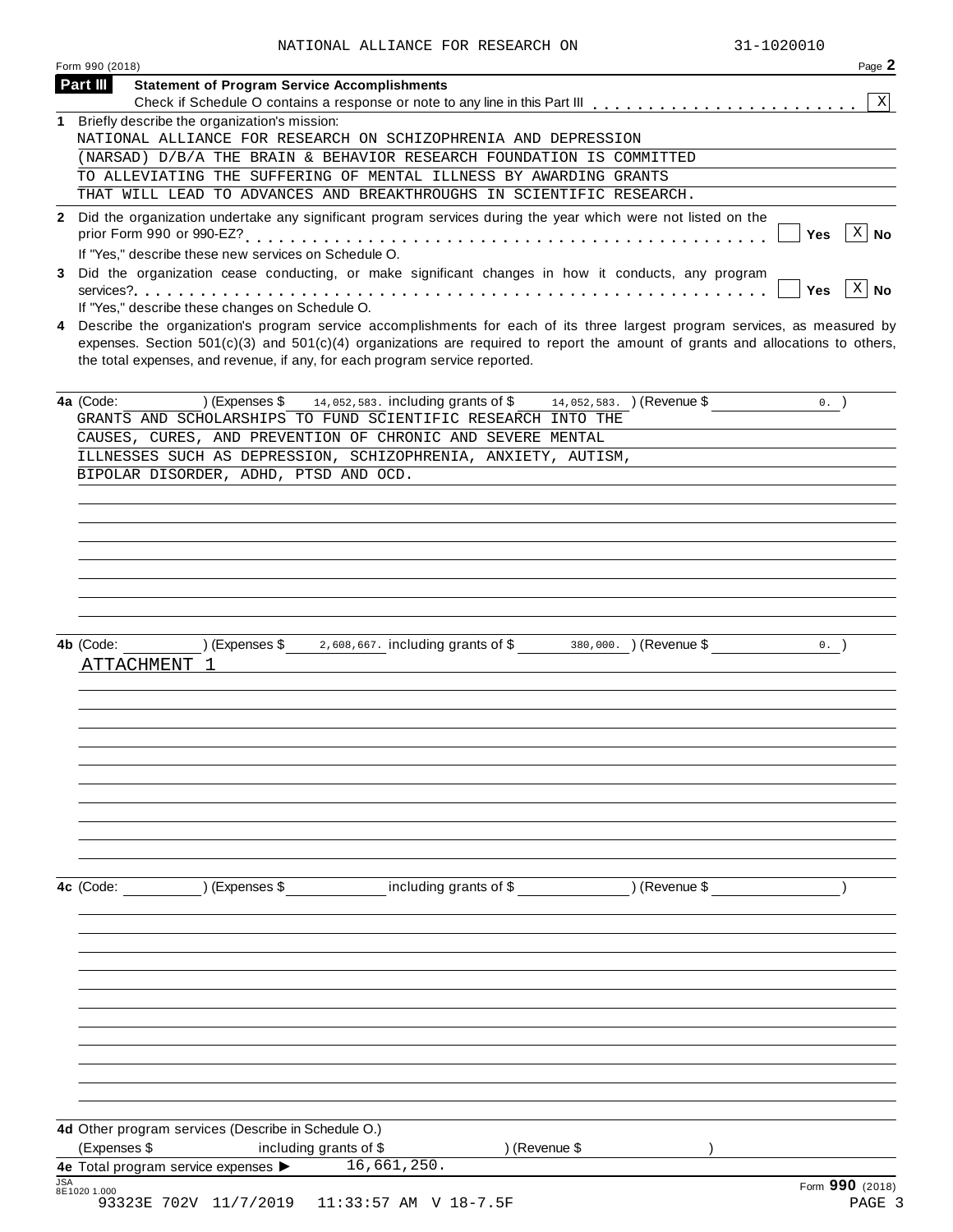|              | Form 990 (2018)                                                                                                                                                                                                                                                                                                                                                                               |                        |             | Page 3 |
|--------------|-----------------------------------------------------------------------------------------------------------------------------------------------------------------------------------------------------------------------------------------------------------------------------------------------------------------------------------------------------------------------------------------------|------------------------|-------------|--------|
| Part IV      | <b>Checklist of Required Schedules</b>                                                                                                                                                                                                                                                                                                                                                        |                        | Yes         | No     |
| 1            | Is the organization described in section $501(c)(3)$ or $4947(a)(1)$ (other than a private foundation)? If "Yes,"                                                                                                                                                                                                                                                                             |                        | Χ           |        |
| $\mathbf{2}$ | Is the organization required to complete Schedule B, Schedule of Contributors (see instructions)?                                                                                                                                                                                                                                                                                             | 1<br>$\overline{2}$    | $\mathbf X$ |        |
| 3            | Did the organization engage in direct or indirect political campaign activities on behalf of or in opposition to                                                                                                                                                                                                                                                                              |                        |             |        |
|              | candidates for public office? If "Yes," complete Schedule C, Part I.                                                                                                                                                                                                                                                                                                                          | 3                      |             | Χ      |
| 4            | Section 501(c)(3) organizations. Did the organization engage in lobbying activities, or have a section 501(h)                                                                                                                                                                                                                                                                                 |                        |             |        |
|              |                                                                                                                                                                                                                                                                                                                                                                                               | 4                      |             | Χ      |
| 5.           | Is the organization a section $501(c)(4)$ , $501(c)(5)$ , or $501(c)(6)$ organization that receives membership dues,                                                                                                                                                                                                                                                                          |                        |             |        |
|              | assessments, or similar amounts as defined in Revenue Procedure 98-19? If "Yes," complete Schedule C, Part III                                                                                                                                                                                                                                                                                | 5                      |             | Χ      |
| 6            | Did the organization maintain any donor advised funds or any similar funds or accounts for which donors                                                                                                                                                                                                                                                                                       |                        |             |        |
|              | have the right to provide advice on the distribution or investment of amounts in such funds or accounts? If                                                                                                                                                                                                                                                                                   |                        |             |        |
|              | "Yes," complete Schedule D, Part $l_1, \ldots, l_k, \ldots, l_k, \ldots, l_k, \ldots, l_k, \ldots, l_k, \ldots, l_k, \ldots, l_k, \ldots, l_k, \ldots, l_k, \ldots, l_k, \ldots, l_k, \ldots, l_k, \ldots, l_k, \ldots, l_k, \ldots, l_k, \ldots, l_k, \ldots, l_k, \ldots, l_k, \ldots, l_k, \ldots, l_k, \ldots, l_k, \ldots, l_k, \ldots, l_k, \ldots, l_k, \ldots, l_k, \ldots, l_k, \ld$ | 6                      |             | Χ      |
| 7            | Did the organization receive or hold a conservation easement, including easements to preserve open space,                                                                                                                                                                                                                                                                                     |                        |             |        |
|              | the environment, historic land areas, or historic structures? If "Yes," complete Schedule D, Part II.                                                                                                                                                                                                                                                                                         | 7                      |             | Χ      |
| 8            | Did the organization maintain collections of works of art, historical treasures, or other similar assets? If "Yes,"                                                                                                                                                                                                                                                                           |                        |             |        |
|              |                                                                                                                                                                                                                                                                                                                                                                                               | 8                      |             | Χ      |
| 9            | Did the organization report an amount in Part X, line 21, for escrow or custodial account liability, serve as a<br>custodian for amounts not listed in Part X; or provide credit counseling, debt management, credit repair, or                                                                                                                                                               |                        |             |        |
|              |                                                                                                                                                                                                                                                                                                                                                                                               | 9                      |             | Χ      |
| 10           | Did the organization, directly or through a related organization, hold assets in temporarily restricted                                                                                                                                                                                                                                                                                       |                        |             |        |
|              | endowments, permanent endowments, or quasi-endowments? If "Yes," complete Schedule D, Part V.                                                                                                                                                                                                                                                                                                 | 10                     | Χ           |        |
| 11           | If the organization's answer to any of the following questions is "Yes," then complete Schedule D, Parts VI,                                                                                                                                                                                                                                                                                  |                        |             |        |
|              | VII, VIII, IX, or X as applicable.                                                                                                                                                                                                                                                                                                                                                            |                        |             |        |
|              | a Did the organization report an amount for land, buildings, and equipment in Part X, line 10? If "Yes,"                                                                                                                                                                                                                                                                                      |                        |             |        |
|              |                                                                                                                                                                                                                                                                                                                                                                                               | 11a                    | Χ           |        |
|              | <b>b</b> Did the organization report an amount for investments-other securities in Part X, line 12 that is 5% or more                                                                                                                                                                                                                                                                         |                        |             |        |
|              |                                                                                                                                                                                                                                                                                                                                                                                               | 11 <sub>b</sub>        | Χ           |        |
|              | c Did the organization report an amount for investments-program related in Part X, line 13 that is 5% or more                                                                                                                                                                                                                                                                                 |                        |             |        |
|              | of its total assets reported in Part X, line 16? If "Yes," complete Schedule D, Part VIII                                                                                                                                                                                                                                                                                                     | 11c                    |             | Χ      |
|              | d Did the organization report an amount for other assets in Part X, line 15 that is 5% or more of its total assets                                                                                                                                                                                                                                                                            |                        |             |        |
|              | reported in Part X, line 16? If "Yes," complete Schedule D, Part IX.                                                                                                                                                                                                                                                                                                                          | 11d                    | $\mathbf X$ | Χ      |
|              | e Did the organization report an amount for other liabilities in Part X, line 25? If "Yes," complete Schedule D, Part X                                                                                                                                                                                                                                                                       | 11e                    |             |        |
|              | f Did the organization's separate or consolidated financial statements for the tax year include a footnote that addresses<br>the organization's liability for uncertain tax positions under FIN 48 (ASC 740)? If "Yes," complete Schedule D, Part $X$ , ,                                                                                                                                     | 11f                    | Χ           |        |
|              | 12a Did the organization obtain separate, independent audited financial statements for the tax year? If "Yes," complete                                                                                                                                                                                                                                                                       |                        |             |        |
|              |                                                                                                                                                                                                                                                                                                                                                                                               | 12a                    |             | Χ      |
|              | <b>b</b> Was the organization included in consolidated, independent audited financial statements for the tax year? If                                                                                                                                                                                                                                                                         |                        |             |        |
|              | "Yes," and if the organization answered "No" to line 12a, then completing Schedule D, Parts XI and XII is optional 1                                                                                                                                                                                                                                                                          | 12 <sub>b</sub>        | Χ           |        |
| 13           | Is the organization a school described in section $170(b)(1)(A)(ii)?$ If "Yes," complete Schedule E.                                                                                                                                                                                                                                                                                          | 13                     |             | X      |
|              |                                                                                                                                                                                                                                                                                                                                                                                               | 14a                    |             | Χ      |
|              | <b>b</b> Did the organization have aggregate revenues or expenses of more than \$10,000 from grantmaking,                                                                                                                                                                                                                                                                                     |                        |             |        |
|              | fundraising, business, investment, and program service activities outside the United States, or aggregate                                                                                                                                                                                                                                                                                     |                        |             |        |
|              | foreign investments valued at \$100,000 or more? If "Yes," complete Schedule F, Parts I and IV.                                                                                                                                                                                                                                                                                               | 14b                    | Χ           |        |
| 15           | Did the organization report on Part IX, column (A), line 3, more than \$5,000 of grants or other assistance to or                                                                                                                                                                                                                                                                             |                        |             |        |
|              |                                                                                                                                                                                                                                                                                                                                                                                               | 15                     | Χ           |        |
| 16           | Did the organization report on Part IX, column (A), line 3, more than \$5,000 of aggregate grants or other                                                                                                                                                                                                                                                                                    |                        |             |        |
|              | assistance to or for foreign individuals? If "Yes," complete Schedule F, Parts III and IV                                                                                                                                                                                                                                                                                                     | 16                     | Χ           |        |
| 17           | Did the organization report a total of more than \$15,000 of expenses for professional fundraising services on<br>Part IX, column (A), lines 6 and 11e? If "Yes," complete Schedule G, Part I (see instructions)                                                                                                                                                                              | 17                     |             | Χ      |
|              | Did the organization report more than \$15,000 total of fundraising event gross income and contributions on                                                                                                                                                                                                                                                                                   |                        |             |        |
| 18           |                                                                                                                                                                                                                                                                                                                                                                                               | 18                     | Χ           |        |
|              | Did the organization report more than \$15,000 of gross income from gaming activities on Part VIII, line 9a?                                                                                                                                                                                                                                                                                  |                        |             |        |
|              |                                                                                                                                                                                                                                                                                                                                                                                               |                        |             | Χ      |
| 19           |                                                                                                                                                                                                                                                                                                                                                                                               |                        |             |        |
|              |                                                                                                                                                                                                                                                                                                                                                                                               | 19                     |             | Χ      |
|              | 20a Did the organization operate one or more hospital facilities? If "Yes," complete Schedule H                                                                                                                                                                                                                                                                                               | 20a<br>20 <sub>b</sub> |             |        |
| 21           | <b>b</b> If "Yes" to line 20a, did the organization attach a copy of its audited financial statements to this return?<br>Did the organization report more than \$5,000 of grants or other assistance to any domestic organization or                                                                                                                                                          |                        |             |        |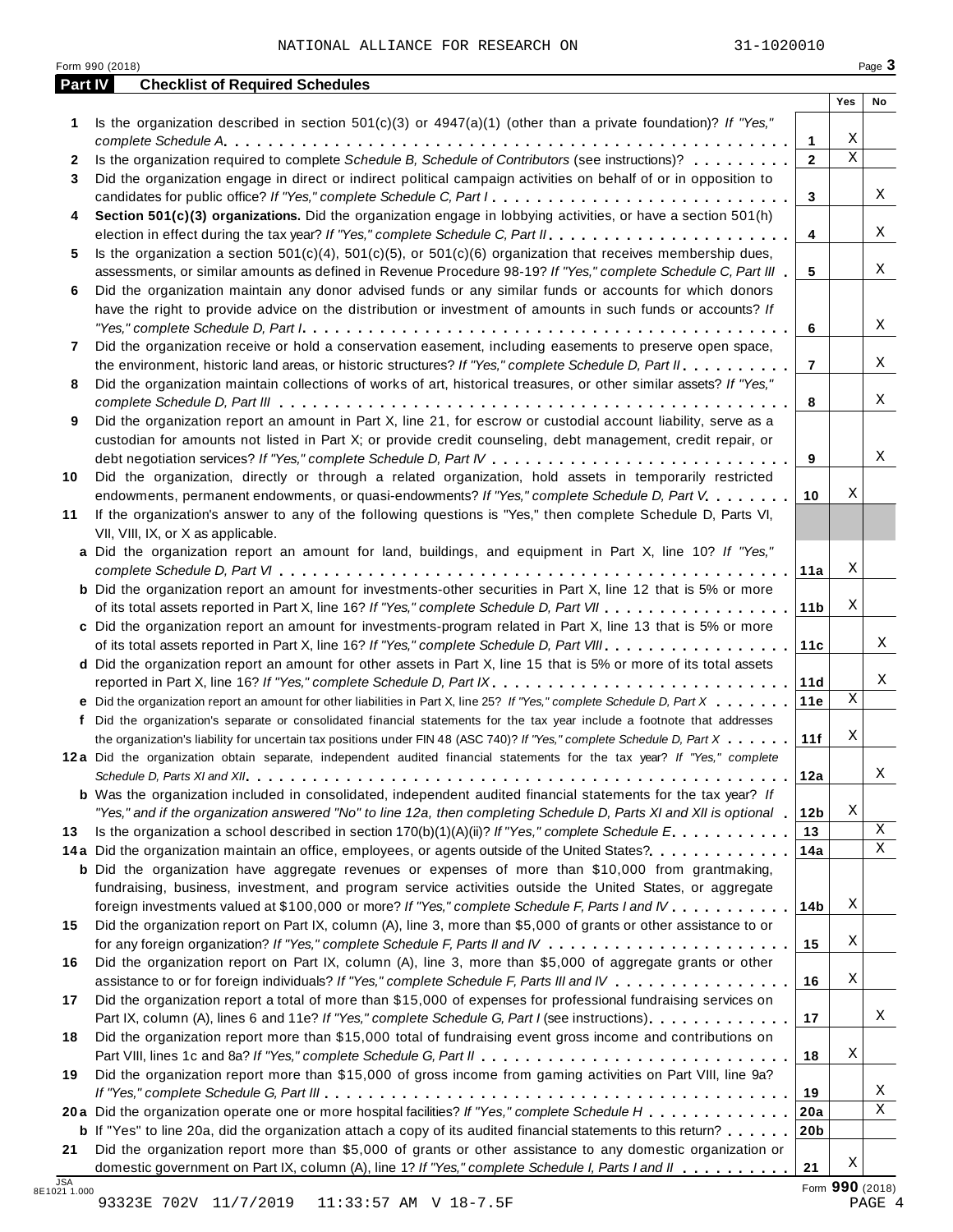|                | Form 990 (2018)                                                                                                                       |                 |                 | Page 4 |
|----------------|---------------------------------------------------------------------------------------------------------------------------------------|-----------------|-----------------|--------|
| <b>Part IV</b> | <b>Checklist of Required Schedules (continued)</b>                                                                                    |                 |                 |        |
|                |                                                                                                                                       |                 | Yes             | No     |
| 22             | Did the organization report more than \$5,000 of grants or other assistance to or for domestic individuals on                         |                 |                 |        |
|                | Part IX, column (A), line 2? If "Yes," complete Schedule I, Parts I and III                                                           | 22              | Χ               |        |
| 23             | Did the organization answer "Yes" to Part VII, Section A, line 3, 4, or 5 about compensation of the                                   |                 |                 |        |
|                | organization's current and former officers, directors, trustees, key employees, and highest compensated                               |                 |                 |        |
|                |                                                                                                                                       | 23              | Χ               |        |
|                | 24a Did the organization have a tax-exempt bond issue with an outstanding principal amount of more than                               |                 |                 |        |
|                | \$100,000 as of the last day of the year, that was issued after December 31, 2002? If "Yes," answer lines 24b                         |                 |                 |        |
|                | through 24d and complete Schedule K. If "No," go to line 25a                                                                          | 24a             |                 | Χ      |
|                | <b>b</b> Did the organization invest any proceeds of tax-exempt bonds beyond a temporary period exception?                            | 24 <sub>b</sub> |                 |        |
|                | c Did the organization maintain an escrow account other than a refunding escrow at any time during the year                           |                 |                 |        |
|                |                                                                                                                                       | 24c             |                 |        |
|                | <b>d</b> Did the organization act as an "on behalf of" issuer for bonds outstanding at any time during the year? $\dots$              | 24d             |                 |        |
|                | 25a Section 501(c)(3), 501(c)(4), and 501(c)(29) organizations. Did the organization engage in an excess benefit                      |                 |                 |        |
|                | transaction with a disqualified person during the year? If "Yes," complete Schedule L, Part I.                                        | 25a             |                 | Χ      |
|                | <b>b</b> Is the organization aware that it engaged in an excess benefit transaction with a disqualified person in a prior             |                 |                 |        |
|                | year, and that the transaction has not been reported on any of the organization's prior Forms 990 or 990-EZ?                          |                 |                 |        |
|                |                                                                                                                                       | 25b             |                 | Χ      |
| 26             | Did the organization report any amount on Part X, line 5, 6, or 22 for receivables from or payables to any                            |                 |                 |        |
|                | current or former officers, directors, trustees, key employees, highest compensated employees, or                                     |                 |                 |        |
|                |                                                                                                                                       | 26              |                 | Χ      |
| 27             | Did the organization provide a grant or other assistance to an officer, director, trustee, key employee,                              |                 |                 |        |
|                | substantial contributor or employee thereof, a grant selection committee member, or to a 35% controlled                               |                 |                 |        |
|                | entity or family member of any of these persons? If "Yes," complete Schedule L, Part III                                              | 27              |                 | Χ      |
| 28             | Was the organization a party to a business transaction with one of the following parties (see Schedule L,                             |                 |                 |        |
|                | Part IV instructions for applicable filing thresholds, conditions, and exceptions):                                                   |                 |                 |        |
|                | a A current or former officer, director, trustee, or key employee? If "Yes," complete Schedule L, Part IV                             | 28a             |                 | Χ      |
|                | <b>b</b> A family member of a current or former officer, director, trustee, or key employee? If "Yes," complete                       |                 |                 |        |
|                |                                                                                                                                       | 28b             |                 | Χ      |
|                | c An entity of which a current or former officer, director, trustee, or key employee (or a family member thereof)                     |                 |                 |        |
|                | was an officer, director, trustee, or direct or indirect owner? If "Yes," complete Schedule L, Part IV                                | 28c             |                 | Χ      |
| 29             | Did the organization receive more than \$25,000 in non-cash contributions? If "Yes," complete Schedule M                              | 29              | Χ               |        |
| 30             | Did the organization receive contributions of art, historical treasures, or other similar assets, or qualified                        |                 |                 |        |
|                | conservation contributions? If "Yes," complete Schedule $M_1, \ldots, \ldots, \ldots, \ldots, \ldots, \ldots, \ldots, \ldots, \ldots$ | 30              |                 | Χ      |
| 31             | Did the organization liquidate, terminate, or dissolve and cease operations? If "Yes," complete Schedule N, Part I                    | 31              |                 | X      |
| 32             | Did the organization sell, exchange, dispose of, or transfer more than 25% of its net assets? If "Yes,"                               |                 |                 |        |
|                |                                                                                                                                       | 32              |                 | Χ      |
| 33             | Did the organization own 100% of an entity disregarded as separate from the organization under Regulations                            |                 |                 |        |
|                | sections 301.7701-2 and 301.7701-3? If "Yes," complete Schedule R, Part $l_1, \ldots, l_l, l_l, \ldots, l_l, l_l, l_l, l_l$           | 33              |                 | Χ      |
| 34             | Was the organization related to any tax-exempt or taxable entity? If "Yes," complete Schedule R, Part II, III,                        |                 |                 |        |
|                |                                                                                                                                       | 34              | Χ               |        |
|                | 35a Did the organization have a controlled entity within the meaning of section 512(b)(13)?                                           | 35a             | Χ               |        |
|                | <b>b</b> If "Yes" to line 35a, did the organization receive any payment from or engage in any transaction with a                      |                 |                 |        |
|                | controlled entity within the meaning of section 512(b)(13)? If "Yes," complete Schedule R, Part V, line 2                             | 35b             | Χ               |        |
| 36             | Section 501(c)(3) organizations. Did the organization make any transfers to an exempt non-charitable                                  |                 |                 |        |
|                |                                                                                                                                       | 36              |                 | Χ      |
| 37             | Did the organization conduct more than 5% of its activities through an entity that is not a related organization                      |                 |                 |        |
|                | and that is treated as a partnership for federal income tax purposes? If "Yes," complete Schedule R, Part VI                          | 37              |                 | Χ      |
| 38             | Did the organization complete Schedule O and provide explanations in Schedule O for Part VI, lines 11b and                            |                 |                 |        |
|                | 19? Note. All Form 990 filers are required to complete Schedule O.                                                                    | 38              | Χ               |        |
| <b>Part V</b>  | <b>Statements Regarding Other IRS Filings and Tax Compliance</b>                                                                      |                 |                 |        |
|                |                                                                                                                                       |                 |                 |        |
|                |                                                                                                                                       |                 | Yes             | No     |
|                | 27<br>1a Enter the number reported in Box 3 of Form 1096. Enter -0- if not applicable   1a                                            |                 |                 |        |
|                | 0.<br><b>b</b> Enter the number of Forms W-2G included in line 1a. Enter -0- if not applicable   1b                                   |                 |                 |        |
|                | c Did the organization comply with backup withholding rules for reportable payments to vendors and                                    |                 |                 |        |
|                |                                                                                                                                       | 1 <sub>c</sub>  | Χ               |        |
| JSA            |                                                                                                                                       |                 | Form 990 (2018) |        |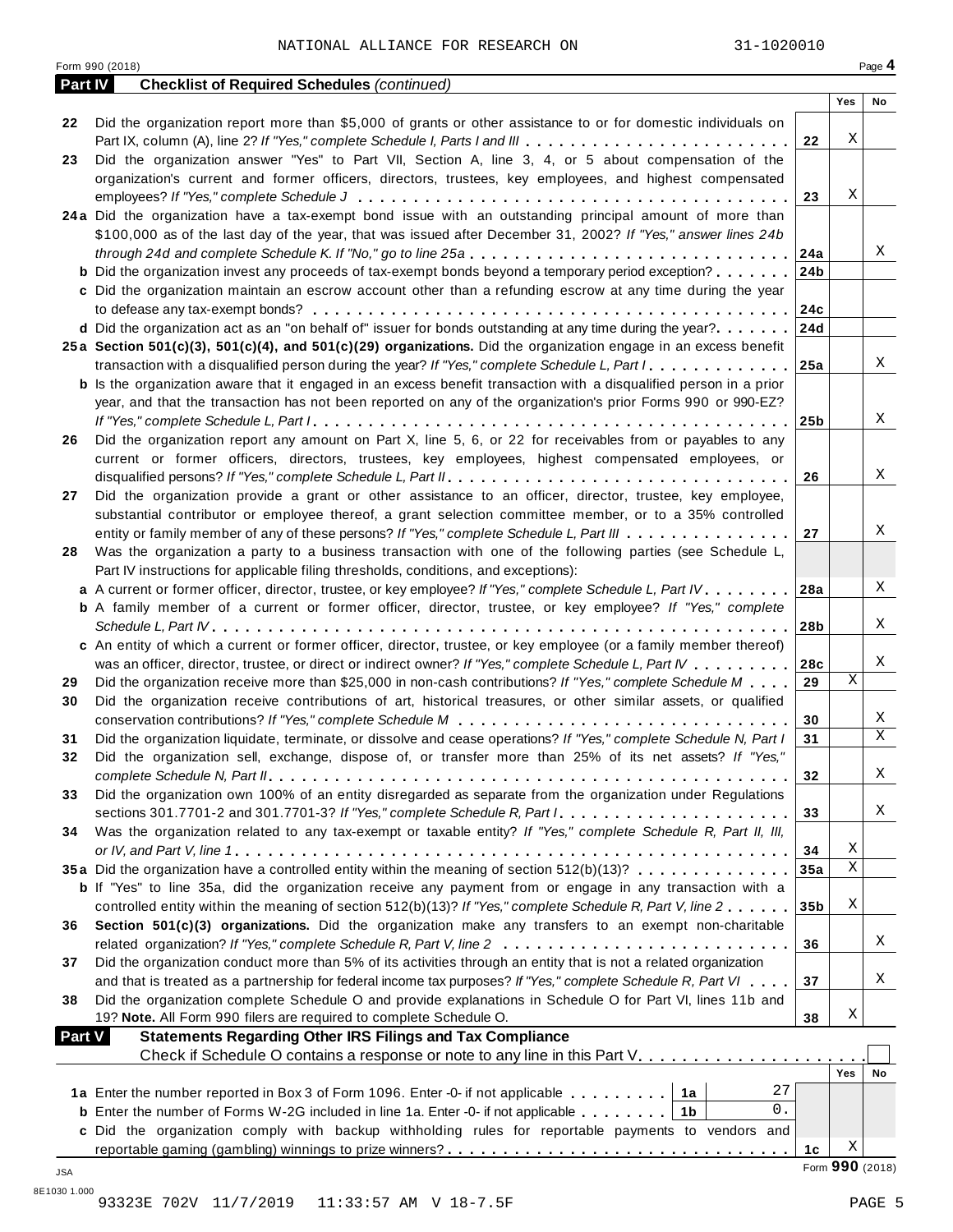|               | Form 990 (2018)                                                                                                                              |     | Page 5 |
|---------------|----------------------------------------------------------------------------------------------------------------------------------------------|-----|--------|
| <b>Part V</b> | Statements Regarding Other IRS Filings and Tax Compliance (continued)                                                                        |     |        |
|               |                                                                                                                                              | Yes | No     |
|               | 2a Enter the number of employees reported on Form W-3, Transmittal of Wage and Tax                                                           |     |        |
|               | 21<br>Statements, filed for the calendar year ending with or within the year covered by this return. [2a]                                    |     |        |
|               | <b>b</b> If at least one is reported on line 2a, did the organization file all required federal employment tax returns?                      | 2b  | Χ      |
|               | <b>Note.</b> If the sum of lines 1a and 2a is greater than 250, you may be required to e-file (see instructions).                            |     |        |
|               | 3a Did the organization have unrelated business gross income of \$1,000 or more during the year?                                             | За  | Χ<br>Χ |
|               | <b>b</b> If "Yes," has it filed a Form 990-T for this year? If "No" to line 3b, provide an explanation in Schedule O                         | 3b  |        |
|               | 4a At any time during the calendar year, did the organization have an interest in, or a signature or other authority over,                   |     |        |
|               | a financial account in a foreign country (such as a bank account, securities account, or other financial account)?                           | 4a  | Χ      |
|               | <b>b</b> If "Yes," enter the name of the foreign country: $\blacktriangleright$                                                              |     |        |
|               | See instructions for filing requirements for FinCEN Form 114, Report of Foreign Bank and Financial Accounts (FBAR).                          |     |        |
|               | 5a Was the organization a party to a prohibited tax shelter transaction at any time during the tax year?.                                    | 5a  | Χ      |
|               | <b>b</b> Did any taxable party notify the organization that it was or is a party to a prohibited tax shelter transaction?                    | 5b  | Χ      |
|               | c If "Yes" to line 5a or 5b, did the organization file Form 8886-T?                                                                          | 5c  |        |
|               | 6a Does the organization have annual gross receipts that are normally greater than \$100,000, and did the organization                       |     |        |
|               | solicit any contributions that were not tax deductible as charitable contributions?                                                          | 6a  | Χ      |
|               | <b>b</b> If "Yes," did the organization include with every solicitation an express statement that such contributions or                      |     |        |
|               |                                                                                                                                              | 6b  |        |
| 7             | Organizations that may receive deductible contributions under section 170(c).                                                                |     |        |
|               | a Did the organization receive a payment in excess of \$75 made partly as a contribution and partly for goods                                |     |        |
|               |                                                                                                                                              | 7а  | Χ      |
|               | <b>b</b> If "Yes," did the organization notify the donor of the value of the goods or services provided?                                     | 7b  | Χ      |
|               | c Did the organization sell, exchange, or otherwise dispose of tangible personal property for which it was                                   |     |        |
|               |                                                                                                                                              | 7с  | Χ      |
|               |                                                                                                                                              |     |        |
|               | e Did the organization receive any funds, directly or indirectly, to pay premiums on a personal benefit contract?                            | 7е  | Χ      |
|               | f Did the organization, during the year, pay premiums, directly or indirectly, on a personal benefit contract?                               | 7f  | Χ      |
|               | If the organization received a contribution of qualified intellectual property, did the organization file Form 8899 as required?             | 7g  |        |
|               | h If the organization received a contribution of cars, boats, airplanes, or other vehicles, did the organization file a Form 1098-C?         | 7h  |        |
| 8             | Sponsoring organizations maintaining donor advised funds. Did a donor advised fund maintained by the                                         |     |        |
|               | sponsoring organization have excess business holdings at any time during the year?                                                           | 8   |        |
| 9             | Sponsoring organizations maintaining donor advised funds.                                                                                    |     |        |
|               | <b>a</b> Did the sponsoring organization make any taxable distributions under section 4966?                                                  | 9а  |        |
|               | <b>b</b> Did the sponsoring organization make a distribution to a donor, donor advisor, or related person?                                   | 9b  |        |
| 10            | Section 501(c)(7) organizations. Enter:                                                                                                      |     |        |
|               | 10a <br>a Initiation fees and capital contributions included on Part VIII, line 12                                                           |     |        |
|               | <b>b</b> Gross receipts, included on Form 990, Part VIII, line 12, for public use of club facilities 10b                                     |     |        |
| 11            | Section 501(c)(12) organizations. Enter:                                                                                                     |     |        |
|               | 11a                                                                                                                                          |     |        |
|               | b Gross income from other sources (Do not net amounts due or paid to other sources                                                           |     |        |
|               | 11b                                                                                                                                          |     |        |
|               | 12a Section 4947(a)(1) non-exempt charitable trusts. Is the organization filing Form 990 in lieu of Form 1041?                               | 12a |        |
|               | 12b<br><b>b</b> If "Yes," enter the amount of tax-exempt interest received or accrued during the year                                        |     |        |
| 13.           | Section 501(c)(29) qualified nonprofit health insurance issuers.                                                                             |     |        |
|               | a Is the organization licensed to issue qualified health plans in more than one state?                                                       | 13а |        |
|               | Note. See the instructions for additional information the organization must report on Schedule O.                                            |     |        |
|               | <b>b</b> Enter the amount of reserves the organization is required to maintain by the states in which                                        |     |        |
|               | the organization is licensed to issue qualified health plans $\ldots \ldots \ldots \ldots \ldots \ldots \ldots$                              |     |        |
|               |                                                                                                                                              |     |        |
|               | 14a Did the organization receive any payments for indoor tanning services during the tax year?                                               | 14a | Χ      |
|               | <b>b</b> If "Yes," has it filed a Form 720 to report these payments? If "No," provide an explanation in Schedule $0 \cdot \cdot \cdot \cdot$ | 14b |        |
| 15            | Is the organization subject to the section 4960 tax on payment(s) of more than \$1,000,000 in remuneration or                                |     |        |
|               |                                                                                                                                              | 15  | Χ      |
|               | If "Yes," see instructions and file Form 4720, Schedule N.                                                                                   |     |        |
| 16            | Is the organization an educational institution subject to the section 4968 excise tax on net investment income?                              | 16  | Χ      |
|               | If "Yes," complete Form 4720, Schedule O.                                                                                                    |     |        |

Form **990** (2018)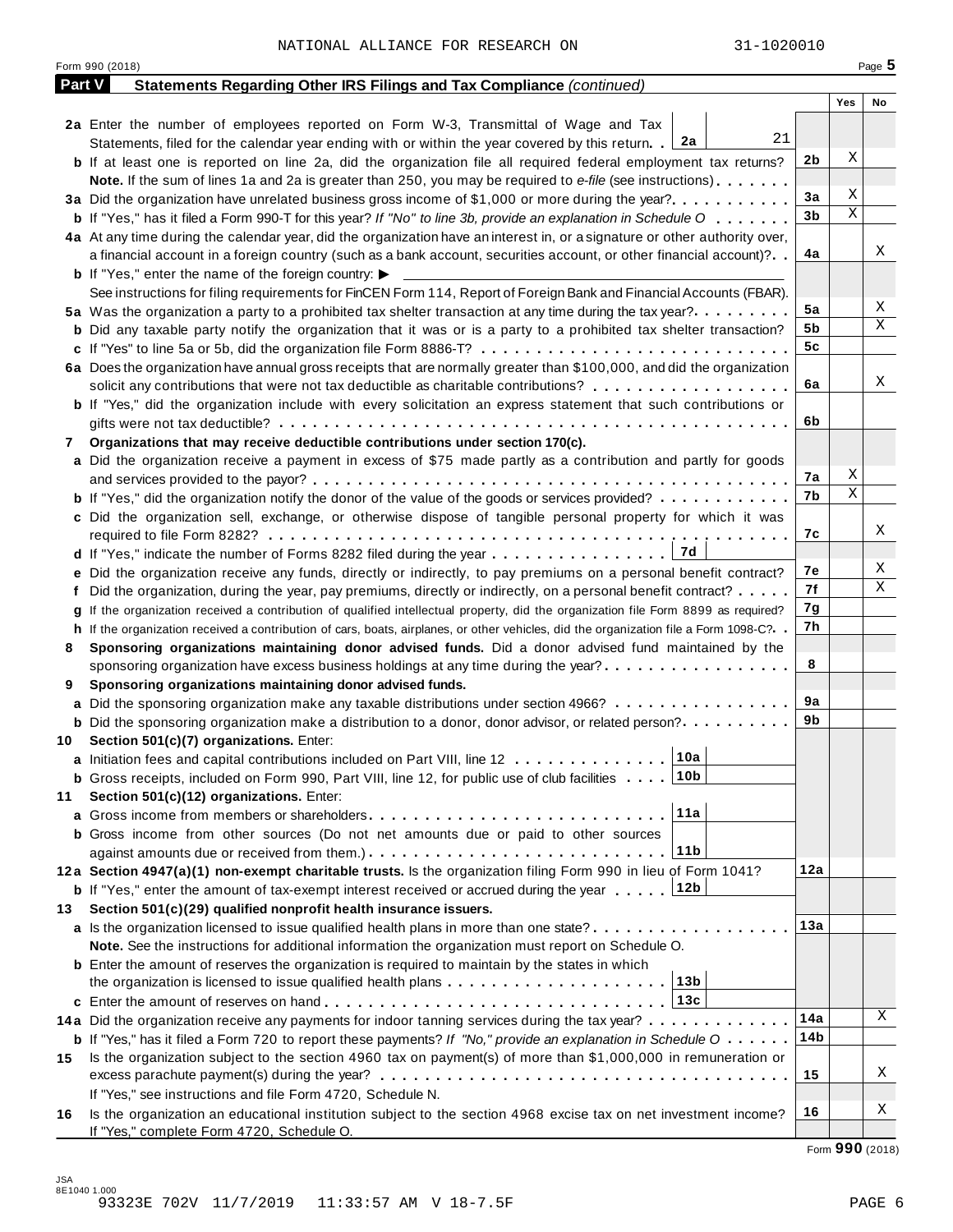|              | NATIONAL ALLIANCE FOR RESEARCH ON<br>31-1020010<br>Form 990 (2018)                                                        |              |            | Page 6 |
|--------------|---------------------------------------------------------------------------------------------------------------------------|--------------|------------|--------|
| Part VI      | Governance, Management, and Disclosure For each "Yes" response to lines 2 through 7b below, and for a "No"                |              |            |        |
|              | response to line 8a, 8b, or 10b below, describe the circumstances, processes, or changes in Schedule O. See instructions. |              |            |        |
|              |                                                                                                                           |              |            | Χ      |
|              | <b>Section A. Governing Body and Management</b>                                                                           |              |            |        |
|              |                                                                                                                           |              | <b>Yes</b> | No     |
|              | 18<br>1a<br>1a Enter the number of voting members of the governing body at the end of the tax year                        |              |            |        |
|              | If there are material differences in voting rights among members of the governing body, or                                |              |            |        |
|              | the governing body delegated broad authority to an executive committee or similar                                         |              |            |        |
|              | committee, explain in Schedule O.<br>18                                                                                   |              |            |        |
| b            | 1b<br>Enter the number of voting members included in line 1a, above, who are independent                                  |              |            |        |
| $\mathbf{2}$ | Did any officer, director, trustee, or key employee have a family relationship or a business relationship with            |              |            |        |
|              |                                                                                                                           | $\mathbf{2}$ |            | X      |
| 3            | Did the organization delegate control over management duties customarily performed by or under the direct                 |              |            |        |
|              | supervision of officers, directors, or trustees, or key employees to a management company or other person?                | 3            |            | X      |
| 4            | Did the organization make any significant changes to its governing documents since the prior Form 990 was filed?          | 4            |            | X      |
| 5            | Did the organization become aware during the year of a significant diversion of the organization's assets?                | 5            |            | X      |
| 6            |                                                                                                                           | 6            |            | X      |
| 7a           |                                                                                                                           |              |            |        |
|              | Did the organization have members, stockholders, or other persons who had the power to elect or appoint                   | 7a           |            | Χ      |
|              |                                                                                                                           |              |            |        |
| b            | Are any governance decisions of the organization reserved to (or subject to approval by) members,                         |              |            |        |

**a** The governing body? m m m m m m m m m m m m m m m m m m m m m m m m m m m m m m m m m m m m m m m m m m m m m m m m m m

m The governing body?<br> **b** Each committee with authority to act on behalf of the governing body?<br> **9** Is there any officer, director, trustee, or key employee listed in Part VII, Section A, who cannot be reached at Is there any officer, director, trustee, or key employee listed in Part VII, Section A, who cannot be reached at the organization's mailing address? If "Yes," provide the names and addresses in Schedule O Section B. Policies (This Section B requests information about policies not required by the Internal Revenue Code.)

stockholders, or persons other than the governing body?  $\dots \dots \dots \dots \dots \dots \dots \dots \dots \dots \dots \dots \dots$ Did the organization contemporaneously document the meetings held or written actions undertaken during

**b** Each committee with authority to act on behalf of the governing body?

|     |                                                                                                                             |                 | Yes | No |
|-----|-----------------------------------------------------------------------------------------------------------------------------|-----------------|-----|----|
| 10a |                                                                                                                             | 10a             |     | X  |
| b   | If "Yes," did the organization have written policies and procedures governing the activities of such chapters,              |                 |     |    |
|     | affiliates, and branches to ensure their operations are consistent with the organization's exempt purposes?                 | 10 <sub>b</sub> |     |    |
| 11a | Has the organization provided a complete copy of this Form 990 to all members of its governing body before filing the form? | 11a             | X   |    |
| b   | Describe in Schedule O the process, if any, used by the organization to review this Form 990.                               |                 |     |    |
| 12a | Did the organization have a written conflict of interest policy? If "No," go to line 13                                     | 12a             | X   |    |
| b   | Were officers, directors, or trustees, and key employees required to disclose annually interests that could give            | 12 <sub>b</sub> | X   |    |
| C.  | Did the organization regularly and consistently monitor and enforce compliance with the policy? If "Yes,"                   | 12c             | X   |    |
| 13  | Did the organization have a written whistleblower policy?                                                                   | 13              | X   |    |
| 14  |                                                                                                                             | 14              | X   |    |
| 15  | Did the process for determining compensation of the following persons include a review and approval by                      |                 |     |    |
|     | independent persons, comparability data, and contemporaneous substantiation of the deliberation and decision?               |                 |     |    |
| a   |                                                                                                                             | 15a             | X   |    |
| b   |                                                                                                                             | 15 <sub>b</sub> |     | X  |
|     | If "Yes" to line 15a or 15b, describe the process in Schedule O (see instructions).                                         |                 |     |    |
| 16а | Did the organization invest in, contribute assets to, or participate in a joint venture or similar arrangement              | 16a             |     | X  |
| b   | If "Yes," did the organization follow a written policy or procedure requiring the organization to evaluate its              |                 |     |    |
|     | participation in joint venture arrangements under applicable federal tax law, and take steps to safeguard the               |                 |     |    |
|     |                                                                                                                             | 16b             |     |    |
|     | <b>Section C. Disclosure</b>                                                                                                |                 |     |    |

# **Section C. Disclosure**<br> **17** List the states with which a copy of this Form 990 is required to be filed ►<sup>AR</sup>, CA, FL, IL, MD, MN, NJ, NY, OR, PA, UT, WI,

**18** Section 6104 requires an organization to make its Forms 1023 (1024 or 1024-A if applicable), 990, and 990-T (Section 501(c) (3)s only) available for public inspection. Indicate how you made these available. Check all that apply.

 $\boxed{\text{X}}$  Own website **Another's website**  $\boxed{\text{X}}$  Upon request **Other** *(explain in Schedule O)* Another's website

- **19** Describe in Schedule O whether (and if so, how) the organization made its governing documents, conflict of interest policy, and financial statements available to the public during the tax year.
- **20** nnahcial statements available to the public during the tax year.<br>State the name, address, and telephone number of the person who possesses the organization's books and records <br>LOUIS INNAMORATO, CPA, 747 THIRD AVENUE, 33RD

**7b**

X

X

X X

**8a 8b**

**9**

**8**

the year by the following: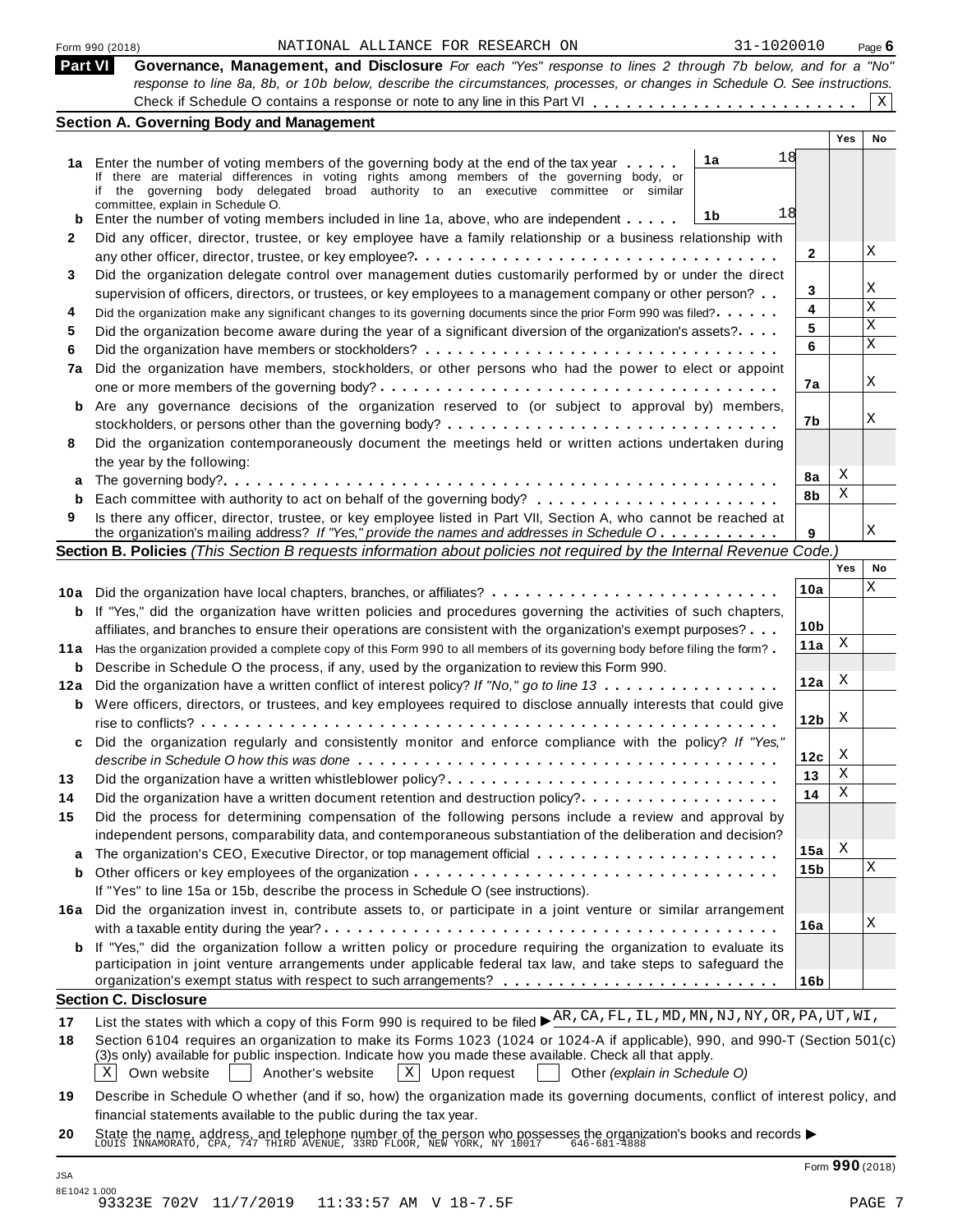| <b>Part VII</b> Compensation of Officers, Directors, Trustees, Key Employees, Highest Compensated Employees, and<br><b>Independent Contractors</b> |
|----------------------------------------------------------------------------------------------------------------------------------------------------|
|                                                                                                                                                    |
| Section A. Officers, Directors, Trustees, Key Employees, and Highest Compensated Employees                                                         |
| de Campine this toble for all norsons required to be listed. Denote componention for the colonglar user anding with a unitative the                |

**1a** Complete this table for all persons required to be listed. Report compensation for the calendar year ending with or within the organization's tax year.

anization's lax year.<br>● List all of the organization's **current** officers, directors, trustees (whether individuals or organizations), regardless of amount of<br>nnensation Enter -0- in columns (D) (E) and (E) if no compensa compensation. Enter -0- in columns (D), (E), and (F) if no compensation was paid.

• List all of the organization's **current** key employees, if any. See instructions for definition of "key employee."<br>● List the experientials five expect highest expressed explores (other than an efficer director of

**Example in the organization's current** key employees, if any. See instructions for definition of key employee.<br>• List the organization's five **current** highest compensated employees (other than an officer, director, trust who received reportable compensation (Box 5 of Form W-2 and/or Box 7 of Form 1099-MISC) of more than \$100,000 from the

organization and any related organizations.<br>• List all of the organization's **former** officers, key employees, and highest compensated employees who received more than<br>\$1.00.000 of reportable componention from the erganiza \$100,000 of reportable compensation from the organization and any related organizations.

% List all of the organization's **former directors or trustees** that received, in the capacity as a former director or trustee of the organization, more than \$10,000 of reportable compensation from the organization and any related organizations.

List persons in the following order: individual trustees or directors; institutional trustees; officers; key employees; highest compensated employees; and former such persons.

Check this box if neither the organization nor any related organization compensated any current officer, director, or trustee.

| (A)<br>Name and Title          | (B)<br>Average<br>hours per<br>week (list an <sup>,</sup><br>hours for<br>related<br>organizations<br>below dotted | Individual trustee<br>  or director |                       | Officer | (C)<br>Position<br>Key employee | (do not check more than one<br>box, unless person is both an<br>officer and a director/trustee) | Former | (D)<br>Reportable<br>compensation<br>from<br>the<br>organization<br>(W-2/1099-MISC) | (E)<br>Reportable<br>compensation from<br>related<br>organizations<br>(W-2/1099-MISC) | (F)<br>Estimated<br>amount of<br>other<br>compensation<br>from the<br>organization<br>and related |
|--------------------------------|--------------------------------------------------------------------------------------------------------------------|-------------------------------------|-----------------------|---------|---------------------------------|-------------------------------------------------------------------------------------------------|--------|-------------------------------------------------------------------------------------|---------------------------------------------------------------------------------------|---------------------------------------------------------------------------------------------------|
|                                | line)                                                                                                              |                                     | Institutional trustee |         |                                 | Highest compensated<br>employee                                                                 |        |                                                                                     |                                                                                       | organizations                                                                                     |
| (1) STEPHEN A. LIEBER          | 2.00                                                                                                               |                                     |                       |         |                                 |                                                                                                 |        |                                                                                     |                                                                                       |                                                                                                   |
| <b>CHAIRMAN</b>                | .50                                                                                                                | Χ                                   |                       | Χ       |                                 |                                                                                                 |        | 0.                                                                                  | 0.                                                                                    | 0.                                                                                                |
| (2) ANNE ABRAMSON              | 1.00                                                                                                               |                                     |                       |         |                                 |                                                                                                 |        |                                                                                     |                                                                                       |                                                                                                   |
| VICE PRESIDENT                 | 0.                                                                                                                 | X                                   |                       | Χ       |                                 |                                                                                                 |        | $0$ .                                                                               | $0$ .                                                                                 | $\mathsf 0$ .                                                                                     |
| (3) ARTHUR RADIN               | 1.00                                                                                                               |                                     |                       |         |                                 |                                                                                                 |        |                                                                                     |                                                                                       |                                                                                                   |
| TREASURER                      | .50                                                                                                                | Χ                                   |                       | X       |                                 |                                                                                                 |        | $\mathsf{O}$ .                                                                      | $0$ .                                                                                 | $\mathsf 0$ .                                                                                     |
| (4) JOHN B. HOLLISTER          | 1.00                                                                                                               |                                     |                       |         |                                 |                                                                                                 |        |                                                                                     |                                                                                       |                                                                                                   |
| SECRETARY                      | 0.                                                                                                                 | Χ                                   |                       | Х       |                                 |                                                                                                 |        | 0.                                                                                  | $0$ .                                                                                 | $\mathsf 0$ .                                                                                     |
| (5) CAROL ATKINSON             | .50                                                                                                                |                                     |                       |         |                                 |                                                                                                 |        |                                                                                     |                                                                                       |                                                                                                   |
| <b>DIRECTOR</b>                | 0.                                                                                                                 | X                                   |                       |         |                                 |                                                                                                 |        | 0.                                                                                  | $\boldsymbol{0}$ .                                                                    | $\mathsf 0$ .                                                                                     |
| $(6)$ ERIC F. BAM (THRU 3/18)  | .50                                                                                                                |                                     |                       |         |                                 |                                                                                                 |        |                                                                                     |                                                                                       |                                                                                                   |
| <b>DIRECTOR</b>                | 0.                                                                                                                 | Χ                                   |                       |         |                                 |                                                                                                 |        | $\mathsf{O}$ .                                                                      | $0$ .                                                                                 | 0.                                                                                                |
| (7) DONALD M. BOARDMAN         | .50                                                                                                                |                                     |                       |         |                                 |                                                                                                 |        |                                                                                     |                                                                                       |                                                                                                   |
| <b>DIRECTOR</b>                | 0.                                                                                                                 | Χ                                   |                       |         |                                 |                                                                                                 |        | 0.                                                                                  | 0.                                                                                    | 0.                                                                                                |
| (8) J. ANTHONY BOECKH          | .50                                                                                                                |                                     |                       |         |                                 |                                                                                                 |        |                                                                                     |                                                                                       |                                                                                                   |
| <b>DIRECTOR</b>                | 0.                                                                                                                 | Χ                                   |                       |         |                                 |                                                                                                 |        | $\mathsf{O}$ .                                                                      | 0.                                                                                    | 0.                                                                                                |
| (9) SUSAN LASKER BRODY         | .50                                                                                                                |                                     |                       |         |                                 |                                                                                                 |        |                                                                                     |                                                                                       |                                                                                                   |
| <b>DIRECTOR</b>                | 0.                                                                                                                 | Χ                                   |                       |         |                                 |                                                                                                 |        | $\mathsf{O}$ .                                                                      | $0$ .                                                                                 | $\mathsf 0$ .                                                                                     |
| (10) SUZANNE GOLDEN            | .50                                                                                                                |                                     |                       |         |                                 |                                                                                                 |        |                                                                                     |                                                                                       |                                                                                                   |
| <b>DIRECTOR</b>                | 0.                                                                                                                 | Χ                                   |                       |         |                                 |                                                                                                 |        | 0.                                                                                  | 0.                                                                                    | $0$ .                                                                                             |
| (11) BONNIE D. HAMMERSCHLAG    | .50                                                                                                                |                                     |                       |         |                                 |                                                                                                 |        |                                                                                     |                                                                                       |                                                                                                   |
| <b>DIRECTOR</b><br>(THRU 7/18) | 0.                                                                                                                 | Χ                                   |                       |         |                                 |                                                                                                 |        | $0$ .                                                                               | $0$ .                                                                                 | 0.                                                                                                |
| (12) JOHN (KEN) HARRISON       | .50                                                                                                                |                                     |                       |         |                                 |                                                                                                 |        |                                                                                     |                                                                                       |                                                                                                   |
| <b>DIRECTOR</b>                | 0.                                                                                                                 | Χ                                   |                       |         |                                 |                                                                                                 |        | 0.                                                                                  | 0.                                                                                    | 0.                                                                                                |
| (13) CAROLE MALLEMENT          | .50                                                                                                                |                                     |                       |         |                                 |                                                                                                 |        |                                                                                     |                                                                                       |                                                                                                   |
| <b>DIRECTOR</b>                | 0.                                                                                                                 | Χ                                   |                       |         |                                 |                                                                                                 |        | 0.                                                                                  | 0.                                                                                    | 0.                                                                                                |
| (14) MILTON MALTZ              | .50                                                                                                                |                                     |                       |         |                                 |                                                                                                 |        |                                                                                     |                                                                                       |                                                                                                   |
| <b>DIRECTOR</b>                | 0.                                                                                                                 | Χ                                   |                       |         |                                 |                                                                                                 |        | 0.                                                                                  | 0.                                                                                    | $0$ .                                                                                             |

JSA Form **990** (2018)

8E1041 1.000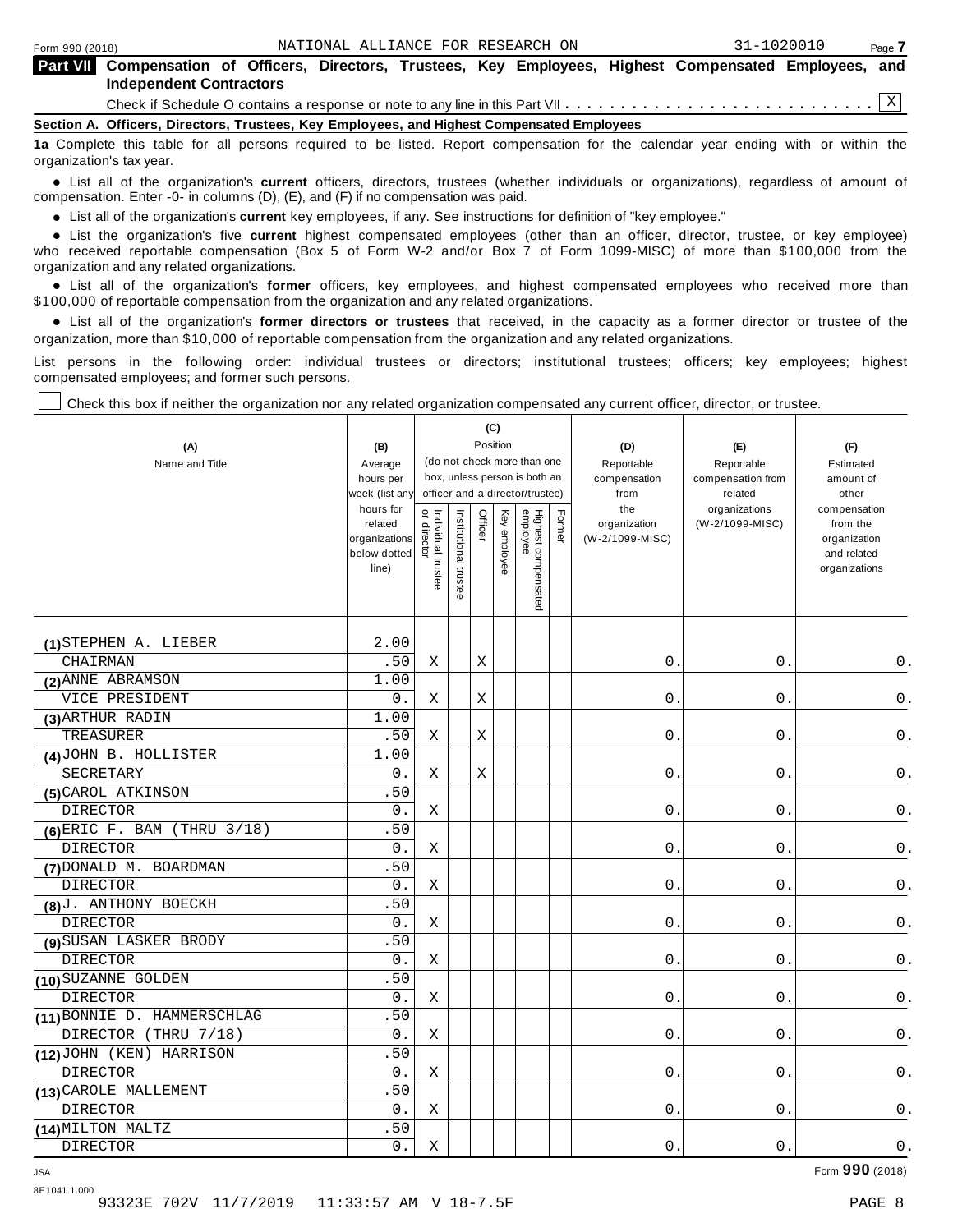#### NATIONAL ALLIANCE FOR RESEARCH ON 31-1020010

| Form 990 (2018) |  |
|-----------------|--|
|-----------------|--|

| (A)<br>Name and title                                                                                                                                                                                                                                                                                        | (B)<br>Average<br>hours per<br>week (list any<br>hours for |                                      |                       | (C)<br>Position |              | (do not check more than one<br>box, unless person is both an<br>officer and a director/trustee) |        | (D)<br>Reportable<br>compensation<br>from<br>the | (E)<br>Reportable<br>compensation from<br>related<br>organizations | (F)<br>Estimated<br>amount of<br>other<br>compensation   |
|--------------------------------------------------------------------------------------------------------------------------------------------------------------------------------------------------------------------------------------------------------------------------------------------------------------|------------------------------------------------------------|--------------------------------------|-----------------------|-----------------|--------------|-------------------------------------------------------------------------------------------------|--------|--------------------------------------------------|--------------------------------------------------------------------|----------------------------------------------------------|
|                                                                                                                                                                                                                                                                                                              | related<br>organizations<br>below dotted<br>line)          | Individual trustee<br>   or director | Institutional trustee | Officer         | Key employee | Highest compensated<br>employee                                                                 | Former | organization<br>(W-2/1099-MISC)                  | (W-2/1099-MISC)                                                    | from the<br>organization<br>and related<br>organizations |
| (15) MARC R. RAPPAPORT                                                                                                                                                                                                                                                                                       | .50                                                        |                                      |                       |                 |              |                                                                                                 |        |                                                  |                                                                    |                                                          |
| <b>DIRECTOR</b>                                                                                                                                                                                                                                                                                              | $0$ .<br>.50                                               | Χ                                    |                       |                 |              |                                                                                                 |        | 0.                                               | 0.                                                                 | 0.                                                       |
| (16) VIRGINIA M. SILVER<br><b>DIRECTOR</b>                                                                                                                                                                                                                                                                   | 0.                                                         | Χ                                    |                       |                 |              |                                                                                                 |        | 0.                                               | 0                                                                  | 0.                                                       |
| (17) KENNETH H SONNENFELD                                                                                                                                                                                                                                                                                    | .50                                                        |                                      |                       |                 |              |                                                                                                 |        |                                                  |                                                                    |                                                          |
| <b>DIRECTOR</b>                                                                                                                                                                                                                                                                                              | 0.                                                         | Χ                                    |                       |                 |              |                                                                                                 |        | 0.                                               | 0                                                                  | 0.                                                       |
| (18) BARBARA K. STREICKER                                                                                                                                                                                                                                                                                    | .50                                                        |                                      |                       |                 |              |                                                                                                 |        |                                                  |                                                                    |                                                          |
| <b>DIRECTOR</b>                                                                                                                                                                                                                                                                                              | 0.                                                         | Χ                                    |                       |                 |              |                                                                                                 |        | 0.                                               | 0                                                                  | 0.                                                       |
| (19) BARBARA TOLL                                                                                                                                                                                                                                                                                            | .50                                                        |                                      |                       |                 |              |                                                                                                 |        |                                                  |                                                                    |                                                          |
| DIRECTOR                                                                                                                                                                                                                                                                                                     | $0$ .                                                      | Χ                                    |                       |                 |              |                                                                                                 |        | 0.                                               | 0                                                                  | 0.                                                       |
| (20) ROBERT WEISMAN                                                                                                                                                                                                                                                                                          | .50                                                        |                                      |                       |                 |              |                                                                                                 |        |                                                  |                                                                    |                                                          |
| <b>DIRECTOR</b>                                                                                                                                                                                                                                                                                              | .50                                                        | Χ                                    |                       |                 |              |                                                                                                 |        | 0.                                               | 0                                                                  | 0.                                                       |
| (21) JEFFREY BORENSTEIN, M.D.                                                                                                                                                                                                                                                                                | 35.00                                                      |                                      |                       |                 |              |                                                                                                 |        |                                                  |                                                                    |                                                          |
| PRESIDENT & CEO                                                                                                                                                                                                                                                                                              | .50                                                        |                                      |                       | Χ               |              |                                                                                                 |        | 521,154.                                         | 0                                                                  | 0.                                                       |
| (22) LOUIS INNAMORATO, CPA                                                                                                                                                                                                                                                                                   | 35.00                                                      |                                      |                       |                 |              |                                                                                                 |        |                                                  |                                                                    |                                                          |
| CFO                                                                                                                                                                                                                                                                                                          | 0.                                                         |                                      |                       | Χ               |              |                                                                                                 |        | 316,968.                                         | 0.                                                                 | 33,601.                                                  |
| (23) DANIEL ELWELL                                                                                                                                                                                                                                                                                           | 35.00                                                      |                                      |                       |                 |              |                                                                                                 |        |                                                  |                                                                    |                                                          |
| SENIOR PHILANTHROPY ADVISOR<br>(24) FAITH ROTHBLATT                                                                                                                                                                                                                                                          | 0.<br>35.00                                                |                                      |                       |                 |              | Χ                                                                                               |        | 204,695.                                         | 0.                                                                 | 33,601.                                                  |
| VP OF DEVELOPMENT                                                                                                                                                                                                                                                                                            | 0.                                                         |                                      |                       |                 |              | Χ                                                                                               |        | 198,998.                                         | 0.                                                                 | 13,462.                                                  |
| 25) LAUREN DURAN                                                                                                                                                                                                                                                                                             | 35.00                                                      |                                      |                       |                 |              |                                                                                                 |        |                                                  |                                                                    |                                                          |
| VP OF M&C                                                                                                                                                                                                                                                                                                    | 0.                                                         |                                      |                       |                 |              | Χ                                                                                               |        | 173,592.                                         | 0.                                                                 | 0.                                                       |
| 1b Sub-total                                                                                                                                                                                                                                                                                                 |                                                            |                                      |                       |                 |              |                                                                                                 |        | 0                                                | $\mathbf 0$ .                                                      | 0.                                                       |
| .<br>c Total from continuation sheets to Part VII, Section A                                                                                                                                                                                                                                                 |                                                            |                                      |                       |                 |              |                                                                                                 |        | 1,659,508.                                       | 0.                                                                 | 94,126.                                                  |
|                                                                                                                                                                                                                                                                                                              |                                                            |                                      |                       |                 |              |                                                                                                 | ▶      | 1,659,508.                                       | 0.                                                                 | 94,126.                                                  |
| 2 Total number of individuals (including but not limited to those listed above) who received more than \$100,000 of<br>reportable compensation from the organization ▶                                                                                                                                       |                                                            | 8                                    |                       |                 |              |                                                                                                 |        |                                                  |                                                                    | <b>Yes</b><br>No.                                        |
| Did the organization list any former officer, director, or trustee, key employee, or highest compensated<br>3<br>employee on line 1a? If "Yes," complete Schedule J for such individual                                                                                                                      |                                                            |                                      |                       |                 |              |                                                                                                 |        |                                                  |                                                                    | X<br>3                                                   |
| 4 For any individual listed on line 1a, is the sum of reportable compensation and other compensation from the<br>organization and related organizations greater than \$150,000? If "Yes," complete Schedule J for such                                                                                       |                                                            |                                      |                       |                 |              |                                                                                                 |        |                                                  |                                                                    | Χ<br>4                                                   |
| Did any person listed on line 1a receive or accrue compensation from any unrelated organization or individual<br>5.<br>for services rendered to the organization? If "Yes," complete Schedule J for such person                                                                                              |                                                            |                                      |                       |                 |              |                                                                                                 |        |                                                  |                                                                    | х<br>5                                                   |
| <b>Section B. Independent Contractors</b><br>Complete this table for your five highest compensated independent contractors that received more than \$100,000 of<br>1.<br>compensation from the organization. Report compensation for the calendar year ending with or within the organization's tax<br>year. |                                                            |                                      |                       |                 |              |                                                                                                 |        |                                                  |                                                                    |                                                          |
|                                                                                                                                                                                                                                                                                                              |                                                            |                                      |                       |                 |              |                                                                                                 |        | (B)<br>Description of services                   |                                                                    | (C)<br>Compensation                                      |
| (A)<br>Name and business address                                                                                                                                                                                                                                                                             |                                                            |                                      |                       |                 |              |                                                                                                 |        |                                                  |                                                                    |                                                          |
|                                                                                                                                                                                                                                                                                                              |                                                            |                                      |                       |                 |              |                                                                                                 |        |                                                  |                                                                    |                                                          |
| ATTACHMENT 2                                                                                                                                                                                                                                                                                                 |                                                            |                                      |                       |                 |              |                                                                                                 |        |                                                  |                                                                    |                                                          |

**2** Total number of independent contractors (including but not limited to those listed above) who received more than \$100,000 in compensation from the organization  $\blacktriangleright$ 1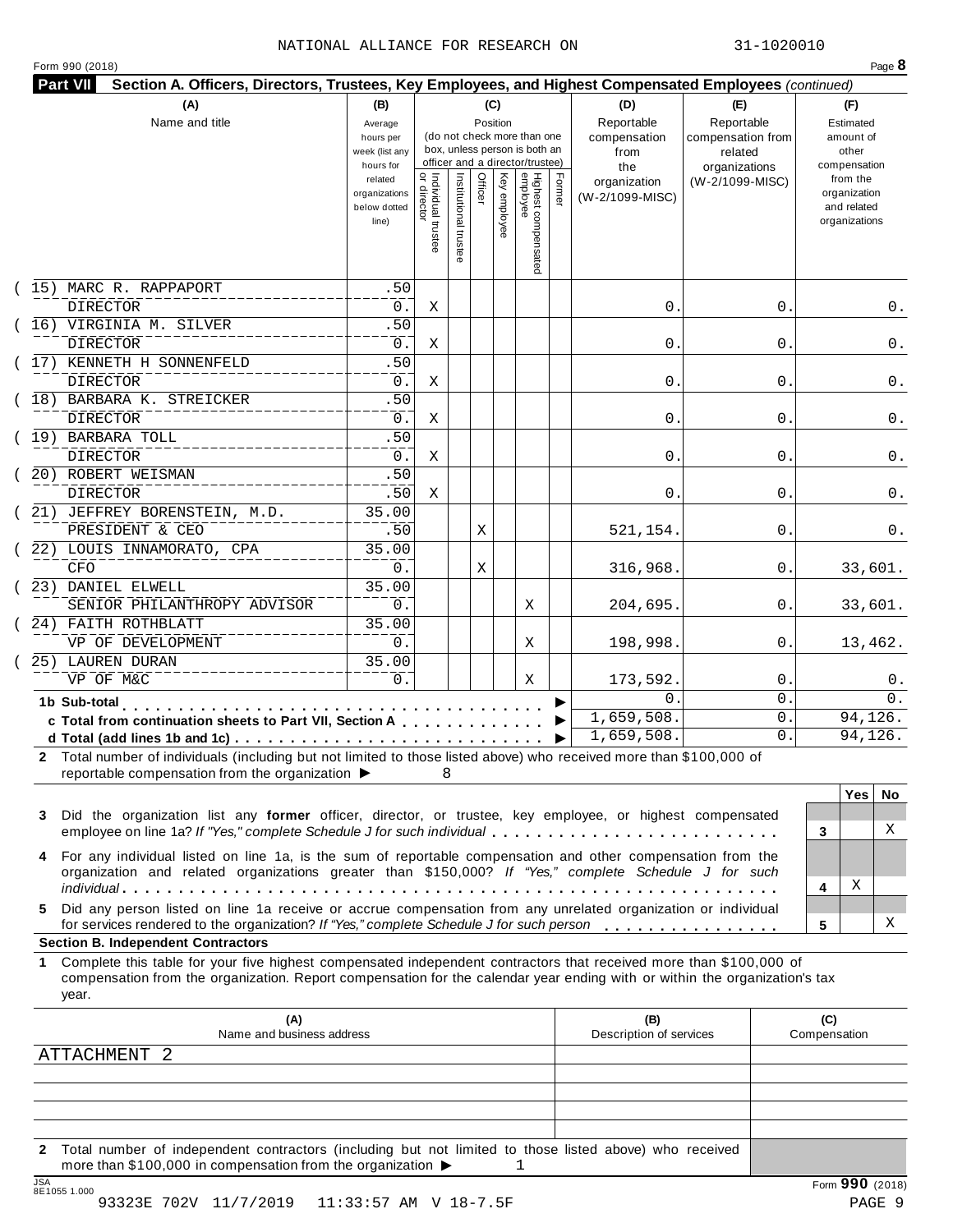| (A)<br>(C)<br>(D)<br>(B)<br>(E)<br>(F)<br>Name and title<br>Reportable<br>Reportable<br>Position<br>Estimated<br>Average<br>(do not check more than one<br>compensation from<br>amount of<br>hours per<br>compensation<br>box, unless person is both an<br>other<br>week (list any<br>from<br>related<br>officer and a director/trustee)<br>hours for<br>compensation<br>organizations<br>the<br>Highest compensated<br>employee<br>Institutional trustee<br>Key employee<br>Former<br>Individual trustee<br>Officer<br>from the<br>related<br>(W-2/1099-MISC)<br>organization<br>director<br>organization<br>organizations<br>(W-2/1099-MISC)<br>and related<br>below dotted<br>organizations<br>line)<br>26) SHO TIN CHEN<br>35.00<br>DIRECTOR OF RESEARCH GRANTS<br>0.<br>133,820.<br>0<br>13,462.<br>Χ<br>27) JOHN BAYAT<br>35.00<br>110,281.<br>SENIOR ACCOUNTANT<br>0.<br>0<br>0.<br>Χ<br>1b Sub-total<br>c Total from continuation sheets to Part VII, Section A<br>Total number of individuals (including but not limited to those listed above) who received more than \$100,000 of<br>reportable compensation from the organization ▶<br>8<br><b>Yes</b><br>No<br>Did the organization list any former officer, director, or trustee, key employee, or highest compensated<br>3<br>Χ<br>employee on line 1a? If "Yes," complete Schedule J for such individual<br>3<br>For any individual listed on line 1a, is the sum of reportable compensation and other compensation from the<br>4<br>organization and related organizations greater than \$150,000? If "Yes," complete Schedule J for such<br>Χ<br>4<br>Did any person listed on line 1a receive or accrue compensation from any unrelated organization or individual<br>5.<br>Χ<br>for services rendered to the organization? If "Yes," complete Schedule J for such person<br>5<br><b>Section B. Independent Contractors</b><br>Complete this table for your five highest compensated independent contractors that received more than \$100,000 of<br>1<br>compensation from the organization. Report compensation for the calendar year ending with or within the organization's tax<br>year.<br>(A)<br>(B)<br>(C)<br>Name and business address<br>Description of services<br>Compensation | Section A. Officers, Directors, Trustees, Key Employees, and Highest Compensated Employees (continued)<br><b>Part VII</b> |  |  |  |  |  |
|---------------------------------------------------------------------------------------------------------------------------------------------------------------------------------------------------------------------------------------------------------------------------------------------------------------------------------------------------------------------------------------------------------------------------------------------------------------------------------------------------------------------------------------------------------------------------------------------------------------------------------------------------------------------------------------------------------------------------------------------------------------------------------------------------------------------------------------------------------------------------------------------------------------------------------------------------------------------------------------------------------------------------------------------------------------------------------------------------------------------------------------------------------------------------------------------------------------------------------------------------------------------------------------------------------------------------------------------------------------------------------------------------------------------------------------------------------------------------------------------------------------------------------------------------------------------------------------------------------------------------------------------------------------------------------------------------------------------------------------------------------------------------------------------------------------------------------------------------------------------------------------------------------------------------------------------------------------------------------------------------------------------------------------------------------------------------------------------------------------------------------------------------------------------------------------------------------------------------------------------------------------|---------------------------------------------------------------------------------------------------------------------------|--|--|--|--|--|
|                                                                                                                                                                                                                                                                                                                                                                                                                                                                                                                                                                                                                                                                                                                                                                                                                                                                                                                                                                                                                                                                                                                                                                                                                                                                                                                                                                                                                                                                                                                                                                                                                                                                                                                                                                                                                                                                                                                                                                                                                                                                                                                                                                                                                                                               |                                                                                                                           |  |  |  |  |  |
|                                                                                                                                                                                                                                                                                                                                                                                                                                                                                                                                                                                                                                                                                                                                                                                                                                                                                                                                                                                                                                                                                                                                                                                                                                                                                                                                                                                                                                                                                                                                                                                                                                                                                                                                                                                                                                                                                                                                                                                                                                                                                                                                                                                                                                                               |                                                                                                                           |  |  |  |  |  |
|                                                                                                                                                                                                                                                                                                                                                                                                                                                                                                                                                                                                                                                                                                                                                                                                                                                                                                                                                                                                                                                                                                                                                                                                                                                                                                                                                                                                                                                                                                                                                                                                                                                                                                                                                                                                                                                                                                                                                                                                                                                                                                                                                                                                                                                               |                                                                                                                           |  |  |  |  |  |
|                                                                                                                                                                                                                                                                                                                                                                                                                                                                                                                                                                                                                                                                                                                                                                                                                                                                                                                                                                                                                                                                                                                                                                                                                                                                                                                                                                                                                                                                                                                                                                                                                                                                                                                                                                                                                                                                                                                                                                                                                                                                                                                                                                                                                                                               |                                                                                                                           |  |  |  |  |  |
|                                                                                                                                                                                                                                                                                                                                                                                                                                                                                                                                                                                                                                                                                                                                                                                                                                                                                                                                                                                                                                                                                                                                                                                                                                                                                                                                                                                                                                                                                                                                                                                                                                                                                                                                                                                                                                                                                                                                                                                                                                                                                                                                                                                                                                                               |                                                                                                                           |  |  |  |  |  |
|                                                                                                                                                                                                                                                                                                                                                                                                                                                                                                                                                                                                                                                                                                                                                                                                                                                                                                                                                                                                                                                                                                                                                                                                                                                                                                                                                                                                                                                                                                                                                                                                                                                                                                                                                                                                                                                                                                                                                                                                                                                                                                                                                                                                                                                               |                                                                                                                           |  |  |  |  |  |
|                                                                                                                                                                                                                                                                                                                                                                                                                                                                                                                                                                                                                                                                                                                                                                                                                                                                                                                                                                                                                                                                                                                                                                                                                                                                                                                                                                                                                                                                                                                                                                                                                                                                                                                                                                                                                                                                                                                                                                                                                                                                                                                                                                                                                                                               |                                                                                                                           |  |  |  |  |  |
|                                                                                                                                                                                                                                                                                                                                                                                                                                                                                                                                                                                                                                                                                                                                                                                                                                                                                                                                                                                                                                                                                                                                                                                                                                                                                                                                                                                                                                                                                                                                                                                                                                                                                                                                                                                                                                                                                                                                                                                                                                                                                                                                                                                                                                                               |                                                                                                                           |  |  |  |  |  |
|                                                                                                                                                                                                                                                                                                                                                                                                                                                                                                                                                                                                                                                                                                                                                                                                                                                                                                                                                                                                                                                                                                                                                                                                                                                                                                                                                                                                                                                                                                                                                                                                                                                                                                                                                                                                                                                                                                                                                                                                                                                                                                                                                                                                                                                               |                                                                                                                           |  |  |  |  |  |
|                                                                                                                                                                                                                                                                                                                                                                                                                                                                                                                                                                                                                                                                                                                                                                                                                                                                                                                                                                                                                                                                                                                                                                                                                                                                                                                                                                                                                                                                                                                                                                                                                                                                                                                                                                                                                                                                                                                                                                                                                                                                                                                                                                                                                                                               |                                                                                                                           |  |  |  |  |  |
|                                                                                                                                                                                                                                                                                                                                                                                                                                                                                                                                                                                                                                                                                                                                                                                                                                                                                                                                                                                                                                                                                                                                                                                                                                                                                                                                                                                                                                                                                                                                                                                                                                                                                                                                                                                                                                                                                                                                                                                                                                                                                                                                                                                                                                                               |                                                                                                                           |  |  |  |  |  |
|                                                                                                                                                                                                                                                                                                                                                                                                                                                                                                                                                                                                                                                                                                                                                                                                                                                                                                                                                                                                                                                                                                                                                                                                                                                                                                                                                                                                                                                                                                                                                                                                                                                                                                                                                                                                                                                                                                                                                                                                                                                                                                                                                                                                                                                               |                                                                                                                           |  |  |  |  |  |
|                                                                                                                                                                                                                                                                                                                                                                                                                                                                                                                                                                                                                                                                                                                                                                                                                                                                                                                                                                                                                                                                                                                                                                                                                                                                                                                                                                                                                                                                                                                                                                                                                                                                                                                                                                                                                                                                                                                                                                                                                                                                                                                                                                                                                                                               |                                                                                                                           |  |  |  |  |  |
|                                                                                                                                                                                                                                                                                                                                                                                                                                                                                                                                                                                                                                                                                                                                                                                                                                                                                                                                                                                                                                                                                                                                                                                                                                                                                                                                                                                                                                                                                                                                                                                                                                                                                                                                                                                                                                                                                                                                                                                                                                                                                                                                                                                                                                                               |                                                                                                                           |  |  |  |  |  |
|                                                                                                                                                                                                                                                                                                                                                                                                                                                                                                                                                                                                                                                                                                                                                                                                                                                                                                                                                                                                                                                                                                                                                                                                                                                                                                                                                                                                                                                                                                                                                                                                                                                                                                                                                                                                                                                                                                                                                                                                                                                                                                                                                                                                                                                               |                                                                                                                           |  |  |  |  |  |
|                                                                                                                                                                                                                                                                                                                                                                                                                                                                                                                                                                                                                                                                                                                                                                                                                                                                                                                                                                                                                                                                                                                                                                                                                                                                                                                                                                                                                                                                                                                                                                                                                                                                                                                                                                                                                                                                                                                                                                                                                                                                                                                                                                                                                                                               |                                                                                                                           |  |  |  |  |  |
|                                                                                                                                                                                                                                                                                                                                                                                                                                                                                                                                                                                                                                                                                                                                                                                                                                                                                                                                                                                                                                                                                                                                                                                                                                                                                                                                                                                                                                                                                                                                                                                                                                                                                                                                                                                                                                                                                                                                                                                                                                                                                                                                                                                                                                                               |                                                                                                                           |  |  |  |  |  |
|                                                                                                                                                                                                                                                                                                                                                                                                                                                                                                                                                                                                                                                                                                                                                                                                                                                                                                                                                                                                                                                                                                                                                                                                                                                                                                                                                                                                                                                                                                                                                                                                                                                                                                                                                                                                                                                                                                                                                                                                                                                                                                                                                                                                                                                               |                                                                                                                           |  |  |  |  |  |
|                                                                                                                                                                                                                                                                                                                                                                                                                                                                                                                                                                                                                                                                                                                                                                                                                                                                                                                                                                                                                                                                                                                                                                                                                                                                                                                                                                                                                                                                                                                                                                                                                                                                                                                                                                                                                                                                                                                                                                                                                                                                                                                                                                                                                                                               |                                                                                                                           |  |  |  |  |  |
|                                                                                                                                                                                                                                                                                                                                                                                                                                                                                                                                                                                                                                                                                                                                                                                                                                                                                                                                                                                                                                                                                                                                                                                                                                                                                                                                                                                                                                                                                                                                                                                                                                                                                                                                                                                                                                                                                                                                                                                                                                                                                                                                                                                                                                                               |                                                                                                                           |  |  |  |  |  |
|                                                                                                                                                                                                                                                                                                                                                                                                                                                                                                                                                                                                                                                                                                                                                                                                                                                                                                                                                                                                                                                                                                                                                                                                                                                                                                                                                                                                                                                                                                                                                                                                                                                                                                                                                                                                                                                                                                                                                                                                                                                                                                                                                                                                                                                               |                                                                                                                           |  |  |  |  |  |
|                                                                                                                                                                                                                                                                                                                                                                                                                                                                                                                                                                                                                                                                                                                                                                                                                                                                                                                                                                                                                                                                                                                                                                                                                                                                                                                                                                                                                                                                                                                                                                                                                                                                                                                                                                                                                                                                                                                                                                                                                                                                                                                                                                                                                                                               |                                                                                                                           |  |  |  |  |  |
|                                                                                                                                                                                                                                                                                                                                                                                                                                                                                                                                                                                                                                                                                                                                                                                                                                                                                                                                                                                                                                                                                                                                                                                                                                                                                                                                                                                                                                                                                                                                                                                                                                                                                                                                                                                                                                                                                                                                                                                                                                                                                                                                                                                                                                                               |                                                                                                                           |  |  |  |  |  |
|                                                                                                                                                                                                                                                                                                                                                                                                                                                                                                                                                                                                                                                                                                                                                                                                                                                                                                                                                                                                                                                                                                                                                                                                                                                                                                                                                                                                                                                                                                                                                                                                                                                                                                                                                                                                                                                                                                                                                                                                                                                                                                                                                                                                                                                               |                                                                                                                           |  |  |  |  |  |
|                                                                                                                                                                                                                                                                                                                                                                                                                                                                                                                                                                                                                                                                                                                                                                                                                                                                                                                                                                                                                                                                                                                                                                                                                                                                                                                                                                                                                                                                                                                                                                                                                                                                                                                                                                                                                                                                                                                                                                                                                                                                                                                                                                                                                                                               |                                                                                                                           |  |  |  |  |  |
|                                                                                                                                                                                                                                                                                                                                                                                                                                                                                                                                                                                                                                                                                                                                                                                                                                                                                                                                                                                                                                                                                                                                                                                                                                                                                                                                                                                                                                                                                                                                                                                                                                                                                                                                                                                                                                                                                                                                                                                                                                                                                                                                                                                                                                                               |                                                                                                                           |  |  |  |  |  |
|                                                                                                                                                                                                                                                                                                                                                                                                                                                                                                                                                                                                                                                                                                                                                                                                                                                                                                                                                                                                                                                                                                                                                                                                                                                                                                                                                                                                                                                                                                                                                                                                                                                                                                                                                                                                                                                                                                                                                                                                                                                                                                                                                                                                                                                               |                                                                                                                           |  |  |  |  |  |
|                                                                                                                                                                                                                                                                                                                                                                                                                                                                                                                                                                                                                                                                                                                                                                                                                                                                                                                                                                                                                                                                                                                                                                                                                                                                                                                                                                                                                                                                                                                                                                                                                                                                                                                                                                                                                                                                                                                                                                                                                                                                                                                                                                                                                                                               |                                                                                                                           |  |  |  |  |  |
|                                                                                                                                                                                                                                                                                                                                                                                                                                                                                                                                                                                                                                                                                                                                                                                                                                                                                                                                                                                                                                                                                                                                                                                                                                                                                                                                                                                                                                                                                                                                                                                                                                                                                                                                                                                                                                                                                                                                                                                                                                                                                                                                                                                                                                                               |                                                                                                                           |  |  |  |  |  |
|                                                                                                                                                                                                                                                                                                                                                                                                                                                                                                                                                                                                                                                                                                                                                                                                                                                                                                                                                                                                                                                                                                                                                                                                                                                                                                                                                                                                                                                                                                                                                                                                                                                                                                                                                                                                                                                                                                                                                                                                                                                                                                                                                                                                                                                               |                                                                                                                           |  |  |  |  |  |
|                                                                                                                                                                                                                                                                                                                                                                                                                                                                                                                                                                                                                                                                                                                                                                                                                                                                                                                                                                                                                                                                                                                                                                                                                                                                                                                                                                                                                                                                                                                                                                                                                                                                                                                                                                                                                                                                                                                                                                                                                                                                                                                                                                                                                                                               |                                                                                                                           |  |  |  |  |  |
|                                                                                                                                                                                                                                                                                                                                                                                                                                                                                                                                                                                                                                                                                                                                                                                                                                                                                                                                                                                                                                                                                                                                                                                                                                                                                                                                                                                                                                                                                                                                                                                                                                                                                                                                                                                                                                                                                                                                                                                                                                                                                                                                                                                                                                                               |                                                                                                                           |  |  |  |  |  |
|                                                                                                                                                                                                                                                                                                                                                                                                                                                                                                                                                                                                                                                                                                                                                                                                                                                                                                                                                                                                                                                                                                                                                                                                                                                                                                                                                                                                                                                                                                                                                                                                                                                                                                                                                                                                                                                                                                                                                                                                                                                                                                                                                                                                                                                               |                                                                                                                           |  |  |  |  |  |
|                                                                                                                                                                                                                                                                                                                                                                                                                                                                                                                                                                                                                                                                                                                                                                                                                                                                                                                                                                                                                                                                                                                                                                                                                                                                                                                                                                                                                                                                                                                                                                                                                                                                                                                                                                                                                                                                                                                                                                                                                                                                                                                                                                                                                                                               |                                                                                                                           |  |  |  |  |  |
|                                                                                                                                                                                                                                                                                                                                                                                                                                                                                                                                                                                                                                                                                                                                                                                                                                                                                                                                                                                                                                                                                                                                                                                                                                                                                                                                                                                                                                                                                                                                                                                                                                                                                                                                                                                                                                                                                                                                                                                                                                                                                                                                                                                                                                                               |                                                                                                                           |  |  |  |  |  |
|                                                                                                                                                                                                                                                                                                                                                                                                                                                                                                                                                                                                                                                                                                                                                                                                                                                                                                                                                                                                                                                                                                                                                                                                                                                                                                                                                                                                                                                                                                                                                                                                                                                                                                                                                                                                                                                                                                                                                                                                                                                                                                                                                                                                                                                               |                                                                                                                           |  |  |  |  |  |
|                                                                                                                                                                                                                                                                                                                                                                                                                                                                                                                                                                                                                                                                                                                                                                                                                                                                                                                                                                                                                                                                                                                                                                                                                                                                                                                                                                                                                                                                                                                                                                                                                                                                                                                                                                                                                                                                                                                                                                                                                                                                                                                                                                                                                                                               |                                                                                                                           |  |  |  |  |  |
|                                                                                                                                                                                                                                                                                                                                                                                                                                                                                                                                                                                                                                                                                                                                                                                                                                                                                                                                                                                                                                                                                                                                                                                                                                                                                                                                                                                                                                                                                                                                                                                                                                                                                                                                                                                                                                                                                                                                                                                                                                                                                                                                                                                                                                                               |                                                                                                                           |  |  |  |  |  |
|                                                                                                                                                                                                                                                                                                                                                                                                                                                                                                                                                                                                                                                                                                                                                                                                                                                                                                                                                                                                                                                                                                                                                                                                                                                                                                                                                                                                                                                                                                                                                                                                                                                                                                                                                                                                                                                                                                                                                                                                                                                                                                                                                                                                                                                               |                                                                                                                           |  |  |  |  |  |
|                                                                                                                                                                                                                                                                                                                                                                                                                                                                                                                                                                                                                                                                                                                                                                                                                                                                                                                                                                                                                                                                                                                                                                                                                                                                                                                                                                                                                                                                                                                                                                                                                                                                                                                                                                                                                                                                                                                                                                                                                                                                                                                                                                                                                                                               |                                                                                                                           |  |  |  |  |  |
|                                                                                                                                                                                                                                                                                                                                                                                                                                                                                                                                                                                                                                                                                                                                                                                                                                                                                                                                                                                                                                                                                                                                                                                                                                                                                                                                                                                                                                                                                                                                                                                                                                                                                                                                                                                                                                                                                                                                                                                                                                                                                                                                                                                                                                                               |                                                                                                                           |  |  |  |  |  |
|                                                                                                                                                                                                                                                                                                                                                                                                                                                                                                                                                                                                                                                                                                                                                                                                                                                                                                                                                                                                                                                                                                                                                                                                                                                                                                                                                                                                                                                                                                                                                                                                                                                                                                                                                                                                                                                                                                                                                                                                                                                                                                                                                                                                                                                               |                                                                                                                           |  |  |  |  |  |
|                                                                                                                                                                                                                                                                                                                                                                                                                                                                                                                                                                                                                                                                                                                                                                                                                                                                                                                                                                                                                                                                                                                                                                                                                                                                                                                                                                                                                                                                                                                                                                                                                                                                                                                                                                                                                                                                                                                                                                                                                                                                                                                                                                                                                                                               |                                                                                                                           |  |  |  |  |  |
|                                                                                                                                                                                                                                                                                                                                                                                                                                                                                                                                                                                                                                                                                                                                                                                                                                                                                                                                                                                                                                                                                                                                                                                                                                                                                                                                                                                                                                                                                                                                                                                                                                                                                                                                                                                                                                                                                                                                                                                                                                                                                                                                                                                                                                                               |                                                                                                                           |  |  |  |  |  |
|                                                                                                                                                                                                                                                                                                                                                                                                                                                                                                                                                                                                                                                                                                                                                                                                                                                                                                                                                                                                                                                                                                                                                                                                                                                                                                                                                                                                                                                                                                                                                                                                                                                                                                                                                                                                                                                                                                                                                                                                                                                                                                                                                                                                                                                               |                                                                                                                           |  |  |  |  |  |
|                                                                                                                                                                                                                                                                                                                                                                                                                                                                                                                                                                                                                                                                                                                                                                                                                                                                                                                                                                                                                                                                                                                                                                                                                                                                                                                                                                                                                                                                                                                                                                                                                                                                                                                                                                                                                                                                                                                                                                                                                                                                                                                                                                                                                                                               |                                                                                                                           |  |  |  |  |  |
|                                                                                                                                                                                                                                                                                                                                                                                                                                                                                                                                                                                                                                                                                                                                                                                                                                                                                                                                                                                                                                                                                                                                                                                                                                                                                                                                                                                                                                                                                                                                                                                                                                                                                                                                                                                                                                                                                                                                                                                                                                                                                                                                                                                                                                                               |                                                                                                                           |  |  |  |  |  |
|                                                                                                                                                                                                                                                                                                                                                                                                                                                                                                                                                                                                                                                                                                                                                                                                                                                                                                                                                                                                                                                                                                                                                                                                                                                                                                                                                                                                                                                                                                                                                                                                                                                                                                                                                                                                                                                                                                                                                                                                                                                                                                                                                                                                                                                               |                                                                                                                           |  |  |  |  |  |
|                                                                                                                                                                                                                                                                                                                                                                                                                                                                                                                                                                                                                                                                                                                                                                                                                                                                                                                                                                                                                                                                                                                                                                                                                                                                                                                                                                                                                                                                                                                                                                                                                                                                                                                                                                                                                                                                                                                                                                                                                                                                                                                                                                                                                                                               |                                                                                                                           |  |  |  |  |  |
|                                                                                                                                                                                                                                                                                                                                                                                                                                                                                                                                                                                                                                                                                                                                                                                                                                                                                                                                                                                                                                                                                                                                                                                                                                                                                                                                                                                                                                                                                                                                                                                                                                                                                                                                                                                                                                                                                                                                                                                                                                                                                                                                                                                                                                                               |                                                                                                                           |  |  |  |  |  |
|                                                                                                                                                                                                                                                                                                                                                                                                                                                                                                                                                                                                                                                                                                                                                                                                                                                                                                                                                                                                                                                                                                                                                                                                                                                                                                                                                                                                                                                                                                                                                                                                                                                                                                                                                                                                                                                                                                                                                                                                                                                                                                                                                                                                                                                               |                                                                                                                           |  |  |  |  |  |
|                                                                                                                                                                                                                                                                                                                                                                                                                                                                                                                                                                                                                                                                                                                                                                                                                                                                                                                                                                                                                                                                                                                                                                                                                                                                                                                                                                                                                                                                                                                                                                                                                                                                                                                                                                                                                                                                                                                                                                                                                                                                                                                                                                                                                                                               |                                                                                                                           |  |  |  |  |  |
|                                                                                                                                                                                                                                                                                                                                                                                                                                                                                                                                                                                                                                                                                                                                                                                                                                                                                                                                                                                                                                                                                                                                                                                                                                                                                                                                                                                                                                                                                                                                                                                                                                                                                                                                                                                                                                                                                                                                                                                                                                                                                                                                                                                                                                                               |                                                                                                                           |  |  |  |  |  |
|                                                                                                                                                                                                                                                                                                                                                                                                                                                                                                                                                                                                                                                                                                                                                                                                                                                                                                                                                                                                                                                                                                                                                                                                                                                                                                                                                                                                                                                                                                                                                                                                                                                                                                                                                                                                                                                                                                                                                                                                                                                                                                                                                                                                                                                               |                                                                                                                           |  |  |  |  |  |
|                                                                                                                                                                                                                                                                                                                                                                                                                                                                                                                                                                                                                                                                                                                                                                                                                                                                                                                                                                                                                                                                                                                                                                                                                                                                                                                                                                                                                                                                                                                                                                                                                                                                                                                                                                                                                                                                                                                                                                                                                                                                                                                                                                                                                                                               |                                                                                                                           |  |  |  |  |  |
|                                                                                                                                                                                                                                                                                                                                                                                                                                                                                                                                                                                                                                                                                                                                                                                                                                                                                                                                                                                                                                                                                                                                                                                                                                                                                                                                                                                                                                                                                                                                                                                                                                                                                                                                                                                                                                                                                                                                                                                                                                                                                                                                                                                                                                                               |                                                                                                                           |  |  |  |  |  |
|                                                                                                                                                                                                                                                                                                                                                                                                                                                                                                                                                                                                                                                                                                                                                                                                                                                                                                                                                                                                                                                                                                                                                                                                                                                                                                                                                                                                                                                                                                                                                                                                                                                                                                                                                                                                                                                                                                                                                                                                                                                                                                                                                                                                                                                               |                                                                                                                           |  |  |  |  |  |
|                                                                                                                                                                                                                                                                                                                                                                                                                                                                                                                                                                                                                                                                                                                                                                                                                                                                                                                                                                                                                                                                                                                                                                                                                                                                                                                                                                                                                                                                                                                                                                                                                                                                                                                                                                                                                                                                                                                                                                                                                                                                                                                                                                                                                                                               |                                                                                                                           |  |  |  |  |  |
|                                                                                                                                                                                                                                                                                                                                                                                                                                                                                                                                                                                                                                                                                                                                                                                                                                                                                                                                                                                                                                                                                                                                                                                                                                                                                                                                                                                                                                                                                                                                                                                                                                                                                                                                                                                                                                                                                                                                                                                                                                                                                                                                                                                                                                                               |                                                                                                                           |  |  |  |  |  |
|                                                                                                                                                                                                                                                                                                                                                                                                                                                                                                                                                                                                                                                                                                                                                                                                                                                                                                                                                                                                                                                                                                                                                                                                                                                                                                                                                                                                                                                                                                                                                                                                                                                                                                                                                                                                                                                                                                                                                                                                                                                                                                                                                                                                                                                               |                                                                                                                           |  |  |  |  |  |
|                                                                                                                                                                                                                                                                                                                                                                                                                                                                                                                                                                                                                                                                                                                                                                                                                                                                                                                                                                                                                                                                                                                                                                                                                                                                                                                                                                                                                                                                                                                                                                                                                                                                                                                                                                                                                                                                                                                                                                                                                                                                                                                                                                                                                                                               |                                                                                                                           |  |  |  |  |  |
|                                                                                                                                                                                                                                                                                                                                                                                                                                                                                                                                                                                                                                                                                                                                                                                                                                                                                                                                                                                                                                                                                                                                                                                                                                                                                                                                                                                                                                                                                                                                                                                                                                                                                                                                                                                                                                                                                                                                                                                                                                                                                                                                                                                                                                                               |                                                                                                                           |  |  |  |  |  |
|                                                                                                                                                                                                                                                                                                                                                                                                                                                                                                                                                                                                                                                                                                                                                                                                                                                                                                                                                                                                                                                                                                                                                                                                                                                                                                                                                                                                                                                                                                                                                                                                                                                                                                                                                                                                                                                                                                                                                                                                                                                                                                                                                                                                                                                               |                                                                                                                           |  |  |  |  |  |
|                                                                                                                                                                                                                                                                                                                                                                                                                                                                                                                                                                                                                                                                                                                                                                                                                                                                                                                                                                                                                                                                                                                                                                                                                                                                                                                                                                                                                                                                                                                                                                                                                                                                                                                                                                                                                                                                                                                                                                                                                                                                                                                                                                                                                                                               |                                                                                                                           |  |  |  |  |  |

**2** Total number of independent contractors (including but not limited to those listed above) who received more than \$100,000 in compensation from the organization  $\blacktriangleright$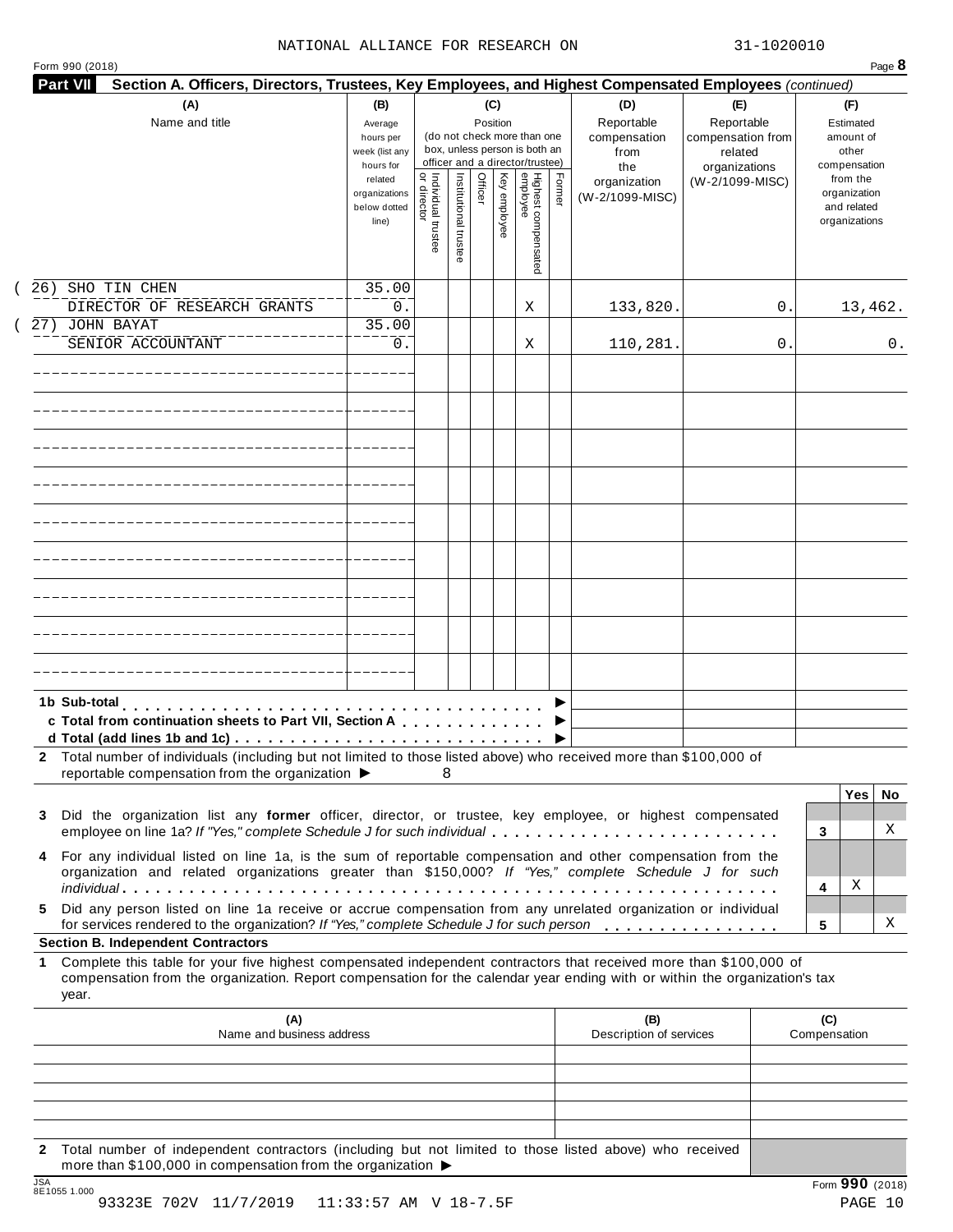|                                                                  | Part VIII   | <b>Statement of Revenue</b>                                                                                                                                                                                                                                                                                     |                                 |                      |                      |                               |                     |                                                |
|------------------------------------------------------------------|-------------|-----------------------------------------------------------------------------------------------------------------------------------------------------------------------------------------------------------------------------------------------------------------------------------------------------------------|---------------------------------|----------------------|----------------------|-------------------------------|---------------------|------------------------------------------------|
|                                                                  |             |                                                                                                                                                                                                                                                                                                                 |                                 |                      | (A)<br>Total revenue | (B)<br>Related or             | (C)<br>Unrelated    | (D)<br>Revenue                                 |
|                                                                  |             |                                                                                                                                                                                                                                                                                                                 |                                 |                      |                      | exempt<br>function<br>revenue | business<br>revenue | excluded from tax<br>under sections<br>512-514 |
|                                                                  | 1a          | Federated campaigns <b>Federated</b>                                                                                                                                                                                                                                                                            | 1a                              | 9,319.               |                      |                               |                     |                                                |
| <b>Contributions, Gifts, Grants</b><br>and Other Similar Amounts | b           | Membership dues                                                                                                                                                                                                                                                                                                 | 1b                              |                      |                      |                               |                     |                                                |
|                                                                  | c           | Fundraising events <b>Fundraising</b>                                                                                                                                                                                                                                                                           | 1c                              | 381,244.             |                      |                               |                     |                                                |
|                                                                  | d           | Related organizations <b>and the set of the set of the set of the set of the set of the set of the set of the set of the set of the set of the set of the set of the set of the set of the set of the set of the set of the set </b>                                                                            | 1d                              | 5,590,929.           |                      |                               |                     |                                                |
|                                                                  | е           | Government grants (contributions)                                                                                                                                                                                                                                                                               | 1e                              |                      |                      |                               |                     |                                                |
|                                                                  | f           | All other contributions, gifts, grants,                                                                                                                                                                                                                                                                         |                                 |                      |                      |                               |                     |                                                |
|                                                                  |             | and similar amounts not included above                                                                                                                                                                                                                                                                          | 1f                              | 12,129,020.          |                      |                               |                     |                                                |
|                                                                  | g           | Noncash contributions included in lines 1a-1f: \$                                                                                                                                                                                                                                                               |                                 | 698,946.             |                      |                               |                     |                                                |
|                                                                  | h           |                                                                                                                                                                                                                                                                                                                 |                                 | <b>Business Code</b> | 18, 110, 512.        |                               |                     |                                                |
| Program Service Revenue                                          |             |                                                                                                                                                                                                                                                                                                                 |                                 |                      |                      |                               |                     |                                                |
|                                                                  | 2a          |                                                                                                                                                                                                                                                                                                                 |                                 |                      |                      |                               |                     |                                                |
|                                                                  | b           |                                                                                                                                                                                                                                                                                                                 |                                 |                      |                      |                               |                     |                                                |
|                                                                  | c<br>d      | <u> 1989 - Johann Stein, mars an deutscher Stein († 1958)</u>                                                                                                                                                                                                                                                   |                                 |                      |                      |                               |                     |                                                |
|                                                                  | е           |                                                                                                                                                                                                                                                                                                                 |                                 |                      |                      |                               |                     |                                                |
|                                                                  | f           | All other program service revenue                                                                                                                                                                                                                                                                               |                                 |                      |                      |                               |                     |                                                |
|                                                                  | g           |                                                                                                                                                                                                                                                                                                                 |                                 |                      | $\mathsf{0}$ .       |                               |                     |                                                |
|                                                                  | 3           | Investment<br>income                                                                                                                                                                                                                                                                                            | (including dividends, interest, |                      |                      |                               |                     |                                                |
|                                                                  |             | and other similar amounts) $\cdots$ $\cdots$ $\cdots$ $\cdots$                                                                                                                                                                                                                                                  |                                 |                      | 279,791.             |                               | 8,833.              | 270,958.                                       |
|                                                                  | 4           | Income from investment of tax-exempt bond proceeds $\blacktriangleright$                                                                                                                                                                                                                                        |                                 |                      | 0.                   |                               |                     |                                                |
|                                                                  | 5           |                                                                                                                                                                                                                                                                                                                 |                                 |                      | $\mathbf{0}$ .       |                               |                     |                                                |
|                                                                  |             |                                                                                                                                                                                                                                                                                                                 | (i) Real                        | (ii) Personal        |                      |                               |                     |                                                |
|                                                                  | 6a          | Gross rents <b>Container and Container</b>                                                                                                                                                                                                                                                                      |                                 |                      |                      |                               |                     |                                                |
|                                                                  | $\mathbf b$ | Less: rental expenses                                                                                                                                                                                                                                                                                           |                                 |                      |                      |                               |                     |                                                |
|                                                                  | c           | Rental income or (loss)                                                                                                                                                                                                                                                                                         |                                 |                      |                      |                               |                     |                                                |
|                                                                  | d           | Net rental income or (loss) <b>interact in the set of the set of the set of the set of the set of the set of the set of the set of the set of the set of the set of the set of the set of the set of the set of the set of the </b>                                                                             | (i) Securities                  | (ii) Other           | 0.                   |                               |                     |                                                |
|                                                                  | 7a          | Gross amount from sales of                                                                                                                                                                                                                                                                                      |                                 |                      |                      |                               |                     |                                                |
|                                                                  |             | assets other than inventory                                                                                                                                                                                                                                                                                     | 9,237,514.                      |                      |                      |                               |                     |                                                |
|                                                                  | b           | Less: cost or other basis                                                                                                                                                                                                                                                                                       | 7,680,935.                      |                      |                      |                               |                     |                                                |
|                                                                  |             | and sales expenses                                                                                                                                                                                                                                                                                              | 1,556,579.                      |                      |                      |                               |                     |                                                |
|                                                                  | c<br>d      | Gain or (loss) <b>Canada</b> Case of the Case of the Case of the Case of the Case of the Case of the Case of the Case of the Case of the Case of the Case of the Case of the Case of the Case of the Case of the Case of the Case o<br>Net gain or (loss) $\cdots$ $\cdots$ $\cdots$ $\cdots$ $\cdots$ $\cdots$ |                                 |                      | 1,556,579.           |                               |                     | 1,556,579.                                     |
|                                                                  |             | 8a Gross income from fundraising                                                                                                                                                                                                                                                                                |                                 |                      |                      |                               |                     |                                                |
|                                                                  |             | events (not including $\frac{281.244}{100}$                                                                                                                                                                                                                                                                     |                                 |                      |                      |                               |                     |                                                |
|                                                                  |             | of contributions reported on line 1c).                                                                                                                                                                                                                                                                          |                                 |                      |                      |                               |                     |                                                |
| Other Revenue                                                    |             | See Part IV, line 18 and the same state of the same state of the same state of the same state of the same state of the same state of the same state of the same state of the same state of the same state of the same state of                                                                                  |                                 | 158,081.             |                      |                               |                     |                                                |
|                                                                  | b           | Less: direct expenses                                                                                                                                                                                                                                                                                           | b                               | 158,081.             |                      |                               |                     |                                                |
|                                                                  | с           | Net income or (loss) from fundraising events $\blacksquare$                                                                                                                                                                                                                                                     |                                 |                      | 0.                   |                               |                     |                                                |
|                                                                  | 9а          | Gross income from gaming activities.                                                                                                                                                                                                                                                                            |                                 |                      |                      |                               |                     |                                                |
|                                                                  |             | See Part IV, line 19 a                                                                                                                                                                                                                                                                                          |                                 | 0.                   |                      |                               |                     |                                                |
|                                                                  | b           | Less: direct expenses                                                                                                                                                                                                                                                                                           | b                               | 0.                   |                      |                               |                     |                                                |
|                                                                  | c           | Net income or (loss) from gaming activities $\qquad \qquad$                                                                                                                                                                                                                                                     |                                 |                      | 0.                   |                               |                     |                                                |
|                                                                  | 10a         | Gross sales of inventory, less                                                                                                                                                                                                                                                                                  |                                 | $\mathbf{0}$ .       |                      |                               |                     |                                                |
|                                                                  |             |                                                                                                                                                                                                                                                                                                                 |                                 | 0.                   |                      |                               |                     |                                                |
|                                                                  | b           | Less: cost of goods sold exercise the set of goods sold<br>Net income or (loss) from sales of inventory                                                                                                                                                                                                         | b                               |                      | 0.                   |                               |                     |                                                |
|                                                                  |             | Miscellaneous Revenue                                                                                                                                                                                                                                                                                           |                                 | <b>Business Code</b> |                      |                               |                     |                                                |
|                                                                  | 11a         | NET APPRECIATION OF ASSETS HELD IN                                                                                                                                                                                                                                                                              |                                 |                      |                      |                               |                     |                                                |
|                                                                  | b           | CHARITABLE REMAINDER TRUST                                                                                                                                                                                                                                                                                      |                                 | 900099               | $-178,707.$          |                               |                     | $-178,707.$                                    |
|                                                                  | c           |                                                                                                                                                                                                                                                                                                                 |                                 |                      |                      |                               |                     |                                                |
|                                                                  | d           | All other revenue entitled to the control of the state of the state of the state of the state of the state of                                                                                                                                                                                                   |                                 |                      |                      |                               |                     |                                                |
|                                                                  | е           |                                                                                                                                                                                                                                                                                                                 |                                 |                      | $-178,707.$          |                               |                     |                                                |
|                                                                  | 12          |                                                                                                                                                                                                                                                                                                                 |                                 |                      | 19,768,175.          |                               | 8,833.              | 1,648,830.                                     |

 $\blacksquare$  JSA  $\blacksquare$   $\blacksquare$   $\blacksquare$   $\blacksquare$   $\blacksquare$   $\blacksquare$   $\blacksquare$   $\blacksquare$   $\blacksquare$   $\blacksquare$   $\blacksquare$   $\blacksquare$   $\blacksquare$   $\blacksquare$   $\blacksquare$   $\blacksquare$   $\blacksquare$   $\blacksquare$   $\blacksquare$   $\blacksquare$   $\blacksquare$   $\blacksquare$   $\blacksquare$   $\blacksquare$   $\blacksquare$   $\blacksquare$   $\blacksquare$   $\blacksquare$   $\blacksquare$   $\blacksquare$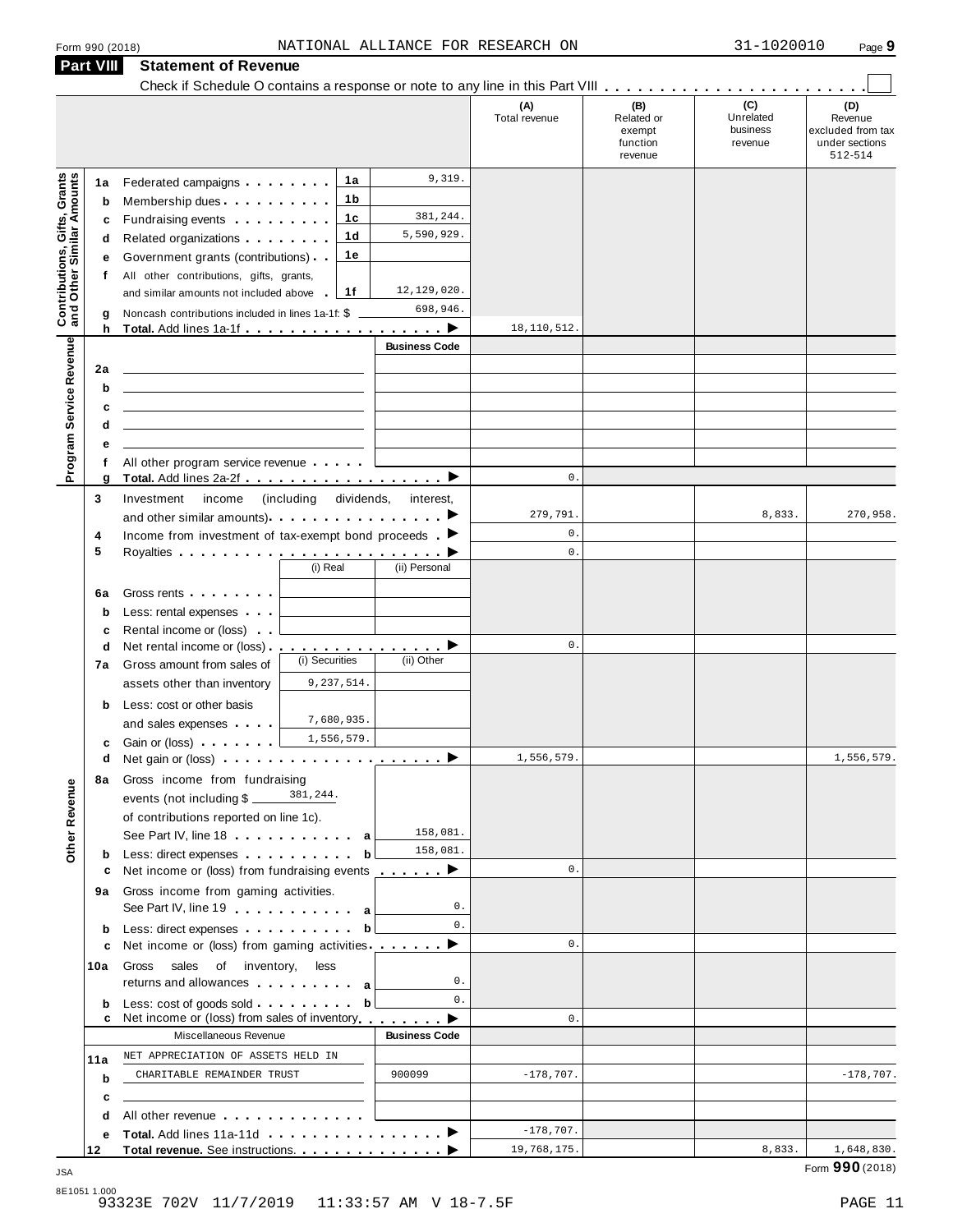**Part IX Statement of Functional Expenses**

#### Section 501(c)(3) and 501(c)(4) organizations must complete all columns. All other organizations must complete column (A). Check if Schedule <sup>O</sup> contains <sup>a</sup> response or note to any line in this Part IX m m m m m m m m m m m m m m m m m m m m m m m m m *Do no* **(A) (B) (C) (D)** *t include amounts reported on lines 6b, 7b,* **8b, 9b, and 10b of Part VIII.** The construction of *B***, 9b, and 10b of Part VIII.** expenses Management and general expenses Fundraising expenses **1** Grants and other assistance to domestic organizations and domestic governments. See Part IV, line 21 m m m **2** Grants and other assistance to domestic individuals. See Part IV, line 22 **3** Grants and other assistance to foreign organizations, foreign governments, and foreign individuals. See Part IV, lines <sup>15</sup> and <sup>16</sup> <sup>m</sup> <sup>m</sup> <sup>m</sup> <sup>m</sup> <sup>m</sup> **<sup>4</sup>** Benefits paid to or for members <sup>m</sup> <sup>m</sup> <sup>m</sup> <sup>m</sup> <sup>m</sup> <sup>m</sup> <sup>m</sup> <sup>m</sup> <sup>m</sup> **5** Compensation of current officers, directors, trustees, and key employees m m m m m m m m m m **6** Compensation not included above, to disqualified persons (as defined under section 4958(f)(1)) and persons described in section 4958(c)(3)(B) <sup>m</sup> <sup>m</sup> <sup>m</sup> <sup>m</sup> <sup>m</sup> <sup>m</sup> **<sup>7</sup>** Other salaries and wages <sup>m</sup> <sup>m</sup> <sup>m</sup> <sup>m</sup> <sup>m</sup> <sup>m</sup> <sup>m</sup> <sup>m</sup> <sup>m</sup> <sup>m</sup> <sup>m</sup> <sup>m</sup> **8** Pension plan accruals and contributions (include section 401(k) and 403(b) employer contributions) **9** Section 401(k) and 403(b) employer contributions<br>9 Other employee benefits 9 Other employee benefits **10** Payroll taxes **10** Fees for services (non-employees): **11** A) amount, list line 11g expenses on Schedule O.<br>**12** Advertising and promotion **manual 13** Office expenses **13** Office expenses<br>**14** Information technology............. 14 Information technology<br>15 Royalties <sub>…</sub>……………………… **16** Occupancy m m m m m m m m m m m m m m m m m m **16** Occupancy ...................<br>17 Travel..................... **18** Payments of travel or entertainment expenses for any federal, state, or local public officials<br>**19** Conferences, conventions, and meetings **19** Conferences, conventions, and meetings **with meetings**<br>20 Interest **manual meetings 21** Payments to affiliates m m m m m m m m m m m m m m 21 Payments to affiliates<br>22 Depreciation, depletion, and amortization <sub>1</sub> . . . **22** Depreciation, depletion, and amortization **manufation**<br>23 Insurance 24 Other expenses. Itemize expenses not covered | Fees for services (non-employees):<br>**a** Management ..................<br>**b** Legal ......................... **cd** Lobbying m m m m m m m m m m m m m m m m m m m **d** Lobbying **e**<br> **e** Professional fundraising services. See Part IV, line 17 **P** Professional fundraising services. See Part IV, line 17<br>**f** Investment management fees **g** Other. (If line 11g amount exceeds 10% of line 25, column Legal m m m m m m m m m m m m m m m m m m m m m c Accounting **c Accounting** m m m m m m m m m m m m m m m m m m (A) amount, list line 11g expenses on Schedule O.) means m m m m m m m m m m m m m m m m for any federal, state, or local public officials above (List miscellaneous expenses in line 24e. If line 24e amount exceeds 10% of line 25, column (A) amount, list line 24e expenses on Schedule O.) **a** NEWSLET., BROCH. & ANN. REP.<br> **b** RESEARCH AWARDS AND PRIZES 194,570. 194,570. **c**RESEARCH EVENIS & RECEPTIONS<br>d<sup>SCIENTIFIC ADVANCEMENT 78,312. 78,312.</sup> **e** All other expenses **25 Total functional expenses.** Add lines 1 through 24e **26 Joint costs.** Complete this line only if the organization reported in column (B) joint costs from a combined educational campaign and from a combined educational campaign and<br>fundraising solicitation. Check here  $\blacktriangleright$  if<br>following SOP 98-2 (ASC 958-720) 10,241,277. 10,241,277. 270,000. 270,000. 3,921,306. 3,921,306.  $\mathbf{0}$ . 871,723. 348,689. 348,689. 174,345. 0. 1,743,906. 697,562. 697,563. 348,781.  $\Omega$ 244,429. 97,772. 97,771. 48,886. 162,652. 65,061. 65,061. 32,530.  $\Omega$ 21,735. 21,735. 50,870. 50,870. 0. 0. 69,686. 69,686. 153,140. 90,298. 17,693. 45,149. 32,281. 15,993. 295. 15,993. 310,448. 51,079. 133,619. 125,750. 107,568. 43,027. 43,027. 21,514. 0. 304,900. 121,960. 121,960. 60,980. 28,135. 11,254. 11,254. 5,627.  $\Omega$ 28,011. 608. 27,099. 304. 0.  $\overline{0}$ . 17,190. 6,876. 6,876. 3,438. 25,998. 10,399. 10,399. 5,200.  $_{\text{a}}$ NEWSLET., BROCH. & ANN. REP. 201,671. 201,671. RESEARCH EVENTS & RECEPTIONS 95,289. 95,289. 153,020. 98,247. 34,742. 20,031. 19,328,117. 16,661,250. 1,758,339. 908,528.

0.

8E1052 1.000 93323E 702V 11/7/2019 11:33:57 AM V 18-7.5F 93323E 702V 11/7/2019 12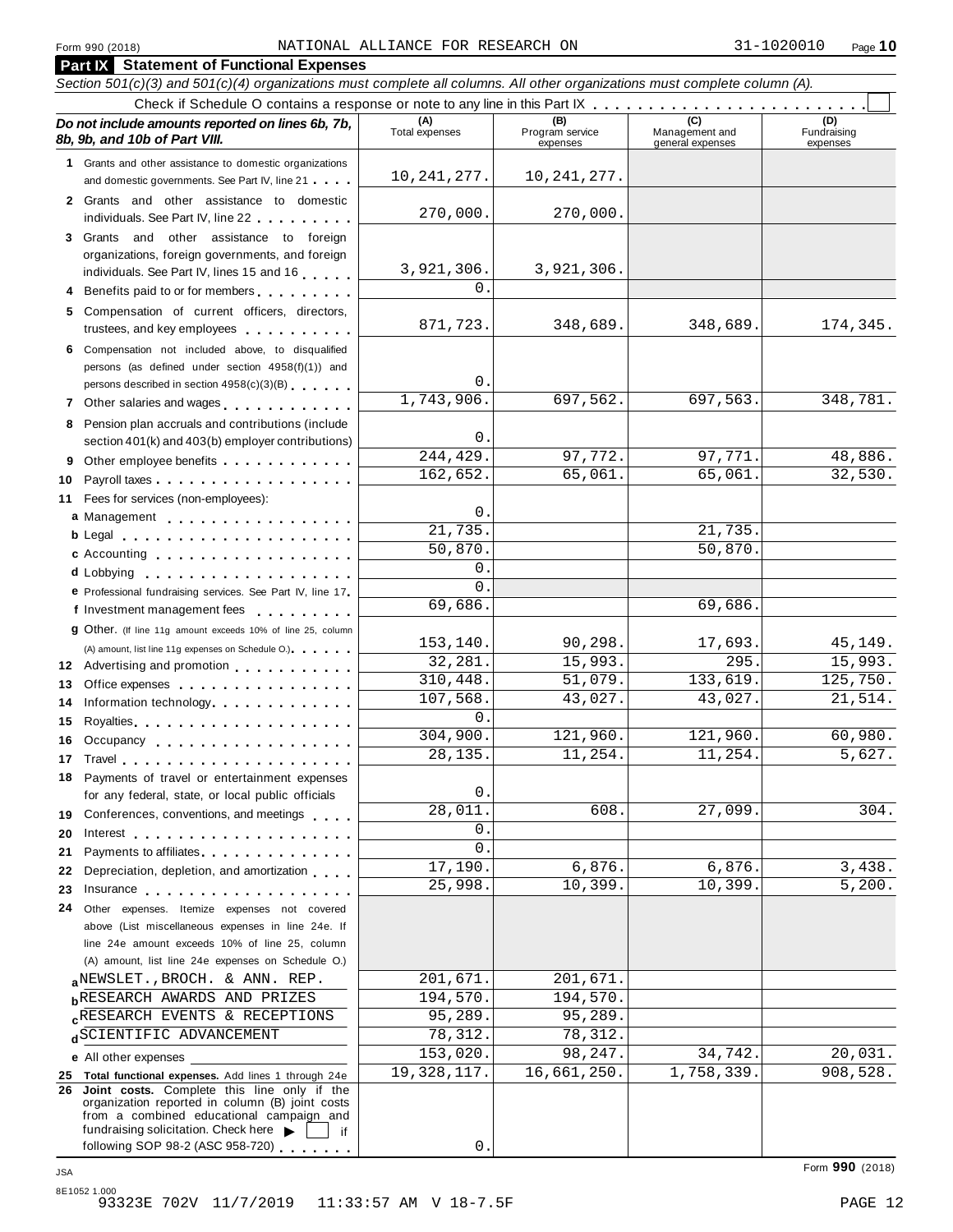| ت .<br>Ή<br>ĸ |  |
|---------------|--|
|               |  |

|                      |              | Form 990 (2018)                                                                                                                                                                                                                |            |              |                             |                         | Page $11$               |
|----------------------|--------------|--------------------------------------------------------------------------------------------------------------------------------------------------------------------------------------------------------------------------------|------------|--------------|-----------------------------|-------------------------|-------------------------|
| Part X               |              | <b>Balance Sheet</b>                                                                                                                                                                                                           |            |              |                             |                         |                         |
|                      |              |                                                                                                                                                                                                                                |            |              | (A)<br>Beginning of year    |                         | (B)<br>End of year      |
|                      |              |                                                                                                                                                                                                                                |            |              | 1,609,431.                  |                         | $\overline{3,965,171}.$ |
|                      | 1            |                                                                                                                                                                                                                                | 2,994,522. | $\mathbf{1}$ | 1,853,981.                  |                         |                         |
|                      | $\mathbf{2}$ |                                                                                                                                                                                                                                |            |              |                             | $\overline{2}$          |                         |
|                      | 3            |                                                                                                                                                                                                                                |            |              | 3,382,278.                  | $\overline{3}$          | 6, 227, 921.            |
|                      | 4            |                                                                                                                                                                                                                                |            |              | 0.                          | $\overline{\mathbf{4}}$ | 0.                      |
|                      | 5            | Loans and other receivables from current and former officers, directors,                                                                                                                                                       |            |              |                             |                         |                         |
|                      |              | trustees, key employees, and highest compensated employees.                                                                                                                                                                    |            |              |                             |                         |                         |
|                      | 6            | Complete Part II of Schedule L<br>Loans and other receivables from other disqualified persons (as defined under section<br>$4958(f)(1)$ , persons described in section $4958(c)(3)(B)$ , and contributing employers            |            |              | 0.                          | $5\phantom{1}$          | 0.                      |
|                      |              | and sponsoring organizations of section 501(c)(9) voluntary employees' beneficiary<br>organizations (see instructions). Complete Part II of Schedule L                                                                         |            |              | 0.                          | $6\phantom{1}$          | 0.                      |
|                      | 7            |                                                                                                                                                                                                                                |            |              | $\Omega$ .                  | $\overline{7}$          | 0.                      |
| Assets               | 8            |                                                                                                                                                                                                                                |            |              | $\Omega$ .                  | 8                       | 0.                      |
|                      | 9            | Inventories for sale or use enterpreteral enterpreteral enterpreteral enterpreteral enterpreteral enterpreteral                                                                                                                |            |              | 40,433.                     | 9                       | 89, 123.                |
|                      |              | 10a Land, buildings, and equipment: cost or                                                                                                                                                                                    |            |              |                             |                         |                         |
|                      |              | other basis. Complete Part VI of Schedule D   10a                                                                                                                                                                              |            | 735,799.     |                             |                         |                         |
|                      |              |                                                                                                                                                                                                                                |            | 697,253.     | $13,933.$ 10c               |                         | 38,546.                 |
|                      | 11           |                                                                                                                                                                                                                                |            |              | 16,597,169.                 | 11                      | 10,931,473.             |
|                      | 12           | Investments - other securities. See Part IV, line 11                                                                                                                                                                           |            |              | 4, 445, 321.                | 12                      | 4,025,793.              |
|                      | 13           |                                                                                                                                                                                                                                |            |              | 0.                          | 13                      | 0.                      |
|                      |              | Investments - program-related. See Part IV, line 11                                                                                                                                                                            |            |              | $\overline{0}$ .            | 14                      | 0.                      |
|                      | 14<br>15     |                                                                                                                                                                                                                                |            |              | 1,543,640.                  | 15                      | 1,288,085.              |
|                      |              |                                                                                                                                                                                                                                |            |              | 30,626,727.                 | 16                      | 28,420,093.             |
|                      | 16           | Total assets. Add lines 1 through 15 (must equal line 34)                                                                                                                                                                      |            |              | 183, 215.                   | 17                      | 162,734.                |
|                      | 17           | Accounts payable and accrued expenses                                                                                                                                                                                          |            |              | 20, 280, 242.               | 18                      | 19,863,771.             |
|                      | 18           |                                                                                                                                                                                                                                |            |              | 0.                          | 19                      | 0.                      |
|                      | 19           |                                                                                                                                                                                                                                |            |              | 0.                          | 20                      | 0.                      |
|                      | 20           |                                                                                                                                                                                                                                |            |              | 0.                          | 21                      | 0.                      |
|                      | 21           | Escrow or custodial account liability. Complete Part IV of Schedule D                                                                                                                                                          |            |              |                             |                         |                         |
| Liabilities          | 22           | Loans and other payables to current and former officers, directors,                                                                                                                                                            |            |              |                             |                         |                         |
|                      |              | trustees, key employees, highest compensated employees, and                                                                                                                                                                    |            |              | 0.                          |                         | 0.                      |
|                      |              | disqualified persons. Complete Part II of Schedule L.                                                                                                                                                                          |            |              | $\overline{0}$ .            | 22                      | 0.                      |
|                      | 23           | Secured mortgages and notes payable to unrelated third parties                                                                                                                                                                 |            |              | 0.                          | 23                      | 0.                      |
|                      | 24           | Unsecured notes and loans payable to unrelated third parties                                                                                                                                                                   |            |              |                             | 24                      |                         |
|                      | 25           | Other liabilities (including federal income tax, payables to related third                                                                                                                                                     |            |              |                             |                         |                         |
|                      |              | parties, and other liabilities not included on lines 17-24). Complete Part X                                                                                                                                                   |            |              | 1,065,820.                  |                         | 862,129.                |
|                      |              |                                                                                                                                                                                                                                |            |              | $\overline{21}$ , 529, 277. | 25                      | 20,888,634.             |
|                      | 26           |                                                                                                                                                                                                                                |            |              |                             | 26                      |                         |
|                      |              | Organizations that follow SFAS 117 (ASC 958), check here ▶<br>complete lines 27 through 29, and lines 33 and 34.                                                                                                               |            | $X$ and      |                             |                         |                         |
|                      | 27           |                                                                                                                                                                                                                                |            |              | 4,183,950.                  | 27                      | 2,617,959.              |
|                      | 28           |                                                                                                                                                                                                                                |            | $\Omega$ .   |                             | 0.                      |                         |
|                      | 29           | Permanently restricted net assets entertainment of the set of the set of the set of the set of the set of the set of the set of the set of the set of the set of the set of the set of the set of the set of the set of the se |            | 4,913,500.   | 28<br>29                    | 4,913,500.              |                         |
| <b>Fund Balances</b> |              | Organizations that do not follow SFAS 117 (ASC 958), check here ▶<br>complete lines 30 through 34.                                                                                                                             | and        |              |                             |                         |                         |
| $\bf \bar{o}$        |              |                                                                                                                                                                                                                                |            |              |                             |                         |                         |
|                      | 30           |                                                                                                                                                                                                                                |            |              |                             | 30                      |                         |
|                      | 31           | Paid-in or capital surplus, or land, building, or equipment fund<br>                                                                                                                                                           |            |              |                             | 31                      |                         |
| <b>Net Assets</b>    | 32           | Retained earnings, endowment, accumulated income, or other funds                                                                                                                                                               |            |              |                             | 32                      |                         |
|                      | 33           |                                                                                                                                                                                                                                |            |              | 9,097,450.                  | 33                      | 7,531,459.              |
|                      | 34           |                                                                                                                                                                                                                                |            |              | 30,626,727.                 | 34                      | 28,420,093.             |

Form **990** (2018)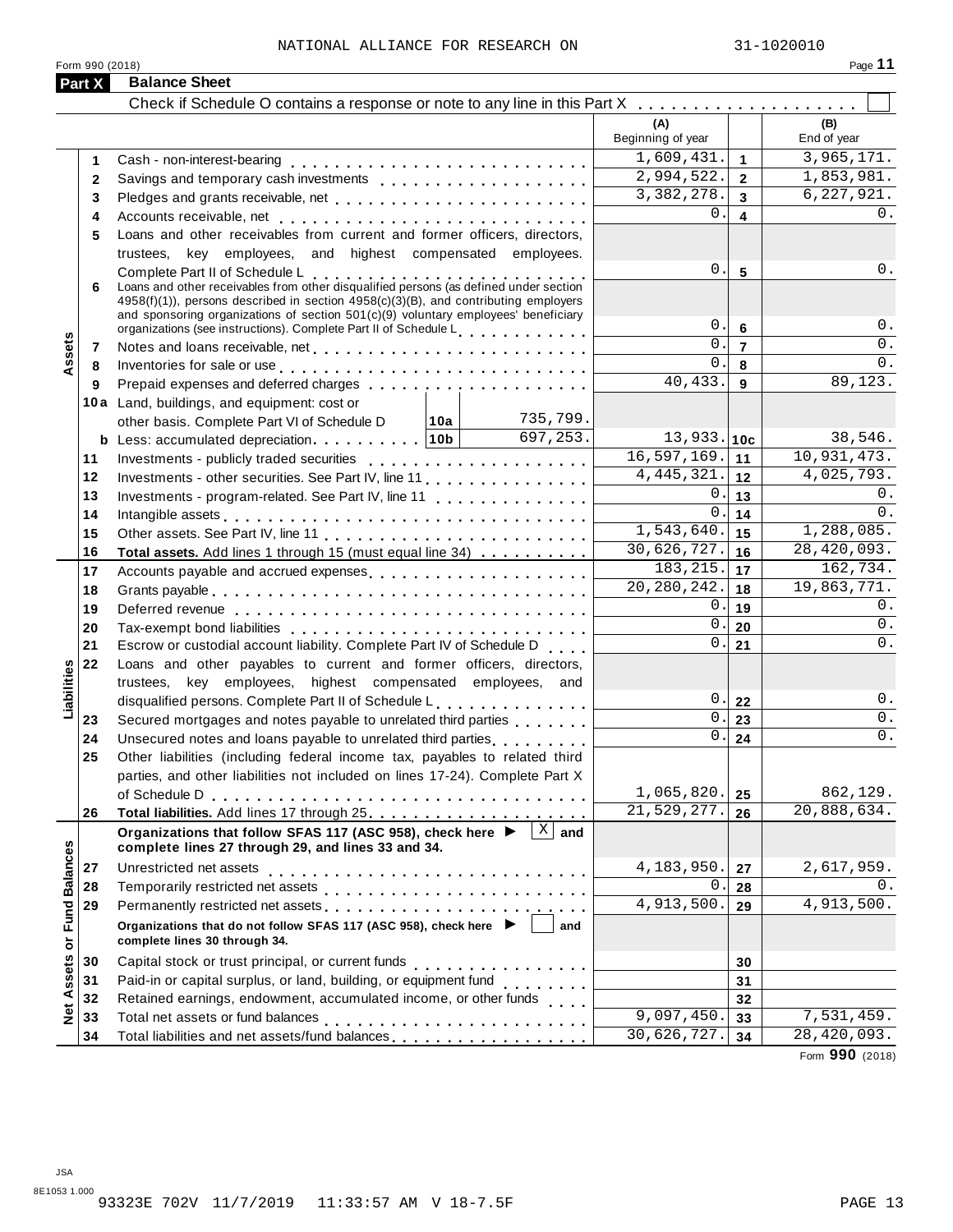| NATIONAL ALLIANCE FOR RESEARCH ON |  | 31-1020010 |
|-----------------------------------|--|------------|

| Form 990 (2018)                                                                                                       |                         |                |                 | Page 12          |
|-----------------------------------------------------------------------------------------------------------------------|-------------------------|----------------|-----------------|------------------|
| <b>Part XI</b><br><b>Reconciliation of Net Assets</b>                                                                 |                         |                |                 |                  |
|                                                                                                                       |                         |                |                 |                  |
| 1                                                                                                                     | $\mathbf{1}$            | 19,768,175.    |                 |                  |
| Total expenses (must equal Part IX, column (A), line 25)<br>2                                                         | $\overline{\mathbf{2}}$ | 19, 328, 117.  |                 |                  |
| 3                                                                                                                     | $\overline{\mathbf{3}}$ |                | 440,058.        |                  |
| Net assets or fund balances at beginning of year (must equal Part X, line 33, column (A))<br>4                        | $\overline{\mathbf{4}}$ |                | 9,097,450.      |                  |
| Net unrealized gains (losses) on investments<br>5                                                                     | 5                       |                | $-2,006,050.$   |                  |
| 6                                                                                                                     | 6                       |                |                 | 0.               |
| 7                                                                                                                     | $\overline{7}$          |                |                 | $0$ .            |
| 8                                                                                                                     | 8                       |                |                 | 1.               |
| Other changes in net assets or fund balances (explain in Schedule O)<br>9                                             | 9                       |                |                 | $\overline{0}$ . |
| Net assets or fund balances at end of year. Combine lines 3 through 9 (must equal Part X, line<br>10                  |                         |                |                 |                  |
|                                                                                                                       | 10                      |                | 7,531,459.      |                  |
| <b>Financial Statements and Reporting</b><br>Part XII                                                                 |                         |                |                 |                  |
|                                                                                                                       |                         |                |                 |                  |
|                                                                                                                       |                         |                | Yes             | No               |
| $x \mid$ Accrual<br>Accounting method used to prepare the Form 990:     Cash<br>Other<br>1                            |                         |                |                 |                  |
| If the organization changed its method of accounting from a prior year or checked "Other," explain in                 |                         |                |                 |                  |
| Schedule O.                                                                                                           |                         |                |                 |                  |
| 2a Were the organization's financial statements compiled or reviewed by an independent accountant?                    |                         | 2a             |                 | Χ                |
| If "Yes," check a box below to indicate whether the financial statements for the year were compiled or                |                         |                |                 |                  |
| reviewed on a separate basis, consolidated basis, or both:                                                            |                         |                |                 |                  |
| Separate basis<br><b>Consolidated basis</b><br>Both consolidated and separate basis                                   |                         |                |                 |                  |
| <b>b</b> Were the organization's financial statements audited by an independent accountant?                           |                         | 2 <sub>b</sub> | Χ               |                  |
| If "Yes," check a box below to indicate whether the financial statements for the year were audited on a               |                         |                |                 |                  |
| separate basis, consolidated basis, or both:                                                                          |                         |                |                 |                  |
| X<br><b>Consolidated basis</b><br>Separate basis<br>Both consolidated and separate basis                              |                         |                |                 |                  |
| c If "Yes" to line 2a or 2b, does the organization have a committee that assumes responsibility for oversight         |                         |                |                 |                  |
| of the audit, review, or compilation of its financial statements and selection of an independent accountant?          |                         | 2 <sub>c</sub> | Χ               |                  |
| If the organization changed either its oversight process or selection process during the tax year, explain in         |                         |                |                 |                  |
| Schedule O.                                                                                                           |                         |                |                 |                  |
|                                                                                                                       |                         |                |                 |                  |
| 3a As a result of a federal award, was the organization required to undergo an audit or audits as set forth in        |                         | 3a             |                 | Χ                |
| <b>b</b> If "Yes," did the organization undergo the required audit or audits? If the organization did not undergo the |                         |                |                 |                  |
| required audit or audits, explain why in Schedule O and describe any steps taken to undergo such audits.              |                         | 3 <sub>b</sub> |                 |                  |
|                                                                                                                       |                         |                | Form 990 (2018) |                  |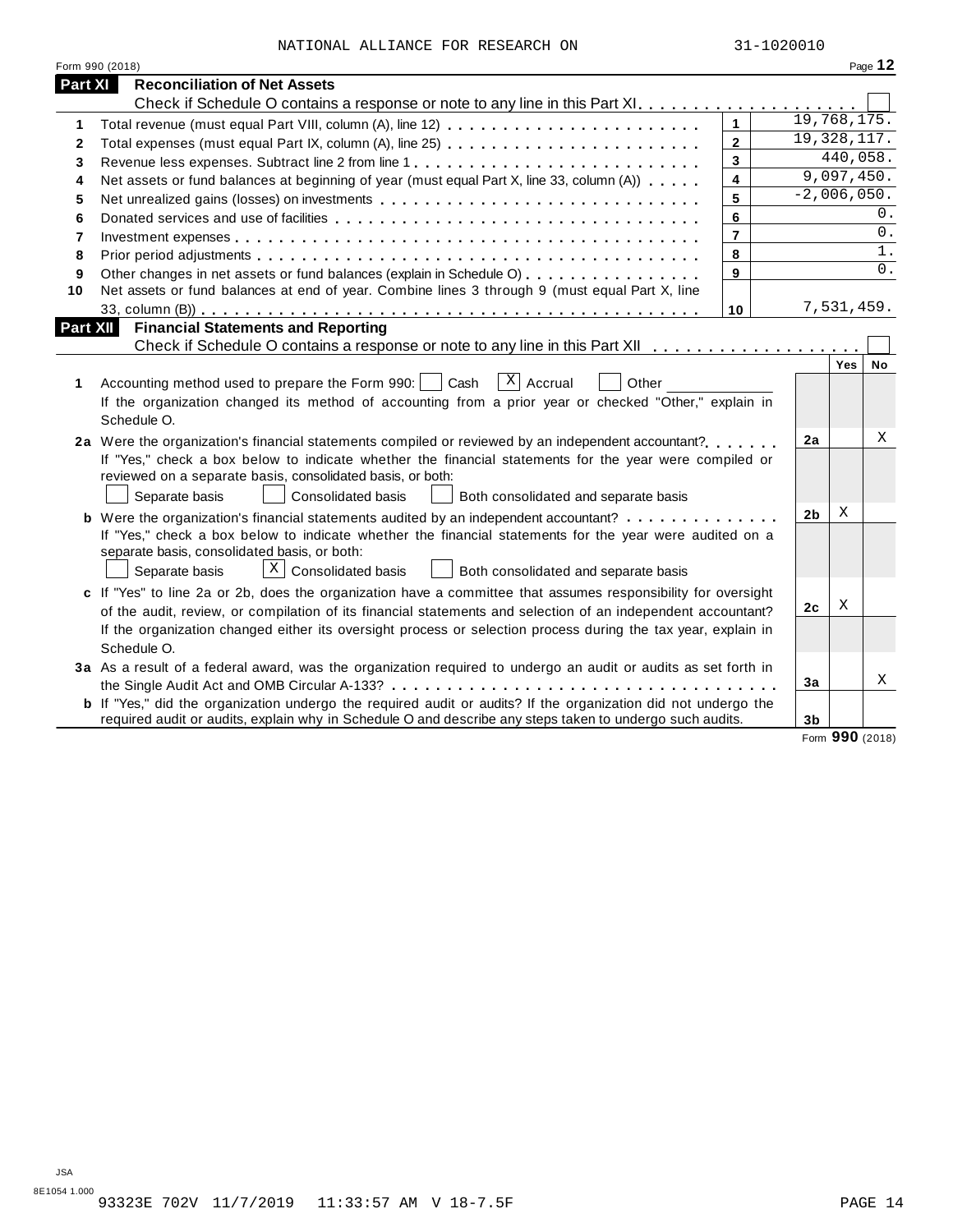|  | <b>SCHEDULE A</b>             |  |  |
|--|-------------------------------|--|--|
|  | $\sqrt{2}$ and and $\sqrt{2}$ |  |  |

## **CHEDULE A Public Charity Status and Public Support**  $\frac{\text{OMB No. 1545-0047}}{\text{OMB}}$

(Form 990 or 990-EZ) complete if the organization is a section 501(c)(3) organization or a section 4947(a)(1) nonexempt charitable trust.  $2018$ 

|                                                                                                           |                                   |                                                            | Complete if the organization is a section 501(c)(3) organization or a section 4947(a)(1) nonexempt charitable trust.<br>Attach to Form 990 or Form 990-EZ. |     |                                       |                                                                                                                                | ZW IO                                                                                                                            |  |  |  |  |
|-----------------------------------------------------------------------------------------------------------|-----------------------------------|------------------------------------------------------------|------------------------------------------------------------------------------------------------------------------------------------------------------------|-----|---------------------------------------|--------------------------------------------------------------------------------------------------------------------------------|----------------------------------------------------------------------------------------------------------------------------------|--|--|--|--|
| Department of the Treasury<br><b>Internal Revenue Service</b>                                             |                                   |                                                            | Go to www.irs.gov/Form990 for instructions and the latest information.                                                                                     |     |                                       |                                                                                                                                | Open to Public<br>Inspection                                                                                                     |  |  |  |  |
| Name of the organization                                                                                  |                                   | NATIONAL ALLIANCE FOR RESEARCH ON                          |                                                                                                                                                            |     |                                       | <b>Employer identification number</b>                                                                                          |                                                                                                                                  |  |  |  |  |
| SCHIZOPHRENIA AND DEPRESSION                                                                              |                                   | 31-1020010                                                 |                                                                                                                                                            |     |                                       |                                                                                                                                |                                                                                                                                  |  |  |  |  |
| Part I                                                                                                    |                                   |                                                            |                                                                                                                                                            |     |                                       | Reason for Public Charity Status (All organizations must complete this part.) See instructions.                                |                                                                                                                                  |  |  |  |  |
| The organization is not a private foundation because it is: (For lines 1 through 12, check only one box.) |                                   |                                                            |                                                                                                                                                            |     |                                       |                                                                                                                                |                                                                                                                                  |  |  |  |  |
| 1                                                                                                         |                                   |                                                            | A church, convention of churches, or association of churches described in section 170(b)(1)(A)(i).                                                         |     |                                       |                                                                                                                                |                                                                                                                                  |  |  |  |  |
| 2                                                                                                         |                                   |                                                            | A school described in section 170(b)(1)(A)(ii). (Attach Schedule E (Form 990 or 990-EZ).)                                                                  |     |                                       |                                                                                                                                |                                                                                                                                  |  |  |  |  |
| 3                                                                                                         |                                   |                                                            | A hospital or a cooperative hospital service organization described in section 170(b)(1)(A)(iii).                                                          |     |                                       |                                                                                                                                |                                                                                                                                  |  |  |  |  |
| 4                                                                                                         |                                   |                                                            |                                                                                                                                                            |     |                                       | A medical research organization operated in conjunction with a hospital described in section 170(b)(1)(A)(iii). Enter the      |                                                                                                                                  |  |  |  |  |
| 5                                                                                                         | hospital's name, city, and state: |                                                            |                                                                                                                                                            |     |                                       |                                                                                                                                | An organization operated for the benefit of a college or university owned or operated by a governmental unit described in        |  |  |  |  |
|                                                                                                           |                                   | section 170(b)(1)(A)(iv). (Complete Part II.)              |                                                                                                                                                            |     |                                       |                                                                                                                                |                                                                                                                                  |  |  |  |  |
| 6                                                                                                         |                                   |                                                            | A federal, state, or local government or governmental unit described in section 170(b)(1)(A)(v).                                                           |     |                                       |                                                                                                                                |                                                                                                                                  |  |  |  |  |
| X<br>7                                                                                                    |                                   |                                                            |                                                                                                                                                            |     |                                       |                                                                                                                                | An organization that normally receives a substantial part of its support from a governmental unit or from the general public     |  |  |  |  |
|                                                                                                           |                                   | described in section 170(b)(1)(A)(vi). (Complete Part II.) |                                                                                                                                                            |     |                                       |                                                                                                                                |                                                                                                                                  |  |  |  |  |
| 8                                                                                                         |                                   |                                                            | A community trust described in section 170(b)(1)(A)(vi). (Complete Part II.)                                                                               |     |                                       |                                                                                                                                |                                                                                                                                  |  |  |  |  |
| 9                                                                                                         |                                   |                                                            |                                                                                                                                                            |     |                                       | An agricultural research organization described in section 170(b)(1)(A)(ix) operated in conjunction with a land-grant college  |                                                                                                                                  |  |  |  |  |
|                                                                                                           |                                   |                                                            |                                                                                                                                                            |     |                                       | or university or a non-land-grant college of agriculture (see instructions). Enter the name, city, and state of the college or |                                                                                                                                  |  |  |  |  |
| university:                                                                                               |                                   |                                                            |                                                                                                                                                            |     |                                       |                                                                                                                                |                                                                                                                                  |  |  |  |  |
| 10                                                                                                        |                                   |                                                            |                                                                                                                                                            |     |                                       | An organization that normally receives: (1) more than 331/3% of its support from contributions, membership fees, and gross     |                                                                                                                                  |  |  |  |  |
|                                                                                                           |                                   |                                                            |                                                                                                                                                            |     |                                       | receipts from activities related to its exempt functions - subject to certain exceptions, and (2) no more than 331/3% of its   |                                                                                                                                  |  |  |  |  |
|                                                                                                           |                                   |                                                            | acquired by the organization after June 30, 1975. See section 509(a)(2). (Complete Part III.)                                                              |     |                                       | support from gross investment income and unrelated business taxable income (less section 511 tax) from businesses              |                                                                                                                                  |  |  |  |  |
| 11                                                                                                        |                                   |                                                            | An organization organized and operated exclusively to test for public safety. See section 509(a)(4).                                                       |     |                                       |                                                                                                                                |                                                                                                                                  |  |  |  |  |
| 12                                                                                                        |                                   |                                                            |                                                                                                                                                            |     |                                       |                                                                                                                                | An organization organized and operated exclusively for the benefit of, to perform the functions of, or to carry out the purposes |  |  |  |  |
|                                                                                                           |                                   |                                                            |                                                                                                                                                            |     |                                       |                                                                                                                                | of one or more publicly supported organizations described in section 509(a)(1) or section 509(a)(2). See section 509(a)(3).      |  |  |  |  |
|                                                                                                           |                                   |                                                            |                                                                                                                                                            |     |                                       |                                                                                                                                | Check the box in lines 12a through 12d that describes the type of supporting organization and complete lines 12e, 12f, and 12g.  |  |  |  |  |
| a                                                                                                         |                                   |                                                            |                                                                                                                                                            |     |                                       | Type I. A supporting organization operated, supervised, or controlled by its supported organization(s), typically by giving    |                                                                                                                                  |  |  |  |  |
|                                                                                                           |                                   |                                                            |                                                                                                                                                            |     |                                       | the supported organization(s) the power to regularly appoint or elect a majority of the directors or trustees of the           |                                                                                                                                  |  |  |  |  |
|                                                                                                           |                                   |                                                            | supporting organization. You must complete Part IV, Sections A and B.                                                                                      |     |                                       |                                                                                                                                |                                                                                                                                  |  |  |  |  |
| b                                                                                                         |                                   |                                                            |                                                                                                                                                            |     |                                       | Type II. A supporting organization supervised or controlled in connection with its supported organization(s), by having        |                                                                                                                                  |  |  |  |  |
|                                                                                                           |                                   |                                                            |                                                                                                                                                            |     |                                       | control or management of the supporting organization vested in the same persons that control or manage the supported           |                                                                                                                                  |  |  |  |  |
|                                                                                                           |                                   |                                                            | organization(s). You must complete Part IV, Sections A and C.                                                                                              |     |                                       |                                                                                                                                |                                                                                                                                  |  |  |  |  |
| c                                                                                                         |                                   |                                                            |                                                                                                                                                            |     |                                       | Type III functionally integrated. A supporting organization operated in connection with, and functionally integrated with,     |                                                                                                                                  |  |  |  |  |
|                                                                                                           |                                   |                                                            | its supported organization(s) (see instructions). You must complete Part IV, Sections A, D, and E.                                                         |     |                                       |                                                                                                                                |                                                                                                                                  |  |  |  |  |
| d                                                                                                         |                                   |                                                            |                                                                                                                                                            |     |                                       | Type III non-functionally integrated. A supporting organization operated in connection with its supported organization(s)      |                                                                                                                                  |  |  |  |  |
|                                                                                                           |                                   |                                                            |                                                                                                                                                            |     |                                       | that is not functionally integrated. The organization generally must satisfy a distribution requirement and an attentiveness   |                                                                                                                                  |  |  |  |  |
|                                                                                                           |                                   |                                                            | requirement (see instructions). You must complete Part IV, Sections A and D, and Part V.                                                                   |     |                                       |                                                                                                                                |                                                                                                                                  |  |  |  |  |
| е                                                                                                         |                                   |                                                            |                                                                                                                                                            |     |                                       | Check this box if the organization received a written determination from the IRS that it is a Type I, Type II, Type III        |                                                                                                                                  |  |  |  |  |
|                                                                                                           |                                   |                                                            | functionally integrated, or Type III non-functionally integrated supporting organization.                                                                  |     |                                       |                                                                                                                                |                                                                                                                                  |  |  |  |  |
| t                                                                                                         |                                   |                                                            | Enter the number of supported organizations                                                                                                                |     |                                       |                                                                                                                                |                                                                                                                                  |  |  |  |  |
| g                                                                                                         |                                   |                                                            | Provide the following information about the supported organization(s).                                                                                     |     |                                       |                                                                                                                                |                                                                                                                                  |  |  |  |  |
| (i) Name of supported organization                                                                        |                                   | (ii) EIN                                                   | (iii) Type of organization                                                                                                                                 |     | (iv) Is the organization              | (v) Amount of monetary                                                                                                         | (vi) Amount of                                                                                                                   |  |  |  |  |
|                                                                                                           |                                   |                                                            | (described on lines 1-10<br>above (see instructions))                                                                                                      |     | listed in your governing<br>document? | support (see<br>instructions)                                                                                                  | other support (see<br>instructions)                                                                                              |  |  |  |  |
|                                                                                                           |                                   |                                                            |                                                                                                                                                            | Yes | No                                    |                                                                                                                                |                                                                                                                                  |  |  |  |  |
| (A)                                                                                                       |                                   |                                                            |                                                                                                                                                            |     |                                       |                                                                                                                                |                                                                                                                                  |  |  |  |  |
|                                                                                                           |                                   |                                                            |                                                                                                                                                            |     |                                       |                                                                                                                                |                                                                                                                                  |  |  |  |  |
| (B)                                                                                                       |                                   |                                                            |                                                                                                                                                            |     |                                       |                                                                                                                                |                                                                                                                                  |  |  |  |  |
| (C)                                                                                                       |                                   |                                                            |                                                                                                                                                            |     |                                       |                                                                                                                                |                                                                                                                                  |  |  |  |  |
| (D)                                                                                                       |                                   |                                                            |                                                                                                                                                            |     |                                       |                                                                                                                                |                                                                                                                                  |  |  |  |  |
| (E)                                                                                                       |                                   |                                                            |                                                                                                                                                            |     |                                       |                                                                                                                                |                                                                                                                                  |  |  |  |  |
|                                                                                                           |                                   |                                                            |                                                                                                                                                            |     |                                       |                                                                                                                                |                                                                                                                                  |  |  |  |  |
| Total                                                                                                     |                                   |                                                            |                                                                                                                                                            |     |                                       |                                                                                                                                |                                                                                                                                  |  |  |  |  |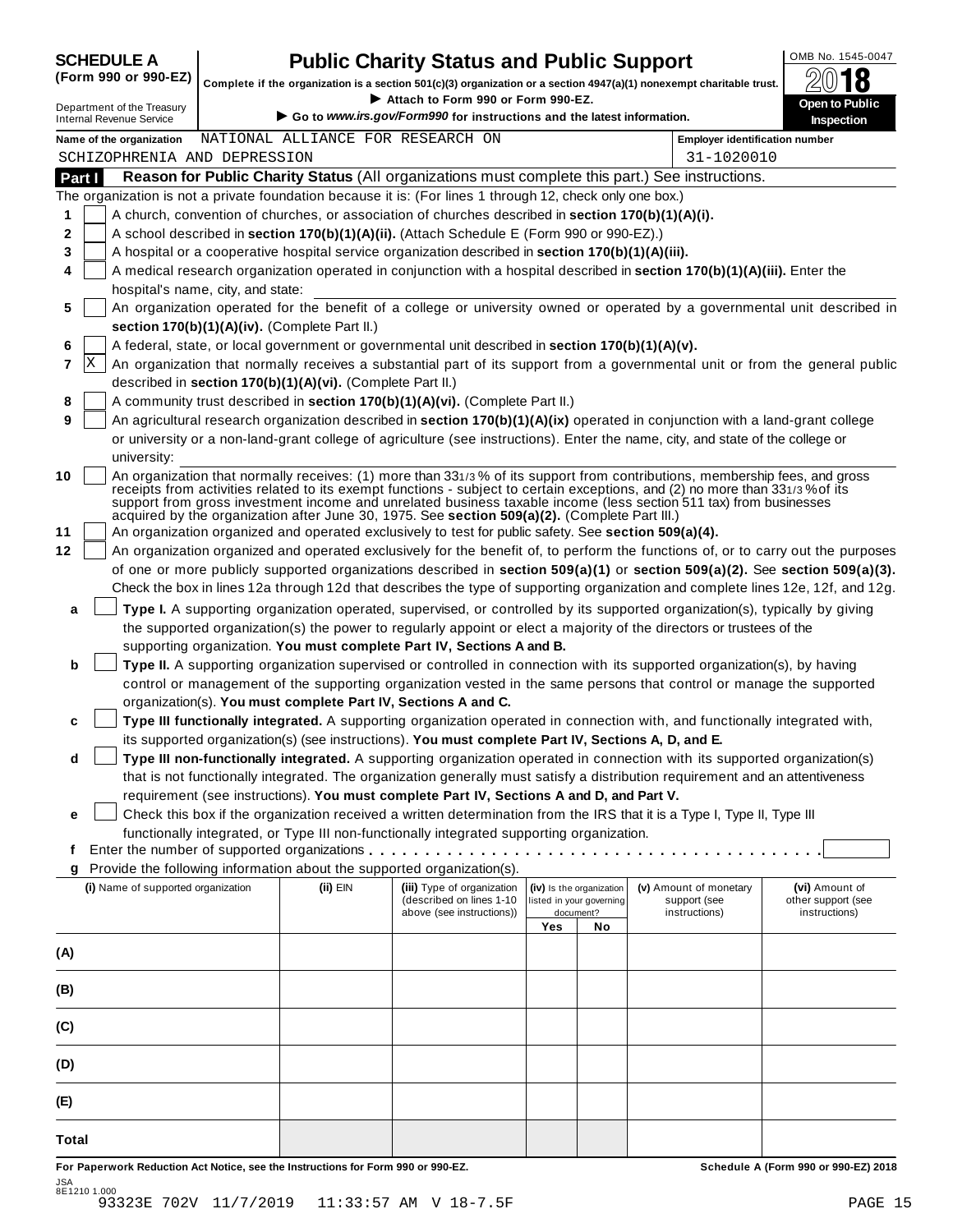### Schedule A (Form 990 or 990-EZ) 2018 Page 2

**Support Schedule for Organizations Described in Sections 170(b)(1)(A)(iv) and 170(b)(1)(A)(vi)** (Complete only if you checked the box on line 5, 7, or 8 of Part I or if the organization failed to qualify under Part III. If the organization fails to qualify under the tests listed below, please complete Part III.) **Part II**

|              | <b>Section A. Public Support</b>                                                                                                                                                                                                                                                                                |             |             |             |             |               |              |  |  |  |
|--------------|-----------------------------------------------------------------------------------------------------------------------------------------------------------------------------------------------------------------------------------------------------------------------------------------------------------------|-------------|-------------|-------------|-------------|---------------|--------------|--|--|--|
|              | Calendar year (or fiscal year beginning in) ▶                                                                                                                                                                                                                                                                   | (a) 2014    | (b) $2015$  | $(c)$ 2016  | $(d)$ 2017  | (e) 2018      | (f) Total    |  |  |  |
| 1            | Gifts,<br>grants,<br>contributions,<br>and<br>membership fees received. (Do not<br>include any "unusual grants.")                                                                                                                                                                                               | 31,066,797. | 19,964,167. | 15,800,995. | 16,569,756. | 18, 110, 512. | 101,512,227. |  |  |  |
| $\mathbf{2}$ | Tax<br>levied<br>revenues<br>for<br>the<br>organization's benefit and either paid<br>to or expended on its behalf                                                                                                                                                                                               |             |             |             |             |               | 0.           |  |  |  |
| 3            | The value of services or facilities<br>furnished by a governmental unit to the<br>organization without charge                                                                                                                                                                                                   |             |             |             |             |               | 0.           |  |  |  |
|              | Total. Add lines 1 through 3                                                                                                                                                                                                                                                                                    | 31,066,797. | 19,964,167. | 15,800,995. | 16,569,756. | 18, 110, 512. | 101,512,227. |  |  |  |
| 5            | The portion of total contributions by<br>(other<br>each<br>person<br>than<br>a<br>governmental<br>unit<br>publicly<br>or<br>supported organization) included on<br>line 1 that exceeds 2% of the amount<br>shown on line 11, column (f).                                                                        |             |             |             |             |               | 19,869,574.  |  |  |  |
| 6            | Public support. Subtract line 5 from line 4                                                                                                                                                                                                                                                                     |             |             |             |             |               | 81,642,653.  |  |  |  |
|              | <b>Section B. Total Support</b>                                                                                                                                                                                                                                                                                 |             |             |             |             |               |              |  |  |  |
|              | Calendar year (or fiscal year beginning in) ▶                                                                                                                                                                                                                                                                   | (a) $2014$  | (b) $2015$  | $(c)$ 2016  | $(d)$ 2017  | (e) 2018      | (f) Total    |  |  |  |
| 7            | Amounts from line 4.                                                                                                                                                                                                                                                                                            | 31,066,797. | 19,964,167. | 15,800,995  | 16,569,756  | 18, 110, 512. | 101,512,227. |  |  |  |
| 8            | Gross income from interest. dividends.<br>payments received on securities loans,<br>rents, royalties, and income from<br>similar sources and the contract of the same sources                                                                                                                                   | 322,676.    | 423,677.    | 511,070.    | 535,103.    | 279,791.      | 2,072,317.   |  |  |  |
| 9            | Net income from unrelated business<br>activities, whether or not the business<br>is regularly carried on the control of the control of the control of the control of the control of the control of the control of the control of the control of the control of the control of the control of the control of the |             |             |             |             |               | 0.           |  |  |  |
| 10           | Other income. Do not include gain or<br>loss from the sale of capital assets<br>(Explain in Part VI.) ATCH 1                                                                                                                                                                                                    | 55,885.     | $-96, 713.$ | $-52,927.$  | 155,988.    | $-178,707.$   | $-116,474.$  |  |  |  |
| 11           | <b>Total support.</b> Add lines 7 through 10                                                                                                                                                                                                                                                                    |             |             |             |             |               | 103,468,070. |  |  |  |
| 12           |                                                                                                                                                                                                                                                                                                                 |             |             |             |             | 12            |              |  |  |  |
| 13           | First five years. If the Form 990 is for the organization's first, second, third, fourth, or fifth tax year as a section 501(c)(3)                                                                                                                                                                              |             |             |             |             |               |              |  |  |  |
|              | <b>Section C. Computation of Public Support Percentage</b>                                                                                                                                                                                                                                                      |             |             |             |             |               |              |  |  |  |
| 14           | Public support percentage for 2018 (line 6, column (f) divided by line 11, column (f)). 14                                                                                                                                                                                                                      |             |             |             |             |               | 78.91%       |  |  |  |
| 15           |                                                                                                                                                                                                                                                                                                                 |             |             |             |             |               | 76.66%       |  |  |  |
|              | 16a 331/3% support test - 2018. If the organization did not check the box on line 13, and line 14 is 331/3% or more, check this                                                                                                                                                                                 |             |             |             |             |               |              |  |  |  |
|              | box and stop here. The organization qualifies as a publicly supported organization                                                                                                                                                                                                                              |             |             |             |             |               | Χ            |  |  |  |
|              | b 331/3% support test - 2017. If the organization did not check a box on line 13 or 16a, and line 15 is 331/3% or more, check                                                                                                                                                                                   |             |             |             |             |               |              |  |  |  |
|              |                                                                                                                                                                                                                                                                                                                 |             |             |             |             |               |              |  |  |  |
|              | 17a 10%-facts-and-circumstances test - 2018. If the organization did not check a box on line 13, 16a, or 16b, and line 14 is                                                                                                                                                                                    |             |             |             |             |               |              |  |  |  |
|              |                                                                                                                                                                                                                                                                                                                 |             |             |             |             |               |              |  |  |  |
|              | 10% or more, and if the organization meets the "facts-and-circumstances" test, check this box and stop here. Explain in<br>Part VI how the organization meets the "facts-and-circumstances" test. The organization qualifies as a publicly supported                                                            |             |             |             |             |               |              |  |  |  |
|              |                                                                                                                                                                                                                                                                                                                 |             |             |             |             |               |              |  |  |  |
|              | b 10%-facts-and-circumstances test - 2017. If the organization did not check a box on line 13, 16a, 16b, or 17a, and line                                                                                                                                                                                       |             |             |             |             |               |              |  |  |  |
|              | 15 is 10% or more, and if the organization meets the "facts-and-circumstances" test, check this box and stop here.                                                                                                                                                                                              |             |             |             |             |               |              |  |  |  |
|              | Explain in Part VI how the organization meets the "facts-and-circumstances" test. The organization qualifies as a publicly                                                                                                                                                                                      |             |             |             |             |               |              |  |  |  |
| 18           | Private foundation. If the organization did not check a box on line 13, 16a, 16b, 17a, or 17b, check this box and see                                                                                                                                                                                           |             |             |             |             |               |              |  |  |  |
|              |                                                                                                                                                                                                                                                                                                                 |             |             |             |             |               |              |  |  |  |
|              |                                                                                                                                                                                                                                                                                                                 |             |             |             |             |               |              |  |  |  |

**Schedule A (Form 990 or 990-EZ) 2018**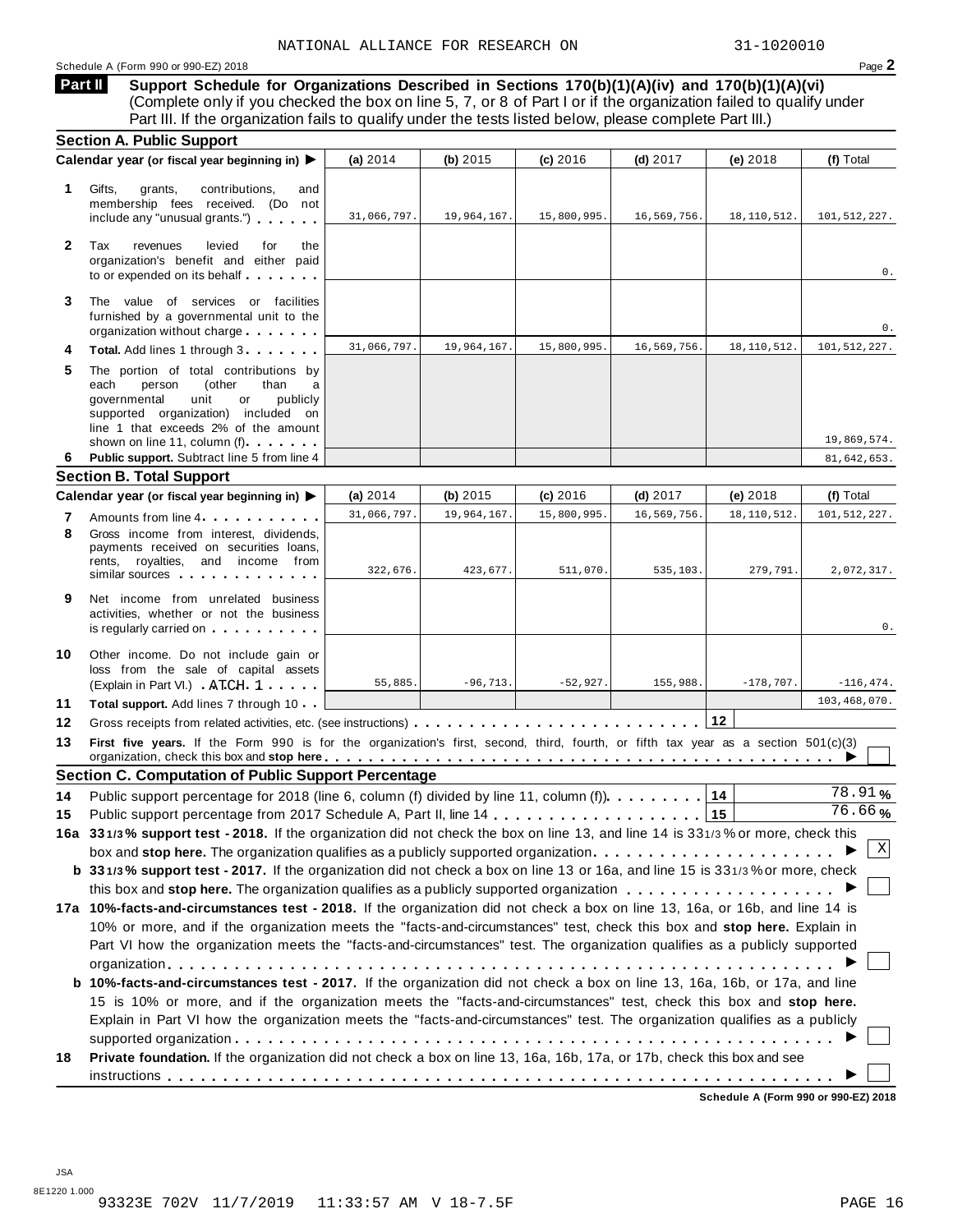#### Schedule <sup>A</sup> (Form <sup>990</sup> or 990-EZ) <sup>2018</sup> Page **3**

**Support Schedule for Organizations Described in Section 509(a)(2) Part III**

(Complete only if you checked the box on line 10 of Part I or if the organization failed to qualify under Part II. If the organization fails to qualify under the tests listed below, please complete Part II.)

|    | <b>Section A. Public Support</b><br>Calendar year (or fiscal year beginning in) $\blacktriangleright$                                                                                                                                                        | (a) 2014 | (b) 2015 | (c) 2016 | $(d)$ 2017 | $(e)$ 2018 | (f) Total |
|----|--------------------------------------------------------------------------------------------------------------------------------------------------------------------------------------------------------------------------------------------------------------|----------|----------|----------|------------|------------|-----------|
| 1. | Gifts, grants, contributions, and membership fees                                                                                                                                                                                                            |          |          |          |            |            |           |
|    | received. (Do not include any "unusual grants.")                                                                                                                                                                                                             |          |          |          |            |            |           |
| 2  | Gross receipts from admissions, merchandise                                                                                                                                                                                                                  |          |          |          |            |            |           |
|    | sold or services performed, or facilities                                                                                                                                                                                                                    |          |          |          |            |            |           |
|    | furnished in any activity that is related to the                                                                                                                                                                                                             |          |          |          |            |            |           |
|    | organization's tax-exempt purpose                                                                                                                                                                                                                            |          |          |          |            |            |           |
| 3  | Gross receipts from activities that are not an                                                                                                                                                                                                               |          |          |          |            |            |           |
|    | unrelated trade or business under section 513                                                                                                                                                                                                                |          |          |          |            |            |           |
| 4  | Tax<br>revenues<br>levied<br>for<br>the                                                                                                                                                                                                                      |          |          |          |            |            |           |
|    | organization's benefit and either paid to                                                                                                                                                                                                                    |          |          |          |            |            |           |
|    | or expended on its behalf                                                                                                                                                                                                                                    |          |          |          |            |            |           |
| 5  | The value of services or facilities                                                                                                                                                                                                                          |          |          |          |            |            |           |
|    | furnished by a governmental unit to the                                                                                                                                                                                                                      |          |          |          |            |            |           |
|    | organization without charge                                                                                                                                                                                                                                  |          |          |          |            |            |           |
| 6  | <b>Total.</b> Add lines 1 through 5                                                                                                                                                                                                                          |          |          |          |            |            |           |
|    | 7a Amounts included on lines 1, 2, and 3                                                                                                                                                                                                                     |          |          |          |            |            |           |
|    | received from disqualified persons                                                                                                                                                                                                                           |          |          |          |            |            |           |
| b  | Amounts included on lines 2 and 3                                                                                                                                                                                                                            |          |          |          |            |            |           |
|    | received from other than disqualified                                                                                                                                                                                                                        |          |          |          |            |            |           |
|    | persons that exceed the greater of \$5,000<br>or 1% of the amount on line 13 for the year                                                                                                                                                                    |          |          |          |            |            |           |
|    | c Add lines 7a and 7b.                                                                                                                                                                                                                                       |          |          |          |            |            |           |
| 8  | Public support. (Subtract line 7c from                                                                                                                                                                                                                       |          |          |          |            |            |           |
|    | $line 6.)$                                                                                                                                                                                                                                                   |          |          |          |            |            |           |
|    | <b>Section B. Total Support</b>                                                                                                                                                                                                                              |          |          |          |            |            |           |
|    | Calendar year (or fiscal year beginning in) ▶                                                                                                                                                                                                                | (a) 2014 | (b) 2015 | (c) 2016 | $(d)$ 2017 | $(e)$ 2018 | (f) Total |
| 9  | Amounts from line 6                                                                                                                                                                                                                                          |          |          |          |            |            |           |
|    | 10 a Gross income from interest, dividends,<br>payments received on securities loans,<br>rents, royalties, and income from similar                                                                                                                           |          |          |          |            |            |           |
|    | SOUICES                                                                                                                                                                                                                                                      |          |          |          |            |            |           |
|    | <b>b</b> Unrelated business taxable income (less                                                                                                                                                                                                             |          |          |          |            |            |           |
|    | section 511 taxes) from businesses                                                                                                                                                                                                                           |          |          |          |            |            |           |
|    | acquired after June 30, 1975                                                                                                                                                                                                                                 |          |          |          |            |            |           |
|    | c Add lines 10a and 10b                                                                                                                                                                                                                                      |          |          |          |            |            |           |
| 11 | Net income from unrelated business<br>activities not included in line 10b,<br>whether or not the business is regularly<br>carried on entering the set of the set of the set of the set of the set of the set of the set of the set of the                    |          |          |          |            |            |           |
| 12 | Other income. Do not include gain or                                                                                                                                                                                                                         |          |          |          |            |            |           |
|    | loss from the sale of capital assets                                                                                                                                                                                                                         |          |          |          |            |            |           |
|    | (Explain in Part VI.) <b>All Accords</b>                                                                                                                                                                                                                     |          |          |          |            |            |           |
| 13 | Total support. (Add lines 9, 10c, 11,                                                                                                                                                                                                                        |          |          |          |            |            |           |
|    | and 12.) $\cdots$ $\cdots$ $\cdots$ $\cdots$                                                                                                                                                                                                                 |          |          |          |            |            |           |
| 14 | First five years. If the Form 990 is for the organization's first, second, third, fourth, or fifth tax year as a section 501(c)(3)                                                                                                                           |          |          |          |            |            |           |
|    |                                                                                                                                                                                                                                                              |          |          |          |            |            |           |
|    | <b>Section C. Computation of Public Support Percentage</b>                                                                                                                                                                                                   |          |          |          |            |            |           |
| 15 |                                                                                                                                                                                                                                                              |          |          |          |            | 15         | %         |
| 16 | Public support percentage from 2017 Schedule A, Part III, line 15.                                                                                                                                                                                           |          |          |          |            | 16         | %         |
|    | Section D. Computation of Investment Income Percentage                                                                                                                                                                                                       |          |          |          |            |            |           |
| 17 | Investment income percentage for 2018 (line 10c, column (f), divided by line 13, column (f) $\ldots$ ,,,,,,,                                                                                                                                                 |          |          |          |            | 17         | %         |
| 18 |                                                                                                                                                                                                                                                              |          |          |          |            | 18         | %         |
|    | 19a 331/3% support tests - 2018. If the organization did not check the box on line 14, and line 15 is more than 331/3%, and line                                                                                                                             |          |          |          |            |            |           |
|    | 17 is not more than 331/3%, check this box and stop here. The organization qualifies as a publicly supported organization                                                                                                                                    |          |          |          |            |            |           |
|    | <b>b</b> 331/3% support tests - 2017. If the organization did not check a box on line 14 or line 19a, and line 16 is more than 331/3%, and                                                                                                                   |          |          |          |            |            |           |
|    |                                                                                                                                                                                                                                                              |          |          |          |            |            |           |
|    | line 18 is not more than 331/3%, check this box and stop here. The organization qualifies as a publicly supported organization<br>Private foundation. If the organization did not check a box on line 14, 19a, or 19b, check this box and see instructions ▶ |          |          |          |            |            |           |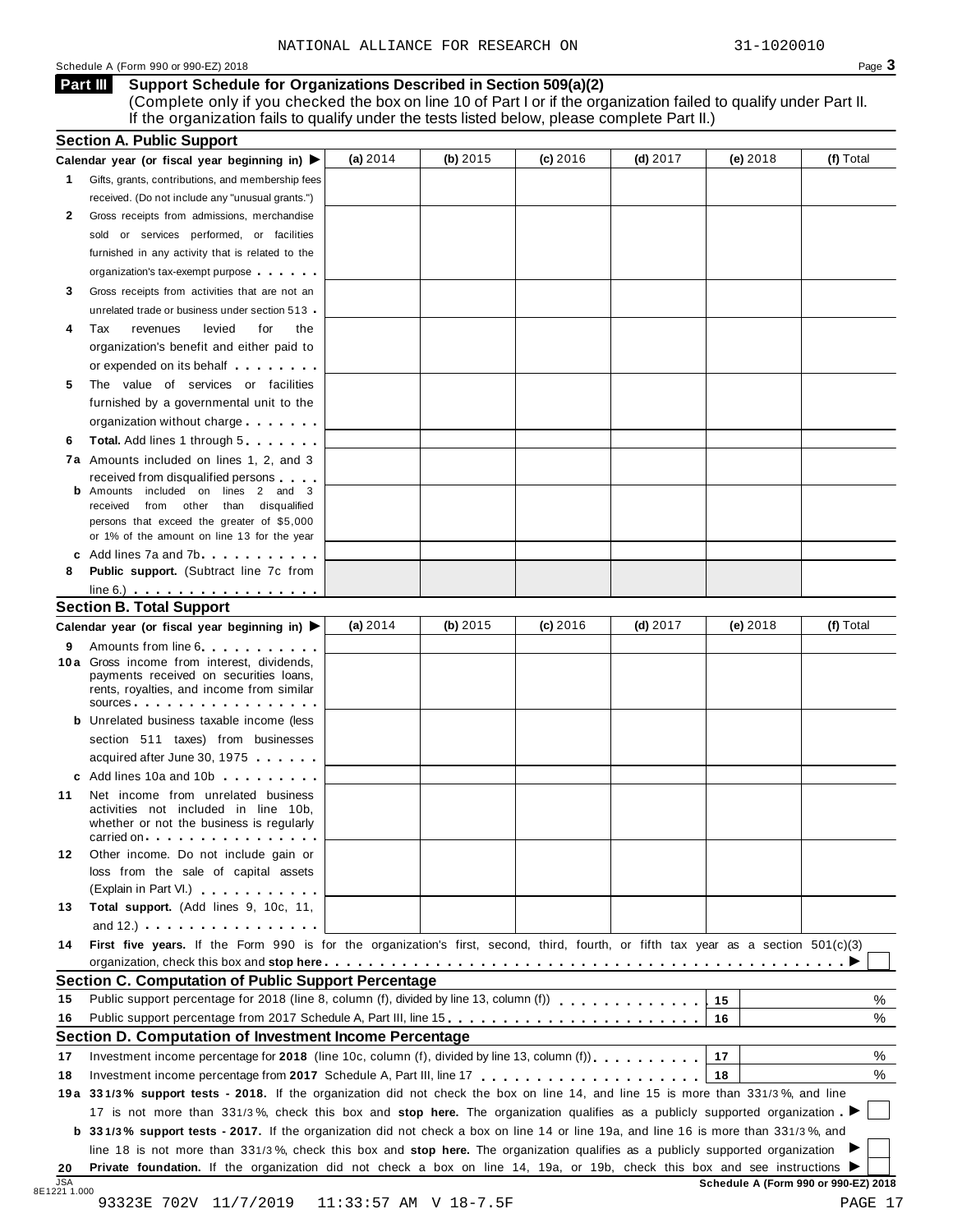**Yes No**

**2**

**3a**

**3b**

**3c**

**4a**

**4b**

**4c**

**5a**

**5b 5c**

**6**

**7**

**8**

**9a**

**9b**

**9c**

**10a**

#### **Part IV Supporting Organizations**

(Complete only if you checked a box in line 12 on Part I. If you checked 12a of Part I, complete Sections A and B. If you checked 12b of Part I, complete Sections A and C. If you checked 12c of Part I, complete Sections A, D, and E. If you checked 12d of Part I, complete Sections A and D, and complete Part V.)

#### **Section A. All Supporting Organizations**

- **1** Are all of the organization's supported organizations listed by name in the organization's governing documents? *If "No," describe in Part VI how the supported organizations are designated. If designated by class or purpose, describe the designation. If historic and continuing relationship, explain.* **1**
- **2** Did the organization have any supported organization that does not have an IRS determination of status under section 509(a)(1) or (2)? *If"Yes," explain in Part VI how the organization determined that the supported organization was described in section 509(a)(1) or (2).*
- **3 a** Did the organization have a supported organization described in section 501(c)(4), (5), or (6)? *If "Yes," answer (b) and (c) below.*
- **b** Did the organization confirm that each supported organization qualified under section 501(c)(4), (5), or (6) and | satisfied the public support tests under section 509(a)(2)? *If "Yes," describe in Part VI when and how the organization made the determination.*
- **c** Did the organization ensure that all support to such organizations was used exclusively for section 170(c)(2)(B) purposes? *If"Yes," explain in Part VI what controls the organization put in place to ensure such use.*
- **4 a** Was any supported organization not organized in the United States ("foreign supported organization")? *If "Yes," and if you checked 12a or 12b in Part I, answer (b) and (c) below.*
- **b** Did the organization have ultimate control and discretion in deciding whether to make grants to the foreign | supported organization? *If "Yes," describe in Part VI how the organization had such control and discretion despite being controlled or supervised by or in connection with its supported organizations.*
- **c** Did the organization support any foreign supported organization that does not have an IRS determination under sections 501(c)(3) and 509(a)(1) or (2)? *If "Yes," explain in Part VI what controls the organization used to ensure that all support to the foreign supported organization was used exclusively for section 170(c)(2)(B) purposes.*
- **5 a** Did the organization add, substitute, or remove any supported organizations during the tax year? *If "Yes,"* answer (b) and (c) below (if applicable). Also, provide detail in Part VI, including (i) the names and EIN *numbers of the supported organizations added, substituted, or removed; (ii) the reasons for each such action;* (iii) the authority under the organization's organizing document authorizing such action; and (iv) how the action *was accomplished (such as by amendment to the organizing document).*
- **b Type I or Type II only.** Was any added or substituted supported organization part of a class already designated in the organization's organizing document?
- **c Substitutions only.** Was the substitution the result of an event beyond the organization's control?
- **6** Did the organization provide support (whether in the form of grants or the provision of services or facilities) to anyone other than (i) its supported organizations, (ii) individuals that are part of the charitable class benefited by one or more of its supported organizations, or (iii) other supporting organizations that also support or benefit one or more of the filing organization's supported organizations? *If"Yes," provide detail in Part VI.*
- **7** Did the organization provide a grant, loan, compensation, or other similar payment to a substantial contributor (as defined in section 4958(c)(3)(C)), a family member of a substantial contributor, or a 35% controlled entity with regard to a substantial contributor? *If"Yes," complete Part I of Schedule L (Form 990 or 990-EZ).*
- **8** Did the organization make a loan to a disqualified person (as defined in section 4958) not described in line 7? *If "Yes," complete Part I of Schedule L (Form 990 or 990-EZ).*
- **9a** Was the organization controlled directly or indirectly at any time during the tax year by one or more | disqualified persons as defined in section 4946 (other than foundation managers and organizations described in section 509(a)(1) or (2))? *If"Yes," provide detail in Part VI.*
- **b** Did one or more disqualified persons (as defined in line 9a) hold a controlling interest in any entity in which | the supporting organization had an interest? *If"Yes," provide detail in Part VI.*
- **c** Did a disqualified person (as defined in line 9a) have an ownership interest in, or derive any personal benefit from, assets in which the supporting organization also had an interest? *If"Yes," provide detail in Part VI.*
- **10a** Was the organization subject to the excess business holdings rules of section 4943 because of section | 4943(f) (regarding certain Type II supporting organizations, and all Type III non-functionally integrated supporting organizations)? *If"Yes," answer 10b below.*
	- **b** Did the organization have any excess business holdings in the tax year? *(Use Schedule C, Form 4720, to determine whether the organization had excess business holdings.)*

**10b Schedule A (Form 990 or 990-EZ) 2018**

JSA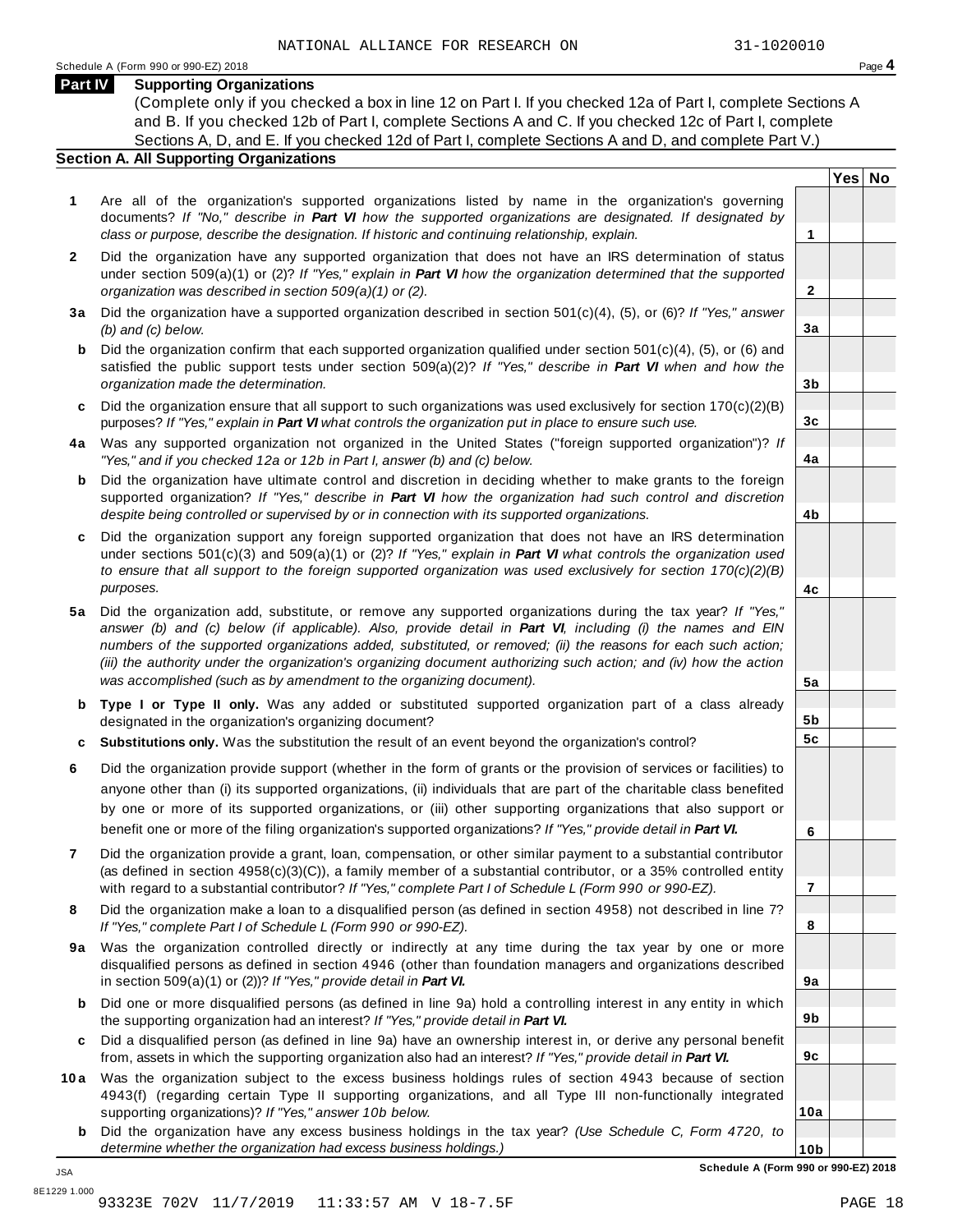|              | NAIIUNAL ALLIANCE FOR RESEARCH UN<br>JI-IUZUUIU                                                                                                                                                                                                                                                                                                                                                                                                                                                                                                                                                                                                                              |                 |        |        |
|--------------|------------------------------------------------------------------------------------------------------------------------------------------------------------------------------------------------------------------------------------------------------------------------------------------------------------------------------------------------------------------------------------------------------------------------------------------------------------------------------------------------------------------------------------------------------------------------------------------------------------------------------------------------------------------------------|-----------------|--------|--------|
| Part IV      | Schedule A (Form 990 or 990-EZ) 2018<br><b>Supporting Organizations (continued)</b>                                                                                                                                                                                                                                                                                                                                                                                                                                                                                                                                                                                          |                 |        | Page 5 |
|              |                                                                                                                                                                                                                                                                                                                                                                                                                                                                                                                                                                                                                                                                              |                 | Yes No |        |
| 11           | Has the organization accepted a gift or contribution from any of the following persons?                                                                                                                                                                                                                                                                                                                                                                                                                                                                                                                                                                                      |                 |        |        |
| a            | A person who directly or indirectly controls, either alone or together with persons described in (b) and (c)                                                                                                                                                                                                                                                                                                                                                                                                                                                                                                                                                                 |                 |        |        |
|              | below, the governing body of a supported organization?                                                                                                                                                                                                                                                                                                                                                                                                                                                                                                                                                                                                                       | 11a             |        |        |
| b            | A family member of a person described in (a) above?                                                                                                                                                                                                                                                                                                                                                                                                                                                                                                                                                                                                                          | 11 <sub>b</sub> |        |        |
|              | c A 35% controlled entity of a person described in (a) or (b) above? If "Yes" to a, b, or c, provide detail in Part VI.                                                                                                                                                                                                                                                                                                                                                                                                                                                                                                                                                      | 11c             |        |        |
|              | <b>Section B. Type I Supporting Organizations</b>                                                                                                                                                                                                                                                                                                                                                                                                                                                                                                                                                                                                                            |                 |        |        |
|              |                                                                                                                                                                                                                                                                                                                                                                                                                                                                                                                                                                                                                                                                              |                 | Yes No |        |
| 1            | Did the directors, trustees, or membership of one or more supported organizations have the power to<br>regularly appoint or elect at least a majority of the organization's directors or trustees at all times during the<br>tax year? If "No," describe in Part VI how the supported organization(s) effectively operated, supervised, or<br>controlled the organization's activities. If the organization had more than one supported organization,<br>describe how the powers to appoint and/or remove directors or trustees were allocated among the supported<br>organizations and what conditions or restrictions, if any, applied to such powers during the tax year. | 1               |        |        |
| $\mathbf{2}$ | Did the organization operate for the benefit of any supported organization other than the supported<br>organization(s) that operated, supervised, or controlled the supporting organization? If "Yes," explain in Part<br>VI how providing such benefit carried out the purposes of the supported organization(s) that operated,<br>supervised, or controlled the supporting organization.                                                                                                                                                                                                                                                                                   | 2               |        |        |
|              | <b>Section C. Type II Supporting Organizations</b>                                                                                                                                                                                                                                                                                                                                                                                                                                                                                                                                                                                                                           |                 |        |        |
|              |                                                                                                                                                                                                                                                                                                                                                                                                                                                                                                                                                                                                                                                                              |                 | Yes No |        |
| 1            | Were a majority of the organization's directors or trustees during the tax year also a majority of the directors<br>or trustees of each of the organization's supported organization(s)? If "No," describe in Part VI how control<br>or management of the supporting organization was vested in the same persons that controlled or managed<br>the supported organization(s).                                                                                                                                                                                                                                                                                                | 1               |        |        |
|              | Section D. All Type III Supporting Organizations                                                                                                                                                                                                                                                                                                                                                                                                                                                                                                                                                                                                                             |                 |        |        |
| 1            | Did the organization provide to each of its supported organizations, by the last day of the fifth month of the<br>organization's tax year, (i) a written notice describing the type and amount of support provided during the prior<br>tax year, (ii) a copy of the Form 990 that was most recently filed as of the date of notification, and (iii) copies of<br>the organization's governing documents in effect on the date of notification, to the extent not previously<br>provided?                                                                                                                                                                                     | 1               | Yes No |        |
| 2            | Were any of the organization's officers, directors, or trustees either (i) appointed or elected by the supported<br>organization(s) or (ii) serving on the governing body of a supported organization? If "No," explain in Part VI how<br>the organization maintained a close and continuous working relationship with the supported organization(s).                                                                                                                                                                                                                                                                                                                        | 2               |        |        |
| 3            | By reason of the relationship described in (2), did the organization's supported organizations have a<br>significant voice in the organization's investment policies and in directing the use of the organization's<br>income or assets at all times during the tax year? If "Yes," describe in Part VI the role the organization's<br>supported organizations played in this regard.                                                                                                                                                                                                                                                                                        |                 |        |        |
|              | Section E. Type III Functionally Integrated Supporting Organizations                                                                                                                                                                                                                                                                                                                                                                                                                                                                                                                                                                                                         | 3               |        |        |
|              |                                                                                                                                                                                                                                                                                                                                                                                                                                                                                                                                                                                                                                                                              |                 |        |        |
| 1            | Check the box next to the method that the organization used to satisfy the Integral Part Test during the year (see instructions).<br>The organization satisfied the Activities Test. Complete line 2 below.                                                                                                                                                                                                                                                                                                                                                                                                                                                                  |                 |        |        |
| a            | The organization is the parent of each of its supported organizations. Complete line 3 below.                                                                                                                                                                                                                                                                                                                                                                                                                                                                                                                                                                                |                 |        |        |
| b            |                                                                                                                                                                                                                                                                                                                                                                                                                                                                                                                                                                                                                                                                              |                 |        |        |
| c            | The organization supported a governmental entity. Describe in Part VI how you supported a government entity (see instructions).                                                                                                                                                                                                                                                                                                                                                                                                                                                                                                                                              |                 | Yes No |        |
| 2            | Activities Test. Answer (a) and (b) below.                                                                                                                                                                                                                                                                                                                                                                                                                                                                                                                                                                                                                                   |                 |        |        |
| а            | Did substantially all of the organization's activities during the tax year directly further the exempt purposes of<br>the supported organization(s) to which the organization was responsive? If "Yes," then in Part VI identify<br>those supported organizations and explain how these activities directly furthered their exempt purposes,<br>how the organization was responsive to those supported organizations, and how the organization determined<br>that these activities constituted substantially all of its activities.                                                                                                                                          | 2a              |        |        |
| b            | Did the activities described in (a) constitute activities that, but for the organization's involvement, one or more<br>of the organization's supported organization(s) would have been engaged in? If "Yes," explain in Part VI the                                                                                                                                                                                                                                                                                                                                                                                                                                          |                 |        |        |
|              | reasons for the organization's position that its supported organization(s) would have engaged in these<br>activities but for the organization's involvement.                                                                                                                                                                                                                                                                                                                                                                                                                                                                                                                 | 2 <sub>b</sub>  |        |        |
| 3<br>а       | Parent of Supported Organizations. Answer (a) and (b) below.<br>Did the organization have the power to regularly appoint or elect a majority of the officers, directors, or<br>trustees of each of the supported organizations? Provide details in Part VI.                                                                                                                                                                                                                                                                                                                                                                                                                  | 3a              |        |        |
|              |                                                                                                                                                                                                                                                                                                                                                                                                                                                                                                                                                                                                                                                                              |                 |        |        |
| b            | Did the organization exercise a substantial degree of direction over the policies, programs, and activities of each<br>of its supported organizations? If "Yes," describe in Part VI the role played by the organization in this regard.                                                                                                                                                                                                                                                                                                                                                                                                                                     | 3 <sub>b</sub>  |        |        |

JSA

**Schedule A (Form 990 or 990-EZ) 2018**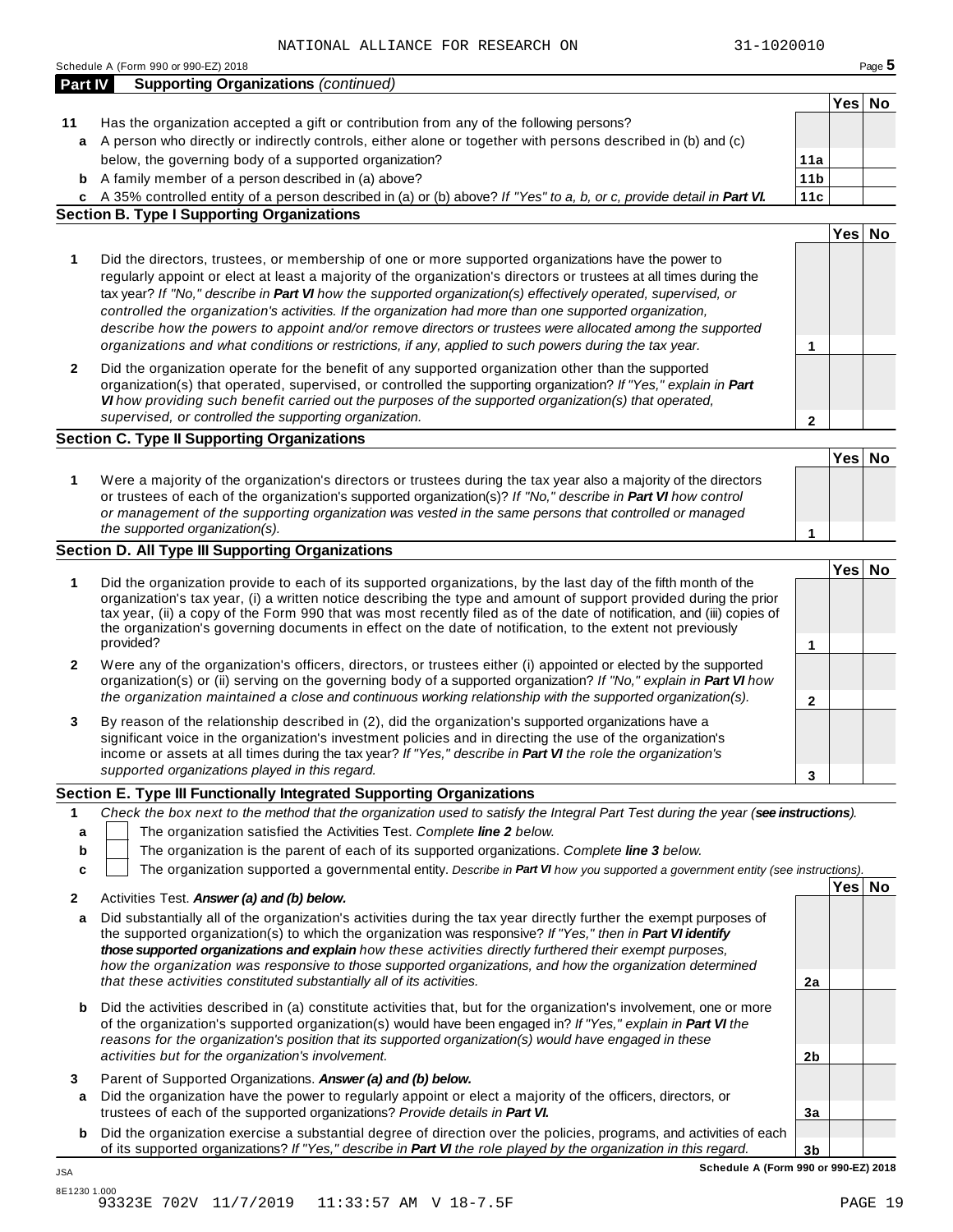| Schedule A (Form 990 or 990-EZ) 2018                                                                                                  |                         |                  | Page $6$                       |
|---------------------------------------------------------------------------------------------------------------------------------------|-------------------------|------------------|--------------------------------|
| Type III Non-Functionally Integrated 509(a)(3) Supporting Organizations<br><b>Part V</b>                                              |                         |                  |                                |
| Check here if the organization satisfied the Integral Part Test as a qualifying trust on Nov. 20, 1970 (explain in Part VI). See<br>1 |                         |                  |                                |
| instructions. All other Type III non-functionally integrated supporting organizations must complete Sections A through E.             |                         |                  |                                |
|                                                                                                                                       | (A) Prior Year          | (B) Current Year |                                |
| <b>Section A - Adjusted Net Income</b>                                                                                                |                         |                  | (optional)                     |
| 1 Net short-term capital gain                                                                                                         | $\mathbf{1}$            |                  |                                |
| 2 Recoveries of prior-year distributions                                                                                              | $\mathbf{2}$            |                  |                                |
| 3 Other gross income (see instructions)                                                                                               | 3                       |                  |                                |
| 4 Add lines 1 through 3.                                                                                                              | 4                       |                  |                                |
| 5 Depreciation and depletion                                                                                                          | 5                       |                  |                                |
| 6 Portion of operating expenses paid or incurred for production or                                                                    |                         |                  |                                |
| collection of gross income or for management, conservation, or                                                                        |                         |                  |                                |
| maintenance of property held for production of income (see instructions)                                                              | 6                       |                  |                                |
| <b>7</b> Other expenses (see instructions)                                                                                            | $\overline{7}$          |                  |                                |
| 8 Adjusted Net Income (subtract lines 5, 6, and 7 from line 4)                                                                        | 8                       |                  |                                |
| <b>Section B - Minimum Asset Amount</b>                                                                                               |                         | (A) Prior Year   | (B) Current Year<br>(optional) |
| 1 Aggregate fair market value of all non-exempt-use assets (see                                                                       |                         |                  |                                |
| instructions for short tax year or assets held for part of year):                                                                     |                         |                  |                                |
| a Average monthly value of securities                                                                                                 | 1a                      |                  |                                |
| <b>b</b> Average monthly cash balances                                                                                                | 1 <sub>b</sub>          |                  |                                |
| c Fair market value of other non-exempt-use assets                                                                                    | 1 <sub>c</sub>          |                  |                                |
| d Total (add lines 1a, 1b, and 1c)                                                                                                    | 1 <sub>d</sub>          |                  |                                |
| e Discount claimed for blockage or other                                                                                              |                         |                  |                                |
| factors (explain in detail in Part VI):                                                                                               |                         |                  |                                |
| 2 Acquisition indebtedness applicable to non-exempt-use assets                                                                        | $\overline{\mathbf{2}}$ |                  |                                |
| 3 Subtract line 2 from line 1d.                                                                                                       | $\overline{\mathbf{3}}$ |                  |                                |
| 4 Cash deemed held for exempt use. Enter 1-1/2% of line 3 (for greater amount,<br>see instructions).                                  | 4                       |                  |                                |
| 5 Net value of non-exempt-use assets (subtract line 4 from line 3)                                                                    | 5                       |                  |                                |
| 6 Multiply line 5 by .035.                                                                                                            | $6\phantom{1}$          |                  |                                |
| 7 Recoveries of prior-year distributions                                                                                              | $\overline{7}$          |                  |                                |
| 8 Minimum Asset Amount (add line 7 to line 6)                                                                                         | 8                       |                  |                                |
| <b>Section C - Distributable Amount</b>                                                                                               |                         |                  | <b>Current Year</b>            |
| 1 Adjusted net income for prior year (from Section A, line 8, Column A)                                                               | $\mathbf{1}$            |                  |                                |
| 2 Enter 85% of line 1.                                                                                                                | $\mathbf{2}$            |                  |                                |
| 3 Minimum asset amount for prior year (from Section B, line 8, Column A)                                                              | 3                       |                  |                                |
| 4 Enter greater of line 2 or line 3.                                                                                                  | 4                       |                  |                                |
| 5 Income tax imposed in prior year                                                                                                    | 5                       |                  |                                |
| 6 Distributable Amount. Subtract line 5 from line 4, unless subject to                                                                |                         |                  |                                |
| emergency temporary reduction (see instructions).                                                                                     | 6                       |                  |                                |

**7** | Check here if the current year is the organization's first as a non-functionally integrated Type III supporting organization (see instructions).

**Schedule A (Form 990 or 990-EZ) 2018**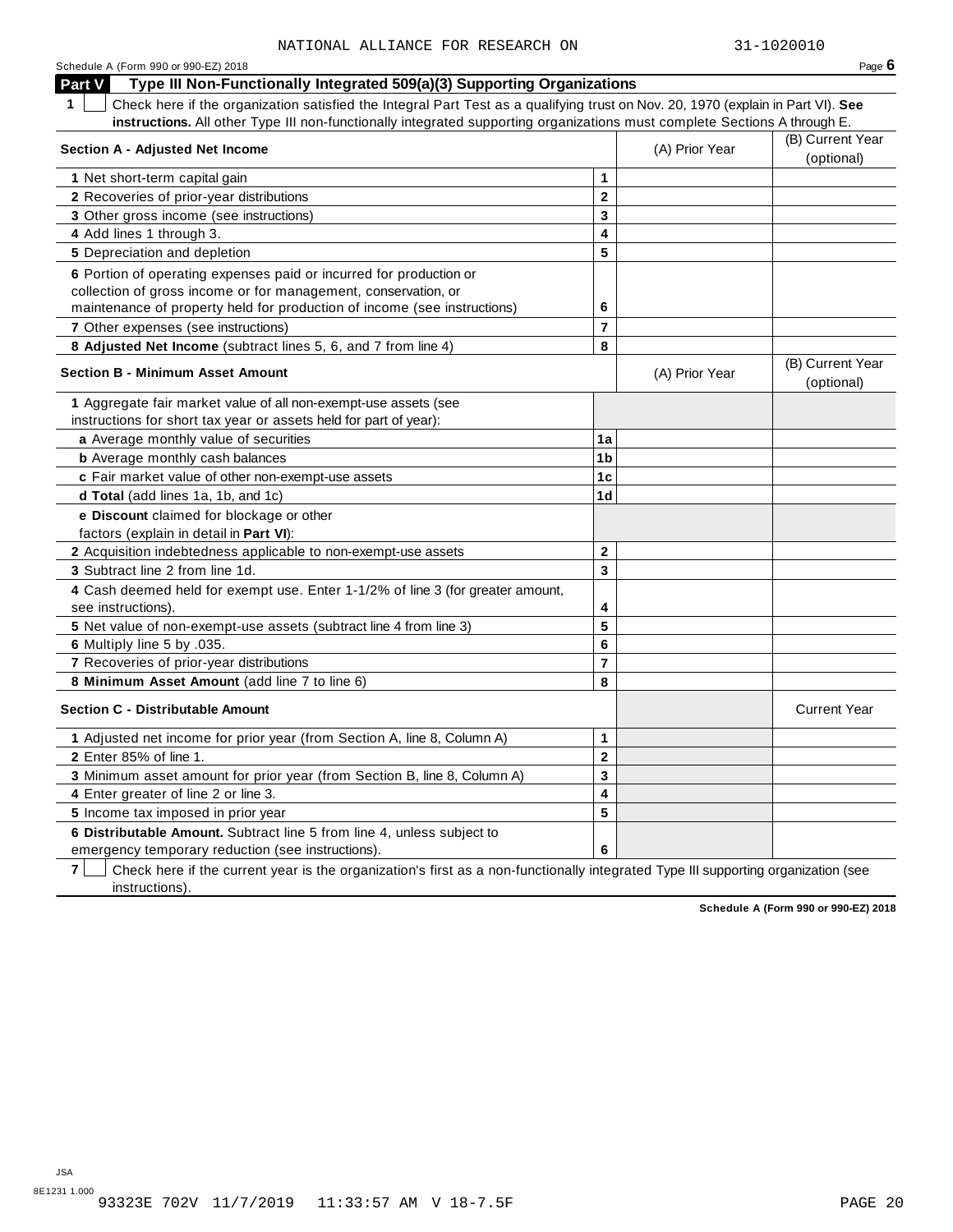|                | Schedule A (Form 990 or 990-EZ) 2018                                                                                                     |                                                  |      | Page 7              |  |  |  |
|----------------|------------------------------------------------------------------------------------------------------------------------------------------|--------------------------------------------------|------|---------------------|--|--|--|
| <b>Part V</b>  | Type III Non-Functionally Integrated 509(a)(3) Supporting Organizations (continued)<br><b>Section D - Distributions</b>                  |                                                  |      |                     |  |  |  |
|                |                                                                                                                                          |                                                  |      | <b>Current Year</b> |  |  |  |
| 1              | Amounts paid to supported organizations to accomplish exempt purposes                                                                    |                                                  |      |                     |  |  |  |
| $\mathbf{2}$   | Amounts paid to perform activity that directly furthers exempt purposes of supported<br>organizations, in excess of income from activity |                                                  |      |                     |  |  |  |
|                |                                                                                                                                          |                                                  |      |                     |  |  |  |
| 3              | Administrative expenses paid to accomplish exempt purposes of supported organizations                                                    |                                                  |      |                     |  |  |  |
| 4              | Amounts paid to acquire exempt-use assets<br>Qualified set-aside amounts (prior IRS approval required)                                   |                                                  |      |                     |  |  |  |
| 5<br>6         | Other distributions (describe in Part VI). See instructions.                                                                             |                                                  |      |                     |  |  |  |
| 7              | Total annual distributions. Add lines 1 through 6.                                                                                       |                                                  |      |                     |  |  |  |
| 8              | Distributions to attentive supported organizations to which the organization is responsive                                               |                                                  |      |                     |  |  |  |
|                | (provide details in Part VI). See instructions.                                                                                          |                                                  |      |                     |  |  |  |
| 9              | Distributable amount for 2018 from Section C, line 6                                                                                     |                                                  |      |                     |  |  |  |
| 10             | Line 8 amount divided by line 9 amount                                                                                                   |                                                  |      |                     |  |  |  |
|                |                                                                                                                                          |                                                  | (ii) |                     |  |  |  |
|                | <b>Section E - Distribution Allocations (see instructions)</b>                                                                           | (iii)<br><b>Distributable</b><br>Amount for 2018 |      |                     |  |  |  |
| 1              | Distributable amount for 2018 from Section C, line 6                                                                                     |                                                  |      |                     |  |  |  |
| $\mathbf{2}$   | Underdistributions, if any, for years prior to 2018                                                                                      |                                                  |      |                     |  |  |  |
|                | (reasonable cause required - explain in Part VI). See                                                                                    |                                                  |      |                     |  |  |  |
|                | instructions.                                                                                                                            |                                                  |      |                     |  |  |  |
| 3              | Excess distributions carryover, if any, to 2018                                                                                          |                                                  |      |                     |  |  |  |
| а              | From 2013 $\frac{1}{2}$                                                                                                                  |                                                  |      |                     |  |  |  |
| b              | From 2014 $\frac{2014}{20}$                                                                                                              |                                                  |      |                     |  |  |  |
| c              | From 2015 $\frac{1}{2}$                                                                                                                  |                                                  |      |                     |  |  |  |
| d              | From 2016 $\frac{2016}{200}$                                                                                                             |                                                  |      |                     |  |  |  |
| е              | From 2017 <b>Figure 1.1 (19)</b>                                                                                                         |                                                  |      |                     |  |  |  |
| f              | Total of lines 3a through e                                                                                                              |                                                  |      |                     |  |  |  |
| g              | Applied to underdistributions of prior years                                                                                             |                                                  |      |                     |  |  |  |
| h              | Applied to 2018 distributable amount                                                                                                     |                                                  |      |                     |  |  |  |
| j.             | Carryover from 2013 not applied (see instructions)<br>Remainder. Subtract lines 3g, 3h, and 3i from 3f.                                  |                                                  |      |                     |  |  |  |
| 4              | Distributions for 2018 from                                                                                                              |                                                  |      |                     |  |  |  |
|                | Section D, line 7:<br>\$                                                                                                                 |                                                  |      |                     |  |  |  |
| a              | Applied to underdistributions of prior years                                                                                             |                                                  |      |                     |  |  |  |
| b              | Applied to 2018 distributable amount                                                                                                     |                                                  |      |                     |  |  |  |
| c              | Remainder. Subtract lines 4a and 4b from 4.                                                                                              |                                                  |      |                     |  |  |  |
| 5              | Remaining underdistributions for years prior to 2018, if                                                                                 |                                                  |      |                     |  |  |  |
|                | any. Subtract lines 3g and 4a from line 2. For result                                                                                    |                                                  |      |                     |  |  |  |
|                | greater than zero, explain in Part VI. See instructions.                                                                                 |                                                  |      |                     |  |  |  |
| 6              | Remaining underdistributions for 2018. Subtract lines 3h                                                                                 |                                                  |      |                     |  |  |  |
|                | and 4b from line 1. For result greater than zero, explain in                                                                             |                                                  |      |                     |  |  |  |
|                | Part VI. See instructions.                                                                                                               |                                                  |      |                     |  |  |  |
| $\overline{7}$ | Excess distributions carryover to 2019. Add lines 3j                                                                                     |                                                  |      |                     |  |  |  |
|                | and 4c.                                                                                                                                  |                                                  |      |                     |  |  |  |
| 8              | Breakdown of line 7:                                                                                                                     |                                                  |      |                     |  |  |  |
| а              | Excess from 2014                                                                                                                         |                                                  |      |                     |  |  |  |
| b              | Excess from 2015                                                                                                                         |                                                  |      |                     |  |  |  |
| c              | Excess from 2016                                                                                                                         |                                                  |      |                     |  |  |  |
| d              | Excess from 2017                                                                                                                         |                                                  |      |                     |  |  |  |
| е              | Excess from 2018                                                                                                                         |                                                  |      |                     |  |  |  |
|                |                                                                                                                                          |                                                  |      |                     |  |  |  |

**Schedule A (Form 990 or 990-EZ) 2018**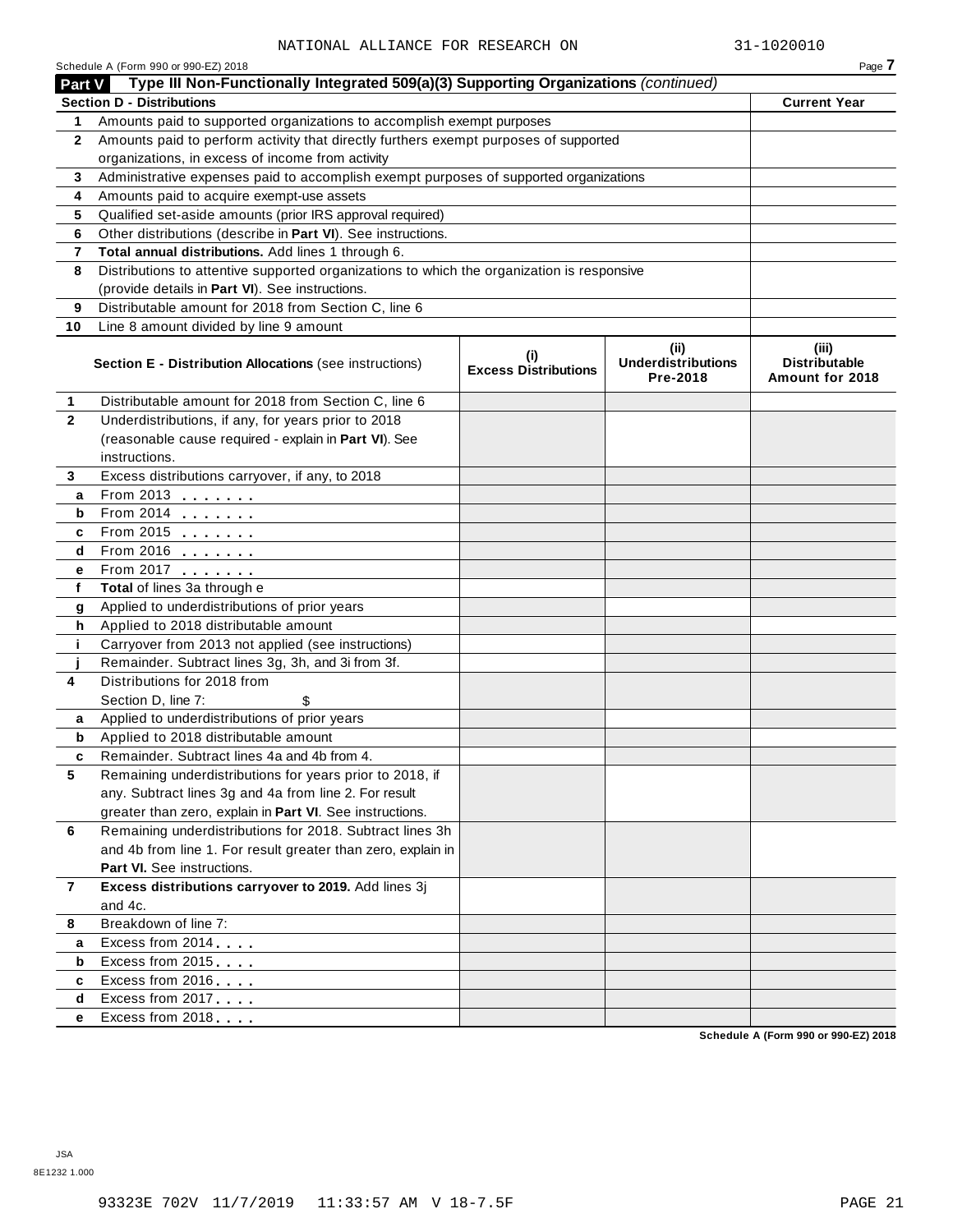#### Schedule <sup>A</sup> (Form <sup>990</sup> or 990-EZ) <sup>2018</sup> Page **8**

**Supplemental Information.** Provide the explanations required by Part II, line 10; Part II, line 17a or 17b; Part **Part VI** III, line 12; Part IV, Section A, lines 1, 2, 3b, 3c, 4b, 4c, 5a, 6, 9a, 9b, 9c, 11a, 11b, and 11c; Part IV, Section B, lines 1 and 2; Part IV, Section C, line 1; Part IV, Section D, lines 2 and 3; Part IV, Section E, lines 1c, 2a, 2b, 3a and 3b; Part V, line 1; Part V, Section B, line 1e; Part V, Section D, lines 5, 6, and 8; and Part V, Section E, lines 2, 5, and 6. Also complete this part for any additional information. (See instructions.)

|                                    |         |            |            |          | ATTACHMENT  |              |  |
|------------------------------------|---------|------------|------------|----------|-------------|--------------|--|
| SCHEDULE A, PART II - OTHER INCOME |         |            |            |          |             |              |  |
| DESCRIPTION                        | 2014    | 2015       | 2016       | 2017     | 2018        | TOTAL        |  |
| NET APPRECIATION OF ASSETS         |         |            |            |          |             |              |  |
| HELD IN CHAR. REMAINDER TRUST      | 55,885. | $-96,713.$ | $-52,927.$ | 155,988. | $-178,707.$ | $-116, 474.$ |  |
| TOTALS                             | 55,885. | $-96,713.$ | $-52,927.$ | 155,988. | $-178,707.$ | $-116, 474.$ |  |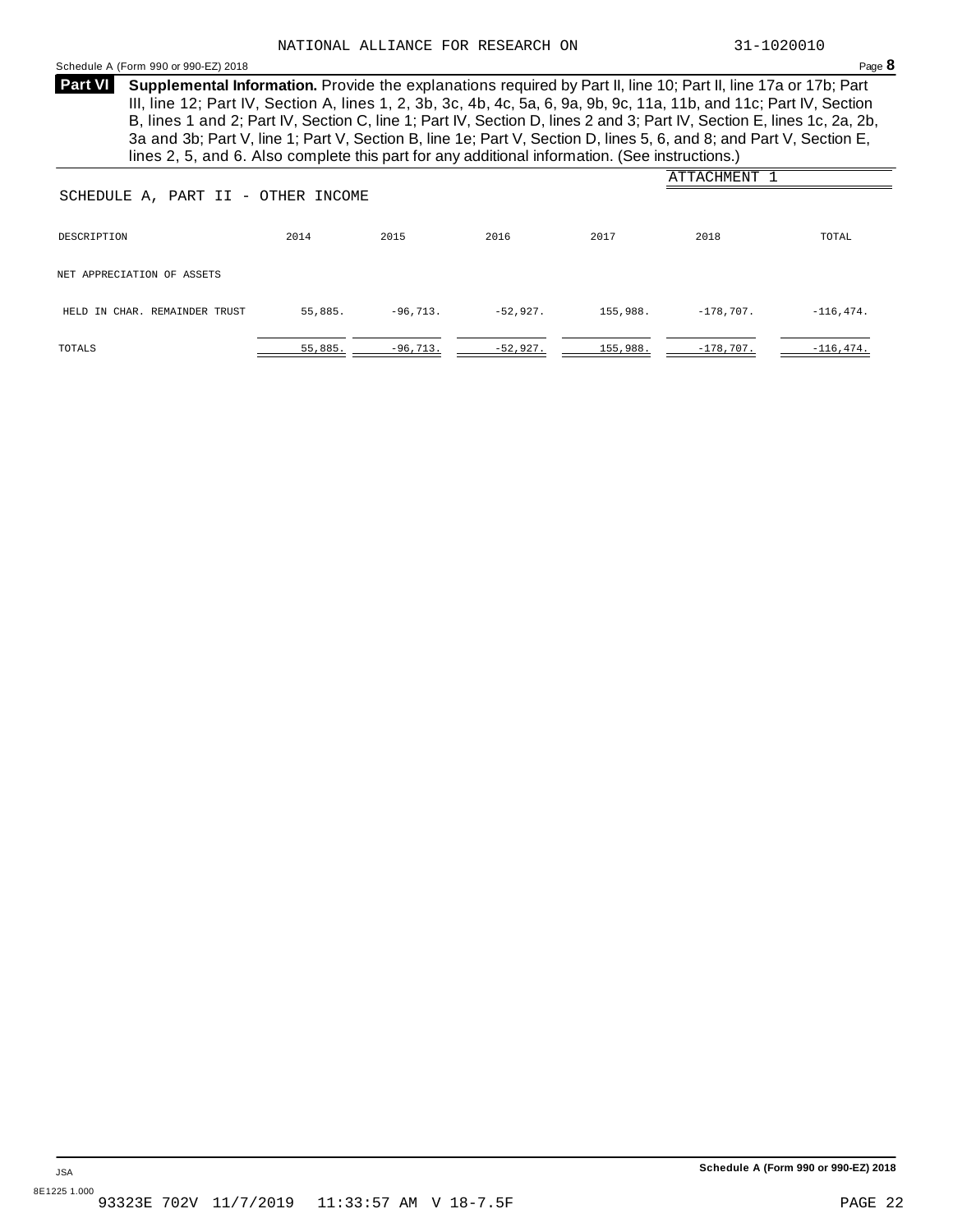## **(Form 990, 990-EZ,**

| (FONII 990, 990-EZ, |  |                            |
|---------------------|--|----------------------------|
| or 990-PF)          |  |                            |
|                     |  | Department of the Treasury |

### Internal Revenue Service

NATIONAL ALLIANCE FOR RE

SCHIZOPHRENIA AND DEPRESSION 31-1020010

**Organization type** (check one):

| <b>Schedule B</b> | <b>Schedule of Contributors</b> | OMB No. 1545-0047 |
|-------------------|---------------------------------|-------------------|
|                   |                                 |                   |

(Point issue, sub-Ez,<br>Department of the Treasury internal Revenue Service<br>Department of the Treasury internal Revenue Service internal Revenue Service internal Revenue Service internal<br>Name of the organization internal Re

**2018** 

| ESEARCH ON  |  |  |  |
|-------------|--|--|--|
| - - - - - - |  |  |  |

| Filers of:         | Section:                                                                  |
|--------------------|---------------------------------------------------------------------------|
| Form 990 or 990-EZ | $X$ 501(c)(3) (enter number) organization                                 |
|                    | 4947(a)(1) nonexempt charitable trust not treated as a private foundation |
|                    | 527 political organization                                                |
| Form 990-PF        | 501(c)(3) exempt private foundation                                       |
|                    | 4947(a)(1) nonexempt charitable trust treated as a private foundation     |
|                    | 501(c)(3) taxable private foundation                                      |

Check if your organization is covered by the **General Rule** or a **Special Rule.**

**Note:** Only a section 501(c)(7), (8), or (10) organization can check boxes for both the General Rule and a Special Rule. See instructions.

#### **General Rule**

For an organization filing Form 990, 990-EZ, or 990-PF that received, during the year, contributions totaling \$5,000 or more (in money or property) from any one contributor. Complete Parts I and II. See instructions for determining a contributor's total contributions.

#### **Special Rules**

 $\text{X}$  For an organization described in section 501(c)(3) filing Form 990 or 990-EZ that met the 33 1/3% support test of the regulations under sections 509(a)(1) and 170(b)(1)(A)(vi), that checked Schedule A (Form 990 or 990-EZ), Part II, line 13, 16a, or 16b, and that received from any one contributor, during the year, total contributions of the greater of **(1)** \$5,000; or **(2)** 2% of the amount on (i) Form 990, Part VIII, line 1h; or (ii) Form 990-EZ, line 1. Complete Parts I and II.

For an organization described in section 501(c)(7), (8), or (10) filing Form 990 or 990-EZ that received from any one contributor, during the year, total contributions of more than \$1,000 *exclusively* for religious, charitable, scientific, literary, or educational purposes, or for the prevention of cruelty to children or animals. Complete Parts I (entering "N/A" in column (b) instead of the contributor name and address), II, and III.

For an organization described in section 501(c)(7), (8), or (10) filing Form 990 or 990-EZ that received from any one contributor, during the year, contributions *exclusively* for religious, charitable, etc., purposes, but no such contributions totaled more than \$1,000. If this box is checked, enter here the total contributions that were received during the year for an *exclusively* religious, charitable, etc., purpose. Don't complete any of the parts unless the **General Rule** applies to this organization because it received *nonexclusively* religious, charitable, etc., contributions totaling \$5,000 or more during the year  $\ldots \ldots \ldots \ldots \ldots \ldots \ldots \ldots \ldots \vdots \ldots \vdots$ 

**Caution:** An organization that isn't covered by the General Rule and/or the Special Rules doesn't file Schedule B (Form 990, 990-EZ, or 990-PF), but it **must** answer "No" on Part IV, line 2, of its Form 990; or check the box on line H of its Form 990-EZ or on its Form 990-PF, Part I, line 2, to certify that it doesn't meet the filing requirements of Schedule B (Form 990, 990-EZ, or 990-PF).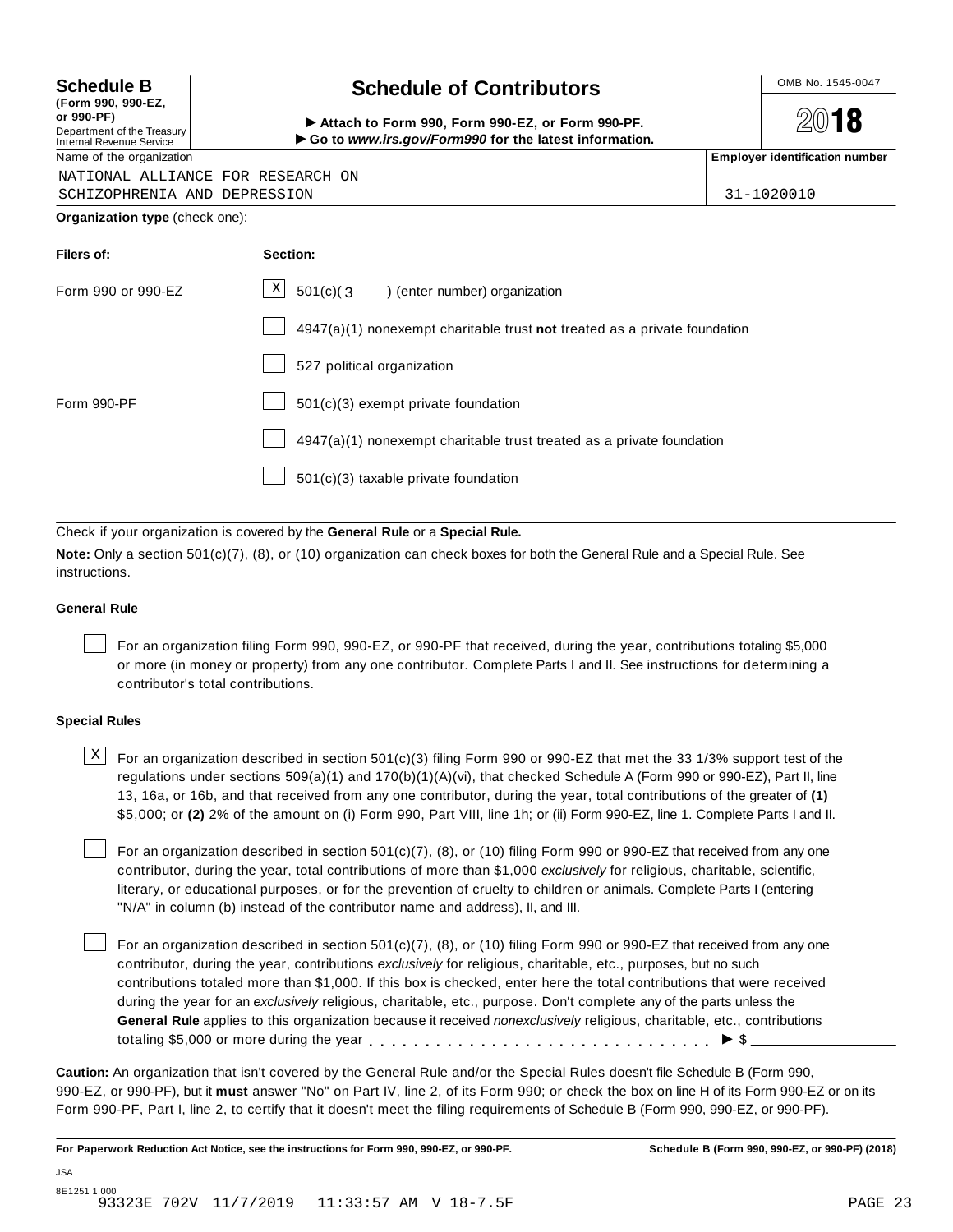|            | NATIONAL ALLIANCE FOR RESEARCH ON<br>Name of organization<br>SCHIZOPHRENIA AND DEPRESSION      |                                   | <b>Employer identification number</b><br>31-1020010                                          |
|------------|------------------------------------------------------------------------------------------------|-----------------------------------|----------------------------------------------------------------------------------------------|
| Part I     | Contributors (see instructions). Use duplicate copies of Part I if additional space is needed. |                                   |                                                                                              |
| (a)<br>No. | (b)<br>Name, address, and ZIP + 4                                                              | (c)<br><b>Total contributions</b> | (d)<br>Type of contribution                                                                  |
| 1          |                                                                                                | 5,590,929.<br>\$                  | Χ<br>Person<br>Payroll<br><b>Noncash</b><br>(Complete Part II for<br>noncash contributions.) |
| (a)<br>No. | (b)<br>Name, address, and ZIP + 4                                                              | (c)<br><b>Total contributions</b> | (d)<br>Type of contribution                                                                  |
| 2          |                                                                                                | 1,000,000.<br>\$                  | Χ<br>Person<br>Payroll<br>Noncash<br>(Complete Part II for<br>noncash contributions.)        |
| (a)<br>No. | (b)<br>Name, address, and ZIP + 4                                                              | (c)<br><b>Total contributions</b> | (d)<br>Type of contribution                                                                  |
| 3          |                                                                                                | 680,000.<br>\$                    | Χ<br>Person<br>Payroll<br>Noncash<br>(Complete Part II for<br>noncash contributions.)        |
| (a)<br>No. | (b)<br>Name, address, and ZIP + 4                                                              | (c)<br><b>Total contributions</b> | (d)<br>Type of contribution                                                                  |
| 4          |                                                                                                | 550,000.<br>\$                    | Χ<br>Person<br>Payroll<br>Noncash<br>(Complete Part II for<br>noncash contributions.)        |
| (a)<br>No. | (b)<br>Name, address, and ZIP + 4                                                              | (c)<br><b>Total contributions</b> | (d)<br>Type of contribution                                                                  |
| 5          |                                                                                                | 432,467.<br>\$                    | Χ<br>Person<br>Payroll<br>Noncash<br>(Complete Part II for<br>noncash contributions.)        |
| (a)<br>No. | (b)<br>Name, address, and ZIP + 4                                                              | (c)<br><b>Total contributions</b> | (d)<br>Type of contribution                                                                  |
| 6          |                                                                                                | 417,500.<br>\$                    | Χ<br>Person<br>Payroll<br>Noncash<br>(Complete Part II for<br>noncash contributions.)        |

**Schedule B (Form 990, 990-EZ, or 990-PF) (2018)** JSA

Schedule <sup>B</sup> (Form 990, 990-EZ, or 990-PF) (2018) Page **2**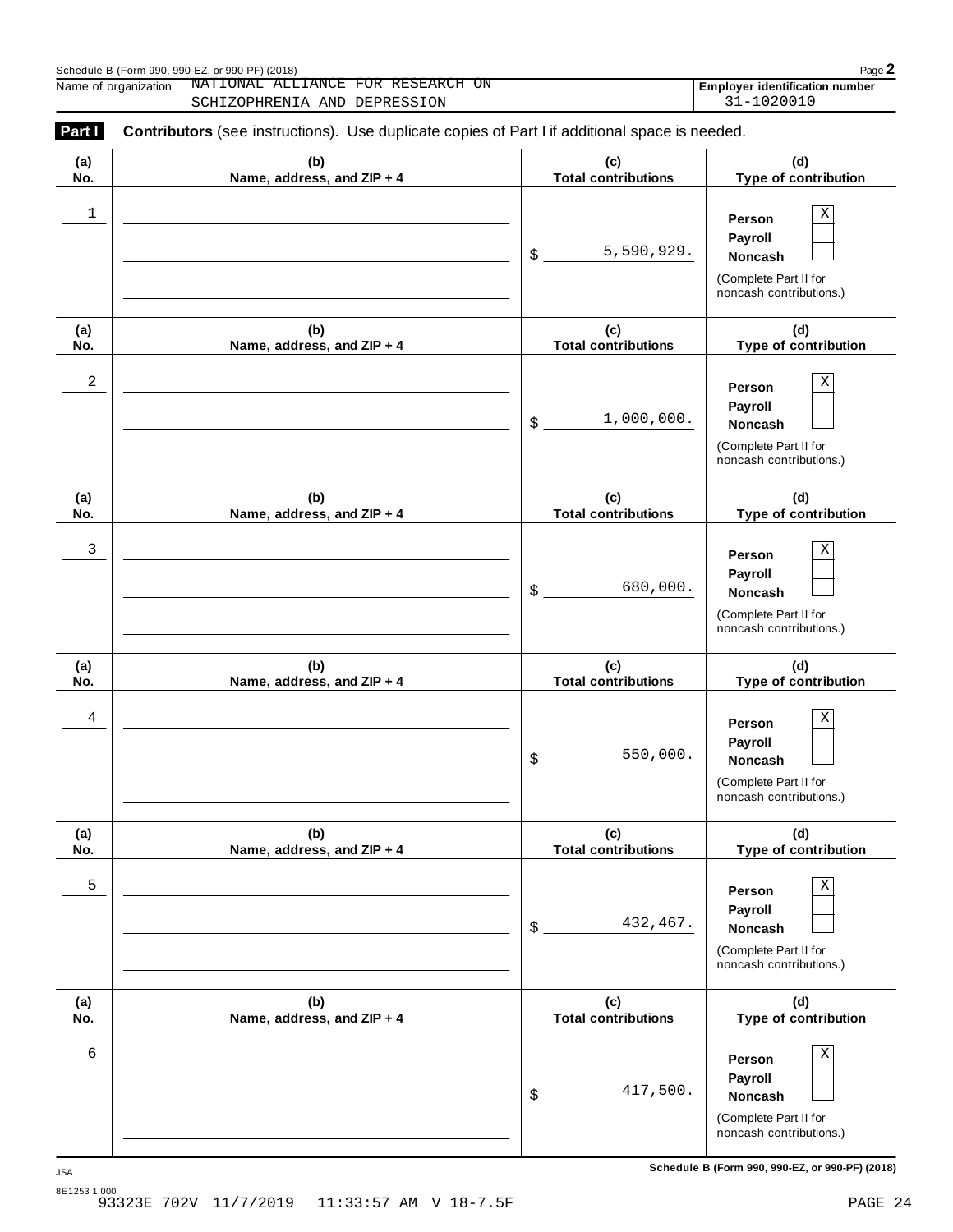|                           | Name of organization<br>NATIONAL ALLIANCE FOR RESEARCH ON<br>SCHIZOPHRENIA AND DEPRESSION           |                                                 | <b>Employer identification number</b><br>31-1020010 |
|---------------------------|-----------------------------------------------------------------------------------------------------|-------------------------------------------------|-----------------------------------------------------|
| Part II                   | Noncash Property (see instructions). Use duplicate copies of Part II if additional space is needed. |                                                 |                                                     |
| (a) No.<br>from<br>Part I | (b)<br>Description of noncash property given                                                        | (c)<br>FMV (or estimate)<br>(See instructions.) | (d)<br>Date received                                |
|                           |                                                                                                     | \$.                                             |                                                     |
| (a) No.<br>from<br>Part I | (b)<br>Description of noncash property given                                                        | (c)<br>FMV (or estimate)<br>(See instructions.) | (d)<br>Date received                                |
|                           |                                                                                                     | \$                                              |                                                     |
| (a) No.<br>from<br>Part I | (b)<br>Description of noncash property given                                                        | (c)<br>FMV (or estimate)<br>(See instructions.) | (d)<br>Date received                                |
|                           |                                                                                                     | \$                                              |                                                     |
| (a) No.<br>from<br>Part I | (b)<br>Description of noncash property given                                                        | (c)<br>FMV (or estimate)<br>(See instructions.) | (d)<br>Date received                                |
|                           |                                                                                                     | \$                                              |                                                     |
| (a) No.<br>from<br>Part I | (b)<br>Description of noncash property given                                                        | (c)<br>FMV (or estimate)<br>(See instructions.) | (d)<br>Date received                                |
|                           |                                                                                                     | \$                                              |                                                     |
| (a) No.<br>from<br>Part I | (b)<br>Description of noncash property given                                                        | (c)<br>FMV (or estimate)<br>(See instructions.) | (d)<br>Date received                                |
|                           |                                                                                                     |                                                 |                                                     |
|                           |                                                                                                     | \$                                              |                                                     |

**Schedule B (Form 990, 990-EZ, or 990-PF) (2018)** JSA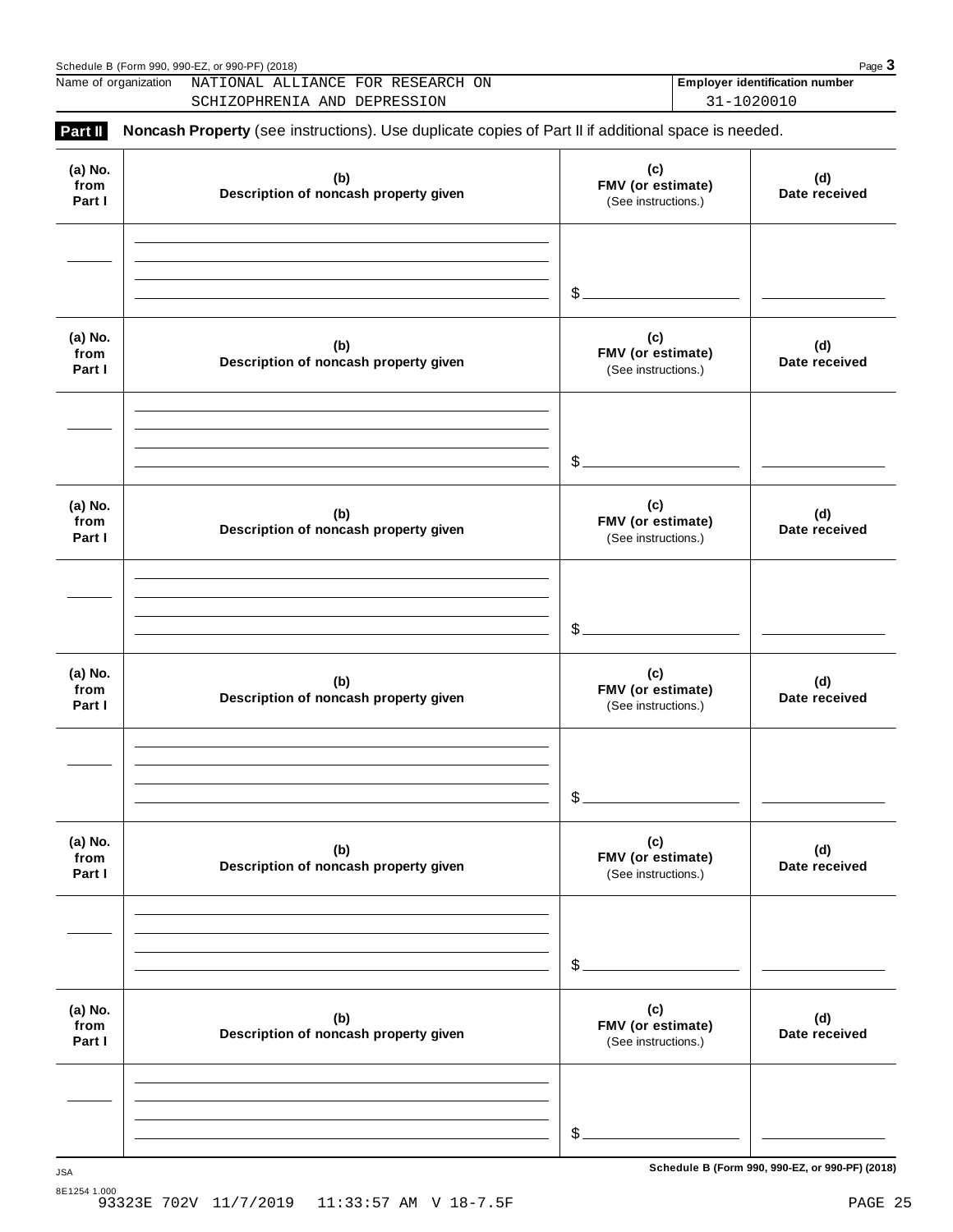|                           | Schedule B (Form 990, 990-EZ, or 990-PF) (2018)<br>Name of organization NATIONAL ALLIANCE FOR RESEARCH ON                                                                                                                                                                                                                                                                                                                                                                                                                                                       |                      |  | Page 4<br><b>Employer identification number</b> |  |  |  |
|---------------------------|-----------------------------------------------------------------------------------------------------------------------------------------------------------------------------------------------------------------------------------------------------------------------------------------------------------------------------------------------------------------------------------------------------------------------------------------------------------------------------------------------------------------------------------------------------------------|----------------------|--|-------------------------------------------------|--|--|--|
|                           | SCHIZOPHRENIA AND DEPRESSION                                                                                                                                                                                                                                                                                                                                                                                                                                                                                                                                    |                      |  | 31-1020010                                      |  |  |  |
| Part III                  | Exclusively religious, charitable, etc., contributions to organizations described in section 501(c)(7), (8), or<br>(10) that total more than \$1,000 for the year from any one contributor. Complete columns (a) through (e) and<br>the following line entry. For organizations completing Part III, enter the total of exclusively religious, charitable, etc.,<br>contributions of \$1,000 or less for the year. (Enter this information once. See instructions.) $\blacktriangleright$ \$<br>Use duplicate copies of Part III if additional space is needed. |                      |  |                                                 |  |  |  |
| $(a)$ No.<br>from         |                                                                                                                                                                                                                                                                                                                                                                                                                                                                                                                                                                 |                      |  |                                                 |  |  |  |
| Part I                    | (b) Purpose of gift                                                                                                                                                                                                                                                                                                                                                                                                                                                                                                                                             | (c) Use of gift      |  | (d) Description of how gift is held             |  |  |  |
|                           |                                                                                                                                                                                                                                                                                                                                                                                                                                                                                                                                                                 | (e) Transfer of gift |  |                                                 |  |  |  |
|                           | Transferee's name, address, and ZIP + 4                                                                                                                                                                                                                                                                                                                                                                                                                                                                                                                         |                      |  | Relationship of transferor to transferee        |  |  |  |
|                           |                                                                                                                                                                                                                                                                                                                                                                                                                                                                                                                                                                 |                      |  |                                                 |  |  |  |
| (a) No.<br>from<br>Part I | (b) Purpose of gift                                                                                                                                                                                                                                                                                                                                                                                                                                                                                                                                             | (c) Use of gift      |  | (d) Description of how gift is held             |  |  |  |
|                           |                                                                                                                                                                                                                                                                                                                                                                                                                                                                                                                                                                 |                      |  |                                                 |  |  |  |
|                           | (e) Transfer of gift                                                                                                                                                                                                                                                                                                                                                                                                                                                                                                                                            |                      |  |                                                 |  |  |  |
|                           | Transferee's name, address, and ZIP + 4                                                                                                                                                                                                                                                                                                                                                                                                                                                                                                                         |                      |  | Relationship of transferor to transferee        |  |  |  |
|                           |                                                                                                                                                                                                                                                                                                                                                                                                                                                                                                                                                                 |                      |  |                                                 |  |  |  |
|                           |                                                                                                                                                                                                                                                                                                                                                                                                                                                                                                                                                                 |                      |  |                                                 |  |  |  |
| (a) No.<br>from<br>Part I | (b) Purpose of gift                                                                                                                                                                                                                                                                                                                                                                                                                                                                                                                                             | (c) Use of gift      |  | (d) Description of how gift is held             |  |  |  |
|                           |                                                                                                                                                                                                                                                                                                                                                                                                                                                                                                                                                                 |                      |  |                                                 |  |  |  |
|                           | (e) Transfer of gift                                                                                                                                                                                                                                                                                                                                                                                                                                                                                                                                            |                      |  |                                                 |  |  |  |
|                           |                                                                                                                                                                                                                                                                                                                                                                                                                                                                                                                                                                 |                      |  |                                                 |  |  |  |
|                           | Transferee's name, address, and ZIP + 4                                                                                                                                                                                                                                                                                                                                                                                                                                                                                                                         |                      |  | Relationship of transferor to transferee        |  |  |  |
|                           |                                                                                                                                                                                                                                                                                                                                                                                                                                                                                                                                                                 |                      |  |                                                 |  |  |  |
| (a) No.<br>from<br>Part I | (b) Purpose of gift                                                                                                                                                                                                                                                                                                                                                                                                                                                                                                                                             | (c) Use of gift      |  | (d) Description of how gift is held             |  |  |  |
|                           |                                                                                                                                                                                                                                                                                                                                                                                                                                                                                                                                                                 |                      |  |                                                 |  |  |  |
|                           |                                                                                                                                                                                                                                                                                                                                                                                                                                                                                                                                                                 | (e) Transfer of gift |  |                                                 |  |  |  |
|                           | Transferee's name, address, and ZIP + 4                                                                                                                                                                                                                                                                                                                                                                                                                                                                                                                         |                      |  | Relationship of transferor to transferee        |  |  |  |
|                           |                                                                                                                                                                                                                                                                                                                                                                                                                                                                                                                                                                 |                      |  |                                                 |  |  |  |
|                           |                                                                                                                                                                                                                                                                                                                                                                                                                                                                                                                                                                 |                      |  |                                                 |  |  |  |
| <b>JSA</b>                |                                                                                                                                                                                                                                                                                                                                                                                                                                                                                                                                                                 |                      |  | Schedule B (Form 990, 990-EZ, or 990-PF) (2018) |  |  |  |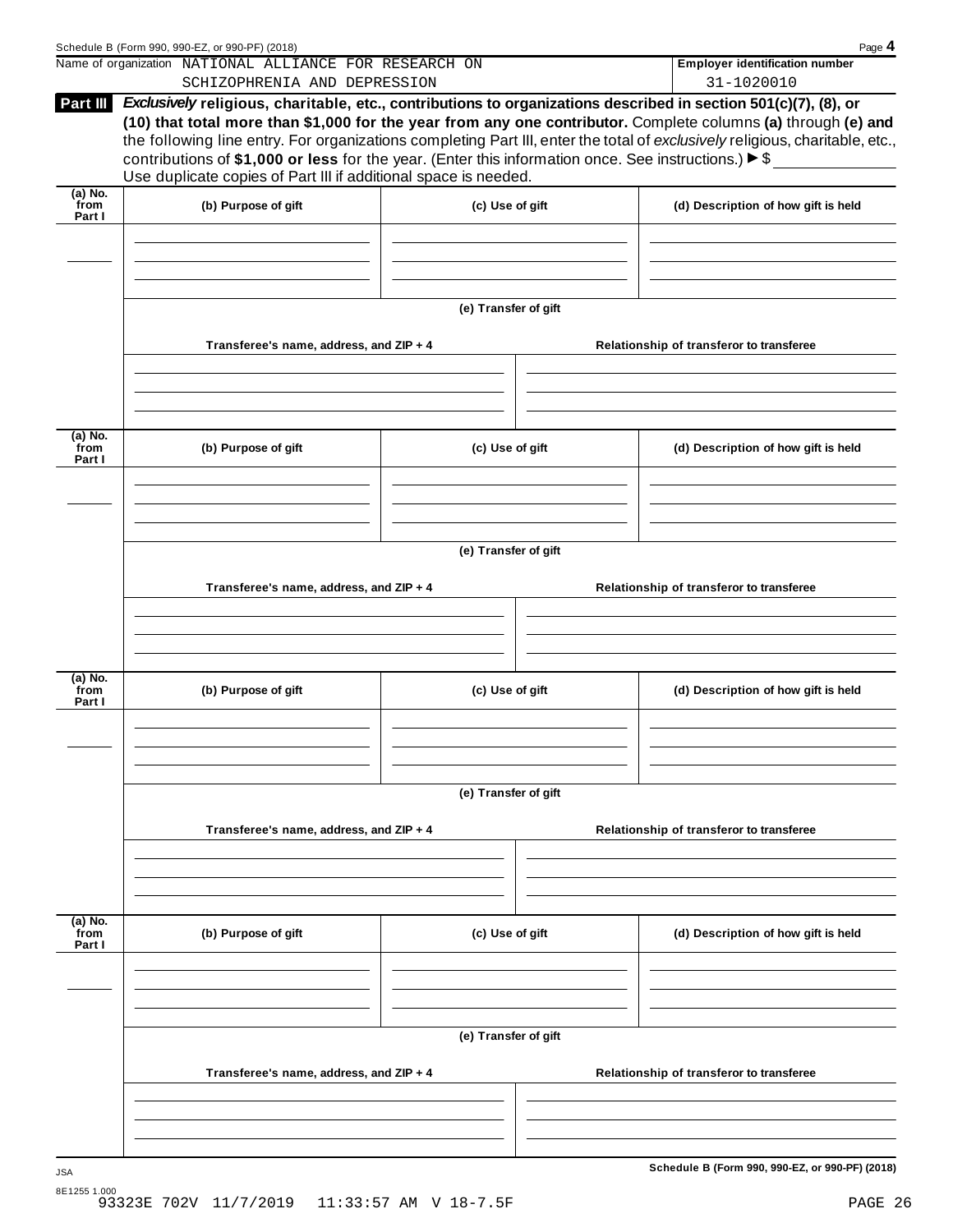|                                                                                                                                      | <b>SCHEDULE D</b><br>(Form 990) |                                                                                                                                                                                                                               | <b>Supplemental Financial Statements</b>                               |  |                |                                                                                                                                                                                                                                |  |
|--------------------------------------------------------------------------------------------------------------------------------------|---------------------------------|-------------------------------------------------------------------------------------------------------------------------------------------------------------------------------------------------------------------------------|------------------------------------------------------------------------|--|----------------|--------------------------------------------------------------------------------------------------------------------------------------------------------------------------------------------------------------------------------|--|
| Complete if the organization answered "Yes" on Form 990,<br>Part IV, line 6, 7, 8, 9, 10, 11a, 11b, 11c, 11d, 11e, 11f, 12a, or 12b. |                                 |                                                                                                                                                                                                                               |                                                                        |  |                | 18                                                                                                                                                                                                                             |  |
| Attach to Form 990.<br>Department of the Treasury                                                                                    |                                 |                                                                                                                                                                                                                               |                                                                        |  |                | <b>Open to Public</b>                                                                                                                                                                                                          |  |
|                                                                                                                                      | <b>Internal Revenue Service</b> |                                                                                                                                                                                                                               | Go to www.irs.gov/Form990 for instructions and the latest information. |  |                | <b>Inspection</b>                                                                                                                                                                                                              |  |
|                                                                                                                                      | Name of the organization        | NATIONAL ALLIANCE FOR RESEARCH ON                                                                                                                                                                                             |                                                                        |  |                | <b>Employer identification number</b>                                                                                                                                                                                          |  |
|                                                                                                                                      |                                 | SCHIZOPHRENIA AND DEPRESSION                                                                                                                                                                                                  |                                                                        |  |                | 31-1020010                                                                                                                                                                                                                     |  |
| Part I                                                                                                                               |                                 | Organizations Maintaining Donor Advised Funds or Other Similar Funds or Accounts.<br>Complete if the organization answered "Yes" on Form 990, Part IV, line 6.                                                                |                                                                        |  |                |                                                                                                                                                                                                                                |  |
|                                                                                                                                      |                                 |                                                                                                                                                                                                                               | (a) Donor advised funds                                                |  |                | (b) Funds and other accounts                                                                                                                                                                                                   |  |
| 1                                                                                                                                    |                                 | Total number at end of year entitled as a set of the set of the set of the set of the set of the set of the set of the set of the set of the set of the set of the set of the set of the set of the set of the set of the set |                                                                        |  |                |                                                                                                                                                                                                                                |  |
| $\mathbf{2}$                                                                                                                         |                                 | Aggregate value of contributions to (during year)                                                                                                                                                                             |                                                                        |  |                |                                                                                                                                                                                                                                |  |
| 3                                                                                                                                    |                                 | Aggregate value of grants from (during year)                                                                                                                                                                                  |                                                                        |  |                |                                                                                                                                                                                                                                |  |
| 4                                                                                                                                    |                                 | Aggregate value at end of year                                                                                                                                                                                                |                                                                        |  |                |                                                                                                                                                                                                                                |  |
| 5                                                                                                                                    |                                 | Did the organization inform all donors and donor advisors in writing that the assets held in donor advised                                                                                                                    |                                                                        |  |                |                                                                                                                                                                                                                                |  |
|                                                                                                                                      |                                 | funds are the organization's property, subject to the organization's exclusive legal control?                                                                                                                                 |                                                                        |  |                | <b>Yes</b><br>No                                                                                                                                                                                                               |  |
| 6                                                                                                                                    |                                 | Did the organization inform all grantees, donors, and donor advisors in writing that grant funds can be used                                                                                                                  |                                                                        |  |                |                                                                                                                                                                                                                                |  |
|                                                                                                                                      |                                 | only for charitable purposes and not for the benefit of the donor or donor advisor, or for any other purpose                                                                                                                  |                                                                        |  |                |                                                                                                                                                                                                                                |  |
|                                                                                                                                      |                                 |                                                                                                                                                                                                                               |                                                                        |  |                | Yes<br>No.                                                                                                                                                                                                                     |  |
|                                                                                                                                      | Part II                         | <b>Conservation Easements.</b><br>Complete if the organization answered "Yes" on Form 990, Part IV, line 7.                                                                                                                   |                                                                        |  |                |                                                                                                                                                                                                                                |  |
| 1                                                                                                                                    |                                 | Purpose(s) of conservation easements held by the organization (check all that apply).                                                                                                                                         |                                                                        |  |                |                                                                                                                                                                                                                                |  |
|                                                                                                                                      |                                 | Preservation of land for public use (e.g., recreation or education)                                                                                                                                                           |                                                                        |  |                | Preservation of a historically important land area                                                                                                                                                                             |  |
|                                                                                                                                      |                                 | Protection of natural habitat                                                                                                                                                                                                 |                                                                        |  |                | Preservation of a certified historic structure                                                                                                                                                                                 |  |
|                                                                                                                                      |                                 | Preservation of open space                                                                                                                                                                                                    |                                                                        |  |                |                                                                                                                                                                                                                                |  |
| $\mathbf{2}$                                                                                                                         |                                 | Complete lines 2a through 2d if the organization held a qualified conservation contribution in the form of a conservation                                                                                                     |                                                                        |  |                |                                                                                                                                                                                                                                |  |
|                                                                                                                                      |                                 | easement on the last day of the tax year.                                                                                                                                                                                     |                                                                        |  |                | Held at the End of the Tax Year                                                                                                                                                                                                |  |
| a                                                                                                                                    |                                 |                                                                                                                                                                                                                               |                                                                        |  | 2a             |                                                                                                                                                                                                                                |  |
| b                                                                                                                                    |                                 | Total acreage restricted by conservation easements                                                                                                                                                                            |                                                                        |  | 2 <sub>b</sub> |                                                                                                                                                                                                                                |  |
| c                                                                                                                                    |                                 | Number of conservation easements on a certified historic structure included in (a)                                                                                                                                            |                                                                        |  | 2c             |                                                                                                                                                                                                                                |  |
| d                                                                                                                                    |                                 | Number of conservation easements included in (c) acquired after 7/25/06, and not on a                                                                                                                                         |                                                                        |  |                |                                                                                                                                                                                                                                |  |
|                                                                                                                                      |                                 |                                                                                                                                                                                                                               |                                                                        |  | 2d             |                                                                                                                                                                                                                                |  |
| 3                                                                                                                                    |                                 | Number of conservation easements modified, transferred, released, extinguished, or terminated by the organization during the                                                                                                  |                                                                        |  |                |                                                                                                                                                                                                                                |  |
|                                                                                                                                      | tax year $\blacktriangleright$  |                                                                                                                                                                                                                               |                                                                        |  |                |                                                                                                                                                                                                                                |  |
| 4<br>5                                                                                                                               |                                 | Number of states where property subject to conservation easement is located $\blacktriangleright$<br>Does the organization have a written policy regarding the periodic monitoring, inspection, handling of                   |                                                                        |  |                |                                                                                                                                                                                                                                |  |
|                                                                                                                                      |                                 |                                                                                                                                                                                                                               |                                                                        |  |                | Yes<br>No                                                                                                                                                                                                                      |  |
| 6                                                                                                                                    |                                 | Staff and volunteer hours devoted to monitoring, inspecting, handling of violations, and enforcing conservation easements during the year                                                                                     |                                                                        |  |                |                                                                                                                                                                                                                                |  |
|                                                                                                                                      |                                 |                                                                                                                                                                                                                               |                                                                        |  |                |                                                                                                                                                                                                                                |  |
| 7                                                                                                                                    |                                 | Amount of expenses incurred in monitoring, inspecting, handling of violations, and enforcing conservation easements during the year                                                                                           |                                                                        |  |                |                                                                                                                                                                                                                                |  |
|                                                                                                                                      | $\blacktriangleright$ \$        |                                                                                                                                                                                                                               |                                                                        |  |                |                                                                                                                                                                                                                                |  |
| 8                                                                                                                                    |                                 | Does each conservation easement reported on line 2(d) above satisfy the requirements of section 170(h)(4)(B)(i)                                                                                                               |                                                                        |  |                |                                                                                                                                                                                                                                |  |
|                                                                                                                                      |                                 |                                                                                                                                                                                                                               |                                                                        |  |                | <b>No</b><br><b>Yes</b>                                                                                                                                                                                                        |  |
| 9                                                                                                                                    |                                 | In Part XIII, describe how the organization reports conservation easements in its revenue and expense statement, and                                                                                                          |                                                                        |  |                |                                                                                                                                                                                                                                |  |
|                                                                                                                                      |                                 | balance sheet, and include, if applicable, the text of the footnote to the organization's financial statements that describes the                                                                                             |                                                                        |  |                |                                                                                                                                                                                                                                |  |
|                                                                                                                                      | <b>Part III</b>                 | organization's accounting for conservation easements.<br>Organizations Maintaining Collections of Art, Historical Treasures, or Other Similar Assets.                                                                         |                                                                        |  |                |                                                                                                                                                                                                                                |  |
|                                                                                                                                      |                                 | Complete if the organization answered "Yes" on Form 990, Part IV, line 8.                                                                                                                                                     |                                                                        |  |                |                                                                                                                                                                                                                                |  |
|                                                                                                                                      |                                 |                                                                                                                                                                                                                               |                                                                        |  |                |                                                                                                                                                                                                                                |  |
| 1a                                                                                                                                   |                                 |                                                                                                                                                                                                                               |                                                                        |  |                | If the organization elected, as permitted under SFAS 116 (ASC 958), not to report in its revenue statement and balance sheet works of art, historical treasures, or other similar assets held for public exhibition, education |  |
|                                                                                                                                      |                                 |                                                                                                                                                                                                                               |                                                                        |  |                |                                                                                                                                                                                                                                |  |
| b                                                                                                                                    |                                 | works of art, historical treasures, or other similar assets held for public exhibition, education, or research in furtherance of<br>public service, provide the following amounts relating to these items:                    |                                                                        |  |                | If the organization elected, as permitted under SFAS 116 (ASC 958), to report in its revenue statement and balance sheet                                                                                                       |  |
|                                                                                                                                      |                                 |                                                                                                                                                                                                                               |                                                                        |  |                |                                                                                                                                                                                                                                |  |
|                                                                                                                                      |                                 |                                                                                                                                                                                                                               |                                                                        |  |                | $>$ \$                                                                                                                                                                                                                         |  |
| $\mathbf{2}$                                                                                                                         |                                 | If the organization received or held works of art, historical treasures, or other similar assets for financial gain, provide the                                                                                              |                                                                        |  |                |                                                                                                                                                                                                                                |  |
|                                                                                                                                      |                                 | following amounts required to be reported under SFAS 116 (ASC 958) relating to these items:                                                                                                                                   |                                                                        |  |                |                                                                                                                                                                                                                                |  |
| a                                                                                                                                    |                                 |                                                                                                                                                                                                                               |                                                                        |  |                |                                                                                                                                                                                                                                |  |
| b                                                                                                                                    |                                 |                                                                                                                                                                                                                               |                                                                        |  |                |                                                                                                                                                                                                                                |  |
| 184                                                                                                                                  |                                 | For Paperwork Reduction Act Notice, see the Instructions for Form 990.                                                                                                                                                        |                                                                        |  |                | Schedule D (Form 990) 2018                                                                                                                                                                                                     |  |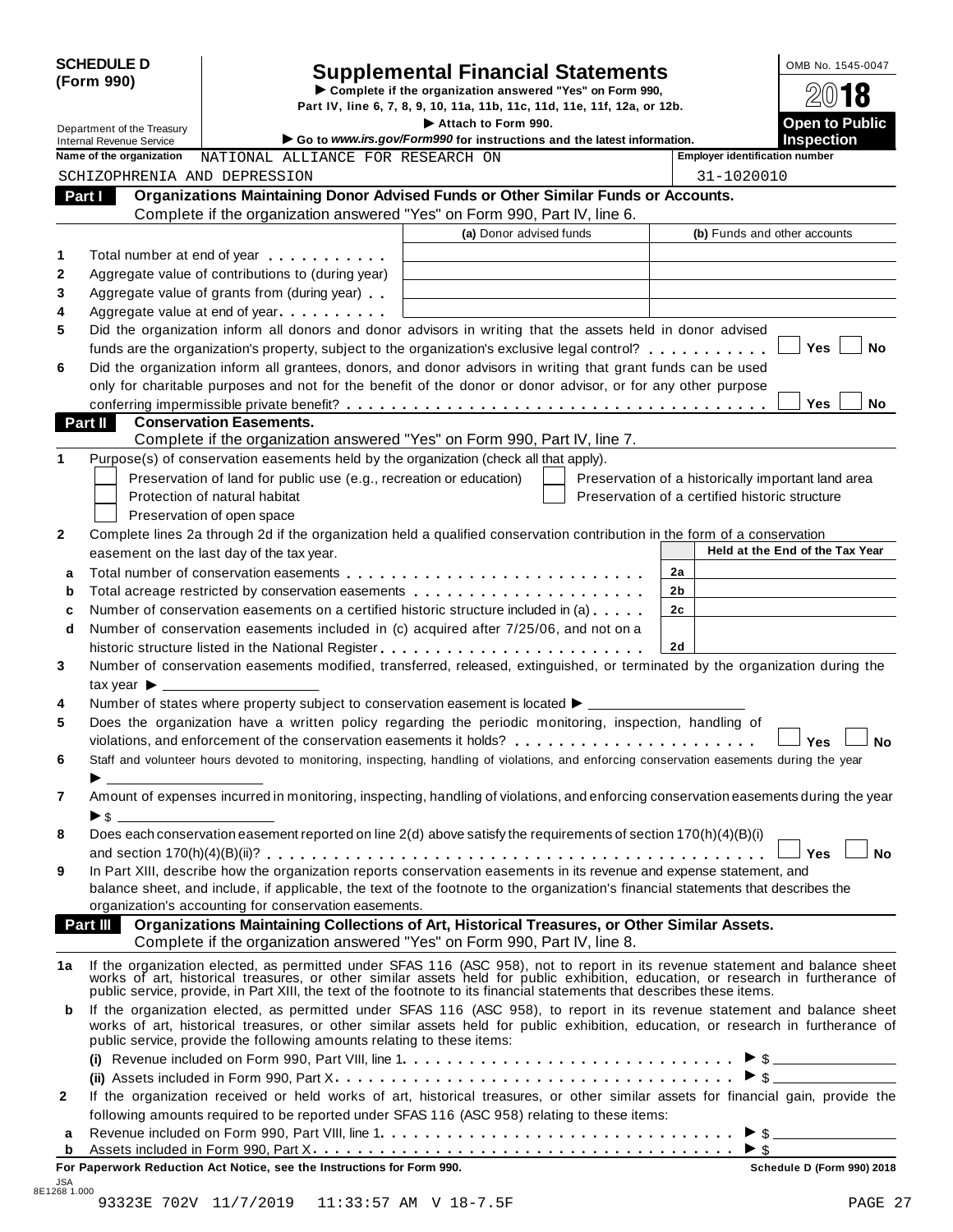NATIONAL ALLIANCE FOR RESEARCH ON 31-1020010

|    | Schedule D (Form 990) 2018                                                                                                                                                                                                         | NAIIONAU AUUIANCE FOR REDEARCH ON |   |                                 |                         |                           | JI IUZUUIU                            |                     |         | Page 2        |
|----|------------------------------------------------------------------------------------------------------------------------------------------------------------------------------------------------------------------------------------|-----------------------------------|---|---------------------------------|-------------------------|---------------------------|---------------------------------------|---------------------|---------|---------------|
|    | Part III Organizations Maintaining Collections of Art, Historical Treasures, or Other Similar Assets (continued)                                                                                                                   |                                   |   |                                 |                         |                           |                                       |                     |         |               |
| 3  | Using the organization's acquisition, accession, and other records, check any of the following that are a significant use of its                                                                                                   |                                   |   |                                 |                         |                           |                                       |                     |         |               |
|    | collection items (check all that apply):                                                                                                                                                                                           |                                   |   |                                 |                         |                           |                                       |                     |         |               |
| a  | Public exhibition                                                                                                                                                                                                                  |                                   | d |                                 |                         | Loan or exchange programs |                                       |                     |         |               |
| b  | Scholarly research                                                                                                                                                                                                                 |                                   | e | Other                           |                         |                           |                                       |                     |         |               |
| c  | Preservation for future generations                                                                                                                                                                                                |                                   |   |                                 |                         |                           |                                       |                     |         |               |
| 4  | Provide a description of the organization's collections and explain how they further the organization's exempt purpose in Part                                                                                                     |                                   |   |                                 |                         |                           |                                       |                     |         |               |
|    | XIII.                                                                                                                                                                                                                              |                                   |   |                                 |                         |                           |                                       |                     |         |               |
| 5  | During the year, did the organization solicit or receive donations of art, historical treasures, or other similar                                                                                                                  |                                   |   |                                 |                         |                           |                                       |                     |         |               |
|    | assets to be sold to raise funds rather than to be maintained as part of the organization's collection?                                                                                                                            |                                   |   |                                 |                         |                           |                                       | Yes                 |         | No            |
|    | <b>Escrow and Custodial Arrangements.</b><br><b>Part IV</b>                                                                                                                                                                        |                                   |   |                                 |                         |                           |                                       |                     |         |               |
|    | Complete if the organization answered "Yes" on Form 990, Part IV, line 9, or reported an amount on Form<br>990, Part X, line 21.                                                                                                   |                                   |   |                                 |                         |                           |                                       |                     |         |               |
|    | 1a Is the organization an agent, trustee, custodian or other intermediary for contributions or other assets not                                                                                                                    |                                   |   |                                 |                         |                           |                                       |                     |         |               |
|    |                                                                                                                                                                                                                                    |                                   |   |                                 |                         |                           |                                       | <b>Yes</b>          |         | No            |
|    | b If "Yes," explain the arrangement in Part XIII and complete the following table:                                                                                                                                                 |                                   |   |                                 |                         |                           |                                       |                     |         |               |
|    |                                                                                                                                                                                                                                    |                                   |   |                                 |                         |                           | Amount                                |                     |         |               |
| c  |                                                                                                                                                                                                                                    |                                   |   |                                 |                         | 1с                        |                                       |                     |         |               |
|    | d Additions during the year                                                                                                                                                                                                        |                                   |   |                                 |                         | 1 <sub>d</sub>            |                                       |                     |         |               |
| е  |                                                                                                                                                                                                                                    |                                   |   |                                 |                         | 1е                        |                                       |                     |         |               |
|    |                                                                                                                                                                                                                                    |                                   |   |                                 |                         | 1f                        |                                       |                     |         |               |
|    | 2a Did the organization include an amount on Form 990, Part X, line 21, for escrow or custodial account liability?                                                                                                                 |                                   |   |                                 |                         |                           |                                       | Yes                 |         | No            |
|    | b If "Yes," explain the arrangement in Part XIII. Check here if the explanation has been provided on Part XIII                                                                                                                     |                                   |   |                                 |                         |                           |                                       |                     |         |               |
|    | Part V<br><b>Endowment Funds.</b>                                                                                                                                                                                                  |                                   |   |                                 |                         |                           |                                       |                     |         |               |
|    | Complete if the organization answered "Yes" on Form 990, Part IV, line 10.                                                                                                                                                         |                                   |   |                                 |                         | (c) Two years back        |                                       |                     |         |               |
|    |                                                                                                                                                                                                                                    | (a) Current year<br>9,422,762.    |   | (b) Prior year<br>16, 422, 762. |                         | 16, 422, 762.             | (d) Three years back<br>16, 422, 762. | (e) Four years back |         | 9,232,762.    |
| 1a | Beginning of year balance                                                                                                                                                                                                          |                                   |   |                                 |                         |                           |                                       |                     |         | 7,190,000.    |
|    | <b>b</b> Contributions                                                                                                                                                                                                             |                                   |   |                                 |                         |                           |                                       |                     |         |               |
| c  | Net investment earnings, gains,                                                                                                                                                                                                    | 155,018.                          |   | 1,178,468.                      |                         | 1,351,265.                | 124,028.                              |                     |         | 1,465,326.    |
|    | and losses                                                                                                                                                                                                                         |                                   |   | 7,000,000.                      |                         |                           |                                       |                     |         |               |
|    | d Grants or scholarships <b>contains</b>                                                                                                                                                                                           |                                   |   |                                 |                         |                           |                                       |                     |         |               |
|    | e Other expenditures for facilities                                                                                                                                                                                                | 155,018.                          |   | 1,178,468.                      |                         | 1,351,265.                | 124,028.                              |                     |         | 1,465,326.    |
|    | and programs                                                                                                                                                                                                                       |                                   |   |                                 |                         |                           |                                       |                     |         |               |
|    | Administrative expenses                                                                                                                                                                                                            | 9,422,762.                        |   | 9,422,762.                      |                         | 16, 422, 762.             | 16, 422, 762.                         |                     |         | 16, 422, 762. |
|    | g End of year balance<br>Provide the estimated percentage of the current year end balance (line 1g, column (a)) held as:                                                                                                           |                                   |   |                                 |                         |                           |                                       |                     |         |               |
| a  | Board designated or quasi-endowment > 47.8500 %                                                                                                                                                                                    |                                   |   |                                 |                         |                           |                                       |                     |         |               |
|    | Permanent endowment > 52.1500 %                                                                                                                                                                                                    |                                   |   |                                 |                         |                           |                                       |                     |         |               |
| c  | Temporarily restricted endowment ▶                                                                                                                                                                                                 | $\%$                              |   |                                 |                         |                           |                                       |                     |         |               |
|    | The percentages on lines 2a, 2b, and 2c should equal 100%.                                                                                                                                                                         |                                   |   |                                 |                         |                           |                                       |                     |         |               |
|    | 3a Are there endowment funds not in the possession of the organization that are held and administered for the                                                                                                                      |                                   |   |                                 |                         |                           |                                       |                     |         |               |
|    | organization by:                                                                                                                                                                                                                   |                                   |   |                                 |                         |                           |                                       |                     | Yes     | No            |
|    |                                                                                                                                                                                                                                    |                                   |   |                                 |                         |                           |                                       | 3a(i)               |         | Χ             |
|    |                                                                                                                                                                                                                                    |                                   |   |                                 |                         |                           |                                       | 3a(ii)              |         | Χ             |
|    | b If "Yes" on line 3a(ii), are the related organizations listed as required on Schedule R?                                                                                                                                         |                                   |   |                                 |                         |                           |                                       | 3b                  |         |               |
| 4  | Describe in Part XIII the intended uses of the organization's endowment funds.                                                                                                                                                     |                                   |   |                                 |                         |                           |                                       |                     |         |               |
|    | Land, Buildings, and Equipment.<br><b>Part VI</b><br>Complete if the organization answered "Yes" on Form 990, Part IV, line 11a. See Form 990, Part X, line 10.                                                                    |                                   |   |                                 |                         |                           |                                       |                     |         |               |
|    | Description of property                                                                                                                                                                                                            | (a) Cost or other basis           |   |                                 | (b) Cost or other basis |                           | (c) Accumulated                       | (d) Book value      |         |               |
|    |                                                                                                                                                                                                                                    | (investment)                      |   |                                 | (other)                 |                           | depreciation                          |                     |         |               |
| 1а |                                                                                                                                                                                                                                    |                                   |   |                                 |                         |                           |                                       |                     |         |               |
| b  | Buildings <b>Example 20</b> and the set of the set of the set of the set of the set of the set of the set of the set of the set of the set of the set of the set of the set of the set of the set of the set of the set of the set |                                   |   |                                 |                         |                           |                                       |                     |         |               |
|    | Leasehold improvements expansion of the set of the set of the set of the set of the set of the set of the set o                                                                                                                    |                                   |   |                                 | 65,557.                 |                           | 32,672                                |                     | 32,885. |               |
| d  | Equipment                                                                                                                                                                                                                          |                                   |   |                                 | 670,242.                |                           | 664,581                               |                     |         |               |
| е  | Total. Add lines 1a through 1e. (Column (d) must equal Form 990, Part X, column (B), line 10c.)                                                                                                                                    |                                   |   |                                 |                         |                           |                                       |                     | 38,546. | 5,661.        |
|    |                                                                                                                                                                                                                                    |                                   |   |                                 |                         |                           |                                       |                     |         |               |

**Schedule D (Form 990) 2018**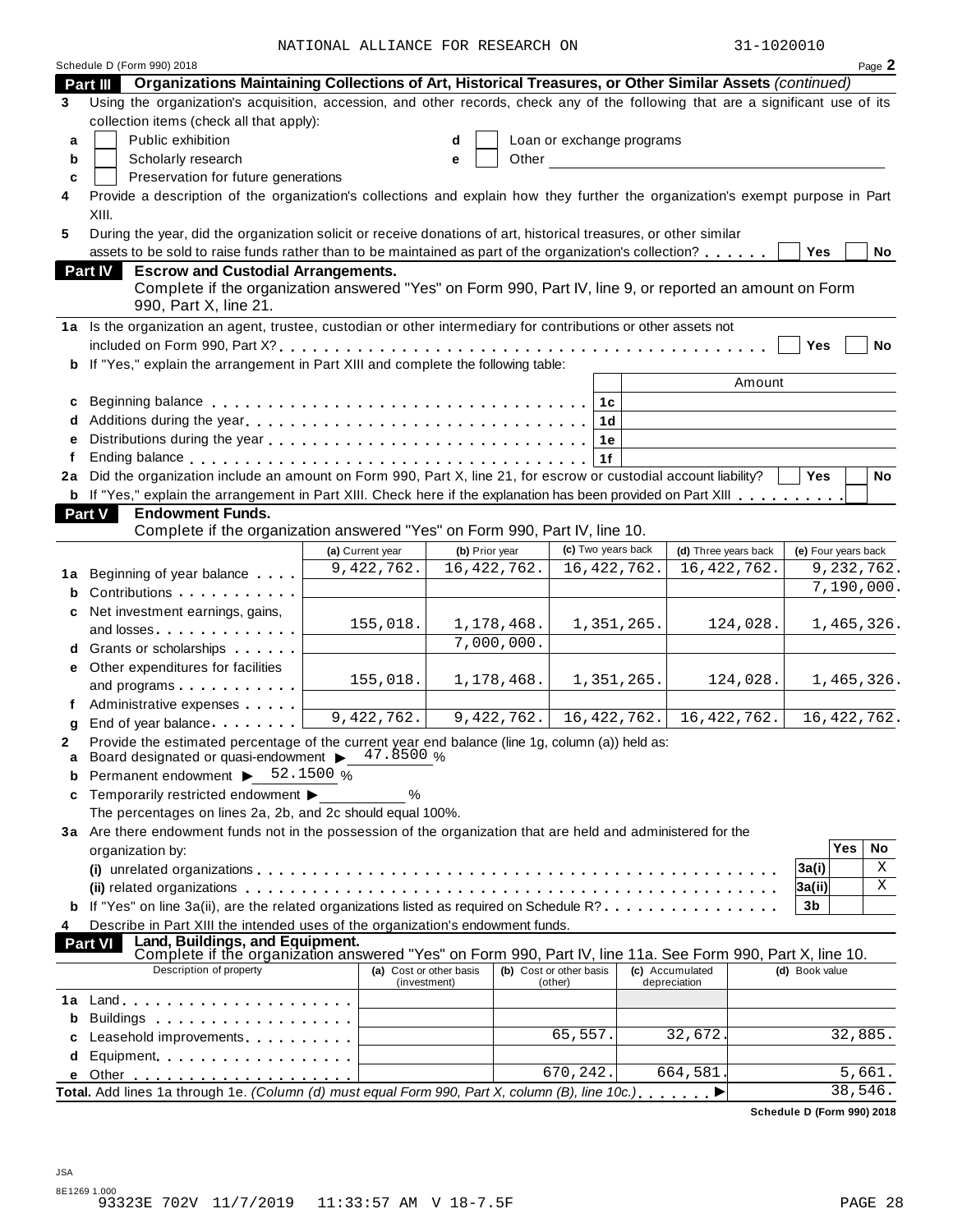#### Schedule <sup>D</sup> (Form 990) <sup>2018</sup> Page **3 Investments - Other Securities. Part VII** Investments - Other Securities.<br>Complete if the organization answered "Yes" on Form 990, Part IV, line 11b. See Form 990, Part X, line 12. **(a)** Description of security or category (including name of security) **(b)** Book value **(c)** Method of valuation: Cost or end-of-year market value **(1)** Financial derivatives **(2)** Closely-held equity interests **(3)** Other (A) INVESTMENT IN PARTNERSHIPS 4,025,793. FMV (B) (C) (D) (E) (F) (G) (H) **Total.** *(Column (b) must equal Form 990, Part X, col. (B) line 12.)* I **Investments - Program Related.** Complete if the organization answered "Yes" on Form 990, Part IV, line 11c. See Form 990, Part X, line 13. **(a)** Description of investment **(b)** Book value **(c)** Method of valuation: Cost or end-of-year market value **(1) (2) (3) (4) (5) (6) (7) (8) (9) Total.** *(Column (b) must equal Form 990, Part X, col. (B) line 13.)* I **Other Assets.** Complete if the organization answered "Yes" on Form 990, Part IV, line 11d. See Form 990, Part X, line 15. **(a)** Description **(b)** Book value **(1) (2) (3) (4) (5) (6) (7) (8) (9)**  $\blacksquare$   $\blacksquare$   $\blacksquare$   $\blacksquare$   $\lozenge$   $\lozenge$   $\blacksquare$   $\blacksquare$   $\blacksquare$   $\blacksquare$   $\blacksquare$   $\blacksquare$   $\blacksquare$   $\blacksquare$   $\blacksquare$   $\blacksquare$   $\blacksquare$   $\blacksquare$   $\blacksquare$   $\blacksquare$   $\blacksquare$   $\blacksquare$   $\blacksquare$   $\blacksquare$   $\blacksquare$   $\blacksquare$   $\blacksquare$   $\blacksquare$   $\blacksquare$   $\blacksquare$   $\blacksquare$   $\blacks$ **Other Liabilities.** Complete if the organization answered "Yes" on Form 990, Part IV, line 11e or 11f. See Form 990, Part X, line 25. **Part X 1. (a)** Description of liability **(b)** Book value (1) Federal income taxes (2) ANNUITIES PAYABLE (2) 680,513. (3) CHARITABLE GIFT ANNUITIES PAYABLE  $\qquad \qquad \vert \qquad \qquad \qquad \vert \qquad \qquad \text{181,616.} \vert$ (4) (5) (6) (7) (8) (9) **Total.** *(Column (b) must equal Form 990, Part X, col. (B) line 25.)* I 4,025,793. 862,129.

**2.** Liability for uncertain tax positions. In Part XIII, provide the text of the footnote to the organization's financial statements that reports the organization's liability for uncertain tax positions under FIN 48 (ASC 740). Check here if the text of the footnote has been provided in Part XIII

X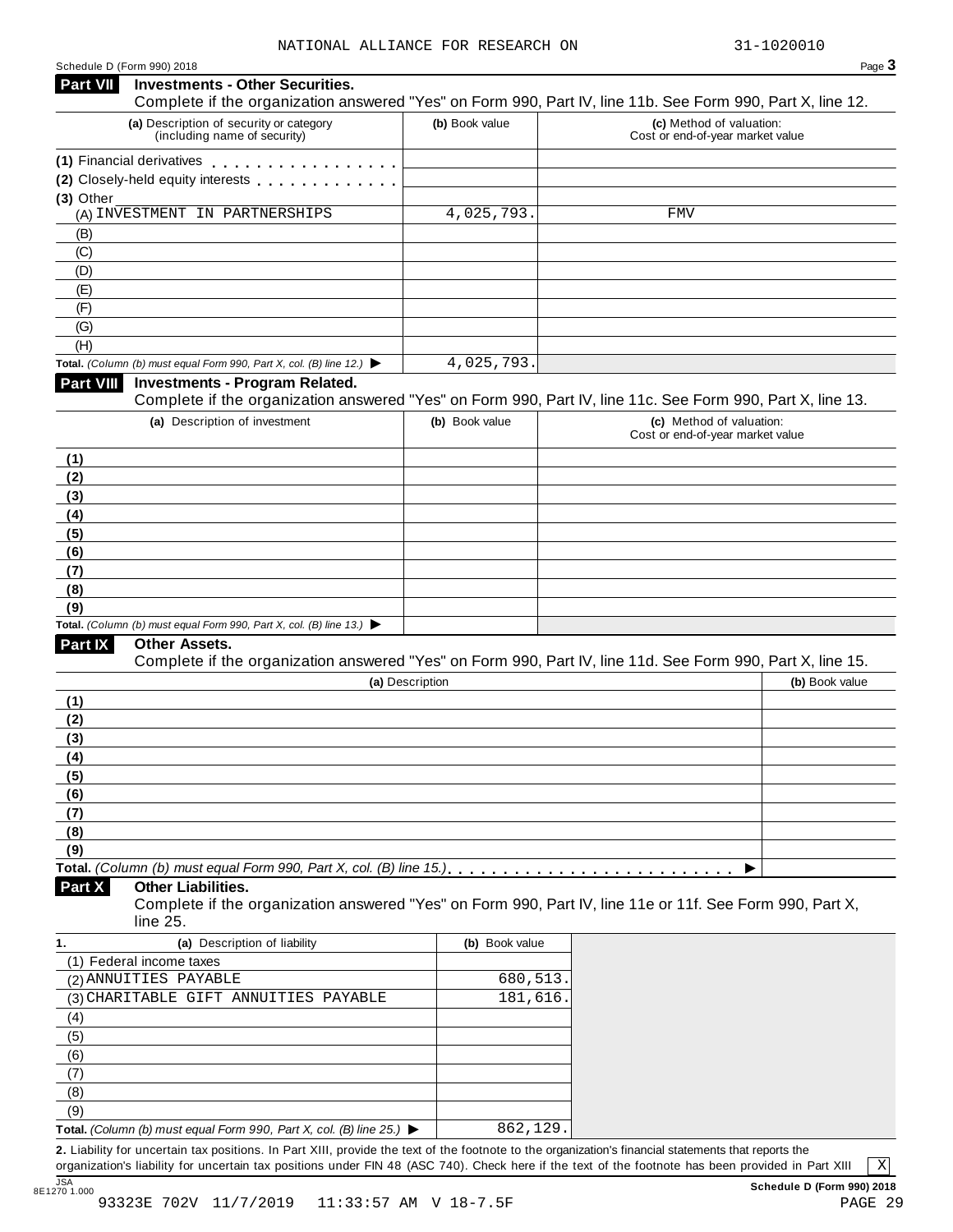| NATIONAL ALLIANCE FOR RESEARCH ON |  | 31-1020010 |
|-----------------------------------|--|------------|
|                                   |  |            |

|              | Schedule D (Form 990) 2018                                                                                                                                                                                                                                                       |              | Page 4        |
|--------------|----------------------------------------------------------------------------------------------------------------------------------------------------------------------------------------------------------------------------------------------------------------------------------|--------------|---------------|
| Part XI      | Reconciliation of Revenue per Audited Financial Statements With Revenue per Return.<br>Complete if the organization answered "Yes" on Form 990, Part IV, line 12a.                                                                                                               |              |               |
| 1            | Total revenue, gains, and other support per audited financial statements                                                                                                                                                                                                         | $\mathbf{1}$ | 19,670,542.   |
| $\mathbf{2}$ | Amounts included on line 1 but not on Form 990, Part VIII, line 12:                                                                                                                                                                                                              |              |               |
| a            | $-2,006,050.$<br>2a                                                                                                                                                                                                                                                              |              |               |
| b            | 1,908,417.<br>2 <sub>b</sub>                                                                                                                                                                                                                                                     |              |               |
| c            | 2c<br>Recoveries of prior year grants                                                                                                                                                                                                                                            |              |               |
| d            | 2d                                                                                                                                                                                                                                                                               |              |               |
| e            |                                                                                                                                                                                                                                                                                  | 2e           | $-97,633.$    |
| 3            |                                                                                                                                                                                                                                                                                  | 3            | 19,768,175.   |
| 4            | Amounts included on Form 990, Part VIII, line 12, but not on line 1:                                                                                                                                                                                                             |              |               |
| a            | 4a<br>Investment expenses not included on Form 990, Part VIII, line 7b $\ldots$                                                                                                                                                                                                  |              |               |
| b            | 4b                                                                                                                                                                                                                                                                               |              |               |
| C.           |                                                                                                                                                                                                                                                                                  | 4c           |               |
| 5.           | Total revenue. Add lines 3 and 4c. (This must equal Form 990, Part I, line 12.)                                                                                                                                                                                                  | 5            | 19,768,175.   |
|              | Part XII<br>Reconciliation of Expenses per Audited Financial Statements With Expenses per Return.<br>Complete if the organization answered "Yes" on Form 990, Part IV, line 12a.                                                                                                 |              |               |
| 1            |                                                                                                                                                                                                                                                                                  | $\mathbf{1}$ | 21, 236, 534. |
| $\mathbf{2}$ | Amounts included on line 1 but not on Form 990, Part IX, line 25:                                                                                                                                                                                                                |              |               |
| a            | 1,908,417.<br>2a                                                                                                                                                                                                                                                                 |              |               |
| b            | 2 <sub>b</sub>                                                                                                                                                                                                                                                                   |              |               |
| c            | 2 <sub>c</sub>                                                                                                                                                                                                                                                                   |              |               |
| d            | 2d                                                                                                                                                                                                                                                                               |              |               |
| е            |                                                                                                                                                                                                                                                                                  | 2e           | 1,908,417.    |
| 3            |                                                                                                                                                                                                                                                                                  | 3            | 19, 328, 117. |
| 4            | Amounts included on Form 990, Part IX, line 25, but not on line 1:                                                                                                                                                                                                               |              |               |
| a            | 4a<br>Investment expenses not included on Form 990, Part VIII, line 7b $\ldots$                                                                                                                                                                                                  |              |               |
| b            |                                                                                                                                                                                                                                                                                  |              |               |
| C.           |                                                                                                                                                                                                                                                                                  | 4c           |               |
| 5.           | Total expenses. Add lines 3 and 4c. (This must equal Form 990, Part I, line 18.)                                                                                                                                                                                                 | 5            | 19,328,117.   |
|              | Part XIII Supplemental Information.                                                                                                                                                                                                                                              |              |               |
|              | Provide the descriptions required for Part II, lines 3, 5, and 9; Part III, lines 1a and 4; Part IV, lines 1b and 2b; Part V, line 4; Part X, line<br>2; Part XI, lines 2d and 4b; and Part XII, lines 2d and 4b. Also complete this part to provide any additional information. |              |               |
|              |                                                                                                                                                                                                                                                                                  |              |               |
|              | SEE PAGE 5                                                                                                                                                                                                                                                                       |              |               |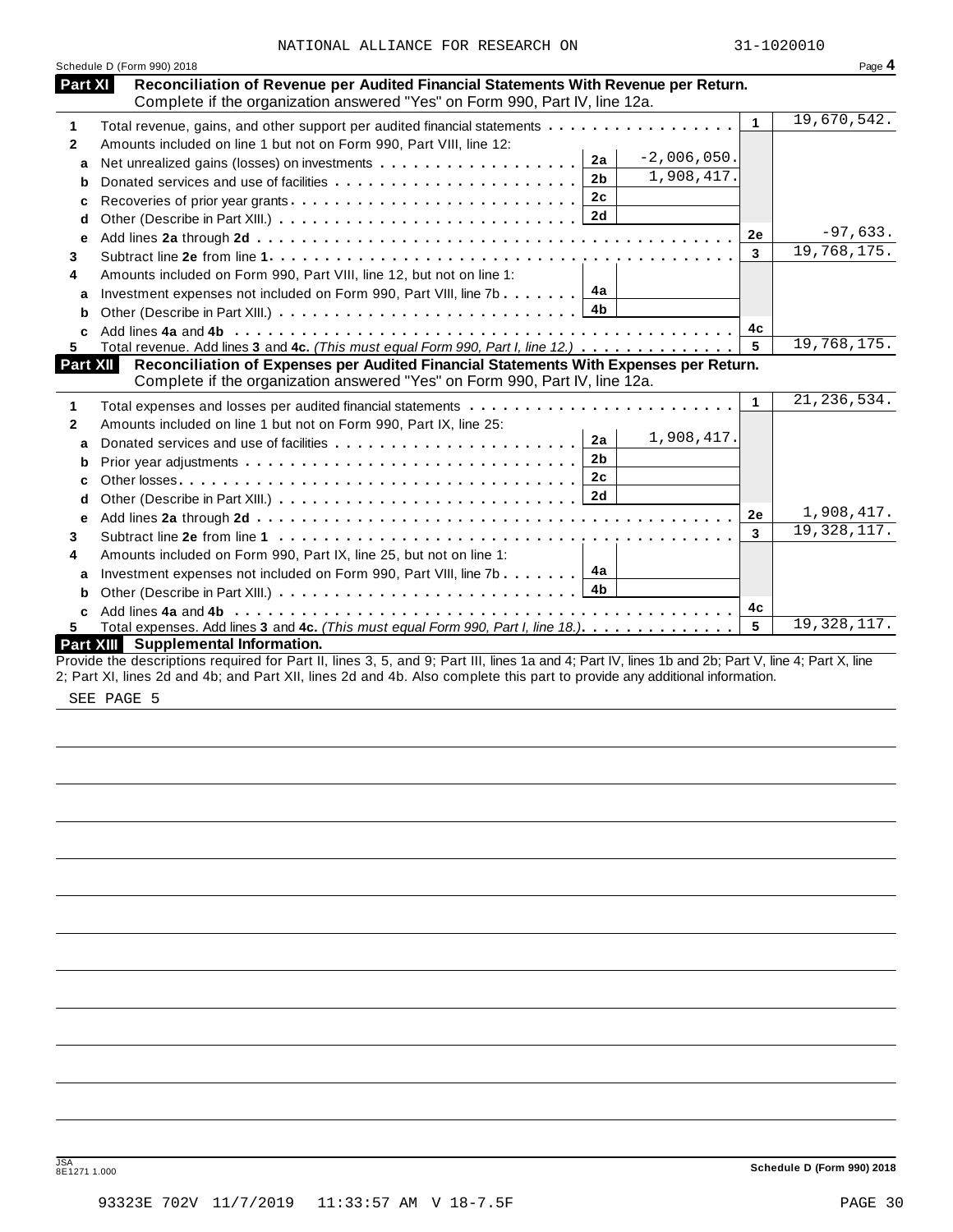#### PART V, LINE 4:

BOARD DESIGNATED ENDOWMENT - THE BOARD OF DIRECTORS ESTABLISHED AN ENDOWMENT FUND FOR THE BENEFIT OF NARSAD (D/B/A BRAIN & BEHAVIOR RESEARCH FOUNDATION). THE USE OF PRINCIPAL IS TO BE RETAINED FOR FUTURE GROWTH AND INCOME MAY BE APPLIED PERIODICALLY TO CURRENT PROJECTS AT THE DISCRETION OF THE BOARD OF DIRECTORS.

#### PERMANENT ENDOWMENT -

A) RESEARCH ENDOWMENT FUND - ESTABLISHED TO ACCUMULATE ENDOWMENTS. THESE FUNDS MAY BE INVESTED, AT THE DISCRETION OF THE ORGANIZATION'S FINANCE COMMITTEE, IN FIXED INCOME AND EQUITY FUNDS. IN ACCORDANCE WITH DONOR RESTRICTIONS, A PORTION OF THE PRINCIPAL, IN THE AMOUNT OF \$1,000,000, IS TO REMAIN PRESERVED IN THIS FUND UNTIL A CURE FOR SCHIZOPHRENIA IS FOUND. INVESTMENT INCOME IS RESTRICTED BY THE DONOR FOR USE IN RESEARCH. B) ENDOWED RESEARCH PARTNERSHIP PROGRAM - ESTABLISHED TO SUPPORT THE RESEARCH PARTNERSHIP PROGRAM.

C) MENTAL ILLNESS RESEARCH AWARD FUND - INVESTMENT INCOME EARNED ANNUALLY IS RESTRICTED BY THE DONOR FOR THE USE IN RESEARCH.

D) ADMINISTRATIVE ENDOWMENT FUND - ESTABLISHED TO FUND ADMINISTRATIVE EXPENSES FOR SUPPORT OF RESEARCH IN SCHIZOPHRENIA AND DEPRESSION.

#### PART X, LINE 2:

UNDER U.S. GAAP, AN ORGANIZATION MUST RECOGNIZE THE TAX BENEFIT ASSOCIATED WITH TAX POSITIONS TAKEN FOR TAX RETURN PURPOSES WHEN IT IS MORE LIKELY THAN NOT THAT THE POSITION WILL BE SUSTAINED UPON EXAMINATION BY A TAXING AUTHORITY. NATIONAL ALLIANCE FOR RESEARCH ON SCHIZOPHRENIA AND DEPRESSION DOES NOT BELIEVE THERE ARE ANY MATERIAL UNCERTAIN TAX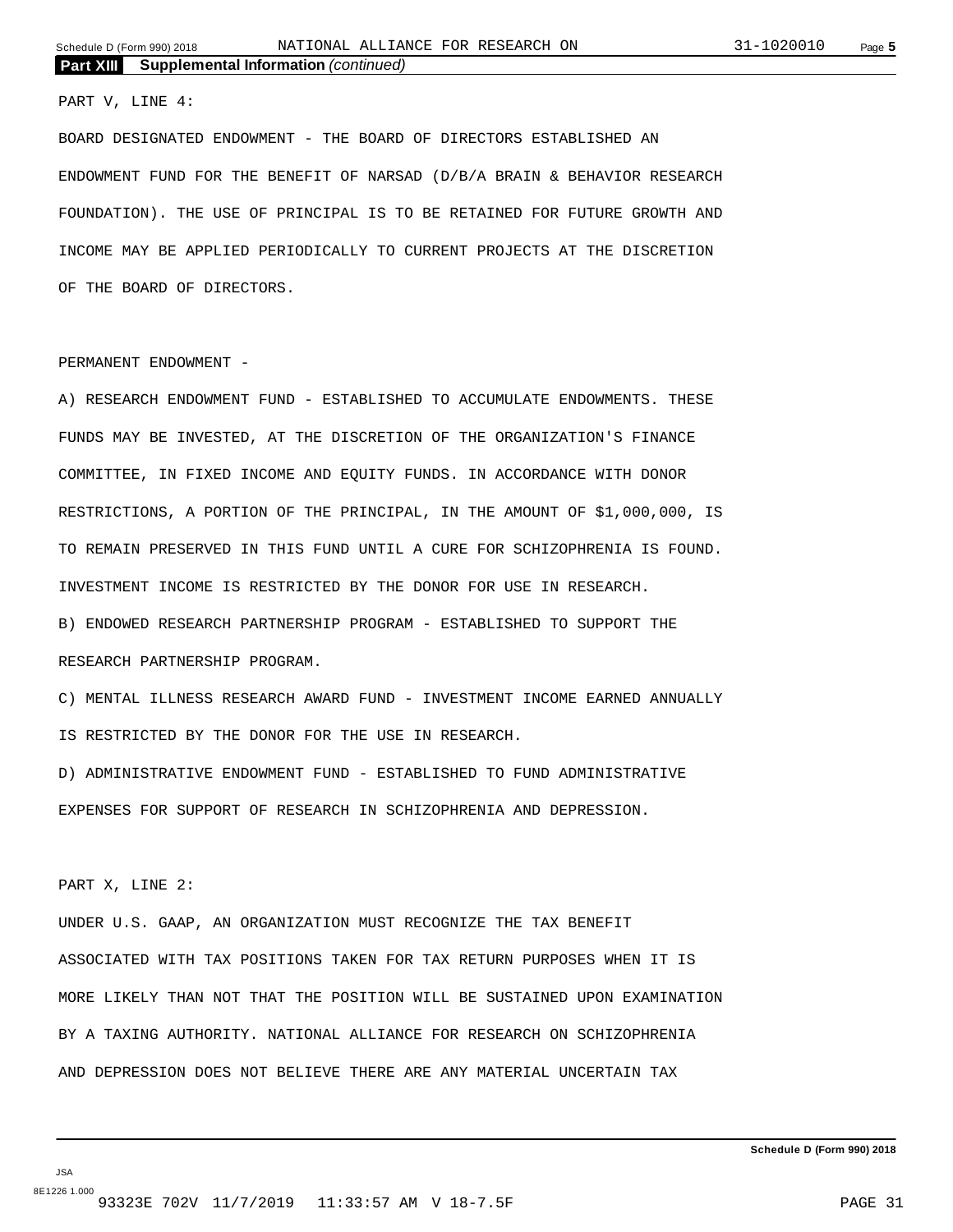Schedule D (Form 990) 2018 NATIONAL ALLIANCE FOR RESEARCH ON 31-1020010 Page **5** 

**Part XIII Supplemental Information** *(continued)*

POSITIONS AND, ACCORDINGLY, IT WILL NOT RECOGNIZE ANY LIABILITY FOR UNRECOGNIZED TAX BENEFITS. THE ORGANIZATION HAS FILED FOR AND RECEIVED INCOME TAX EXEMPTIONS IN THE JURISDICTIONS WHERE IT IS REQUIRED TO DO SO. ADDITIONALLY, THE ORGANIZATION HAS FILED IRS FORM 990 INFORMATION RETURNS, AS REQUIRED, AND ALL OTHER APPLICABLE RETURNS IN JURISDICTIONS WHERE SO REQUIRED. FOR THE YEAR ENDED DECEMBER 31, 2018, THERE WERE NO INTEREST OR PENALTIES RECORDED OR INCLUDED IN THE CONSOLIDATED STATEMENT OF ACTIVITIES. THE ORGANIZATION IS SUBJECT TO A ROUTINE AUDIT BY A TAXING AUTHORITY.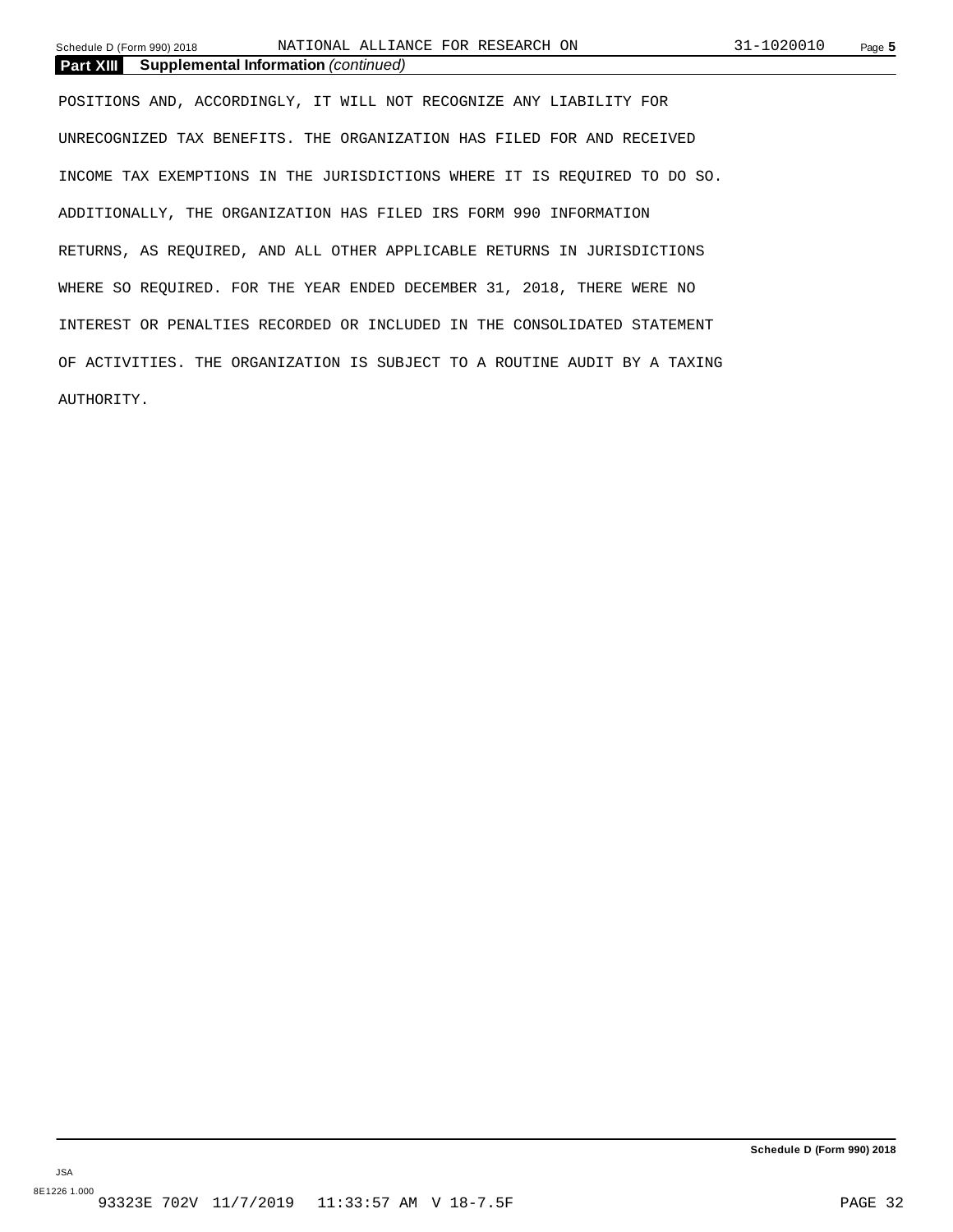| <b>SCHEDULE F</b>                                      | <b>Statement of Activities Outside the United States</b>                                                                                                                                                                       | OMB No. 1545-0047                     |                   |  |  |
|--------------------------------------------------------|--------------------------------------------------------------------------------------------------------------------------------------------------------------------------------------------------------------------------------|---------------------------------------|-------------------|--|--|
| (Form 990)                                             | ► Complete if the organization answered "Yes" on Form 990, Part IV, line 14b, 15, or 16.<br>Attach to Form 990.                                                                                                                | 2018<br><b>Open to Public</b>         |                   |  |  |
| Department of the Treasury<br>Internal Revenue Service | Go to www.irs.gov/Form990 for instructions and the latest information.                                                                                                                                                         |                                       | <b>Inspection</b> |  |  |
| Name of the organization                               | NATIONAL ALLIANCE FOR RESEARCH ON                                                                                                                                                                                              | <b>Employer identification number</b> |                   |  |  |
| SCHIZOPHRENIA AND DEPRESSION                           |                                                                                                                                                                                                                                |                                       | 31-1020010        |  |  |
| Part I                                                 | General Information on Activities Outside the United States. Complete if the organization answered "Yes" on<br>Form 990, Part IV, line 14b.                                                                                    |                                       |                   |  |  |
| grants or assistance?                                  | For grantmakers. Does the organization maintain records to substantiate the amount of its grants and other<br>assistance, the grantees' eligibility for the grants or assistance, and the selection criteria used to award the |                                       | Yes<br>N٥         |  |  |

**2 For grantmakers.** Describe in Part V the organization's procedures for monitoring the use of its grants and other assistance outside the United States.

#### **3** Activities per Region. (The following Part I, line 3 table can be duplicated if additional space is needed.)

|             | (a) Region                                        | (b) Number<br>of offices in<br>the region | (c) Number of<br>employees,<br>agents, and<br>independent<br>contractors<br>in the region | (d) Activities conducted in the<br>region (by type) (such as,<br>fundraising, program services,<br>investments, grants to recipients<br>located in the region) | (e) If activity listed in (d) is<br>a program service,<br>describe specific type of<br>service(s) in the region | (f) Total<br>expenditures for<br>and investments<br>in the region |
|-------------|---------------------------------------------------|-------------------------------------------|-------------------------------------------------------------------------------------------|----------------------------------------------------------------------------------------------------------------------------------------------------------------|-----------------------------------------------------------------------------------------------------------------|-------------------------------------------------------------------|
|             |                                                   |                                           |                                                                                           |                                                                                                                                                                |                                                                                                                 |                                                                   |
| (1)         | EAST ASIA AND THE PACIFIC                         | 0.                                        | $0$ .                                                                                     | <b>GRANTMAKING</b>                                                                                                                                             |                                                                                                                 | 353,120.                                                          |
| (2)         | EUROPE                                            | 0.                                        | 0.                                                                                        | <b>GRANTMAKING</b>                                                                                                                                             |                                                                                                                 | 2,450,513.                                                        |
| (3)         | MIDDLE EAST AND NORTH AFRICA                      | $0$ .                                     | $0$ .                                                                                     | <b>GRANTMAKING</b>                                                                                                                                             |                                                                                                                 | 35,000.                                                           |
| (4)         | NORTH AMERICA                                     | 0.                                        | 0.                                                                                        | <b>GRANTMAKING</b>                                                                                                                                             |                                                                                                                 | 952,283.                                                          |
| (5)         | SOUTH AMERICA                                     | $0$ .                                     | $0$ .                                                                                     | <b>GRANTMAKING</b>                                                                                                                                             |                                                                                                                 | 47,330.                                                           |
| (6)         | SUB-SAHARAN AFRICA                                | $\mathsf{0}$ .                            | 0.                                                                                        | <b>GRANTMAKING</b>                                                                                                                                             |                                                                                                                 | 83,060.                                                           |
| (7)         |                                                   |                                           |                                                                                           |                                                                                                                                                                |                                                                                                                 |                                                                   |
| (8)         |                                                   |                                           |                                                                                           |                                                                                                                                                                |                                                                                                                 |                                                                   |
| (9)         |                                                   |                                           |                                                                                           |                                                                                                                                                                |                                                                                                                 |                                                                   |
| (10)        |                                                   |                                           |                                                                                           |                                                                                                                                                                |                                                                                                                 |                                                                   |
| (11)        |                                                   |                                           |                                                                                           |                                                                                                                                                                |                                                                                                                 |                                                                   |
| (12)        |                                                   |                                           |                                                                                           |                                                                                                                                                                |                                                                                                                 |                                                                   |
| (13)        |                                                   |                                           |                                                                                           |                                                                                                                                                                |                                                                                                                 |                                                                   |
| (14)        |                                                   |                                           |                                                                                           |                                                                                                                                                                |                                                                                                                 |                                                                   |
| (15)        |                                                   |                                           |                                                                                           |                                                                                                                                                                |                                                                                                                 |                                                                   |
| (16)        |                                                   |                                           |                                                                                           |                                                                                                                                                                |                                                                                                                 |                                                                   |
| (17)        |                                                   |                                           |                                                                                           |                                                                                                                                                                |                                                                                                                 |                                                                   |
| 3a          | Subtotal <b>Subtotal</b>                          |                                           |                                                                                           |                                                                                                                                                                |                                                                                                                 | 3,921,306.                                                        |
| $\mathbf b$ | Total<br>from<br>continuation<br>sheets to Part I |                                           |                                                                                           |                                                                                                                                                                |                                                                                                                 |                                                                   |
|             | c Totals (add lines 3a and 3b)                    |                                           |                                                                                           |                                                                                                                                                                |                                                                                                                 | 3,921,306.                                                        |

**For Paperwork Reduction Act Notice, see the Instructions for Form 990. Schedule F (Form 990) 2018**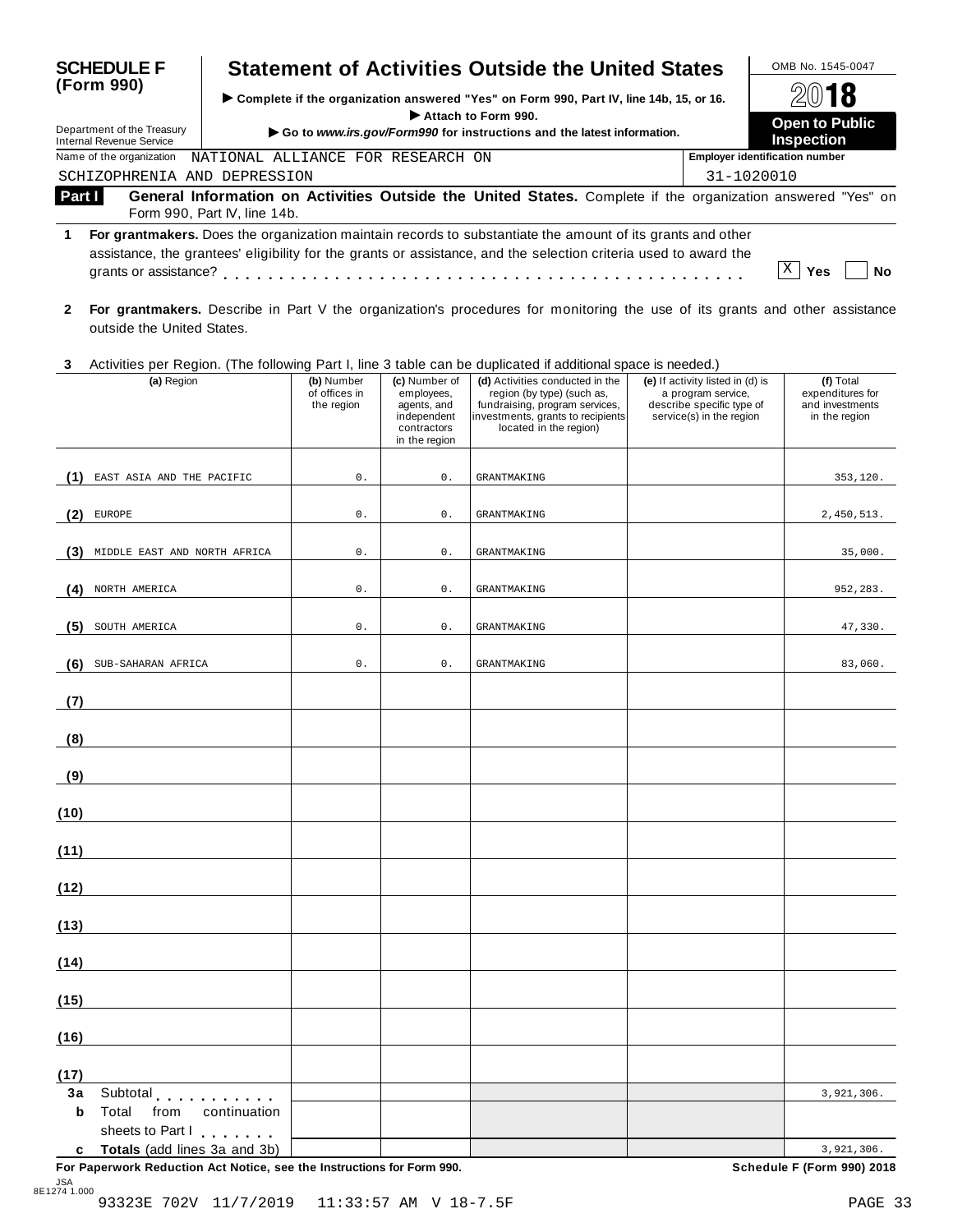| Part II | Grants and Other Assistance to Organizations or Entities Outside the United States. Complete if the organization answered "Yes" on Form 990,<br>Part IV, line 15, for any recipient who received more than \$5,000. Part II can be duplicated if additional space is needed. |                                                    |                          |                         |                             |                                       |                                        |                                             |                                                                |  |
|---------|------------------------------------------------------------------------------------------------------------------------------------------------------------------------------------------------------------------------------------------------------------------------------|----------------------------------------------------|--------------------------|-------------------------|-----------------------------|---------------------------------------|----------------------------------------|---------------------------------------------|----------------------------------------------------------------|--|
|         |                                                                                                                                                                                                                                                                              |                                                    |                          |                         |                             |                                       |                                        |                                             |                                                                |  |
| 1       | (a) Name of<br>organization                                                                                                                                                                                                                                                  | (b) IRS code<br>section and EIN<br>(if applicable) | (c) Region               | (d) Purpose of<br>grant | (e) Amount of<br>cash grant | (f) Manner of<br>cash<br>disbursement | (g) Amount of<br>noncash<br>assistance | (h) Description<br>of noncash<br>assistance | (i) Method of<br>valuation<br>(book, FMV,<br>appraisal, other) |  |
|         |                                                                                                                                                                                                                                                                              |                                                    |                          | RESEARCH                |                             |                                       |                                        |                                             |                                                                |  |
| (1)     |                                                                                                                                                                                                                                                                              |                                                    | EAST ASIA/PACIFIC        | <b>GRANT</b>            | 10,725.                     | CHECK/WIRE                            |                                        |                                             |                                                                |  |
|         |                                                                                                                                                                                                                                                                              |                                                    |                          | RESEARCH                |                             |                                       |                                        |                                             |                                                                |  |
| (2)     |                                                                                                                                                                                                                                                                              |                                                    | EAST ASIA/PACIFIC        | <b>GRANT</b>            | 34, 363.                    | CHECK/WIRE                            |                                        |                                             |                                                                |  |
|         |                                                                                                                                                                                                                                                                              |                                                    |                          | RESEARCH                |                             |                                       |                                        |                                             |                                                                |  |
| (3)     |                                                                                                                                                                                                                                                                              |                                                    | EAST ASIA/PACIFIC        | GRANT                   | 34,815.                     | CHECK/WIRE                            |                                        |                                             |                                                                |  |
|         |                                                                                                                                                                                                                                                                              |                                                    |                          | RESEARCH                |                             |                                       |                                        |                                             |                                                                |  |
| (4)     |                                                                                                                                                                                                                                                                              |                                                    | EAST ASIA/PACIFIC        | <b>GRANT</b>            | 34,850.                     | CHECK/WIRE                            |                                        |                                             |                                                                |  |
|         |                                                                                                                                                                                                                                                                              |                                                    |                          | RESEARCH                |                             |                                       |                                        |                                             |                                                                |  |
| (5)     |                                                                                                                                                                                                                                                                              |                                                    | EAST ASIA/PACIFIC        | GRANT                   | 34,940.                     | CHECK/WIRE                            |                                        |                                             |                                                                |  |
|         |                                                                                                                                                                                                                                                                              |                                                    |                          | <b>RESEARCH</b>         |                             |                                       |                                        |                                             |                                                                |  |
| (6)     |                                                                                                                                                                                                                                                                              |                                                    | EAST ASIA/PACIFIC        | <b>GRANT</b>            | 34,955.                     | CHECK/WIRE                            |                                        |                                             |                                                                |  |
|         |                                                                                                                                                                                                                                                                              |                                                    |                          | RESEARCH                |                             |                                       |                                        |                                             |                                                                |  |
| (7)     |                                                                                                                                                                                                                                                                              |                                                    | EAST ASIA/PACIFIC        | <b>GRANT</b>            | 35,000.                     | CHECK/WIRE                            |                                        |                                             |                                                                |  |
|         |                                                                                                                                                                                                                                                                              |                                                    |                          | RESEARCH                |                             |                                       |                                        |                                             |                                                                |  |
| (8)     |                                                                                                                                                                                                                                                                              |                                                    | EAST ASIA/PACIFIC        | GRANT                   | 49,990.                     | CHECK/WIRE                            |                                        |                                             |                                                                |  |
|         |                                                                                                                                                                                                                                                                              |                                                    |                          | RESEARCH                |                             |                                       |                                        |                                             |                                                                |  |
| (9)     |                                                                                                                                                                                                                                                                              |                                                    | EAST ASIA/PACIFIC        | <b>GRANT</b>            | 83, 483.                    | CHECK/WIRE                            |                                        |                                             |                                                                |  |
|         |                                                                                                                                                                                                                                                                              |                                                    |                          | RESEARCH                |                             |                                       |                                        |                                             |                                                                |  |
| (10)    |                                                                                                                                                                                                                                                                              |                                                    | EUROPE/ICELAND/GREENLAND | <b>GRANT</b>            | 17,670.                     | CHECK/WIRE                            |                                        |                                             |                                                                |  |
|         |                                                                                                                                                                                                                                                                              |                                                    |                          | RESEARCH                |                             |                                       |                                        |                                             |                                                                |  |
| (11)    |                                                                                                                                                                                                                                                                              |                                                    | EUROPE/ICELAND/GREENLAND | <b>GRANT</b>            | 20,000                      | CHECK/WIRE                            |                                        |                                             |                                                                |  |
|         |                                                                                                                                                                                                                                                                              |                                                    |                          | RESEARCH                |                             |                                       |                                        |                                             |                                                                |  |
| (12)    |                                                                                                                                                                                                                                                                              |                                                    | EUROPE/ICELAND/GREENLAND | <b>GRANT</b>            | 21,406.                     | CHECK/WIRE                            |                                        |                                             |                                                                |  |
|         |                                                                                                                                                                                                                                                                              |                                                    |                          | RESEARCH                |                             |                                       |                                        |                                             |                                                                |  |
| (13)    |                                                                                                                                                                                                                                                                              |                                                    | EUROPE/ICELAND/GREENLAND | GRANT                   | 25,000.                     | CHECK/WIRE                            |                                        |                                             |                                                                |  |
|         |                                                                                                                                                                                                                                                                              |                                                    |                          | RESEARCH                |                             |                                       |                                        |                                             |                                                                |  |
| (14)    |                                                                                                                                                                                                                                                                              |                                                    | EUROPE/ICELAND/GREENLAND | GRANT                   | 33,039.                     | CHECK/WIRE                            |                                        |                                             |                                                                |  |
|         |                                                                                                                                                                                                                                                                              |                                                    |                          | RESEARCH                |                             |                                       |                                        |                                             |                                                                |  |
| (15)    |                                                                                                                                                                                                                                                                              |                                                    | EUROPE/ICELAND/GREENLAND | GRANT                   | 33,450.                     | CHECK/WIRE                            |                                        |                                             |                                                                |  |
|         |                                                                                                                                                                                                                                                                              |                                                    |                          | RESEARCH                |                             |                                       |                                        |                                             |                                                                |  |
| (16)    |                                                                                                                                                                                                                                                                              |                                                    | EUROPE/ICELAND/GREENLAND | GRANT                   | 34,160.                     | CHECK/WIRE                            |                                        |                                             |                                                                |  |

**2** Enter total number of recipient organizations listed above that are recognized as charities by the foreign country, recognized as tax-exempt

 $\blacksquare$ <br>by the IRS, or for which the grantee or counsel has provided a section 501(c)(3) equivalency letter<br>3 Enter total number of other organizations or entities

**Schedule F (Form 990) 2018**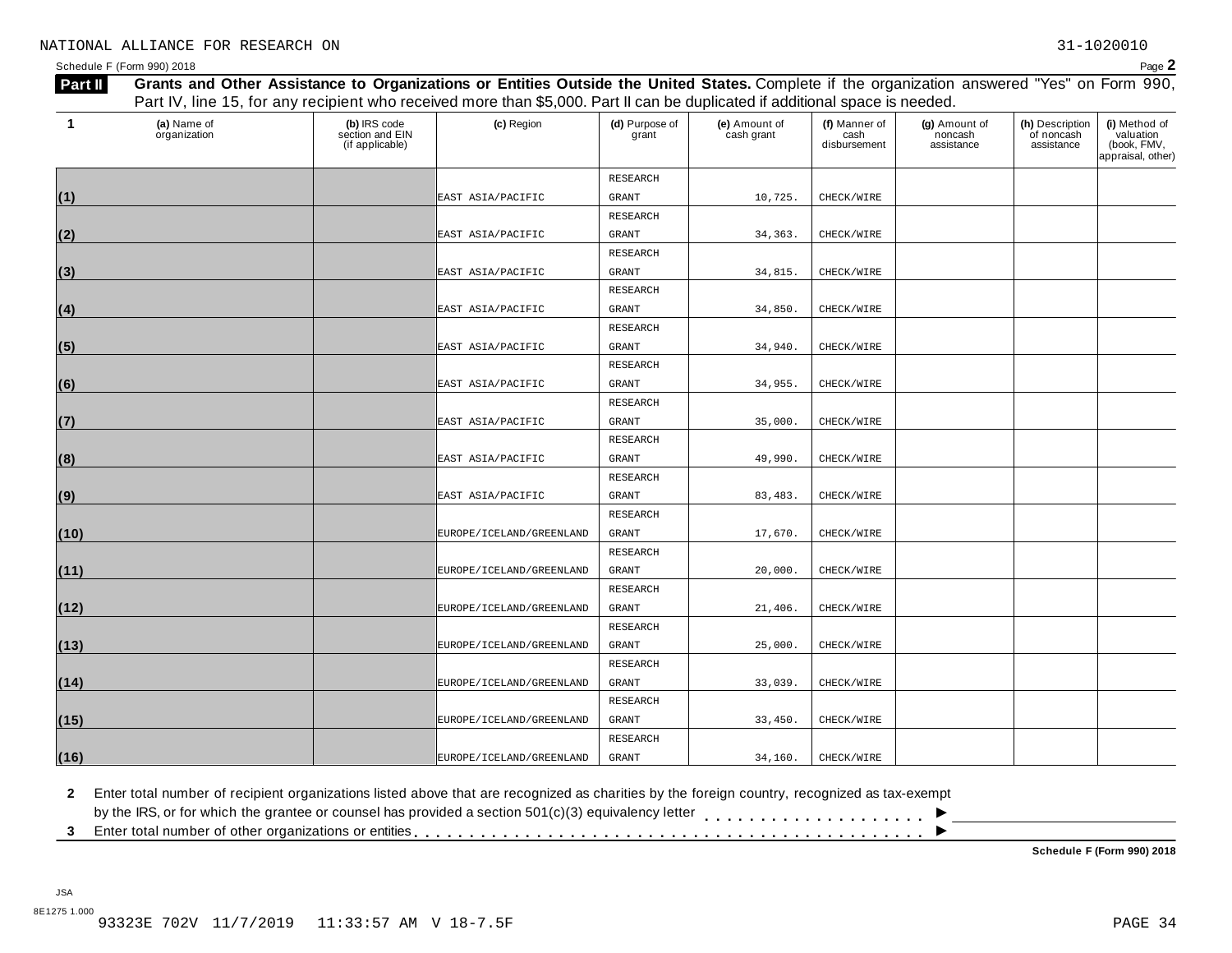| Part II | Grants and Other Assistance to Organizations or Entities Outside the United States. Complete if the organization answered "Yes" on Form 990, |                                                    |                          |                         |                             |                                       |                                        |                                             |                                                                |  |
|---------|----------------------------------------------------------------------------------------------------------------------------------------------|----------------------------------------------------|--------------------------|-------------------------|-----------------------------|---------------------------------------|----------------------------------------|---------------------------------------------|----------------------------------------------------------------|--|
|         | Part IV, line 15, for any recipient who received more than \$5,000. Part II can be duplicated if additional space is needed.                 |                                                    |                          |                         |                             |                                       |                                        |                                             |                                                                |  |
|         | (a) Name of<br>organization                                                                                                                  | (b) IRS code<br>section and EIN<br>(if applicable) | (c) Region               | (d) Purpose of<br>grant | (e) Amount of<br>cash grant | (f) Manner of<br>cash<br>disbursement | (g) Amount of<br>noncash<br>assistance | (h) Description<br>of noncash<br>assistance | (i) Method of<br>valuation<br>(book, FMV,<br>appraisal, other) |  |
|         |                                                                                                                                              |                                                    |                          | <b>RESEARCH</b>         |                             |                                       |                                        |                                             |                                                                |  |
| (1)     |                                                                                                                                              |                                                    | EUROPE/ICELAND/GREENLAND | GRANT                   | 34, 375.                    | CHECK/WIRE                            |                                        |                                             |                                                                |  |
|         |                                                                                                                                              |                                                    |                          | <b>RESEARCH</b>         |                             |                                       |                                        |                                             |                                                                |  |
| (2)     |                                                                                                                                              |                                                    | EUROPE/ICELAND/GREENLAND | <b>GRANT</b>            | 34,763.                     | CHECK/WIRE                            |                                        |                                             |                                                                |  |
|         |                                                                                                                                              |                                                    |                          | RESEARCH                |                             |                                       |                                        |                                             |                                                                |  |
| (3)     |                                                                                                                                              |                                                    | EUROPE/ICELAND/GREENLAND | GRANT                   | 34,764.                     | CHECK/WIRE                            |                                        |                                             |                                                                |  |
|         |                                                                                                                                              |                                                    |                          | RESEARCH                |                             |                                       |                                        |                                             |                                                                |  |
| (4)     |                                                                                                                                              |                                                    | EUROPE/ICELAND/GREENLAND | <b>GRANT</b>            | 34,811.                     | CHECK/WIRE                            |                                        |                                             |                                                                |  |
|         |                                                                                                                                              |                                                    |                          | RESEARCH                |                             |                                       |                                        |                                             |                                                                |  |
| (5)     |                                                                                                                                              |                                                    | EUROPE/ICELAND/GREENLAND | <b>GRANT</b>            | 34,868.                     | CHECK/WIRE                            |                                        |                                             |                                                                |  |
|         |                                                                                                                                              |                                                    |                          | RESEARCH                |                             |                                       |                                        |                                             |                                                                |  |
| (6)     |                                                                                                                                              |                                                    | EUROPE/ICELAND/GREENLAND | <b>GRANT</b>            | 34,965.                     | CHECK/WIRE                            |                                        |                                             |                                                                |  |
|         |                                                                                                                                              |                                                    |                          | <b>RESEARCH</b>         |                             |                                       |                                        |                                             |                                                                |  |
| (7)     |                                                                                                                                              |                                                    | EUROPE/ICELAND/GREENLAND | <b>GRANT</b>            | 34,975.                     | CHECK/WIRE                            |                                        |                                             |                                                                |  |
|         |                                                                                                                                              |                                                    |                          | RESEARCH                |                             |                                       |                                        |                                             |                                                                |  |
| (8)     |                                                                                                                                              |                                                    | EUROPE/ICELAND/GREENLAND | <b>GRANT</b>            | 34,989.                     | CHECK/WIRE                            |                                        |                                             |                                                                |  |
|         |                                                                                                                                              |                                                    |                          | <b>RESEARCH</b>         |                             |                                       |                                        |                                             |                                                                |  |
| (9)     |                                                                                                                                              |                                                    | EUROPE/ICELAND/GREENLAND | <b>GRANT</b>            | 34,999.                     | CHECK/WIRE                            |                                        |                                             |                                                                |  |
|         |                                                                                                                                              |                                                    |                          | RESEARCH                |                             |                                       |                                        |                                             |                                                                |  |
| (10)    |                                                                                                                                              |                                                    | EUROPE/ICELAND/GREENLAND | <b>GRANT</b>            | 35,000.                     | CHECK/WIRE                            |                                        |                                             |                                                                |  |
|         |                                                                                                                                              |                                                    |                          | <b>RESEARCH</b>         |                             |                                       |                                        |                                             |                                                                |  |
| (11)    |                                                                                                                                              |                                                    | EUROPE/ICELAND/GREENLAND | <b>GRANT</b>            | 35,000.                     | CHECK/WIRE                            |                                        |                                             |                                                                |  |
|         |                                                                                                                                              |                                                    |                          | RESEARCH                |                             |                                       |                                        |                                             |                                                                |  |
| (12)    |                                                                                                                                              |                                                    | EUROPE/ICELAND/GREENLAND | GRANT                   | 35,000.                     | CHECK/WIRE                            |                                        |                                             |                                                                |  |
|         |                                                                                                                                              |                                                    |                          | RESEARCH                |                             |                                       |                                        |                                             |                                                                |  |
| (13)    |                                                                                                                                              |                                                    | EUROPE/ICELAND/GREENLAND | <b>GRANT</b>            | 35,000.                     | CHECK/WIRE                            |                                        |                                             |                                                                |  |
|         |                                                                                                                                              |                                                    |                          | RESEARCH                |                             |                                       |                                        |                                             |                                                                |  |
| (14)    |                                                                                                                                              |                                                    | EUROPE/ICELAND/GREENLAND | GRANT                   | 35,000.                     | CHECK/WIRE                            |                                        |                                             |                                                                |  |
|         |                                                                                                                                              |                                                    |                          | <b>RESEARCH</b>         |                             |                                       |                                        |                                             |                                                                |  |
| (15)    |                                                                                                                                              |                                                    | EUROPE/ICELAND/GREENLAND | <b>GRANT</b>            | 35,000.                     | CHECK/WIRE                            |                                        |                                             |                                                                |  |
|         |                                                                                                                                              |                                                    |                          | RESEARCH                |                             |                                       |                                        |                                             |                                                                |  |
| (16)    |                                                                                                                                              |                                                    | EUROPE/ICELAND/GREENLAND | <b>GRANT</b>            | 35,000.                     | CHECK/WIRE                            |                                        |                                             |                                                                |  |

**2** Enter total number of recipient organizations listed above that are recognized as charities by the foreign country, recognized as tax-exempt

 $\blacksquare$ <br>by the IRS, or for which the grantee or counsel has provided a section 501(c)(3) equivalency letter<br>3 Enter total number of other organizations or entities

**Schedule F (Form 990) 2018**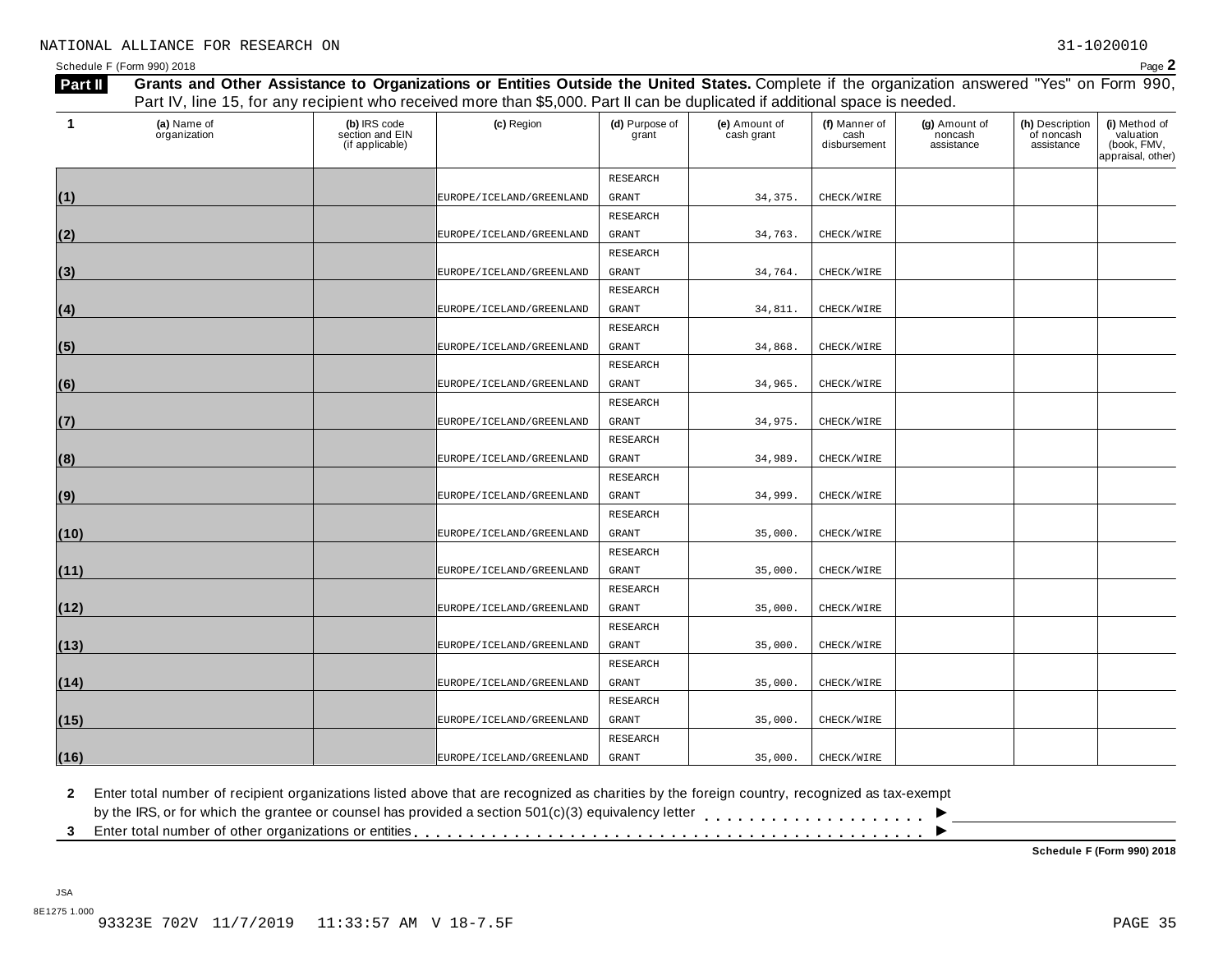| Part II | Grants and Other Assistance to Organizations or Entities Outside the United States. Complete if the organization answered "Yes" on Form 990,<br>Part IV, line 15, for any recipient who received more than \$5,000. Part II can be duplicated if additional space is needed. |                                                    |                          |                         |                             |                                       |                                        |                                             |                                                                |  |
|---------|------------------------------------------------------------------------------------------------------------------------------------------------------------------------------------------------------------------------------------------------------------------------------|----------------------------------------------------|--------------------------|-------------------------|-----------------------------|---------------------------------------|----------------------------------------|---------------------------------------------|----------------------------------------------------------------|--|
|         |                                                                                                                                                                                                                                                                              |                                                    |                          |                         |                             |                                       |                                        |                                             |                                                                |  |
| 1       | (a) Name of<br>organization                                                                                                                                                                                                                                                  | (b) IRS code<br>section and EIN<br>(if applicable) | (c) Region               | (d) Purpose of<br>grant | (e) Amount of<br>cash grant | (f) Manner of<br>cash<br>disbursement | (g) Amount of<br>noncash<br>assistance | (h) Description<br>of noncash<br>assistance | (i) Method of<br>valuation<br>(book, FMV,<br>appraisal, other) |  |
|         |                                                                                                                                                                                                                                                                              |                                                    |                          | RESEARCH                |                             |                                       |                                        |                                             |                                                                |  |
| (1)     |                                                                                                                                                                                                                                                                              |                                                    | EUROPE/ICELAND/GREENLAND | GRANT                   | 35,000.                     | CHECK/WIRE                            |                                        |                                             |                                                                |  |
|         |                                                                                                                                                                                                                                                                              |                                                    |                          | RESEARCH                |                             |                                       |                                        |                                             |                                                                |  |
| (2)     |                                                                                                                                                                                                                                                                              |                                                    | EUROPE/ICELAND/GREENLAND | GRANT                   | 35,000.                     | CHECK/WIRE                            |                                        |                                             |                                                                |  |
|         |                                                                                                                                                                                                                                                                              |                                                    |                          | RESEARCH                |                             |                                       |                                        |                                             |                                                                |  |
| (3)     |                                                                                                                                                                                                                                                                              |                                                    | EUROPE/ICELAND/GREENLAND | GRANT                   | 35,000.                     | CHECK/WIRE                            |                                        |                                             |                                                                |  |
|         |                                                                                                                                                                                                                                                                              |                                                    |                          | RESEARCH                |                             |                                       |                                        |                                             |                                                                |  |
| (4)     |                                                                                                                                                                                                                                                                              |                                                    | EUROPE/ICELAND/GREENLAND | <b>GRANT</b>            | 35,000.                     | CHECK/WIRE                            |                                        |                                             |                                                                |  |
|         |                                                                                                                                                                                                                                                                              |                                                    |                          | RESEARCH                |                             |                                       |                                        |                                             |                                                                |  |
| (5)     |                                                                                                                                                                                                                                                                              |                                                    | EUROPE/ICELAND/GREENLAND | GRANT                   | 35,000.                     | CHECK/WIRE                            |                                        |                                             |                                                                |  |
|         |                                                                                                                                                                                                                                                                              |                                                    |                          | RESEARCH                |                             |                                       |                                        |                                             |                                                                |  |
| (6)     |                                                                                                                                                                                                                                                                              |                                                    | EUROPE/ICELAND/GREENLAND | <b>GRANT</b>            | 35,000.                     | CHECK/WIRE                            |                                        |                                             |                                                                |  |
|         |                                                                                                                                                                                                                                                                              |                                                    |                          | RESEARCH                |                             |                                       |                                        |                                             |                                                                |  |
| (7)     |                                                                                                                                                                                                                                                                              |                                                    | EUROPE/ICELAND/GREENLAND | <b>GRANT</b>            | 35,000.                     | CHECK/WIRE                            |                                        |                                             |                                                                |  |
|         |                                                                                                                                                                                                                                                                              |                                                    |                          | RESEARCH                |                             |                                       |                                        |                                             |                                                                |  |
| (8)     |                                                                                                                                                                                                                                                                              |                                                    | EUROPE/ICELAND/GREENLAND | GRANT                   | 35,000                      | CHECK/WIRE                            |                                        |                                             |                                                                |  |
|         |                                                                                                                                                                                                                                                                              |                                                    |                          | RESEARCH                |                             |                                       |                                        |                                             |                                                                |  |
| (9)     |                                                                                                                                                                                                                                                                              |                                                    | EUROPE/ICELAND/GREENLAND | <b>GRANT</b>            | 35,000                      | CHECK/WIRE                            |                                        |                                             |                                                                |  |
|         |                                                                                                                                                                                                                                                                              |                                                    |                          | RESEARCH                |                             |                                       |                                        |                                             |                                                                |  |
| (10)    |                                                                                                                                                                                                                                                                              |                                                    | EUROPE/ICELAND/GREENLAND | <b>GRANT</b>            | 35,000                      | CHECK/WIRE                            |                                        |                                             |                                                                |  |
|         |                                                                                                                                                                                                                                                                              |                                                    |                          | RESEARCH                |                             |                                       |                                        |                                             |                                                                |  |
| (11)    |                                                                                                                                                                                                                                                                              |                                                    | EUROPE/ICELAND/GREENLAND | <b>GRANT</b>            | 35,000                      | CHECK/WIRE                            |                                        |                                             |                                                                |  |
|         |                                                                                                                                                                                                                                                                              |                                                    |                          | RESEARCH                |                             |                                       |                                        |                                             |                                                                |  |
| (12)    |                                                                                                                                                                                                                                                                              |                                                    | EUROPE/ICELAND/GREENLAND | <b>GRANT</b>            | 35,000                      | CHECK/WIRE                            |                                        |                                             |                                                                |  |
|         |                                                                                                                                                                                                                                                                              |                                                    |                          | RESEARCH                |                             |                                       |                                        |                                             |                                                                |  |
| (13)    |                                                                                                                                                                                                                                                                              |                                                    | EUROPE/ICELAND/GREENLAND | GRANT                   | 35,000.                     | CHECK/WIRE                            |                                        |                                             |                                                                |  |
|         |                                                                                                                                                                                                                                                                              |                                                    |                          | RESEARCH                |                             |                                       |                                        |                                             |                                                                |  |
| (14)    |                                                                                                                                                                                                                                                                              |                                                    | EUROPE/ICELAND/GREENLAND | GRANT                   | 35,000.                     | CHECK/WIRE                            |                                        |                                             |                                                                |  |
|         |                                                                                                                                                                                                                                                                              |                                                    |                          | RESEARCH                |                             |                                       |                                        |                                             |                                                                |  |
| (15)    |                                                                                                                                                                                                                                                                              |                                                    | EUROPE/ICELAND/GREENLAND | GRANT                   | 35,000.                     | CHECK/WIRE                            |                                        |                                             |                                                                |  |
|         |                                                                                                                                                                                                                                                                              |                                                    |                          | RESEARCH                |                             |                                       |                                        |                                             |                                                                |  |
| (16)    |                                                                                                                                                                                                                                                                              |                                                    | EUROPE/ICELAND/GREENLAND | GRANT                   | 47,520.                     | CHECK/WIRE                            |                                        |                                             |                                                                |  |

**2** Enter total number of recipient organizations listed above that are recognized as charities by the foreign country, recognized as tax-exempt

 $\blacksquare$ <br>by the IRS, or for which the grantee or counsel has provided a section 501(c)(3) equivalency letter<br>3 Enter total number of other organizations or entities

**Schedule F (Form 990) 2018**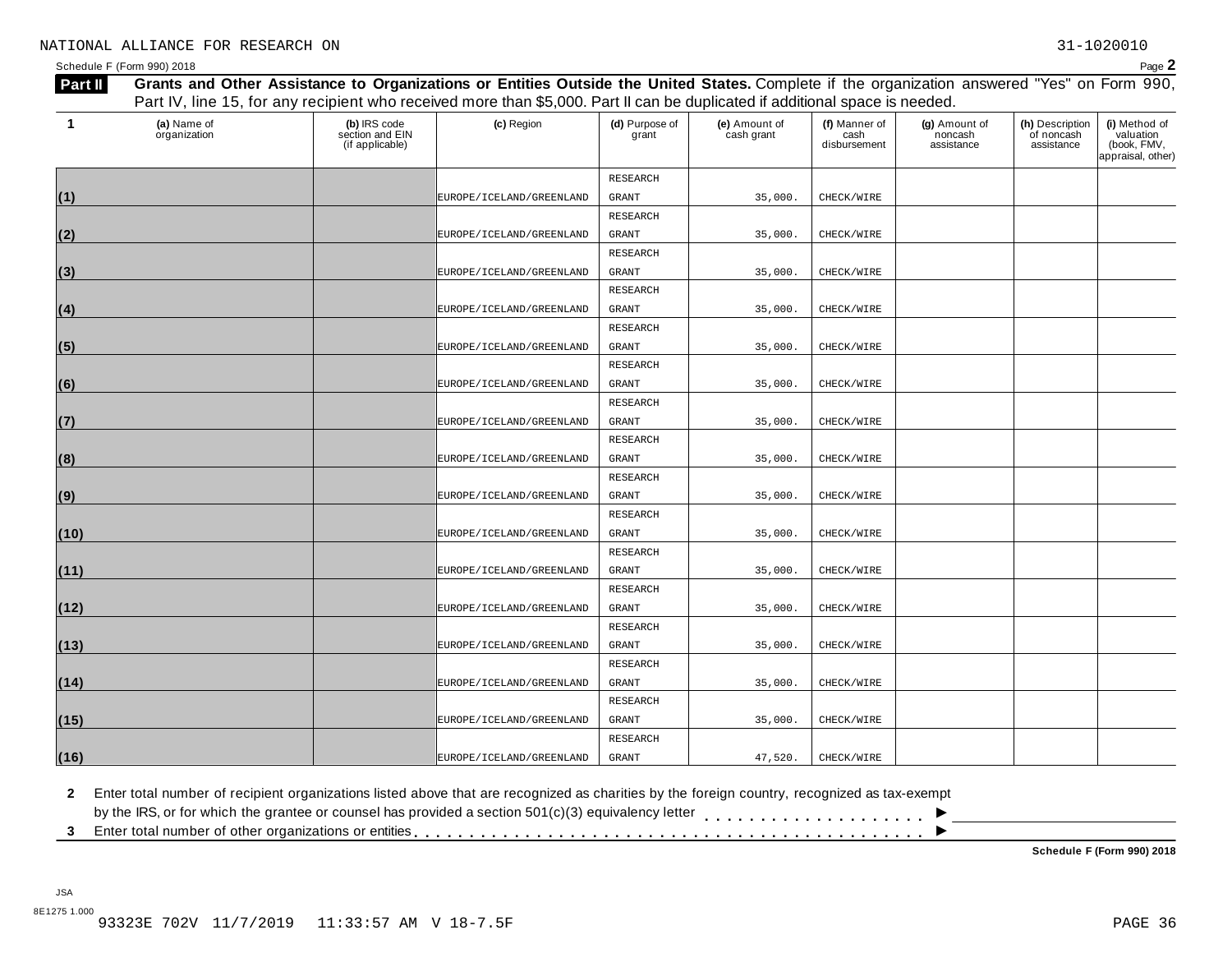| Part II | Grants and Other Assistance to Organizations or Entities Outside the United States. Complete if the organization answered "Yes" on Form 990, |                                                    |                          |                         |                             |                                       |                                        |                                             |                                                                |  |
|---------|----------------------------------------------------------------------------------------------------------------------------------------------|----------------------------------------------------|--------------------------|-------------------------|-----------------------------|---------------------------------------|----------------------------------------|---------------------------------------------|----------------------------------------------------------------|--|
|         | Part IV, line 15, for any recipient who received more than \$5,000. Part II can be duplicated if additional space is needed.                 |                                                    |                          |                         |                             |                                       |                                        |                                             |                                                                |  |
|         | (a) Name of<br>organization                                                                                                                  | (b) IRS code<br>section and EIN<br>(if applicable) | (c) Region               | (d) Purpose of<br>grant | (e) Amount of<br>cash grant | (f) Manner of<br>cash<br>disbursement | (g) Amount of<br>noncash<br>assistance | (h) Description<br>of noncash<br>assistance | (i) Method of<br>valuation<br>(book, FMV,<br>appraisal, other) |  |
|         |                                                                                                                                              |                                                    |                          | RESEARCH                |                             |                                       |                                        |                                             |                                                                |  |
| (1)     |                                                                                                                                              |                                                    | EUROPE/ICELAND/GREENLAND | GRANT                   | 49,278.                     | CHECK/WIRE                            |                                        |                                             |                                                                |  |
|         |                                                                                                                                              |                                                    |                          | <b>RESEARCH</b>         |                             |                                       |                                        |                                             |                                                                |  |
| (2)     |                                                                                                                                              |                                                    | EUROPE/ICELAND/GREENLAND | <b>GRANT</b>            | 49,500.                     | CHECK/WIRE                            |                                        |                                             |                                                                |  |
|         |                                                                                                                                              |                                                    |                          | <b>RESEARCH</b>         |                             |                                       |                                        |                                             |                                                                |  |
| (3)     |                                                                                                                                              |                                                    | EUROPE/ICELAND/GREENLAND | GRANT                   | 50,000.                     | CHECK/WIRE                            |                                        |                                             |                                                                |  |
|         |                                                                                                                                              |                                                    |                          | RESEARCH                |                             |                                       |                                        |                                             |                                                                |  |
| (4)     |                                                                                                                                              |                                                    | EUROPE/ICELAND/GREENLAND | <b>GRANT</b>            | 59,772.                     | CHECK/WIRE                            |                                        |                                             |                                                                |  |
|         |                                                                                                                                              |                                                    |                          | RESEARCH                |                             |                                       |                                        |                                             |                                                                |  |
| (5)     |                                                                                                                                              |                                                    | EUROPE/ICELAND/GREENLAND | <b>GRANT</b>            | 67,000.                     | CHECK/WIRE                            |                                        |                                             |                                                                |  |
|         |                                                                                                                                              |                                                    |                          | RESEARCH                |                             |                                       |                                        |                                             |                                                                |  |
| (6)     |                                                                                                                                              |                                                    | EUROPE/ICELAND/GREENLAND | <b>GRANT</b>            | 69,813.                     | CHECK/WIRE                            |                                        |                                             |                                                                |  |
|         |                                                                                                                                              |                                                    |                          | <b>RESEARCH</b>         |                             |                                       |                                        |                                             |                                                                |  |
| (7)     |                                                                                                                                              |                                                    | EUROPE/ICELAND/GREENLAND | <b>GRANT</b>            | 70,000.                     | CHECK/WIRE                            |                                        |                                             |                                                                |  |
|         |                                                                                                                                              |                                                    |                          | RESEARCH                |                             |                                       |                                        |                                             |                                                                |  |
| (8)     |                                                                                                                                              |                                                    | EUROPE/ICELAND/GREENLAND | <b>GRANT</b>            | 70,000.                     | CHECK/WIRE                            |                                        |                                             |                                                                |  |
|         |                                                                                                                                              |                                                    |                          | <b>RESEARCH</b>         |                             |                                       |                                        |                                             |                                                                |  |
| (9)     |                                                                                                                                              |                                                    | EUROPE/ICELAND/GREENLAND | <b>GRANT</b>            | 70,000.                     | CHECK/WIRE                            |                                        |                                             |                                                                |  |
|         |                                                                                                                                              |                                                    |                          | RESEARCH                |                             |                                       |                                        |                                             |                                                                |  |
| (10)    |                                                                                                                                              |                                                    | EUROPE/ICELAND/GREENLAND | <b>GRANT</b>            | 105,000.                    | CHECK/WIRE                            |                                        |                                             |                                                                |  |
|         |                                                                                                                                              |                                                    |                          | <b>RESEARCH</b>         |                             |                                       |                                        |                                             |                                                                |  |
| (11)    |                                                                                                                                              |                                                    | EUROPE/ICELAND/GREENLAND | <b>GRANT</b>            | 105,000.                    | CHECK/WIRE                            |                                        |                                             |                                                                |  |
|         |                                                                                                                                              |                                                    |                          | RESEARCH                |                             |                                       |                                        |                                             |                                                                |  |
| (12)    |                                                                                                                                              |                                                    | EUROPE/ICELAND/GREENLAND | GRANT                   | 113,013.                    | CHECK/WIRE                            |                                        |                                             |                                                                |  |
|         |                                                                                                                                              |                                                    |                          | RESEARCH                |                             |                                       |                                        |                                             |                                                                |  |
| (13)    |                                                                                                                                              |                                                    | EUROPE/ICELAND/GREENLAND | <b>GRANT</b>            | 116,486.                    | CHECK/WIRE                            |                                        |                                             |                                                                |  |
|         |                                                                                                                                              |                                                    |                          | RESEARCH                |                             |                                       |                                        |                                             |                                                                |  |
| (14)    |                                                                                                                                              |                                                    | EUROPE/ICELAND/GREENLAND | GRANT                   | 119,900.                    | CHECK/WIRE                            |                                        |                                             |                                                                |  |
|         |                                                                                                                                              |                                                    |                          | <b>RESEARCH</b>         |                             |                                       |                                        |                                             |                                                                |  |
| (15)    |                                                                                                                                              |                                                    | MIDDLE EAST/NORTH AFRICA | <b>GRANT</b>            | 35,000.                     | CHECK/WIRE                            |                                        |                                             |                                                                |  |
|         |                                                                                                                                              |                                                    |                          | RESEARCH                |                             |                                       |                                        |                                             |                                                                |  |
| (16)    |                                                                                                                                              |                                                    | NORTH AMERICA            | <b>GRANT</b>            | 27,993.                     | CHECK/WIRE                            |                                        |                                             |                                                                |  |

**2** Enter total number of recipient organizations listed above that are recognized as charities by the foreign country, recognized as tax-exempt

 $\blacksquare$ <br>by the IRS, or for which the grantee or counsel has provided a section 501(c)(3) equivalency letter<br>3 Enter total number of other organizations or entities

**Schedule F (Form 990) 2018**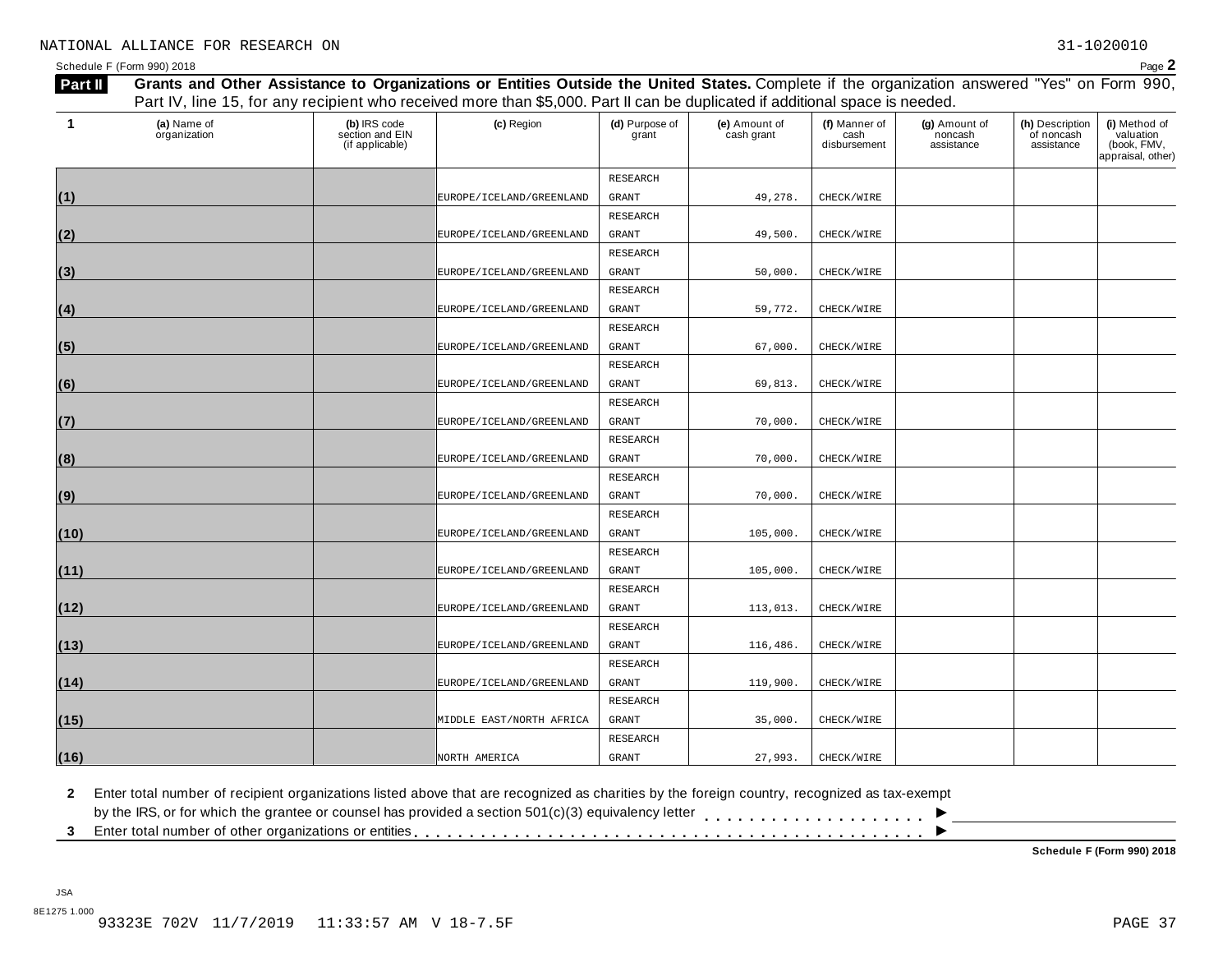| Part II | Grants and Other Assistance to Organizations or Entities Outside the United States. Complete if the organization answered "Yes" on Form 990, |                                                    |               |                         |                             |                                       |                                        |                                             |                                                                |  |
|---------|----------------------------------------------------------------------------------------------------------------------------------------------|----------------------------------------------------|---------------|-------------------------|-----------------------------|---------------------------------------|----------------------------------------|---------------------------------------------|----------------------------------------------------------------|--|
|         | Part IV, line 15, for any recipient who received more than \$5,000. Part II can be duplicated if additional space is needed.                 |                                                    |               |                         |                             |                                       |                                        |                                             |                                                                |  |
| -1      | (a) Name of<br>organization                                                                                                                  | (b) IRS code<br>section and EIN<br>(if applicable) | (c) Region    | (d) Purpose of<br>grant | (e) Amount of<br>cash grant | (f) Manner of<br>cash<br>disbursement | (g) Amount of<br>noncash<br>assistance | (h) Description<br>of noncash<br>assistance | (i) Method of<br>valuation<br>(book, FMV,<br>appraisal, other) |  |
|         |                                                                                                                                              |                                                    |               | RESEARCH                |                             |                                       |                                        |                                             |                                                                |  |
| (1)     |                                                                                                                                              |                                                    | NORTH AMERICA | GRANT                   | 33, 211.                    | CHECK/WIRE                            |                                        |                                             |                                                                |  |
|         |                                                                                                                                              |                                                    |               | RESEARCH                |                             |                                       |                                        |                                             |                                                                |  |
| (2)     |                                                                                                                                              |                                                    | NORTH AMERICA | GRANT                   | 34,700.                     | CHECK/WIRE                            |                                        |                                             |                                                                |  |
|         |                                                                                                                                              |                                                    |               | RESEARCH                |                             |                                       |                                        |                                             |                                                                |  |
| (3)     |                                                                                                                                              |                                                    | NORTH AMERICA | GRANT                   | 35,000.                     | CHECK/WIRE                            |                                        |                                             |                                                                |  |
|         |                                                                                                                                              |                                                    |               | RESEARCH                |                             |                                       |                                        |                                             |                                                                |  |
| (4)     |                                                                                                                                              |                                                    | NORTH AMERICA | <b>GRANT</b>            | 35,000.                     | CHECK/WIRE                            |                                        |                                             |                                                                |  |
|         |                                                                                                                                              |                                                    |               | RESEARCH                |                             |                                       |                                        |                                             |                                                                |  |
| (5)     |                                                                                                                                              |                                                    | NORTH AMERICA | GRANT                   | 35,000.                     | CHECK/WIRE                            |                                        |                                             |                                                                |  |
|         |                                                                                                                                              |                                                    |               | RESEARCH                |                             |                                       |                                        |                                             |                                                                |  |
| (6)     |                                                                                                                                              |                                                    | NORTH AMERICA | <b>GRANT</b>            | 35,000.                     | CHECK/WIRE                            |                                        |                                             |                                                                |  |
|         |                                                                                                                                              |                                                    |               | RESEARCH                |                             |                                       |                                        |                                             |                                                                |  |
| (7)     |                                                                                                                                              |                                                    | NORTH AMERICA | <b>GRANT</b>            | 49,018.                     | CHECK/WIRE                            |                                        |                                             |                                                                |  |
|         |                                                                                                                                              |                                                    |               | RESEARCH                |                             |                                       |                                        |                                             |                                                                |  |
| (8)     |                                                                                                                                              |                                                    | NORTH AMERICA | GRANT                   | 50,000.                     | CHECK/WIRE                            |                                        |                                             |                                                                |  |
|         |                                                                                                                                              |                                                    |               | RESEARCH                |                             |                                       |                                        |                                             |                                                                |  |
| (9)     |                                                                                                                                              |                                                    | NORTH AMERICA | <b>GRANT</b>            | 50,000                      | CHECK/WIRE                            |                                        |                                             |                                                                |  |
|         |                                                                                                                                              |                                                    |               | RESEARCH                |                             |                                       |                                        |                                             |                                                                |  |
| (10)    |                                                                                                                                              |                                                    | NORTH AMERICA | <b>GRANT</b>            | 68,409                      | CHECK/WIRE                            |                                        |                                             |                                                                |  |
|         |                                                                                                                                              |                                                    |               | RESEARCH                |                             |                                       |                                        |                                             |                                                                |  |
| (11)    |                                                                                                                                              |                                                    | NORTH AMERICA | <b>GRANT</b>            | 69,853                      | CHECK/WIRE                            |                                        |                                             |                                                                |  |
|         |                                                                                                                                              |                                                    |               | RESEARCH                |                             |                                       |                                        |                                             |                                                                |  |
| (12)    |                                                                                                                                              |                                                    | NORTH AMERICA | <b>GRANT</b>            | 70,000.                     | CHECK/WIRE                            |                                        |                                             |                                                                |  |
|         |                                                                                                                                              |                                                    |               | RESEARCH                |                             |                                       |                                        |                                             |                                                                |  |
| (13)    |                                                                                                                                              |                                                    | NORTH AMERICA | GRANT                   | 85,000.                     | CHECK/WIRE                            |                                        |                                             |                                                                |  |
|         |                                                                                                                                              |                                                    |               | RESEARCH                |                             |                                       |                                        |                                             |                                                                |  |
| (14)    |                                                                                                                                              |                                                    | NORTH AMERICA | GRANT                   | 224,100.                    | CHECK/WIRE                            |                                        |                                             |                                                                |  |
|         |                                                                                                                                              |                                                    |               | RESEARCH                |                             |                                       |                                        |                                             |                                                                |  |
| (15)    |                                                                                                                                              |                                                    | SOUTH AMERICA | GRANT                   | 17,330.                     | CHECK/WIRE                            |                                        |                                             |                                                                |  |
|         |                                                                                                                                              |                                                    |               | RESEARCH                |                             |                                       |                                        |                                             |                                                                |  |
| (16)    |                                                                                                                                              |                                                    | SOUTH AMERICA | GRANT                   | 30,000.                     | CHECK/WIRE                            |                                        |                                             |                                                                |  |

**2** Enter total number of recipient organizations listed above that are recognized as charities by the foreign country, recognized as tax-exempt

 $\blacksquare$ <br>by the IRS, or for which the grantee or counsel has provided a section 501(c)(3) equivalency letter<br>3 Enter total number of other organizations or entities

**Schedule F (Form 990) 2018**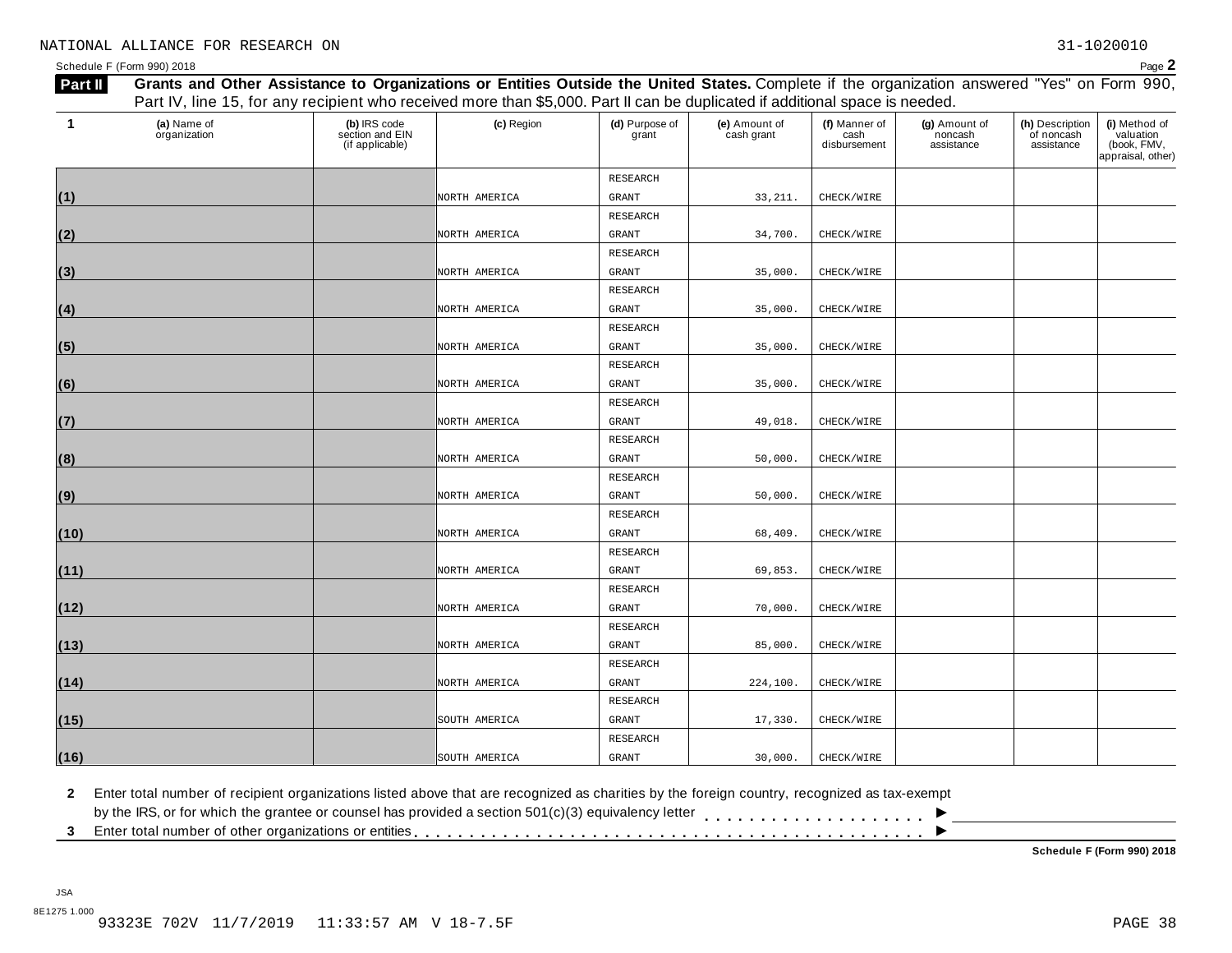| $\mathbf{1}$ | (a) Name of<br>organization | (b) IRS code<br>section and EIN<br>(if applicable) | (c) Region         | (d) Purpose of<br>grant | (e) Amount of<br>cash grant | (f) Manner of<br>cash<br>disbursement | (g) Amount of<br>noncash<br>assistance | (h) Description<br>of noncash<br>assistance | (i) Method of<br>valuation<br>(book, FMV,<br>appraisal, other) |
|--------------|-----------------------------|----------------------------------------------------|--------------------|-------------------------|-----------------------------|---------------------------------------|----------------------------------------|---------------------------------------------|----------------------------------------------------------------|
|              |                             |                                                    |                    | RESEARCH                |                             |                                       |                                        |                                             |                                                                |
| (1)          |                             |                                                    | SUB-SAHARAN AFRICA | $\mbox{GRANT}$          | 83,060.                     | CHECK/WIRE                            |                                        |                                             |                                                                |
| (2)          |                             |                                                    |                    |                         |                             |                                       |                                        |                                             |                                                                |
| (3)          |                             |                                                    |                    |                         |                             |                                       |                                        |                                             |                                                                |
| (4)          |                             |                                                    |                    |                         |                             |                                       |                                        |                                             |                                                                |
| (5)          |                             |                                                    |                    |                         |                             |                                       |                                        |                                             |                                                                |
| (6)          |                             |                                                    |                    |                         |                             |                                       |                                        |                                             |                                                                |
| (7)          |                             |                                                    |                    |                         |                             |                                       |                                        |                                             |                                                                |
| (8)          |                             |                                                    |                    |                         |                             |                                       |                                        |                                             |                                                                |
| (9)          |                             |                                                    |                    |                         |                             |                                       |                                        |                                             |                                                                |
| (10)         |                             |                                                    |                    |                         |                             |                                       |                                        |                                             |                                                                |
| (11)         |                             |                                                    |                    |                         |                             |                                       |                                        |                                             |                                                                |
| (12)         |                             |                                                    |                    |                         |                             |                                       |                                        |                                             |                                                                |
| (13)         |                             |                                                    |                    |                         |                             |                                       |                                        |                                             |                                                                |
| (14)         |                             |                                                    |                    |                         |                             |                                       |                                        |                                             |                                                                |
| (15)         |                             |                                                    |                    |                         |                             |                                       |                                        |                                             |                                                                |
| (16)         |                             |                                                    |                    |                         |                             |                                       |                                        |                                             |                                                                |

2 Enter total number of recipient organizations listed above that are recognized as charities by the foreign country, recognized as tax-exempt<br>by the IRS, or for which the grantee or counsel has provided a section 501(c)(  $\overline{\phantom{a}}$ 81.

**Schedule F (Form 990) 2018**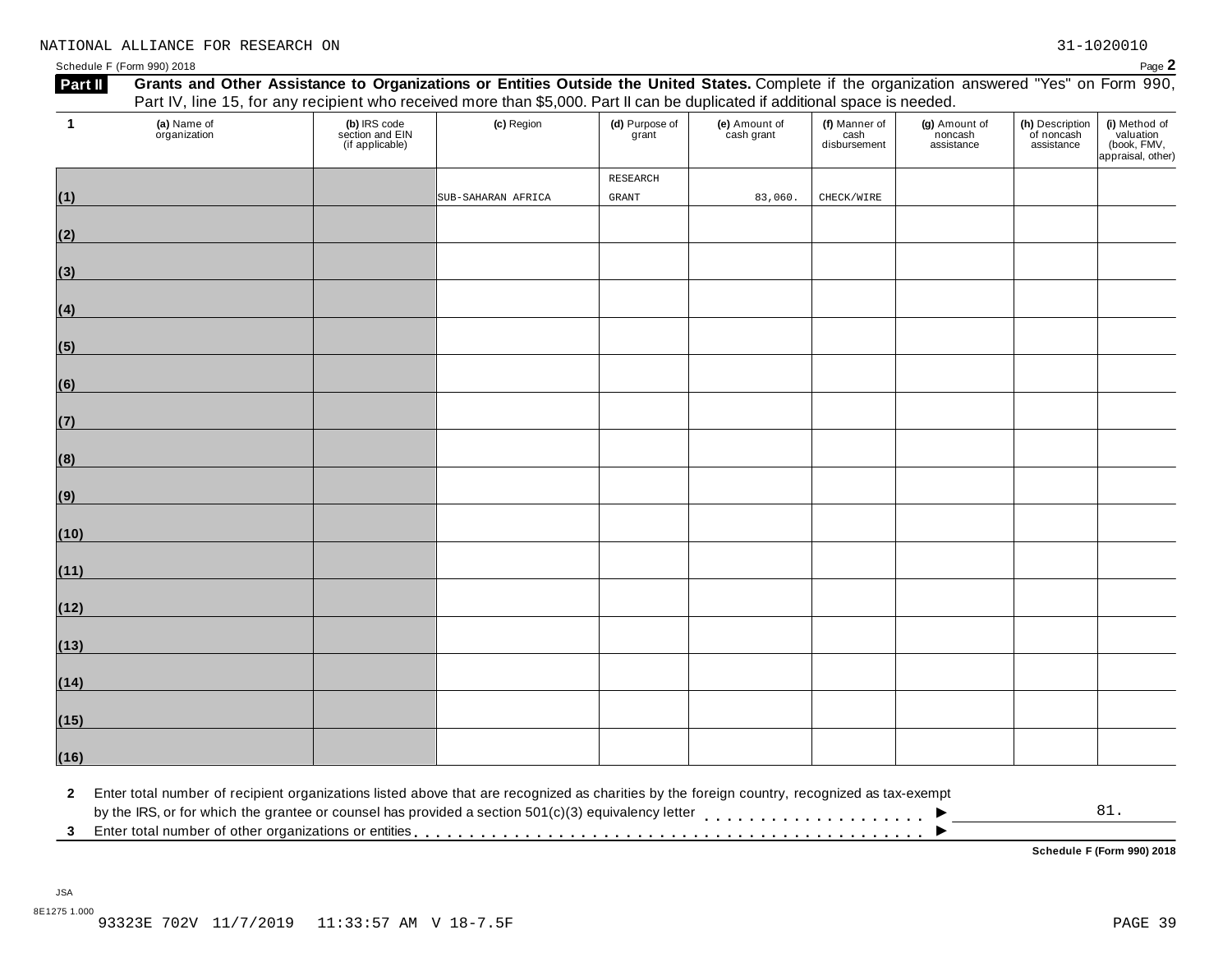## Grants and Other Assistance to Individuals Outside the United States. Complete if the organization answered "Yes" on Form 990, Part IV, line 16.

| Schedule F (Form 990) 2018                                                                                                                                                                                                |                          |                             |                             |                                       |                                        |                                             | Page 3                                                         |
|---------------------------------------------------------------------------------------------------------------------------------------------------------------------------------------------------------------------------|--------------------------|-----------------------------|-----------------------------|---------------------------------------|----------------------------------------|---------------------------------------------|----------------------------------------------------------------|
| Grants and Other Assistance to Individuals Outside the United States. Complete if the organization answered "Yes" on Form 990, Part IV, line 16.<br>Part III<br>Part III can be duplicated if additional space is needed. |                          |                             |                             |                                       |                                        |                                             |                                                                |
| (a) Type of grant or assistance                                                                                                                                                                                           | (b) Region               | (c) Number of<br>recipients | (d) Amount of<br>cash grant | (e) Manner of<br>cash<br>disbursement | (f) Amount of<br>noncash<br>assistance | (g) Description<br>of noncash<br>assistance | (h) Method of<br>valuation<br>(book, FMV,<br>appraisal, other) |
| $(1)$ AWARD/PRIZE                                                                                                                                                                                                         | NORTH AMERICA            | 2.                          | 50,000.                     | ${\tt CHECK}$                         |                                        |                                             |                                                                |
| $(2)$ AWARD/PRIZE                                                                                                                                                                                                         | EUROPE/ICELAND/GREENLAND | 1.                          | 20,000.                     | ${\tt CHECK}$                         |                                        |                                             |                                                                |
| (3)                                                                                                                                                                                                                       |                          |                             |                             |                                       |                                        |                                             |                                                                |
| (4)<br><u> 1989 - Jan James Barbara, prima populație de la proprietat de la proprietat de la proprietat de la proprietat</u>                                                                                              |                          |                             |                             |                                       |                                        |                                             |                                                                |
| (5)<br><u> 1989 - Andrea Andrew Maria (b. 1989)</u>                                                                                                                                                                       |                          |                             |                             |                                       |                                        |                                             |                                                                |
| (6)                                                                                                                                                                                                                       |                          |                             |                             |                                       |                                        |                                             |                                                                |
| (7)                                                                                                                                                                                                                       |                          |                             |                             |                                       |                                        |                                             |                                                                |
| (8)                                                                                                                                                                                                                       |                          |                             |                             |                                       |                                        |                                             |                                                                |
| (9)                                                                                                                                                                                                                       |                          |                             |                             |                                       |                                        |                                             |                                                                |
| (10)                                                                                                                                                                                                                      |                          |                             |                             |                                       |                                        |                                             |                                                                |
| (11)                                                                                                                                                                                                                      |                          |                             |                             |                                       |                                        |                                             |                                                                |
| (12)                                                                                                                                                                                                                      |                          |                             |                             |                                       |                                        |                                             |                                                                |
| (13)                                                                                                                                                                                                                      |                          |                             |                             |                                       |                                        |                                             |                                                                |
| (14)<br><u> 1989 - Andrea Station Books, amerikansk politik (</u>                                                                                                                                                         |                          |                             |                             |                                       |                                        |                                             |                                                                |
| (15)                                                                                                                                                                                                                      |                          |                             |                             |                                       |                                        |                                             |                                                                |
| (16)                                                                                                                                                                                                                      |                          |                             |                             |                                       |                                        |                                             |                                                                |
| (17)                                                                                                                                                                                                                      |                          |                             |                             |                                       |                                        |                                             |                                                                |
| (18)                                                                                                                                                                                                                      |                          |                             |                             |                                       |                                        |                                             |                                                                |

**Schedule F (Form 990) 2018**

JSA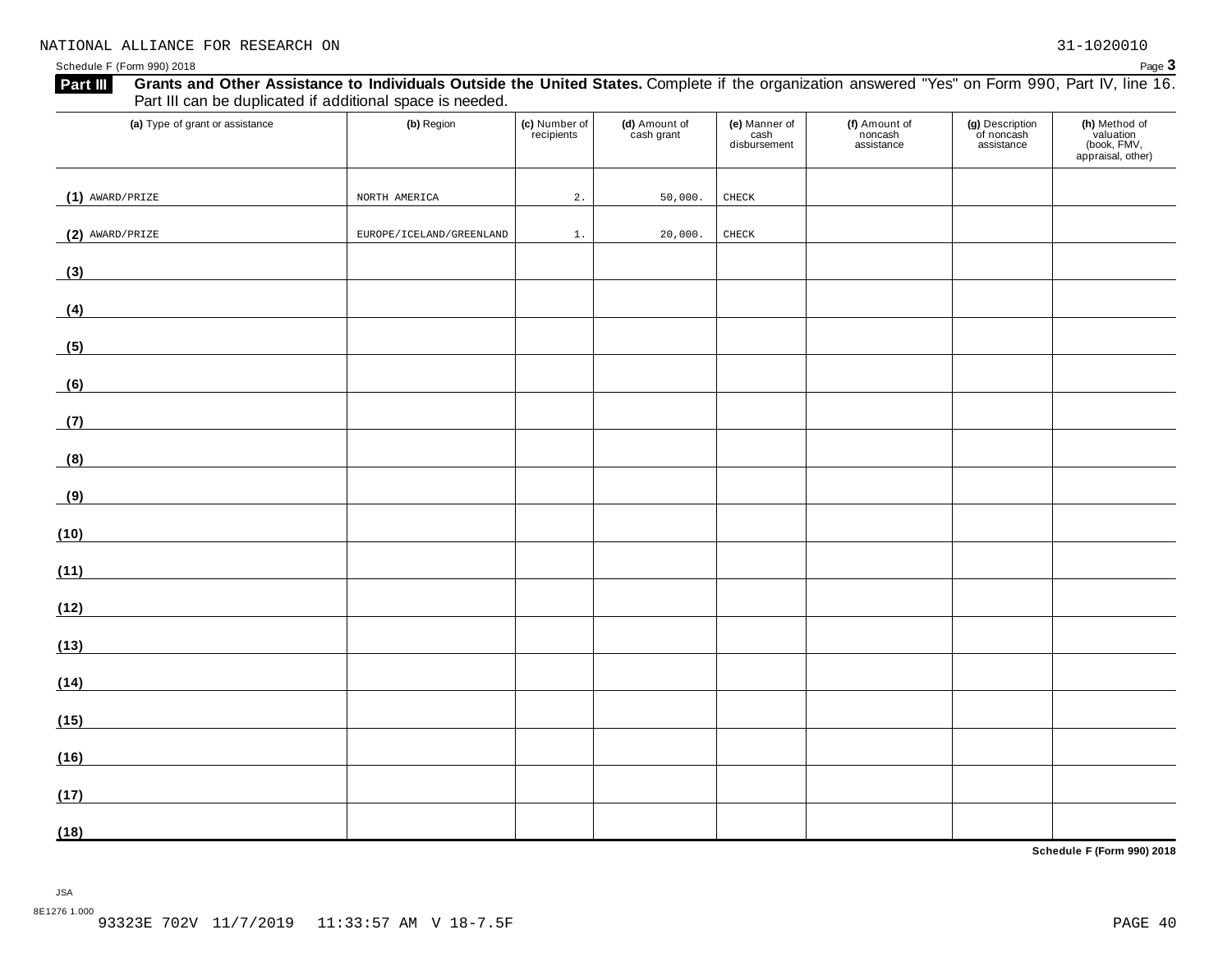NATIONAL ALLIANCE FOR RESEARCH ON 31-1020010

|              | Schedule F (Form 990) 2018                                                                                                                                                                                                                                                                                                                                                                                                    | Page 4         |
|--------------|-------------------------------------------------------------------------------------------------------------------------------------------------------------------------------------------------------------------------------------------------------------------------------------------------------------------------------------------------------------------------------------------------------------------------------|----------------|
| Part IV      | <b>Foreign Forms</b>                                                                                                                                                                                                                                                                                                                                                                                                          |                |
| 1            | Was the organization a U.S. transferor of property to a foreign corporation during the tax year? If "Yes,"<br>the organization may be required to file Form 926, Return by a U.S. Transferor of Property to a Foreign<br>$\mathbf X$<br>Yes                                                                                                                                                                                   | No             |
| $\mathbf{2}$ | Did the organization have an interest in a foreign trust during the tax year? If "Yes," the organization<br>may be required to separately file Form 3520, Annual Return To Report Transactions With Foreign<br>Trusts and Receipt of Certain Foreign Gifts, and/or Form 3520-A, Annual Information Return of Foreign<br>Trust With a U.S. Owner (see Instructions for Forms 3520 and 3520-A; don't file with Form 990)<br>Yes | Χ<br><b>No</b> |
| 3            | Did the organization have an ownership interest in a foreign corporation during the tax year? If "Yes,"<br>the organization may be required to file Form 5471, Information Return of U.S. Persons With Respect To<br>Certain Foreign Corporations (see Instructions for Form 5471) [11] [12] Certain Foreign Corporations (see Instructions for Form 5471)<br>Yes                                                             | Χ<br><b>No</b> |
| 4            | Was the organization a direct or indirect shareholder of a passive foreign investment company or a<br>qualified electing fund during the tax year? If "Yes," the organization may be required to file Form 8621,<br>Information Return by a Shareholder of a Passive Foreign Investment Company or Qualified Electing<br>Fund (see Instructions for Form 8621)<br>Yes                                                         | X<br><b>No</b> |
| 5            | Did the organization have an ownership interest in a foreign partnership during the tax year? If "Yes,"<br>the organization may be required to file Form 8865, Return of U.S. Persons With Respect to Certain<br>Foreign Partnerships (see Instructions for Form 8865)<br>Yes                                                                                                                                                 | Χ<br><b>No</b> |
| 6            | Did the organization have any operations in or related to any boycotting countries during the tax year? If<br>"Yes," the organization may be required to separately file Form 5713, International Boycott Report (see<br>Instructions for Form 5713; don't file with Form 990)<br>Yes                                                                                                                                         | X<br>No        |

**Schedule F (Form 990) 2018**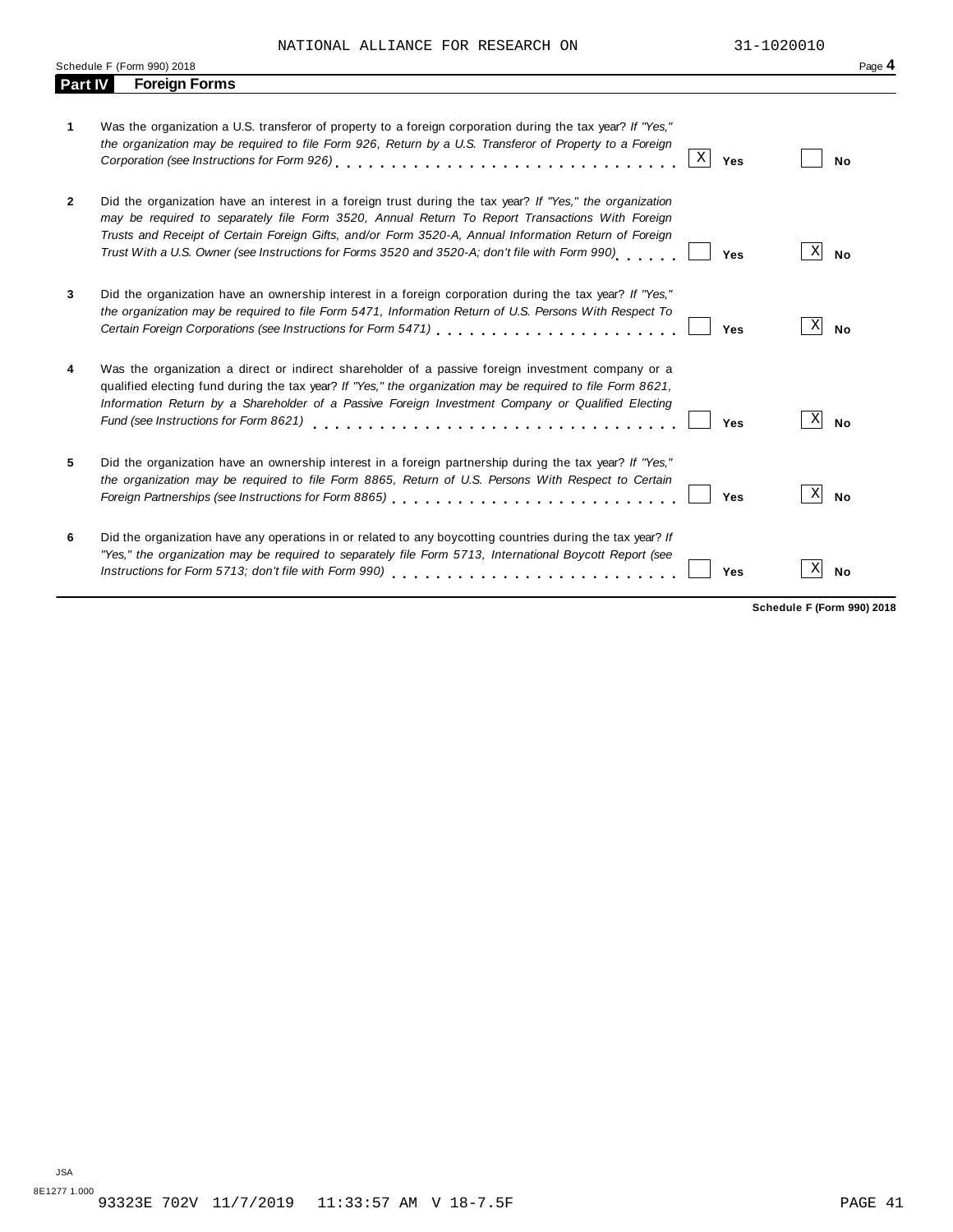**Part V Supplemental Information** Provide the information required by Part I, line 2 (monitoring of funds); Part I, line 3, column (f) (accounting method; amounts of investments vs. expenditures per region); Part II, line 1 (accounting method); Part III (accounting method); and Part III, column (c) (estimated number of recipients), as applicable. Also complete this part to provide any additional information (see instructions).

PART I, LINE 2:

GRANT APPLICATIONS AND PROCESSED/APPLICANT ELIGIBILITY -

AN APPLICATION DEADLINE IS SET FOR EACH AWARD. AS THE GRANTS ARE RECEIVED, PROGRAM STAFF ASSIGNS EACH APPLICATION A DOCKET NUMBER (NUMERIC, IN THE ORDER THEY ARE RECEIVED), ENTER AND REVIEW APPLICATION INFORMATION INTO THE GIFTS DATABASE, AND CHECK EACH APPLICATION TO ENSURE ELIGIBILITY AND ADHERE TO GUIDELINES. ANY INELIGIBLE APPLICANTS ARE NOTIFIED, AND APPLICANTS WITH INCOMPLETE/INCORRECT APPLICATIONS ARE ASKED TO SUBMIT THE CORRECT INFORMATION.

HOW GRANTS ARE SELECTED -

ONE FULL SET OF APPLICATIONS IS SENT TO THE REVIEW CHAIR(S) FOR EACH OF THE 3 DIFFERENT AWARDS (YOUNG, INDEPENDENT, AND DISTINGUISHED INVESTIGATOR AWARDS). THE REVIEW CHAIR(S) THEN MAKES THE ASSIGNMENT TO REVIEWERS (GENERALLY COMPRISED OF SCIENTIFIC COUNCIL MEMBERS), AND SENDS THE ASSIGNMENTS TO NARSAD. ONCE THE ASSIGNMENTS ARE REVIEWED, PROGRAM STAFF MAKES THE NECESSARY PACKETS FOR REVIEWERS. REVIEWERS ARE STRONGLY ENCOURAGED TO CONFER AND REACH A GROUP CONSENSUS. A DEADLINE IS SET TO SUBMIT REVIEW SCORE SHEETS, TO THE REVIEW CHAIR(S). THE REVIEW CHAIR(S) THEN COMPILES THE RATINGS, AND SENDS A LIST TO NARSAD OF RECOMMENDED APPLICANTS, RANK-ORDERED. SUMMARIES AND A RANK-ORDERED LIST OF RECOMMENDED APPLICANTS ARE THEN GIVEN AT THE BOARD MEETING. THE BOARD OF DIRECTORS VOTES ON THE RECOMMENDED GRANTS, AND UPON APPROVAL, NEW GRANTEES ARE NOTIFIED AFTER THE BOARD MEETING.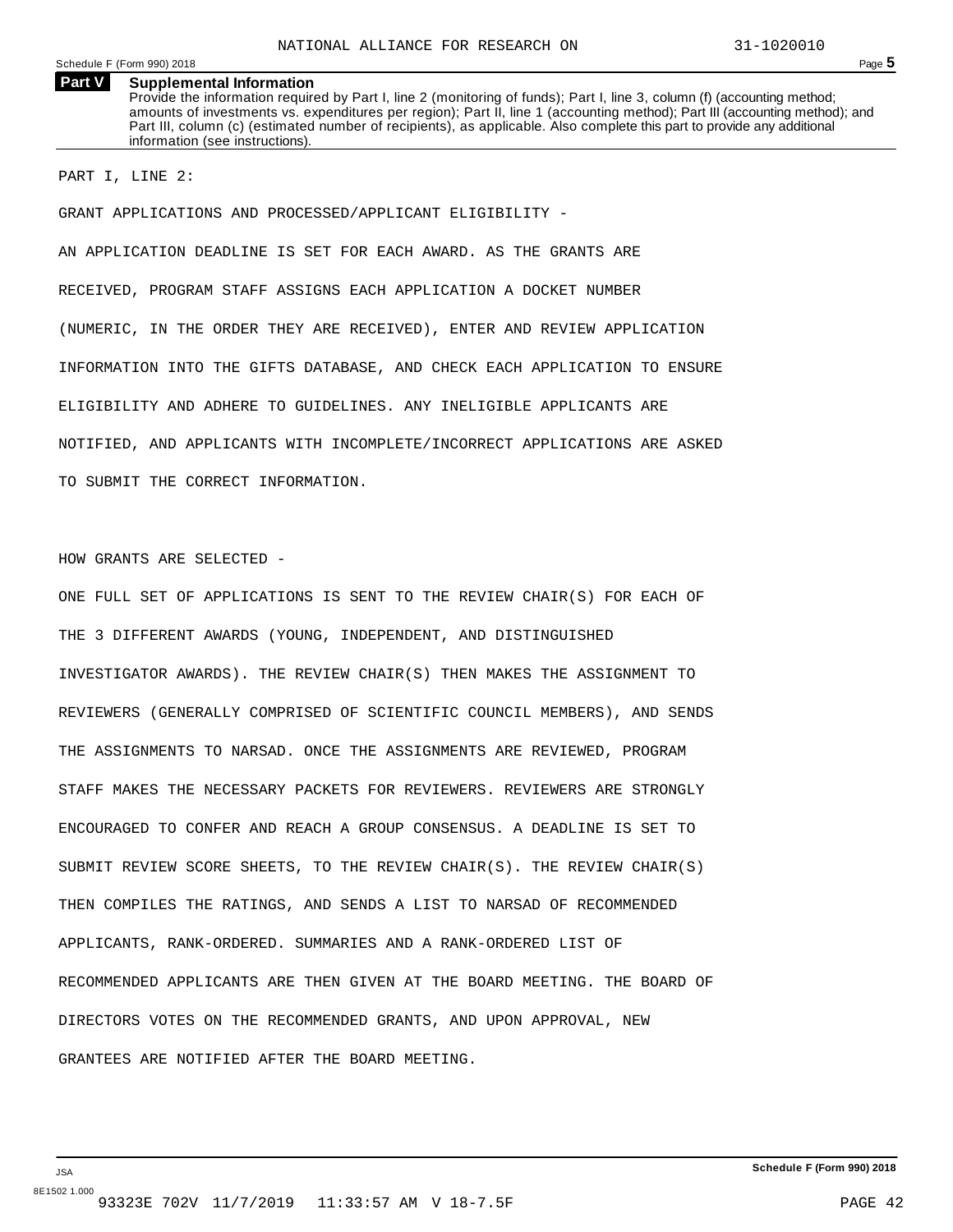#### **Part V Supplemental Information**

Provide the information required by Part I, line 2 (monitoring of funds); Part I, line 3, column (f) (accounting method; amounts of investments vs. expenditures per region); Part II, line 1 (accounting method); Part III (accounting method); and Part III, column (c) (estimated number of recipients), as applicable. Also complete this part to provide any additional information (see instructions).

FINANCIAL RECORDS -

THE GRANTEE'S INSTITUTION IS RESPONSIBLE FOR THE EXPENDITURE OF THE AWARD, AND FOR MAINTAINING SUPPORTING RECORDS OF RECEIPTS AND EXPENDITURES. IT IS THE RESPONSIBILITY OF THE GRANTEE TO REQUEST THAT A FINAL FINANCIAL REPORT BE SUBMITTED TO NARSAD. A CUMULATIVE FINANCIAL REPORT IS REQUIRED WITHIN 90 DAYS OF GRANT TERMINATION/COMPLETION. THIS REPORT SHOULD REFLECT AWARD AMOUNT, EXPENDITURES AND ANY BALANCE DUE TO NARSAD, IN U.S. DOLLARS.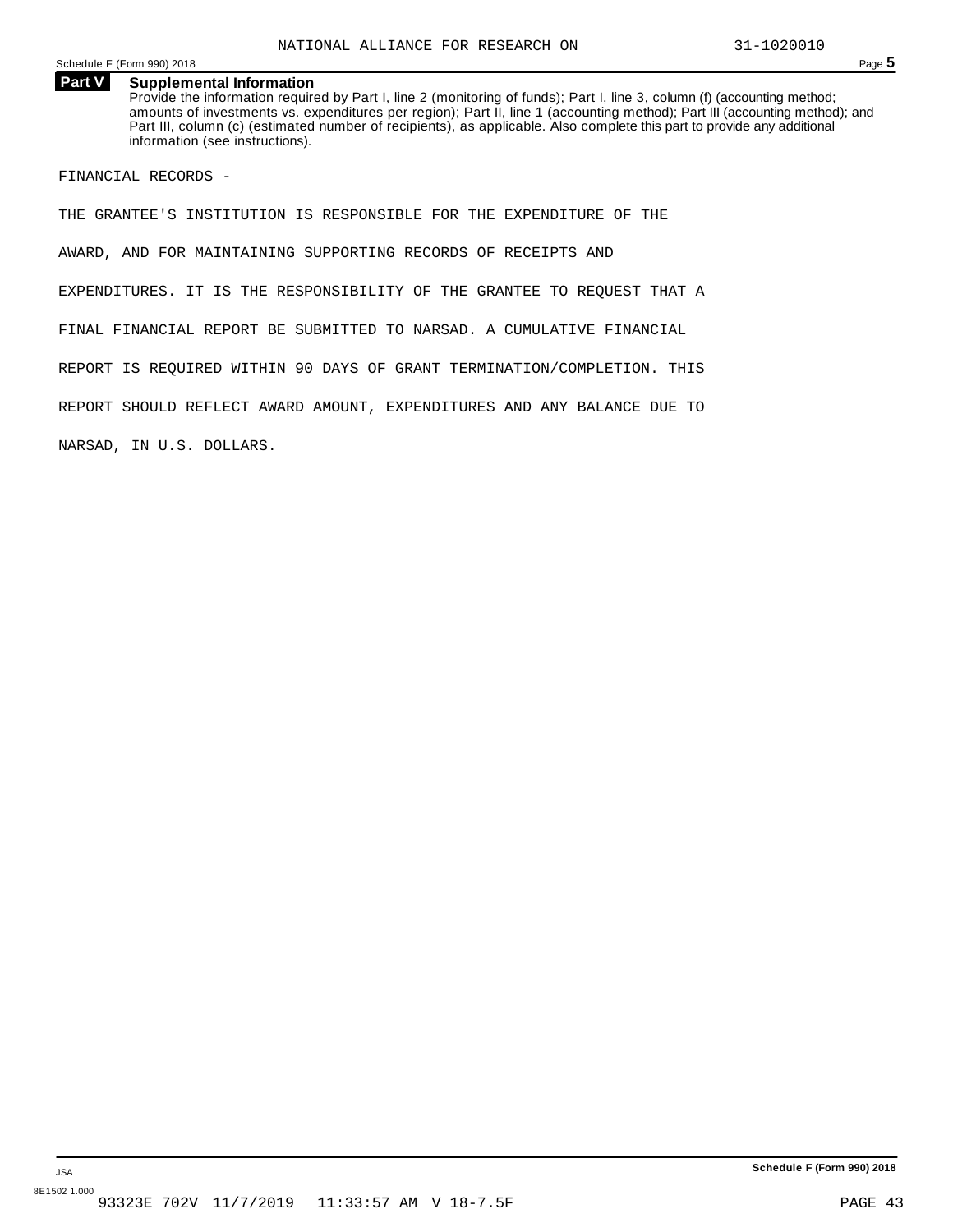| <b>SCHEDULE G</b>                                                                                                      |                                                                                                                                              | Supplemental Information Regarding Fundraising or Gaming Activities                                                                                                 |                                    |                                                                      |                                       |                                                                            | OMB No. 1545-0047                                       |
|------------------------------------------------------------------------------------------------------------------------|----------------------------------------------------------------------------------------------------------------------------------------------|---------------------------------------------------------------------------------------------------------------------------------------------------------------------|------------------------------------|----------------------------------------------------------------------|---------------------------------------|----------------------------------------------------------------------------|---------------------------------------------------------|
| (Form 990 or 990-EZ)                                                                                                   |                                                                                                                                              | Complete if the organization answered "Yes" on Form 990, Part IV, line 17, 18, or 19, or if the<br>organization entered more than \$15,000 on Form 990-EZ, line 6a. |                                    |                                                                      |                                       |                                                                            |                                                         |
|                                                                                                                        |                                                                                                                                              |                                                                                                                                                                     | Attach to Form 990 or Form 990-EZ. |                                                                      |                                       |                                                                            | Open to Public                                          |
| Department of the Treasury<br><b>Internal Revenue Service</b>                                                          |                                                                                                                                              | Go to www.irs.gov/Form990 for instructions and the latest instructions.                                                                                             |                                    |                                                                      |                                       |                                                                            | Inspection                                              |
| Name of the organization                                                                                               | NATIONAL ALLIANCE FOR RESEARCH ON                                                                                                            |                                                                                                                                                                     |                                    |                                                                      |                                       | <b>Employer identification number</b>                                      |                                                         |
| SCHIZOPHRENIA AND DEPRESSION                                                                                           |                                                                                                                                              |                                                                                                                                                                     |                                    |                                                                      |                                       | 31-1020010                                                                 |                                                         |
| Part I                                                                                                                 | Fundraising Activities. Complete if the organization answered "Yes" on Form 990, Part IV, line 17.                                           |                                                                                                                                                                     |                                    |                                                                      |                                       |                                                                            |                                                         |
|                                                                                                                        | Form 990-EZ filers are not required to complete this part.                                                                                   |                                                                                                                                                                     |                                    |                                                                      |                                       |                                                                            |                                                         |
| 1                                                                                                                      | Indicate whether the organization raised funds through any of the following activities. Check all that apply.                                |                                                                                                                                                                     |                                    |                                                                      |                                       |                                                                            |                                                         |
| Mail solicitations<br>a                                                                                                |                                                                                                                                              | е                                                                                                                                                                   |                                    |                                                                      | Solicitation of non-government grants |                                                                            |                                                         |
| b                                                                                                                      | Internet and email solicitations                                                                                                             | f                                                                                                                                                                   |                                    |                                                                      | Solicitation of government grants     |                                                                            |                                                         |
| <b>Phone solicitations</b><br>c                                                                                        |                                                                                                                                              | g                                                                                                                                                                   |                                    |                                                                      | Special fundraising events            |                                                                            |                                                         |
| In-person solicitations<br>d                                                                                           |                                                                                                                                              |                                                                                                                                                                     |                                    |                                                                      |                                       |                                                                            |                                                         |
| 2a Did the organization have a written or oral agreement with any individual (including officers, directors, trustees, | or key employees listed in Form 990, Part VII) or entity in connection with professional fundraising services?                               |                                                                                                                                                                     |                                    |                                                                      |                                       |                                                                            | <b>Yes</b><br>No                                        |
|                                                                                                                        | <b>b</b> If "Yes," list the 10 highest paid individuals or entities (fundraisers) pursuant to agreements under which the fundraiser is to be |                                                                                                                                                                     |                                    |                                                                      |                                       |                                                                            |                                                         |
|                                                                                                                        | compensated at least \$5,000 by the organization.                                                                                            |                                                                                                                                                                     |                                    |                                                                      |                                       |                                                                            |                                                         |
|                                                                                                                        |                                                                                                                                              |                                                                                                                                                                     |                                    |                                                                      |                                       |                                                                            |                                                         |
| (i) Name and address of individual<br>or entity (fundraiser)                                                           |                                                                                                                                              | (ii) Activity                                                                                                                                                       |                                    | (iii) Did fundraiser have<br>custody or control of<br>contributions? | (iv) Gross receipts<br>from activity  | (v) Amount paid to<br>(or retained by)<br>fundraiser listed in<br>col. (i) | (vi) Amount paid to<br>(or retained by)<br>organization |
|                                                                                                                        |                                                                                                                                              |                                                                                                                                                                     | Yes                                | No                                                                   |                                       |                                                                            |                                                         |
| 1                                                                                                                      |                                                                                                                                              |                                                                                                                                                                     |                                    |                                                                      |                                       |                                                                            |                                                         |
|                                                                                                                        |                                                                                                                                              |                                                                                                                                                                     |                                    |                                                                      |                                       |                                                                            |                                                         |
| $\overline{2}$                                                                                                         |                                                                                                                                              |                                                                                                                                                                     |                                    |                                                                      |                                       |                                                                            |                                                         |
|                                                                                                                        |                                                                                                                                              |                                                                                                                                                                     |                                    |                                                                      |                                       |                                                                            |                                                         |
| 3                                                                                                                      |                                                                                                                                              |                                                                                                                                                                     |                                    |                                                                      |                                       |                                                                            |                                                         |
|                                                                                                                        |                                                                                                                                              |                                                                                                                                                                     |                                    |                                                                      |                                       |                                                                            |                                                         |
| 4                                                                                                                      |                                                                                                                                              |                                                                                                                                                                     |                                    |                                                                      |                                       |                                                                            |                                                         |
|                                                                                                                        |                                                                                                                                              |                                                                                                                                                                     |                                    |                                                                      |                                       |                                                                            |                                                         |
| 5                                                                                                                      |                                                                                                                                              |                                                                                                                                                                     |                                    |                                                                      |                                       |                                                                            |                                                         |
| 6                                                                                                                      |                                                                                                                                              |                                                                                                                                                                     |                                    |                                                                      |                                       |                                                                            |                                                         |
|                                                                                                                        |                                                                                                                                              |                                                                                                                                                                     |                                    |                                                                      |                                       |                                                                            |                                                         |
| 7                                                                                                                      |                                                                                                                                              |                                                                                                                                                                     |                                    |                                                                      |                                       |                                                                            |                                                         |
|                                                                                                                        |                                                                                                                                              |                                                                                                                                                                     |                                    |                                                                      |                                       |                                                                            |                                                         |
| ŏ                                                                                                                      |                                                                                                                                              |                                                                                                                                                                     |                                    |                                                                      |                                       |                                                                            |                                                         |
|                                                                                                                        |                                                                                                                                              |                                                                                                                                                                     |                                    |                                                                      |                                       |                                                                            |                                                         |
| 9                                                                                                                      |                                                                                                                                              |                                                                                                                                                                     |                                    |                                                                      |                                       |                                                                            |                                                         |
|                                                                                                                        |                                                                                                                                              |                                                                                                                                                                     |                                    |                                                                      |                                       |                                                                            |                                                         |
| 10                                                                                                                     |                                                                                                                                              |                                                                                                                                                                     |                                    |                                                                      |                                       |                                                                            |                                                         |
|                                                                                                                        |                                                                                                                                              |                                                                                                                                                                     |                                    |                                                                      |                                       |                                                                            |                                                         |
|                                                                                                                        |                                                                                                                                              |                                                                                                                                                                     |                                    |                                                                      |                                       |                                                                            |                                                         |
| Total                                                                                                                  |                                                                                                                                              |                                                                                                                                                                     |                                    |                                                                      |                                       |                                                                            |                                                         |
| 3                                                                                                                      | List all states in which the organization is registered or licensed to solicit contributions or has been notified it is exempt from          |                                                                                                                                                                     |                                    |                                                                      |                                       |                                                                            |                                                         |
| registration or licensing.                                                                                             |                                                                                                                                              |                                                                                                                                                                     |                                    |                                                                      |                                       |                                                                            |                                                         |

For Paperwork Reduction Act Notice, see the Instructions for Form 990 or 990-EZ. Schedule G (Form 990 or 990-EZ) 2018 JSA 8E1281 1.000 93323E 702V 11/7/2019 11:33:57 AM V 18-7.5F PAGE 44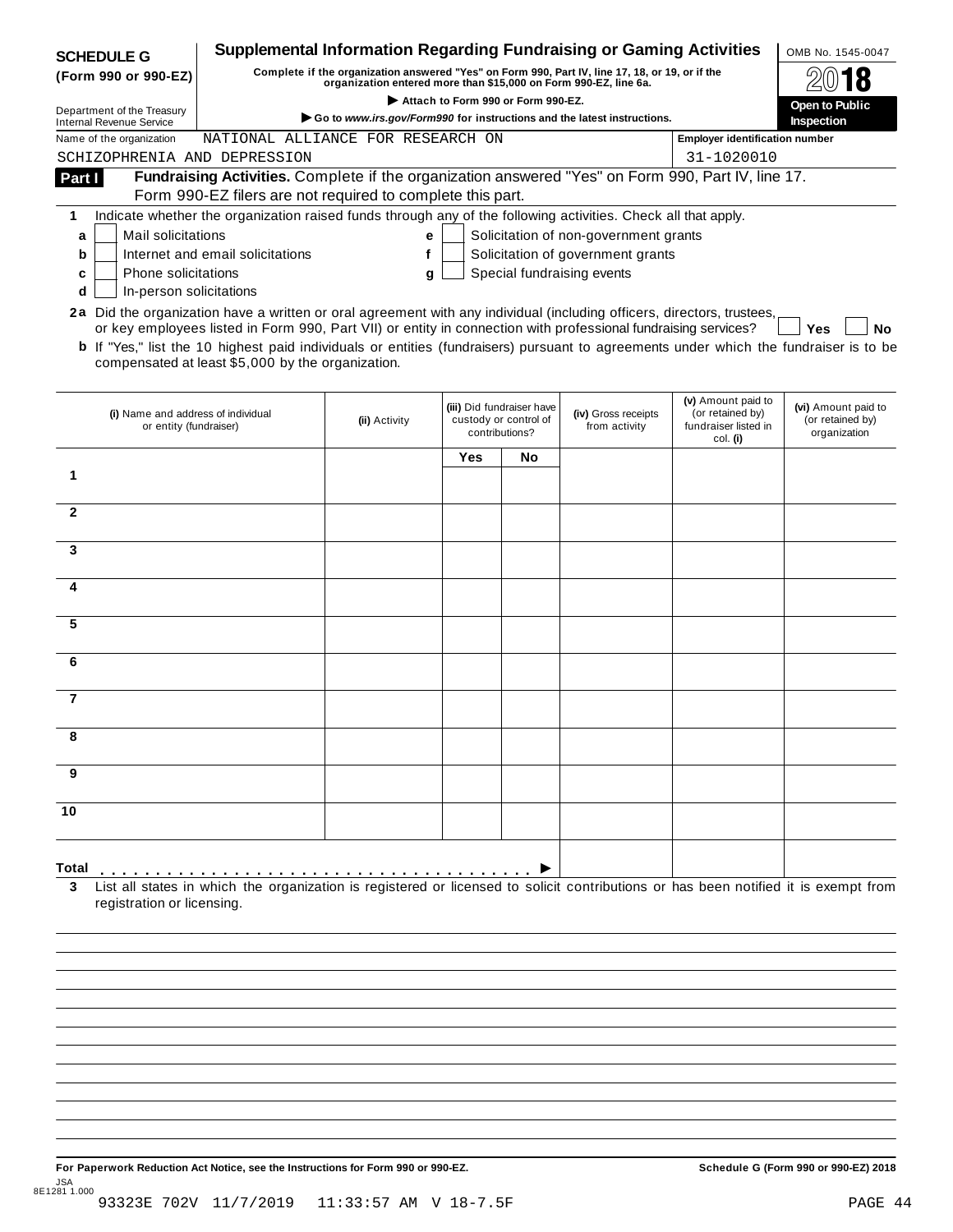#### Schedule <sup>G</sup> (Form <sup>990</sup> or 990-EZ) <sup>2018</sup> Page **2**

| <b>Part II</b> | ıı |
|----------------|----|
|                | г  |

Fundraising Events. Complete if the organization answered "Yes" on Form 990, Part IV, line 18, or reported more than \$15,000 of fundraising event contributions and gross income on Form 990-EZ, lines 1 and 6b. List events with gross receipts greater than \$5,000.

|                 |                                                                                                                                                                                                                                                                                               | (a) Event $#1$<br>NEW YORK GALA | (b) Event $#2$                                   | (c) Other events | (d) Total events<br>(add col. (a) through           |
|-----------------|-----------------------------------------------------------------------------------------------------------------------------------------------------------------------------------------------------------------------------------------------------------------------------------------------|---------------------------------|--------------------------------------------------|------------------|-----------------------------------------------------|
|                 |                                                                                                                                                                                                                                                                                               | (event type)                    | (event type)                                     | (total number)   | col. (c)                                            |
| Revenue         | 1 Gross receipts                                                                                                                                                                                                                                                                              | 539,325.                        |                                                  |                  | 539,325.                                            |
|                 | 2 Less: Contributions<br>3 Gross income (line 1 minus                                                                                                                                                                                                                                         | 381,244.                        |                                                  |                  | 381,244.                                            |
|                 | line 2) $\ldots$ $\ldots$ $\ldots$ $\ldots$ $\ldots$                                                                                                                                                                                                                                          | 158,081.                        |                                                  |                  | 158,081.                                            |
|                 | 4 Cash prizes <b>All Accord Principles</b>                                                                                                                                                                                                                                                    |                                 |                                                  |                  |                                                     |
|                 | 5 Noncash prizes [19]                                                                                                                                                                                                                                                                         |                                 |                                                  |                  |                                                     |
|                 | 6 Rent/facility costs [1, 1, 1, 1, 1]                                                                                                                                                                                                                                                         | 24,833.                         |                                                  |                  | 24,833.                                             |
|                 | 7 Food and beverages [1, 1, 1, 1, 1]                                                                                                                                                                                                                                                          | 66,000.                         |                                                  |                  | 66,000.                                             |
|                 |                                                                                                                                                                                                                                                                                               | 2,025.                          |                                                  |                  | 2,025.                                              |
|                 |                                                                                                                                                                                                                                                                                               |                                 |                                                  |                  | 65,223.                                             |
| Part III        | 10 Direct expense summary. Add lines 4 through 9 in column (d) $\ldots$<br>11 Net income summary. Subtract line 10 from line 3, column (d) ▶<br>Gaming. Complete if the organization answered "Yes" on Form 990, Part IV, line 19, or reported more than<br>\$15,000 on Form 990-EZ, line 6a. |                                 |                                                  |                  | 158,081.                                            |
|                 |                                                                                                                                                                                                                                                                                               |                                 |                                                  |                  |                                                     |
|                 |                                                                                                                                                                                                                                                                                               | (a) Bingo                       | (b) Pull tabs/instant<br>bingo/progressive bingo | (c) Other gaming | (d) Total gaming (add<br>col. (a) through col. (c)) |
|                 | 1 Gross revenue <b>contracts</b> contains the contracts of the contracts of the contracts of the contracts of the contracts of the contracts of the contracts of the contracts of the contracts of the contracts of the contracts o                                                           |                                 |                                                  |                  |                                                     |
|                 |                                                                                                                                                                                                                                                                                               |                                 |                                                  |                  |                                                     |
|                 | 3 Noncash prizes  2000                                                                                                                                                                                                                                                                        |                                 |                                                  |                  |                                                     |
| Revenue         | 4 Rent/facility costs                                                                                                                                                                                                                                                                         |                                 |                                                  |                  |                                                     |
|                 | 5 Other direct expenses                                                                                                                                                                                                                                                                       |                                 |                                                  |                  |                                                     |
|                 | 6 Volunteer labor<br>since the value of the value of the value of the value of the value of the value of the value of the value of the value of the value of the value of the value of the value of the value of the value of th                                                              | Yes<br>%<br>No                  | Yes<br>$\%$<br>No                                | Yes<br>%<br>No   |                                                     |
| Direct Expenses | 7 Direct expense summary. Add lines 2 through 5 in column (d)                                                                                                                                                                                                                                 |                                 |                                                  | . <b>.</b> .     |                                                     |
|                 | 8 Net gaming income summary. Subtract line 7 from line 1, column (d)  ▶                                                                                                                                                                                                                       |                                 |                                                  |                  |                                                     |

**Schedule G (Form 990 or 990-EZ) 2018**

JSA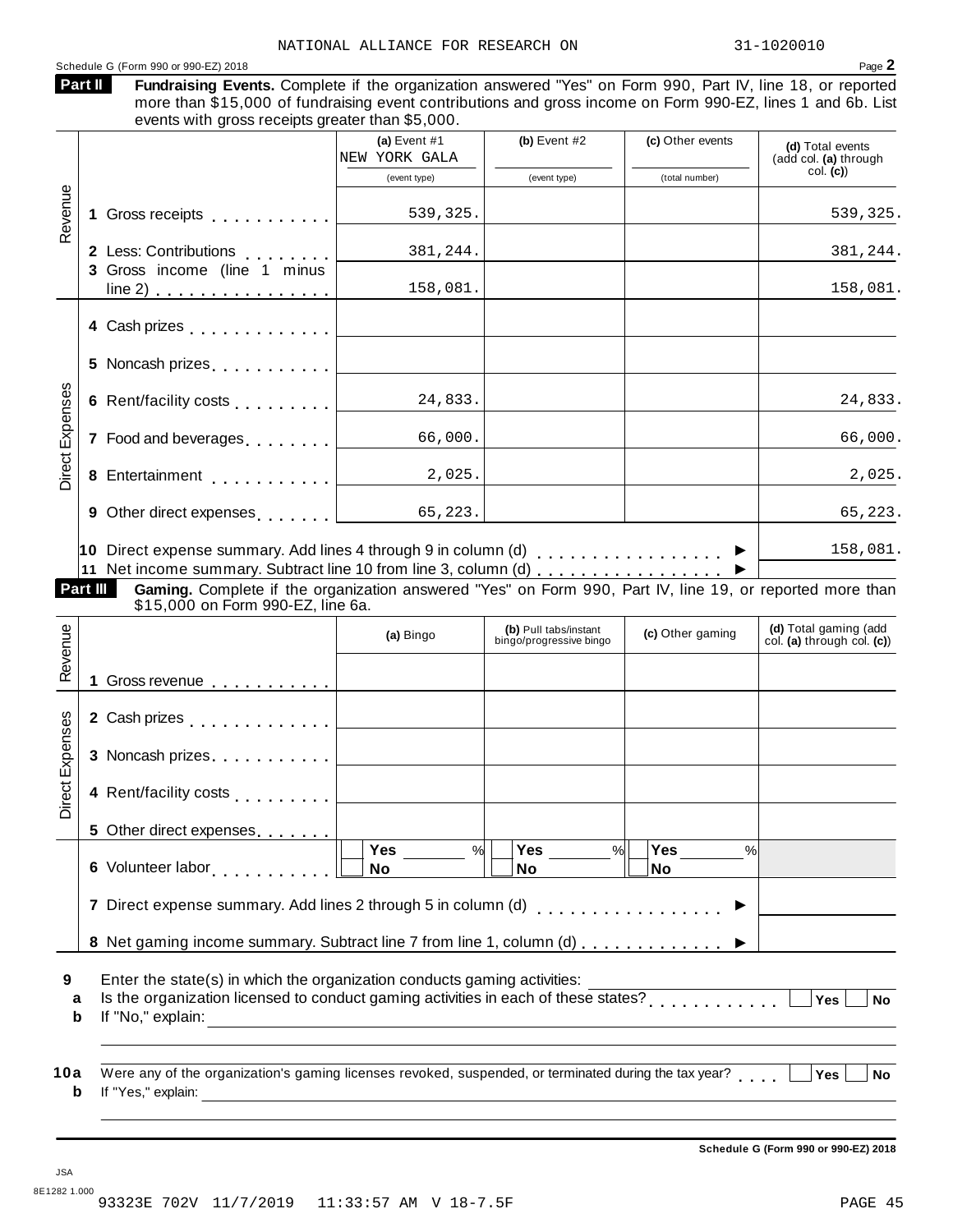| NATIONAL ALLIANCE FOR RESEARCH ON |  | 31-1020010 |
|-----------------------------------|--|------------|

|                | Schedule G (Form 990 or 990-EZ) 2018                                                                                                                                                                                                          |            | Page 3    |
|----------------|-----------------------------------------------------------------------------------------------------------------------------------------------------------------------------------------------------------------------------------------------|------------|-----------|
| 11             |                                                                                                                                                                                                                                               | <b>Yes</b> | No        |
| $12 \,$        | Is the organization a grantor, beneficiary or trustee of a trust or a member of a partnership or other entity                                                                                                                                 |            |           |
|                |                                                                                                                                                                                                                                               | Yes        | <b>No</b> |
| 13             | Indicate the percentage of gaming activity conducted in:                                                                                                                                                                                      |            |           |
| a              |                                                                                                                                                                                                                                               |            | %         |
| b              | An outside facility enterpreed to the series of the series of the series of the series of the series of the series of the series of the series of the series of the series of the series of the series of the series of the se                |            | %         |
| 14             | Enter the name and address of the person who prepares the organization's gaming/special events books and<br>records:                                                                                                                          |            |           |
|                |                                                                                                                                                                                                                                               |            |           |
|                |                                                                                                                                                                                                                                               |            |           |
|                | 15a Does the organization have a contract with a third party from whom the organization receives gaming                                                                                                                                       |            |           |
|                |                                                                                                                                                                                                                                               | Yes No     |           |
|                | If "Yes," enter the amount of gaming revenue received by the organization $\blacktriangleright$ \$______________ and the                                                                                                                      |            |           |
|                | amount of gaming revenue retained by the third party $\triangleright$ \$ _______________.                                                                                                                                                     |            |           |
|                | If "Yes," enter name and address of the third party:                                                                                                                                                                                          |            |           |
|                |                                                                                                                                                                                                                                               |            |           |
|                |                                                                                                                                                                                                                                               |            |           |
| 16             | Gaming manager information:                                                                                                                                                                                                                   |            |           |
|                |                                                                                                                                                                                                                                               |            |           |
|                | Gaming manager compensation $\triangleright$ \$ ________________                                                                                                                                                                              |            |           |
|                | Description of services provided ▶                                                                                                                                                                                                            |            |           |
|                | Director/officer<br>Employee<br>Independent contractor                                                                                                                                                                                        |            |           |
| 17             | Mandatory distributions:                                                                                                                                                                                                                      |            |           |
| a              | Is the organization required under state law to make charitable distributions from the gaming proceeds to                                                                                                                                     |            |           |
|                |                                                                                                                                                                                                                                               | Yes        | <b>No</b> |
| b              | Enter the amount of distributions required under state law to be distributed to other exempt organizations                                                                                                                                    |            |           |
|                | or spent in the organization's own exempt activities during the tax year $\triangleright$ \$                                                                                                                                                  |            |           |
| <b>Part IV</b> | Supplemental Information. Provide the explanation required by Part I, line 2b, columns (iii) and (v), and<br>Part III, lines 9, 9b, 10b, 15b, 15c, 16, and 17b, as applicable. Also provide any additional information<br>(see instructions). |            |           |

**Schedule G (Form 990 or 990-EZ) 2018**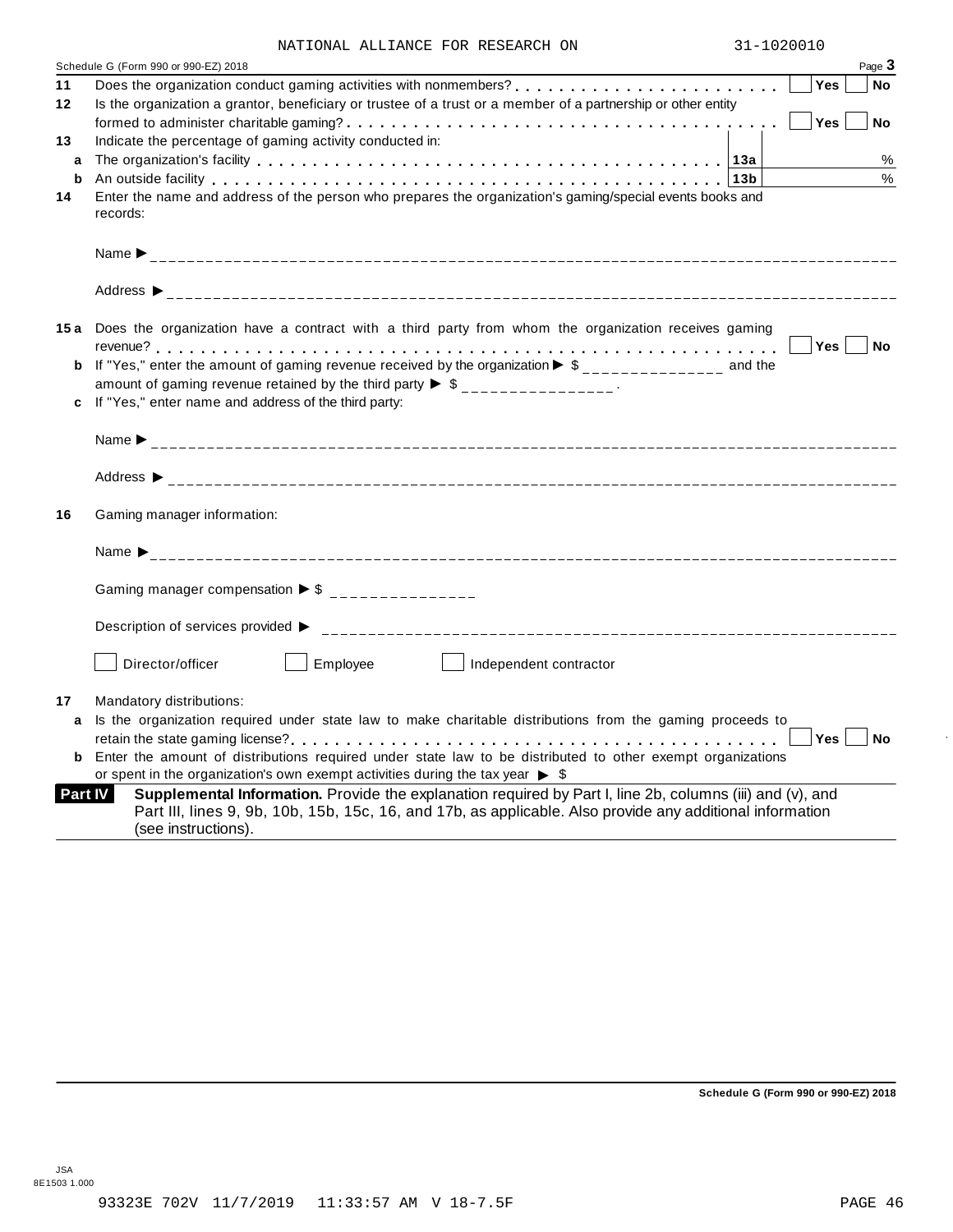| <b>SCHEDULE I</b><br>(Form 990)                                                                                                                                  |            |                                    | <b>Grants and Other Assistance to Organizations,</b><br>Governments, and Individuals in the United States |                                       |                                                             |                                          | OMB No. 1545-0047                     |
|------------------------------------------------------------------------------------------------------------------------------------------------------------------|------------|------------------------------------|-----------------------------------------------------------------------------------------------------------|---------------------------------------|-------------------------------------------------------------|------------------------------------------|---------------------------------------|
|                                                                                                                                                                  |            |                                    | Complete if the organization answered "Yes" on Form 990, Part IV, line 21 or 22.                          |                                       |                                                             |                                          | 2018                                  |
|                                                                                                                                                                  |            |                                    | Attach to Form 990.                                                                                       |                                       |                                                             |                                          | <b>Open to Public</b>                 |
| Department of the Treasury<br><b>Internal Revenue Service</b>                                                                                                    |            |                                    | Go to www.irs.gov/Form990 for the latest information.                                                     |                                       |                                                             |                                          | Inspection                            |
| NATIONAL ALLIANCE FOR RESEARCH ON<br>Name of the organization                                                                                                    |            |                                    |                                                                                                           |                                       |                                                             | <b>Employer identification number</b>    |                                       |
| SCHIZOPHRENIA AND DEPRESSION                                                                                                                                     |            |                                    |                                                                                                           |                                       |                                                             | 31-1020010                               |                                       |
| <b>General Information on Grants and Assistance</b><br>Part I                                                                                                    |            |                                    |                                                                                                           |                                       |                                                             |                                          |                                       |
| Does the organization maintain records to substantiate the amount of the grants or assistance, the grantees' eligibility for the grants or assistance, and<br>1. |            |                                    |                                                                                                           |                                       |                                                             |                                          |                                       |
|                                                                                                                                                                  |            |                                    |                                                                                                           |                                       |                                                             |                                          | $\mathbf{x}$<br>Yes<br><b>No</b>      |
| 2 Describe in Part IV the organization's procedures for monitoring the use of grant funds in the United States.                                                  |            |                                    |                                                                                                           |                                       |                                                             |                                          |                                       |
|                                                                                                                                                                  |            |                                    |                                                                                                           |                                       |                                                             |                                          |                                       |
| Grants and Other Assistance to Domestic Organizations and Domestic Governments. Complete if the organization answered "Yes" on Form 990,<br><b>Part II</b>       |            |                                    |                                                                                                           |                                       |                                                             |                                          |                                       |
| Part IV, line 21, for any recipient that received more than \$5,000. Part II can be duplicated if additional space is needed.                                    |            |                                    |                                                                                                           |                                       |                                                             |                                          |                                       |
| 1 (a) Name and address of organization<br>or government                                                                                                          | $(b)$ EIN  | (c) IRC section<br>(if applicable) | (d) Amount of cash<br>grant                                                                               | (e) Amount of non-<br>cash assistance | (f) Method of valuation<br>(book, FMV, appraisal,<br>other) | (g) Description of<br>noncash assistance | (h) Purpose of grant<br>or assistance |
| (1) ALBERT EINSTEIN COLLEGE OF MEDICINE, INC.                                                                                                                    |            |                                    |                                                                                                           |                                       |                                                             |                                          |                                       |
| 500 WEST 185TH STREET, NEW YORK, NY 10033                                                                                                                        | 13-1624225 | 501(C)(3)                          | 12,878.                                                                                                   |                                       |                                                             |                                          | RESEARCH GRANT                        |
| (2) ALLEN INSTITUTE FOR BRAIN SCIENCE                                                                                                                            |            |                                    |                                                                                                           |                                       |                                                             |                                          |                                       |
| 615 WESTLAKE AVE N, SEATTLE, WA 98109                                                                                                                            | 91-2155317 | 501(C)(3)                          | 35,000.                                                                                                   |                                       |                                                             |                                          | RESEARCH GRANT                        |
| (3) AUBURN UNIVERSITY                                                                                                                                            |            |                                    |                                                                                                           |                                       |                                                             |                                          |                                       |
| 107 SAMFORD HALL, AUBURN, AL 36849                                                                                                                               | 63-6000724 | $ 170(C)(1)$ GOVT                  | 12,484.                                                                                                   |                                       |                                                             |                                          | RESEARCH GRANT                        |
| (4) AUGUSTA UNIVERSITY                                                                                                                                           |            |                                    |                                                                                                           |                                       |                                                             |                                          |                                       |
| 1120 15TH ST, AUGUSTA, GA 30912                                                                                                                                  | 58-1418202 | 501(C)(3)                          | 50,000.                                                                                                   |                                       |                                                             |                                          | RESEARCH GRANT                        |
| (5) BARNARD COLLEGE                                                                                                                                              |            |                                    |                                                                                                           |                                       |                                                             |                                          |                                       |
| 3009 BROADWAY, NEW YORK, NY 10027                                                                                                                                | 13-1628149 | 501(C)(3)                          | 35,000.                                                                                                   |                                       |                                                             |                                          | RESEARCH GRANT                        |
| (6) BAYLOR COLLEGE OF MEDICINE                                                                                                                                   |            |                                    |                                                                                                           |                                       |                                                             |                                          |                                       |
| ONE BAYLOR PLAZA, HOUSTON, TX 77030                                                                                                                              | 74-1613878 | 501(C)(3)                          | 70,000.                                                                                                   |                                       |                                                             |                                          | RESEARCH GRANT                        |
| (7) BETH ISRAEL DEACONESS MEDICAL CENTER                                                                                                                         |            |                                    |                                                                                                           |                                       |                                                             |                                          |                                       |
| 330 BROOKLINE AVE., BOSTON, MA 02215                                                                                                                             | 04-2103881 | 501(C)(3)                          | 35,000.                                                                                                   |                                       |                                                             |                                          | RESEARCH GRANT                        |
| (8) BOSTON CHILDREN'S HOSPITAL                                                                                                                                   |            |                                    |                                                                                                           |                                       |                                                             |                                          |                                       |
| 300 LONGWOOD AVE, BOSTON, MA 02115                                                                                                                               | 04-2774441 | 501(C)(3)                          | 69,983.                                                                                                   |                                       |                                                             |                                          | RESEARCH GRANT                        |
| (9) BOSTON COLLEGE                                                                                                                                               |            |                                    |                                                                                                           |                                       |                                                             |                                          |                                       |
| 140 COMMONWEALTH AV CHESTNUT HILL, MA 02467                                                                                                                      | 04-2103545 | 501(C)(3)                          | 34,637.                                                                                                   |                                       |                                                             |                                          | RESEARCH GRANT                        |
| (10) BOSTON UNIVERSITY                                                                                                                                           |            |                                    |                                                                                                           |                                       |                                                             |                                          |                                       |
| 595 COMMONWEATLH AVENUE, BOSTON, MA 02215                                                                                                                        | 04-2103547 | 501(C)(3)                          | 105,000.                                                                                                  |                                       |                                                             |                                          | RESEARCH GRANT                        |
| (11) BRANDEIS UNIVERSITY                                                                                                                                         |            |                                    |                                                                                                           |                                       |                                                             |                                          |                                       |
| 415 SOUTH ST MSC 110, WALTHAM, MA 02453                                                                                                                          | 04-2103552 | 501(C)(3)                          | 35,000.                                                                                                   |                                       |                                                             |                                          | RESEARCH GRANT                        |
| (12) CALIFORNIA INSTITUTE OF TECHNOLOGY                                                                                                                          |            |                                    |                                                                                                           |                                       |                                                             |                                          |                                       |
| 1200 E. CALIFORNIA BLVD, PASADENA, CA 91125                                                                                                                      | 95-1643307 | 501(C)(3)                          | 105,000                                                                                                   |                                       |                                                             |                                          | RESEARCH GRANT                        |
|                                                                                                                                                                  |            |                                    |                                                                                                           |                                       |                                                             |                                          |                                       |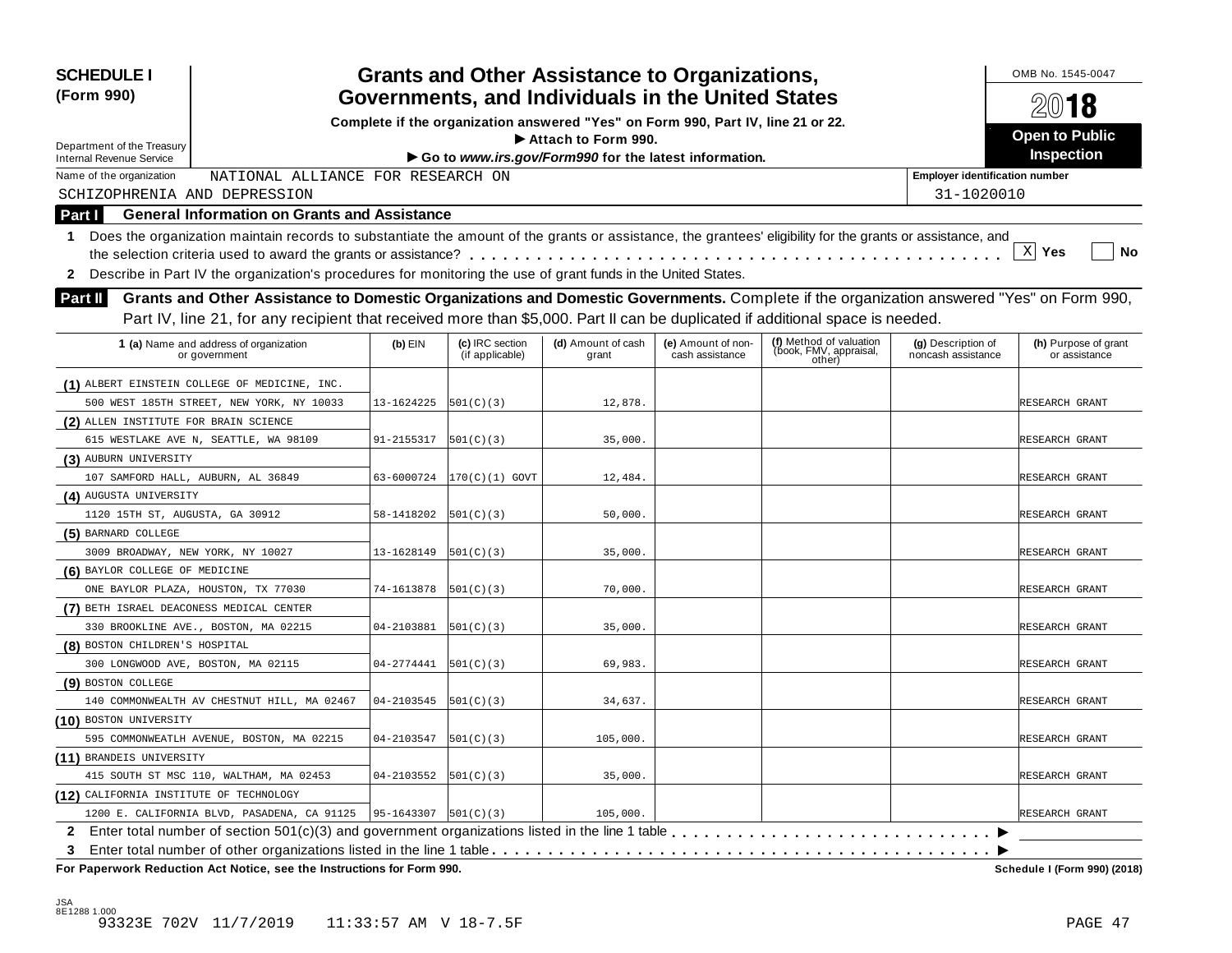| <b>SCHEDULE I</b><br>(Form 990)                                                                                                                                  |            |                                    | <b>Grants and Other Assistance to Organizations,</b><br>Governments, and Individuals in the United States |                                       |                                                             |                                          | OMB No. 1545-0047<br>2018             |
|------------------------------------------------------------------------------------------------------------------------------------------------------------------|------------|------------------------------------|-----------------------------------------------------------------------------------------------------------|---------------------------------------|-------------------------------------------------------------|------------------------------------------|---------------------------------------|
|                                                                                                                                                                  |            |                                    | Complete if the organization answered "Yes" on Form 990, Part IV, line 21 or 22.                          |                                       |                                                             |                                          |                                       |
|                                                                                                                                                                  |            |                                    | Attach to Form 990.                                                                                       |                                       |                                                             |                                          | <b>Open to Public</b>                 |
| Department of the Treasury<br><b>Internal Revenue Service</b>                                                                                                    |            |                                    | Go to www.irs.gov/Form990 for the latest information.                                                     |                                       |                                                             |                                          | Inspection                            |
| NATIONAL ALLIANCE FOR RESEARCH ON<br>Name of the organization                                                                                                    |            |                                    |                                                                                                           |                                       |                                                             | <b>Employer identification number</b>    |                                       |
| SCHIZOPHRENIA AND DEPRESSION                                                                                                                                     |            |                                    |                                                                                                           |                                       |                                                             | 31-1020010                               |                                       |
| <b>General Information on Grants and Assistance</b><br>Part I                                                                                                    |            |                                    |                                                                                                           |                                       |                                                             |                                          |                                       |
| Does the organization maintain records to substantiate the amount of the grants or assistance, the grantees' eligibility for the grants or assistance, and<br>1. |            |                                    |                                                                                                           |                                       |                                                             |                                          |                                       |
|                                                                                                                                                                  |            |                                    |                                                                                                           |                                       |                                                             |                                          | $\mathbf{x}$<br>Yes<br><b>No</b>      |
| 2 Describe in Part IV the organization's procedures for monitoring the use of grant funds in the United States.                                                  |            |                                    |                                                                                                           |                                       |                                                             |                                          |                                       |
|                                                                                                                                                                  |            |                                    |                                                                                                           |                                       |                                                             |                                          |                                       |
| Grants and Other Assistance to Domestic Organizations and Domestic Governments. Complete if the organization answered "Yes" on Form 990,<br>Part II              |            |                                    |                                                                                                           |                                       |                                                             |                                          |                                       |
| Part IV, line 21, for any recipient that received more than \$5,000. Part II can be duplicated if additional space is needed.                                    |            |                                    |                                                                                                           |                                       |                                                             |                                          |                                       |
| 1 (a) Name and address of organization<br>or government                                                                                                          | $(b)$ EIN  | (c) IRC section<br>(if applicable) | (d) Amount of cash<br>grant                                                                               | (e) Amount of non-<br>cash assistance | (f) Method of valuation<br>(book, FMV, appraisal,<br>other) | (g) Description of<br>noncash assistance | (h) Purpose of grant<br>or assistance |
| (1) CASE WESTERN RESERVE UNIVERSITY                                                                                                                              |            |                                    |                                                                                                           |                                       |                                                             |                                          |                                       |
| 10900 EUCLID AVENUE, CLEVELAND, OH 44106                                                                                                                         | 34-1018992 | 501(C)(3)                          | 50,000.                                                                                                   |                                       |                                                             |                                          | RESEARCH GRANT                        |
| (2) CHILD MIND INSTITUTE                                                                                                                                         |            |                                    |                                                                                                           |                                       |                                                             |                                          |                                       |
| 101 EAST 56TH STREET, NEW YORK, NY 10022                                                                                                                         | 80-0478843 | 501(C)(3)                          | 35,000.                                                                                                   |                                       |                                                             |                                          | RESEARCH GRANT                        |
| (3) CHILDREN'S HOSPITAL OF PHILADELPHIA                                                                                                                          |            |                                    |                                                                                                           |                                       |                                                             |                                          |                                       |
| 34TH ST CIVIC CTR BLVD, PHILA., PA 19104                                                                                                                         | 23-1352166 | 501(C)(3)                          | 295,000.                                                                                                  |                                       |                                                             |                                          | RESEARCH GRANT                        |
| (4) COLD SPRING HARBOR LABORATORY                                                                                                                                |            |                                    |                                                                                                           |                                       |                                                             |                                          |                                       |
| 1 BUNGTOWN RD, COLD SPRING HARBOR, NY 11724                                                                                                                      | 11-2013303 | 501(C)(3)                          | 70,000.                                                                                                   |                                       |                                                             |                                          | RESEARCH GRANT                        |
| (5) COLUMBIA UNIVERSITY                                                                                                                                          |            |                                    |                                                                                                           |                                       |                                                             |                                          |                                       |
| 1051 RIVERSIDE DRIVE, NEW YORK, NY 10032                                                                                                                         | 13-5598093 | 501(C)(3)                          | 329,982.                                                                                                  |                                       |                                                             |                                          | RESEARCH GRANT                        |
| (6) COLUMBIA UNIVERSITY                                                                                                                                          |            |                                    |                                                                                                           |                                       |                                                             |                                          |                                       |
| 1051 RIVERSIDE DRIVE, NEW YORK, NY 10032                                                                                                                         | 13-5598093 | 501(C)(3)                          | 20,000.                                                                                                   |                                       |                                                             |                                          | AWARD/PRIZE                           |
| (7) CREIGHTON UNIVERSITY                                                                                                                                         |            |                                    |                                                                                                           |                                       |                                                             |                                          |                                       |
| 2500 CALIFORNIA PLZ, OMAHA, NE 68154                                                                                                                             | 47-0376583 | 501(C)(3)                          | 22,122.                                                                                                   |                                       |                                                             |                                          | RESEARCH GRANT                        |
| (8) DUKE UNIVERSITY                                                                                                                                              |            |                                    |                                                                                                           |                                       |                                                             |                                          |                                       |
| ALUMNI & DEVE. RECORDS, DURHAM, NC 27708                                                                                                                         | 56-0532129 | 501(C)(3)                          | 154,347.                                                                                                  |                                       |                                                             |                                          | RESEARCH GRANT                        |
| (9) EMORY UNIVERSITY                                                                                                                                             |            |                                    |                                                                                                           |                                       |                                                             |                                          |                                       |
| 1762 CLIFTON RD, ATLANTA, GA 30322                                                                                                                               | 58-0566256 | 501(C)(3)                          | 70,679                                                                                                    |                                       |                                                             |                                          | RESEARCH GRANT                        |
| (10) GEORGE WASHINGTON UNIVERSITY                                                                                                                                |            |                                    |                                                                                                           |                                       |                                                             |                                          |                                       |
| 2121 I STREET NW, WASHINGTON, DC 20052                                                                                                                           | 53-0196584 | 501(C)(3)                          | 35,000.                                                                                                   |                                       |                                                             |                                          | RESEARCH GRANT                        |
| (11) GEORGETOWN UNIVERSITY                                                                                                                                       |            |                                    |                                                                                                           |                                       |                                                             |                                          |                                       |
| 37TH AND O STS NW, WASHINGTON, DC 20007                                                                                                                          | 53-0196603 | 501(C)(3)                          | 35,000.                                                                                                   |                                       |                                                             |                                          | RESEARCH GRANT                        |
| (12) GEORGIA TECH                                                                                                                                                |            |                                    |                                                                                                           |                                       |                                                             |                                          |                                       |
| 505 10TH ST NW, ATLANTA, GA 30318                                                                                                                                | 58-0603146 | 501(C)(3)                          | 35,000.                                                                                                   |                                       |                                                             |                                          | RESEARCH GRANT                        |
|                                                                                                                                                                  |            |                                    |                                                                                                           |                                       |                                                             |                                          |                                       |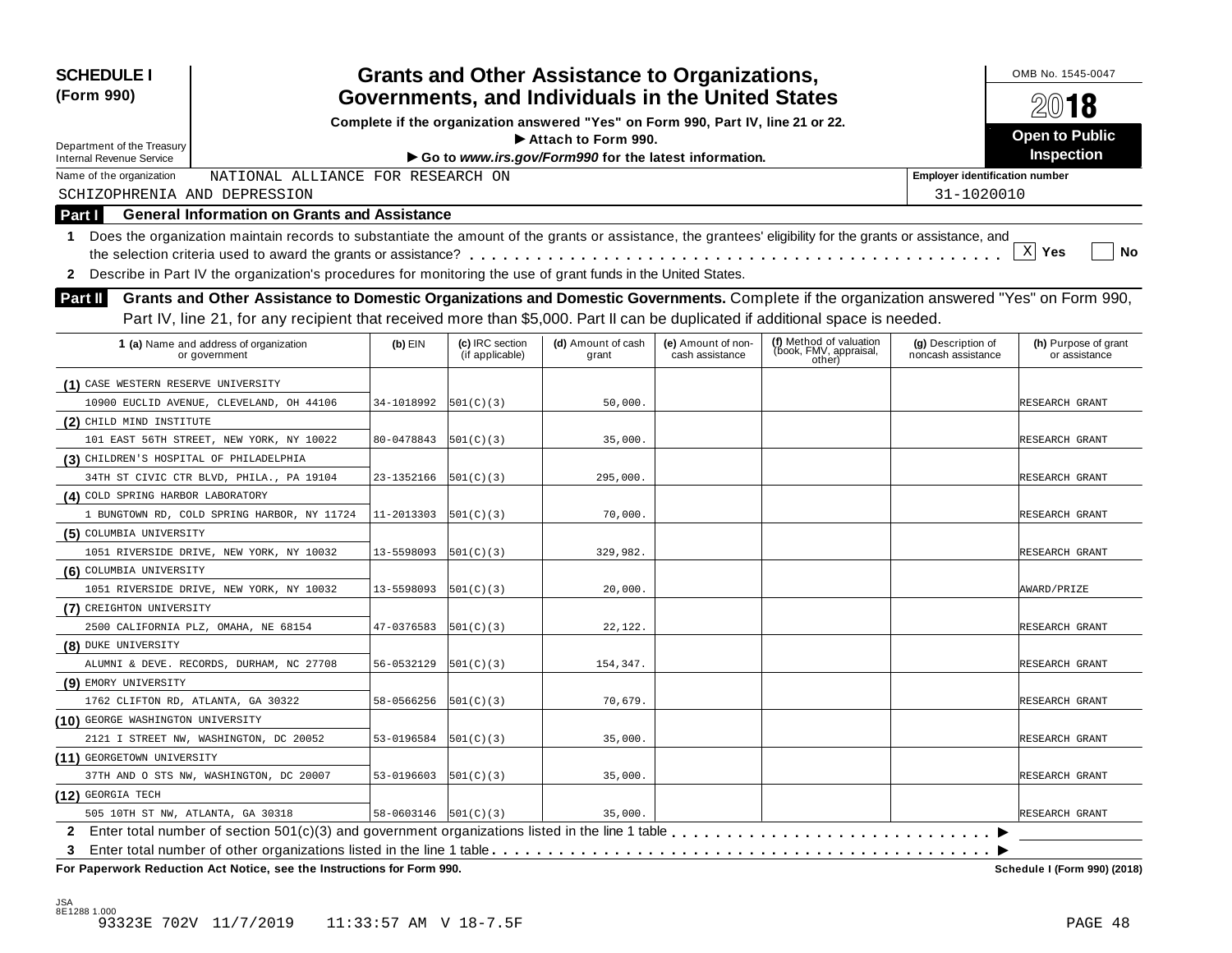| <b>SCHEDULE I</b><br>(Form 990)                                                                                                                                  |            |                                    | <b>Grants and Other Assistance to Organizations,</b><br>Governments, and Individuals in the United States |                                       |                                                             |                                          | OMB No. 1545-0047                     |
|------------------------------------------------------------------------------------------------------------------------------------------------------------------|------------|------------------------------------|-----------------------------------------------------------------------------------------------------------|---------------------------------------|-------------------------------------------------------------|------------------------------------------|---------------------------------------|
|                                                                                                                                                                  |            |                                    | 2018                                                                                                      |                                       |                                                             |                                          |                                       |
|                                                                                                                                                                  |            |                                    | Complete if the organization answered "Yes" on Form 990, Part IV, line 21 or 22.<br>Attach to Form 990.   |                                       |                                                             |                                          | <b>Open to Public</b>                 |
| Department of the Treasury<br><b>Internal Revenue Service</b>                                                                                                    |            |                                    | Go to www.irs.gov/Form990 for the latest information.                                                     |                                       |                                                             |                                          | Inspection                            |
| NATIONAL ALLIANCE FOR RESEARCH ON<br>Name of the organization                                                                                                    |            |                                    |                                                                                                           |                                       |                                                             | <b>Employer identification number</b>    |                                       |
| SCHIZOPHRENIA AND DEPRESSION                                                                                                                                     |            |                                    |                                                                                                           |                                       |                                                             | 31-1020010                               |                                       |
| <b>General Information on Grants and Assistance</b><br><b>Part I</b>                                                                                             |            |                                    |                                                                                                           |                                       |                                                             |                                          |                                       |
| Does the organization maintain records to substantiate the amount of the grants or assistance, the grantees' eligibility for the grants or assistance, and<br>1. |            |                                    |                                                                                                           |                                       |                                                             |                                          |                                       |
|                                                                                                                                                                  |            |                                    |                                                                                                           |                                       |                                                             |                                          | $\mathbf{x}$<br>Yes<br><b>No</b>      |
| 2 Describe in Part IV the organization's procedures for monitoring the use of grant funds in the United States.                                                  |            |                                    |                                                                                                           |                                       |                                                             |                                          |                                       |
|                                                                                                                                                                  |            |                                    |                                                                                                           |                                       |                                                             |                                          |                                       |
| Grants and Other Assistance to Domestic Organizations and Domestic Governments. Complete if the organization answered "Yes" on Form 990,<br><b>Part II</b>       |            |                                    |                                                                                                           |                                       |                                                             |                                          |                                       |
| Part IV, line 21, for any recipient that received more than \$5,000. Part II can be duplicated if additional space is needed.                                    |            |                                    |                                                                                                           |                                       |                                                             |                                          |                                       |
| 1 (a) Name and address of organization<br>or government                                                                                                          | $(b)$ EIN  | (c) IRC section<br>(if applicable) | (d) Amount of cash<br>grant                                                                               | (e) Amount of non-<br>cash assistance | (f) Method of valuation<br>(book, FMV, appraisal,<br>other) | (g) Description of<br>noncash assistance | (h) Purpose of grant<br>or assistance |
| (1) HARVARD UNIVERSITY                                                                                                                                           |            |                                    |                                                                                                           |                                       |                                                             |                                          |                                       |
| 1033 MASSACHUSETTS AVE, CAMBRIDGE, MA 02138                                                                                                                      | 04-2103580 | 501(C)(3)                          | 209,800.                                                                                                  |                                       |                                                             |                                          | RESEARCH GRANT                        |
| (2) ICAHN SCHOOL OF MEDICINE AT MOUNT SINAI                                                                                                                      |            |                                    |                                                                                                           |                                       |                                                             |                                          |                                       |
| ONE GUSTAVE L. LEVY PL, NEW YORK, NY 10029                                                                                                                       | 13-6171197 | 501(C)(3)                          | 467,891.                                                                                                  |                                       |                                                             |                                          | RESEARCH GRANT                        |
| (3) ICAHN SCHOOL OF MEDICINE                                                                                                                                     |            |                                    |                                                                                                           |                                       |                                                             |                                          |                                       |
| ONE GUSTAVE L. LEVY PL, NEW YORK, NY 10029                                                                                                                       | 13-6171197 | 501(C)(3)                          | 20,000.                                                                                                   |                                       |                                                             |                                          | AWARD/PRIZE                           |
| (4) INDIANA UNIVERSITY                                                                                                                                           |            |                                    |                                                                                                           |                                       |                                                             |                                          |                                       |
| 400 E 7TH ST RM 501, BLOOMINGTON, IN 47405                                                                                                                       | 35-6001673 | 501(C)(3)                          | 70,034                                                                                                    |                                       |                                                             |                                          | RESEARCH GRANT                        |
| (5) JOHNS HOPKINS UNIVERSITY                                                                                                                                     |            |                                    |                                                                                                           |                                       |                                                             |                                          |                                       |
| 3910 KESWICK ROAD, BALTIMORE, MD 21211                                                                                                                           | 52-0595110 | 501(C) (3)                         | 210,000.                                                                                                  |                                       |                                                             |                                          | RESEARCH GRANT                        |
| (6) LAUREATE INSTITUTE FOR BRAIN RESEARCH                                                                                                                        |            |                                    |                                                                                                           |                                       |                                                             |                                          |                                       |
| 6655 S YALE AVE, TULSA, OK 74136                                                                                                                                 | 73-1328881 | 501(C)(3)                          | 69,659                                                                                                    |                                       |                                                             |                                          | RESEARCH GRANT                        |
| (7) LIEBER INSTITUTE FOR BRAIN DEVELOPMENT                                                                                                                       |            |                                    |                                                                                                           |                                       |                                                             |                                          |                                       |
| 855 NORTH WOLFE STREET, BALTIMORE, MD 21205                                                                                                                      | 26-3690883 | 501(C)(3)                          | 35,000.                                                                                                   |                                       |                                                             |                                          | RESEARCH GRANT                        |
| (8) MARSHALL UNIVERSITY                                                                                                                                          |            |                                    |                                                                                                           |                                       |                                                             |                                          |                                       |
| 1 JOHN MARSHALL DR, HUNTINGTON, WV 25755                                                                                                                         | 55-0683361 | 501(C)(3)                          | 70,000.                                                                                                   |                                       |                                                             |                                          | RESEARCH GRANT                        |
| (9) MASSACHUSETTS GENERAL HOSPITAL                                                                                                                               |            |                                    |                                                                                                           |                                       |                                                             |                                          |                                       |
| 55 FRUIT STREET, BOSTON, MA 02114                                                                                                                                | 04-2697983 | 501(C)(3)                          | 122,500.                                                                                                  |                                       |                                                             |                                          | RESEARCH GRANT                        |
| (10) MASSACHUSETTS INSTITUTE OF TECHNOLOGY                                                                                                                       |            |                                    |                                                                                                           |                                       |                                                             |                                          |                                       |
| 77 MASSACHUSETTS AVE, CAMBRIDGE, MA 02139                                                                                                                        | 04-2103594 | 501(C)(3)                          | 235,000.                                                                                                  |                                       |                                                             |                                          | RESEARCH GRANT                        |
| (11) MAX-PLANCK FLORIDA INSTITUTE                                                                                                                                |            |                                    |                                                                                                           |                                       |                                                             |                                          |                                       |
| 1 MAX PLANCK WAY, JUPITER, FL 33458                                                                                                                              | 26-2117502 | 501(C)(3)                          | 35,000.                                                                                                   |                                       |                                                             |                                          | RESEARCH GRANT                        |
| (12) MAYO CLINIC, ROCHESTER                                                                                                                                      |            |                                    |                                                                                                           |                                       |                                                             |                                          |                                       |
| 200 FIRST ST SW, ROCHESTER, MN 55902                                                                                                                             | 41-6011702 | 501(C) (3)                         | 35,000                                                                                                    |                                       |                                                             |                                          | RESEARCH GRANT                        |
|                                                                                                                                                                  |            |                                    |                                                                                                           |                                       |                                                             |                                          |                                       |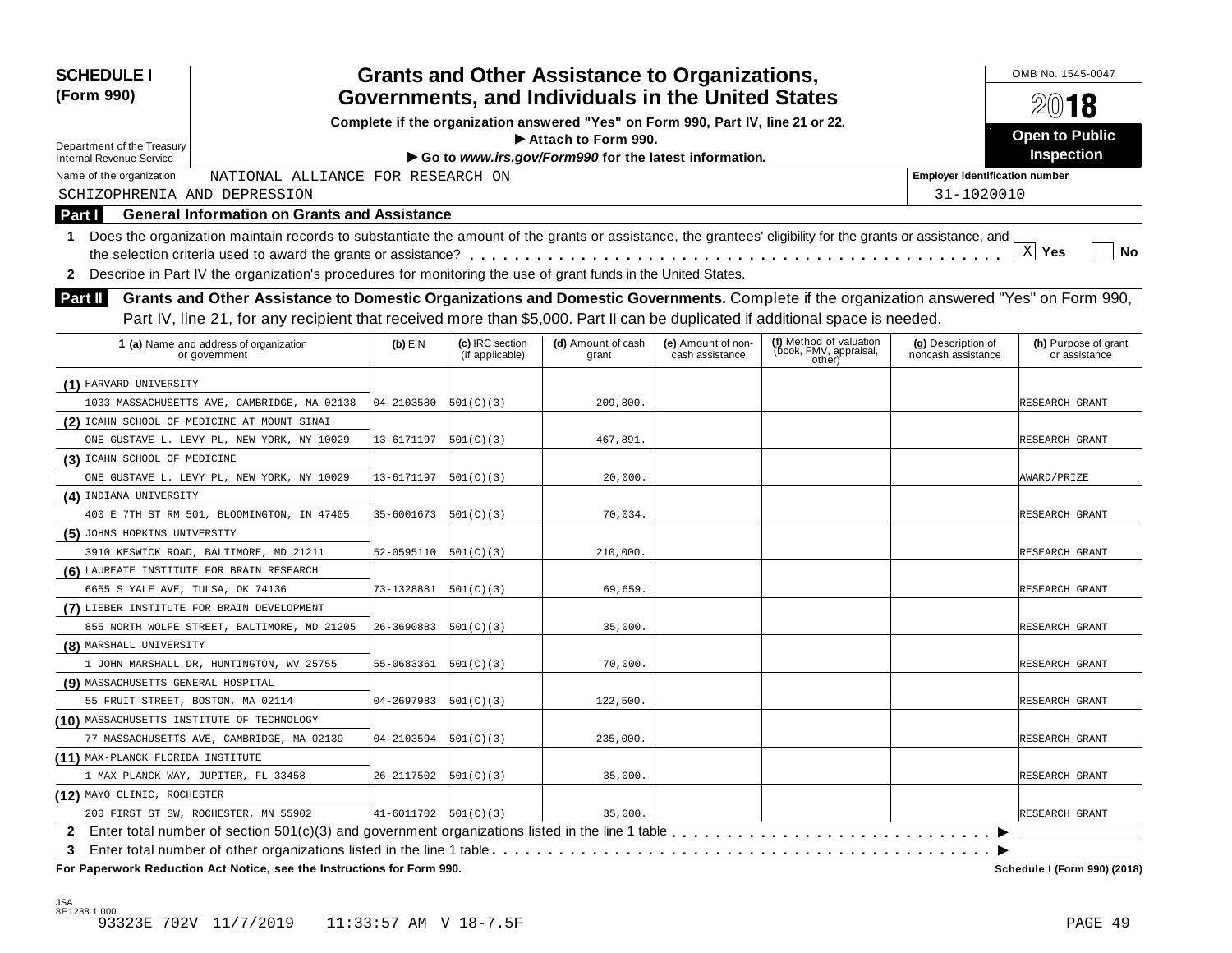| <b>SCHEDULE I</b><br>(Form 990)                                                                                                                                  |            |                                    | <b>Grants and Other Assistance to Organizations,</b><br>Governments, and Individuals in the United States |                                       |                                                             |                                          | OMB No. 1545-0047<br>2018             |
|------------------------------------------------------------------------------------------------------------------------------------------------------------------|------------|------------------------------------|-----------------------------------------------------------------------------------------------------------|---------------------------------------|-------------------------------------------------------------|------------------------------------------|---------------------------------------|
|                                                                                                                                                                  |            |                                    | Complete if the organization answered "Yes" on Form 990, Part IV, line 21 or 22.                          |                                       |                                                             |                                          |                                       |
|                                                                                                                                                                  |            |                                    | Attach to Form 990.                                                                                       |                                       |                                                             |                                          | <b>Open to Public</b>                 |
| Department of the Treasury<br><b>Internal Revenue Service</b>                                                                                                    |            |                                    | Go to www.irs.gov/Form990 for the latest information.                                                     |                                       |                                                             |                                          | <b>Inspection</b>                     |
| Name of the organization<br>NATIONAL ALLIANCE FOR RESEARCH ON                                                                                                    |            |                                    |                                                                                                           |                                       |                                                             | <b>Employer identification number</b>    |                                       |
| SCHIZOPHRENIA AND DEPRESSION                                                                                                                                     |            |                                    |                                                                                                           |                                       |                                                             | 31-1020010                               |                                       |
| <b>General Information on Grants and Assistance</b><br>Part I                                                                                                    |            |                                    |                                                                                                           |                                       |                                                             |                                          |                                       |
| Does the organization maintain records to substantiate the amount of the grants or assistance, the grantees' eligibility for the grants or assistance, and<br>1. |            |                                    |                                                                                                           |                                       |                                                             |                                          |                                       |
|                                                                                                                                                                  |            |                                    |                                                                                                           |                                       |                                                             |                                          | X <br>Yes<br>No                       |
| Describe in Part IV the organization's procedures for monitoring the use of grant funds in the United States.<br>$\mathbf{2}$                                    |            |                                    |                                                                                                           |                                       |                                                             |                                          |                                       |
| Grants and Other Assistance to Domestic Organizations and Domestic Governments. Complete if the organization answered "Yes" on Form 990,<br>Part II              |            |                                    |                                                                                                           |                                       |                                                             |                                          |                                       |
| Part IV, line 21, for any recipient that received more than \$5,000. Part II can be duplicated if additional space is needed.                                    |            |                                    |                                                                                                           |                                       |                                                             |                                          |                                       |
|                                                                                                                                                                  |            |                                    |                                                                                                           |                                       |                                                             |                                          |                                       |
| 1 (a) Name and address of organization<br>or government                                                                                                          | $(b)$ EIN  | (c) IRC section<br>(if applicable) | (d) Amount of cash<br>grant                                                                               | (e) Amount of non-<br>cash assistance | (f) Method of valuation<br>(book, FMV, appraisal,<br>other) | (g) Description of<br>noncash assistance | (h) Purpose of grant<br>or assistance |
| (1) MCLEAN HOSPITAL                                                                                                                                              |            |                                    |                                                                                                           |                                       |                                                             |                                          |                                       |
| 115 MILL STREET, BOSTON, MA 02478                                                                                                                                | 04-2697981 | 501(C)(3)                          | 266,953.                                                                                                  |                                       |                                                             |                                          | RESEARCH GRANT                        |
| (2) MEDICAL COLLEGE OF WISCONSIN                                                                                                                                 |            |                                    |                                                                                                           |                                       |                                                             |                                          |                                       |
| 8701 WATERTOWN PLK RD, MILWAUKEE, WI 53226                                                                                                                       | 39-0806261 | 501(C)(3)                          | 35,000.                                                                                                   |                                       |                                                             |                                          | RESEARCH GRANT                        |
| (3) MEDICAL UNIVERSITY OF SOUTH CAROLINA                                                                                                                         |            |                                    |                                                                                                           |                                       |                                                             |                                          |                                       |
| 179 ASHLEY AVE, CHARLESTON, SC 29425                                                                                                                             | 57-6000722 | $ 170(C)(1)$ GOVT                  | 70,000.                                                                                                   |                                       |                                                             |                                          | RESEARCH GRANT                        |
| (4) NATHAN S. KLINE INSTITUTE                                                                                                                                    |            |                                    |                                                                                                           |                                       |                                                             |                                          |                                       |
| 150 BROADWAY, MENANDS, NY 12204                                                                                                                                  | 14-1410842 | 501(C)(3)                          | 192,434.                                                                                                  |                                       |                                                             |                                          | RESEARCH GRANT                        |
| (5) NATIONAL INSTITUTE OF MENTAL HEALTH                                                                                                                          |            |                                    |                                                                                                           |                                       |                                                             |                                          |                                       |
| 9000 ROCKVILLE PIKE, BETHESDA, MD 20892                                                                                                                          | 52-0858115 | $ 170(C)(1)$ GOVT                  | 70,000                                                                                                    |                                       |                                                             |                                          | RESEARCH GRANT                        |
| (6) NEW YORK GENOME CENTER                                                                                                                                       |            |                                    |                                                                                                           |                                       |                                                             |                                          |                                       |
| 101 AVE. OF THE AMERICAS, NY, NY 10013                                                                                                                           | 80-0631734 | 501(C)(3)                          | 35,000.                                                                                                   |                                       |                                                             |                                          | RESEARCH GRANT                        |
| (7) NEW YORK UNIVERSITY                                                                                                                                          |            |                                    |                                                                                                           |                                       |                                                             |                                          |                                       |
| 25 WEST 4TH STREET, NEW YORK, NY 10012                                                                                                                           | 13-5562308 | 501(C)(3)                          | 122,497.                                                                                                  |                                       |                                                             |                                          | RESEARCH GRANT                        |
| (8) NORTHWESTERN UNIVERSITY                                                                                                                                      |            |                                    |                                                                                                           |                                       |                                                             |                                          |                                       |
| 633 CLARK STREET, EVANSTON, IL 60208                                                                                                                             | 36-2167817 | 501(C)(3)                          | 87,500.                                                                                                   |                                       |                                                             |                                          | RESEARCH GRANT                        |
| (9) PRINCETON UNIVERSITY                                                                                                                                         |            |                                    |                                                                                                           |                                       |                                                             |                                          |                                       |
| 701 CARNEGIE CTR, PRINCETON, NJ 08540                                                                                                                            | 21-0634501 | 501(C)(3)                          | 70,000.                                                                                                   |                                       |                                                             |                                          | RESEARCH GRANT                        |
| (10) RESEARCH FOUND. FOR THE STATE UNIV. OF NY                                                                                                                   |            |                                    |                                                                                                           |                                       |                                                             |                                          |                                       |
| P.O. BOX 9, ALBANY, NY 12201                                                                                                                                     | 14-1368361 | 501(C)(3)                          | 259,848.                                                                                                  |                                       |                                                             |                                          | RESEARCH GRANT                        |
| (11) RUTGERS UNIVERSITY                                                                                                                                          |            |                                    |                                                                                                           |                                       |                                                             |                                          |                                       |
| 100 STRUBLE RD., BRANCHVILLE, NJ 07826                                                                                                                           | 22-6001086 | 501(C)(3)                          | 67,497.                                                                                                   |                                       |                                                             |                                          | RESEARCH GRANT                        |
| (12) SALK INSTITUTE FOR BIOLOGICAL STUDIES                                                                                                                       |            |                                    |                                                                                                           |                                       |                                                             |                                          |                                       |
| 10010 N TORREY PINES RD, LA JOLLA, CA 92037                                                                                                                      | 95-2160097 | 501(C)(3)                          | 70,000.                                                                                                   |                                       |                                                             |                                          | RESEARCH GRANT                        |
|                                                                                                                                                                  |            |                                    |                                                                                                           |                                       |                                                             |                                          |                                       |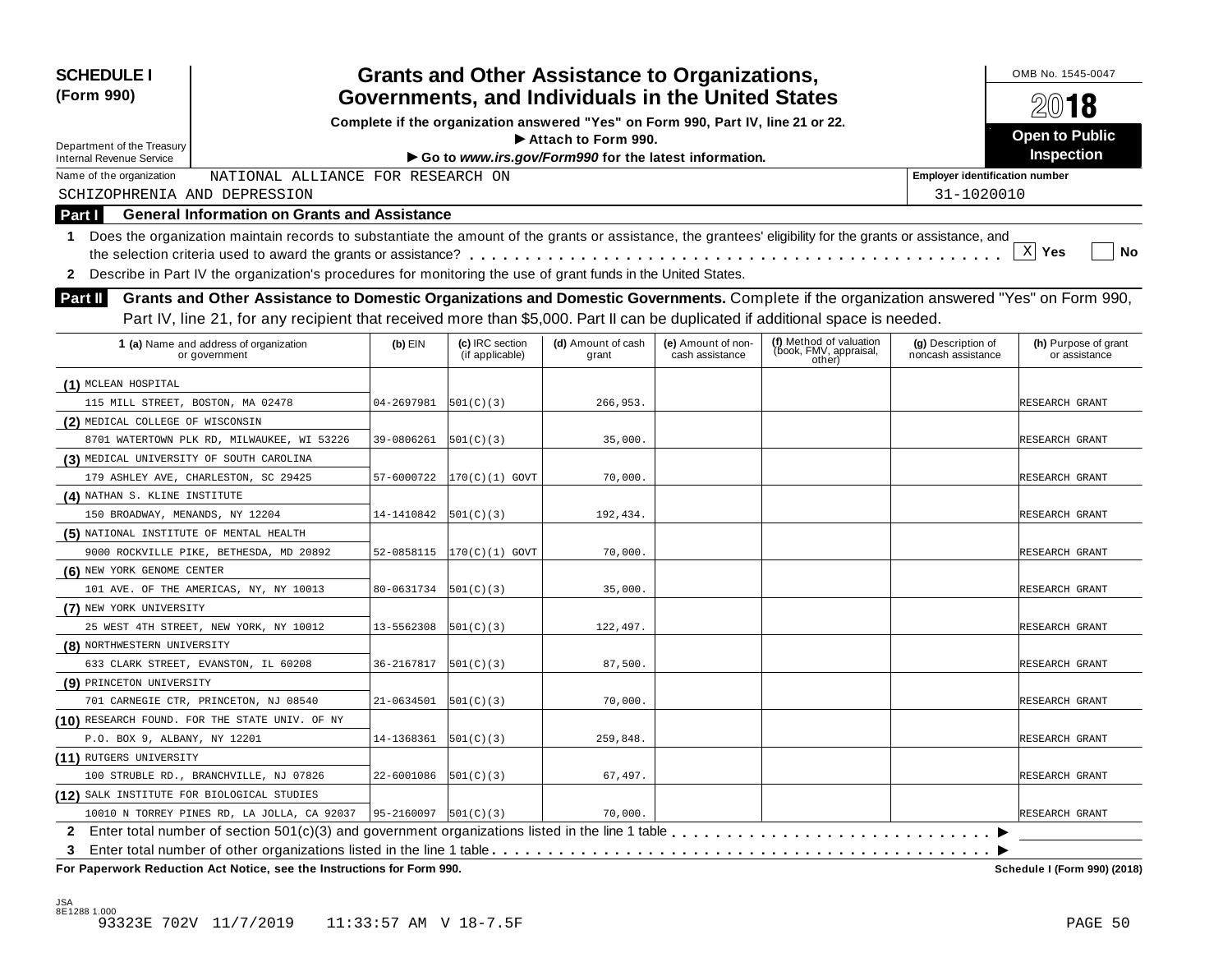| (Form 990)                                                                                                                                                       |            |                                    | <b>Grants and Other Assistance to Organizations,</b><br>Governments, and Individuals in the United States |                                       |                                                             |                                          | OMB No. 1545-0047<br>2018             |
|------------------------------------------------------------------------------------------------------------------------------------------------------------------|------------|------------------------------------|-----------------------------------------------------------------------------------------------------------|---------------------------------------|-------------------------------------------------------------|------------------------------------------|---------------------------------------|
|                                                                                                                                                                  |            |                                    | Complete if the organization answered "Yes" on Form 990, Part IV, line 21 or 22.                          |                                       |                                                             |                                          |                                       |
|                                                                                                                                                                  |            |                                    | Attach to Form 990.                                                                                       |                                       |                                                             |                                          | <b>Open to Public</b>                 |
| Department of the Treasury<br><b>Internal Revenue Service</b>                                                                                                    |            |                                    | Go to www.irs.gov/Form990 for the latest information.                                                     |                                       |                                                             |                                          | Inspection                            |
| NATIONAL ALLIANCE FOR RESEARCH ON<br>Name of the organization                                                                                                    |            |                                    |                                                                                                           |                                       |                                                             | <b>Employer identification number</b>    |                                       |
| SCHIZOPHRENIA AND DEPRESSION                                                                                                                                     |            |                                    |                                                                                                           |                                       |                                                             | 31-1020010                               |                                       |
| <b>General Information on Grants and Assistance</b><br>Part I                                                                                                    |            |                                    |                                                                                                           |                                       |                                                             |                                          |                                       |
| Does the organization maintain records to substantiate the amount of the grants or assistance, the grantees' eligibility for the grants or assistance, and<br>1. |            |                                    |                                                                                                           |                                       |                                                             |                                          |                                       |
|                                                                                                                                                                  |            |                                    |                                                                                                           |                                       |                                                             |                                          | $\mathbf{x}$<br>Yes<br><b>No</b>      |
| 2 Describe in Part IV the organization's procedures for monitoring the use of grant funds in the United States.                                                  |            |                                    |                                                                                                           |                                       |                                                             |                                          |                                       |
|                                                                                                                                                                  |            |                                    |                                                                                                           |                                       |                                                             |                                          |                                       |
| Grants and Other Assistance to Domestic Organizations and Domestic Governments. Complete if the organization answered "Yes" on Form 990,<br><b>Part II</b>       |            |                                    |                                                                                                           |                                       |                                                             |                                          |                                       |
| Part IV, line 21, for any recipient that received more than \$5,000. Part II can be duplicated if additional space is needed.                                    |            |                                    |                                                                                                           |                                       |                                                             |                                          |                                       |
| 1 (a) Name and address of organization<br>or government                                                                                                          | $(b)$ EIN  | (c) IRC section<br>(if applicable) | (d) Amount of cash<br>grant                                                                               | (e) Amount of non-<br>cash assistance | (f) Method of valuation<br>(book, FMV, appraisal,<br>other) | (g) Description of<br>noncash assistance | (h) Purpose of grant<br>or assistance |
| (1) SEATTLE CHILDREN'S RESEARCH INSTITUTE                                                                                                                        |            |                                    |                                                                                                           |                                       |                                                             |                                          |                                       |
| P.O. BOX 5371, SEATTLE, WA 98145                                                                                                                                 | 91-0564748 | 501(C)(3)                          | 35,000.                                                                                                   |                                       |                                                             |                                          | RESEARCH GRANT                        |
| (2) ST. JUDE CHILDREN'S RESEARCH HOSPITAL                                                                                                                        |            |                                    |                                                                                                           |                                       |                                                             |                                          |                                       |
| 501 ST. JUDE PLACE, MEMPHIS, TN 38105                                                                                                                            | 62-0646012 | 501(C)(3)                          | 35,000.                                                                                                   |                                       |                                                             |                                          | RESEARCH GRANT                        |
| (3) STANFORD UNIVERSITY                                                                                                                                          |            |                                    |                                                                                                           |                                       |                                                             |                                          |                                       |
| 326 GALVEZ STREET, STANFORD, CA 94305                                                                                                                            | 94-1156365 | 501(C)(3)                          | 504,592.                                                                                                  |                                       |                                                             |                                          | RESEARCH GRANT                        |
| (4) TEMPLE UNIVERSITY                                                                                                                                            |            |                                    |                                                                                                           |                                       |                                                             |                                          |                                       |
| 1852 N 10TH STREET, PHILADELPHIA, PA 19122                                                                                                                       | 23-1365971 | 501(C)(3)                          | 69,643.                                                                                                   |                                       |                                                             |                                          | RESEARCH GRANT                        |
| (5) TEXAS A&M UNIVERSITY                                                                                                                                         |            |                                    |                                                                                                           |                                       |                                                             |                                          |                                       |
| 401 GEORGE BUSH DR, COLLEGE STAT., TX 77840                                                                                                                      | 74-6000531 | 501(C)(3)                          | 70,000.                                                                                                   |                                       |                                                             |                                          | RESEARCH GRANT                        |
| (6) THE JACKSON LABORATORY                                                                                                                                       |            |                                    |                                                                                                           |                                       |                                                             |                                          |                                       |
| P.O. BOX 254, BAR HARBOR, ME 04609                                                                                                                               | 01-0211513 | 501(C)(3)                          | 35,000.                                                                                                   |                                       |                                                             |                                          | RESEARCH GRANT                        |
| (7) THE ROCKEFELLER UNIVERSITY                                                                                                                                   |            |                                    |                                                                                                           |                                       |                                                             |                                          |                                       |
| 1230 YORK AVE, NEW YORK, NY 10065                                                                                                                                | 13-1624158 | 501(C)(3)                          | 105,000.                                                                                                  |                                       |                                                             |                                          | RESEARCH GRANT                        |
| (8) TULANE UNIVERSITY                                                                                                                                            |            |                                    |                                                                                                           |                                       |                                                             |                                          |                                       |
| 6823 ST. CHARLES AVE, NEW ORLEANS, LA 70118                                                                                                                      | 72-0423889 | 501(C)(3)                          | 70,000.                                                                                                   |                                       |                                                             |                                          | RESEARCH GRANT                        |
| (9) UNIVERSITY OF ARIZONA                                                                                                                                        |            |                                    |                                                                                                           |                                       |                                                             |                                          |                                       |
| 888 NORTH EUCLID AVENUE, TUCSON, AZ 85719                                                                                                                        | 74-2652689 | 170(C)(1) GOVT                     | 105,000                                                                                                   |                                       |                                                             |                                          | RESEARCH GRANT                        |
| (10) UNIVERSITY OF ARKANSAS FOR MEDICAL SCIENCES                                                                                                                 |            |                                    |                                                                                                           |                                       |                                                             |                                          |                                       |
| 4301 WEST MARKHAM, LITTLE ROCK, AR 72201                                                                                                                         | 71-6046242 | 170(C)(1) GOVT                     | 34,737.                                                                                                   |                                       |                                                             |                                          | RESEARCH GRANT                        |
| (11) UNIVERSITY OF CALIFORNIA SAN DIEGO                                                                                                                          |            |                                    |                                                                                                           |                                       |                                                             |                                          |                                       |
| 9500 GILMAN DR, LA JOLLA, CA 92093                                                                                                                               | 95-6006144 | 501(C)(3)                          | 295,000.                                                                                                  |                                       |                                                             |                                          | RESEARCH GRANT                        |
| (12) UNIVERSITY OF CALIFORNIA, BERKELEY                                                                                                                          |            |                                    |                                                                                                           |                                       |                                                             |                                          |                                       |
| 1995 UNIVERSITY AVE, BERKELEY, CA 94704                                                                                                                          | 94-6090626 | 501(C)(3)                          | 119,754.                                                                                                  |                                       |                                                             |                                          | RESEARCH GRANT                        |
|                                                                                                                                                                  |            |                                    |                                                                                                           |                                       |                                                             |                                          |                                       |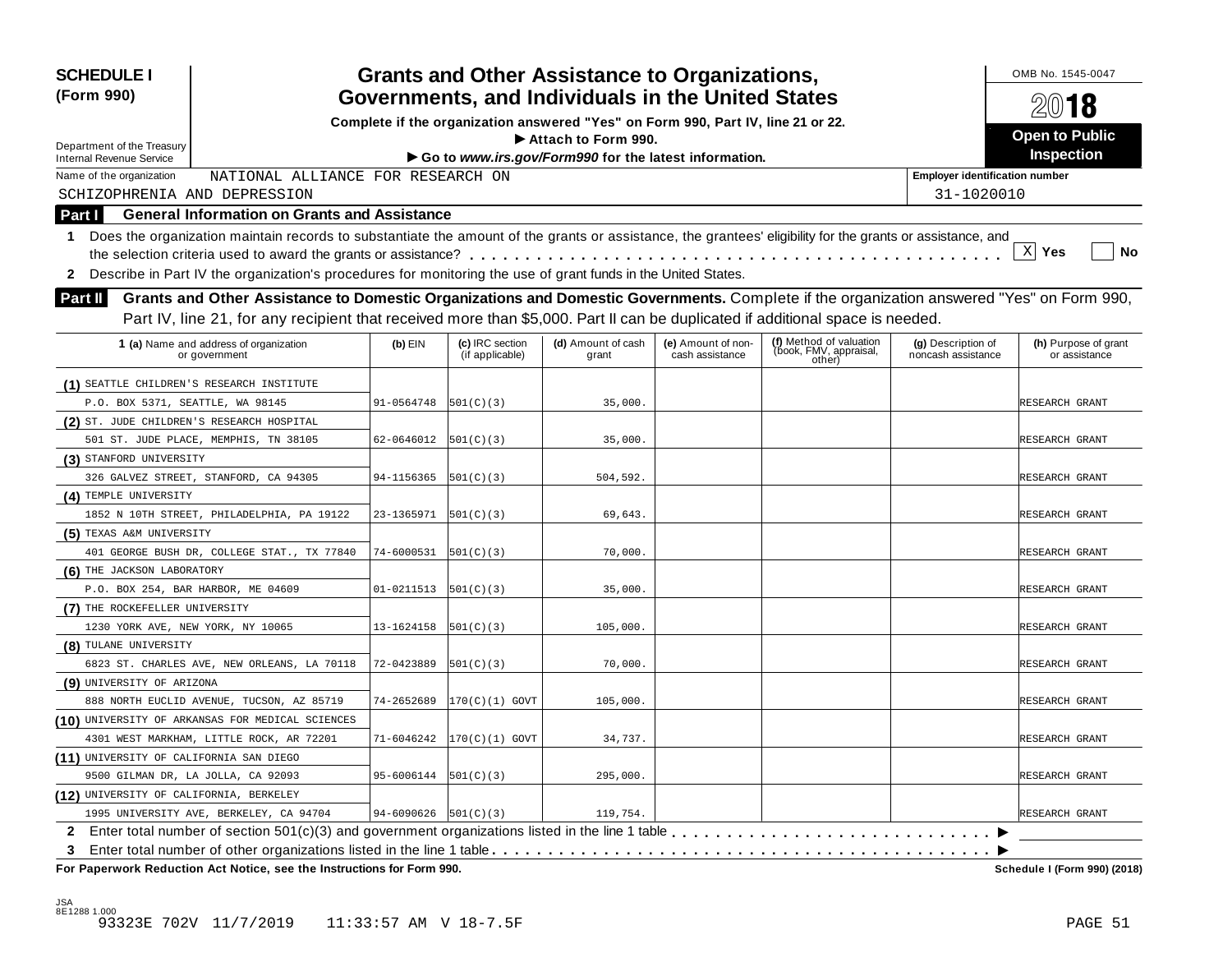| <b>SCHEDULE I</b><br>(Form 990)                                                                                                                                  |            |                                                                                                                                       | <b>Grants and Other Assistance to Organizations,</b>  |                                       |                                                             |                                          | OMB No. 1545-0047<br>2018             |  |
|------------------------------------------------------------------------------------------------------------------------------------------------------------------|------------|---------------------------------------------------------------------------------------------------------------------------------------|-------------------------------------------------------|---------------------------------------|-------------------------------------------------------------|------------------------------------------|---------------------------------------|--|
|                                                                                                                                                                  |            | Governments, and Individuals in the United States<br>Complete if the organization answered "Yes" on Form 990, Part IV, line 21 or 22. |                                                       |                                       |                                                             |                                          |                                       |  |
|                                                                                                                                                                  |            |                                                                                                                                       | Attach to Form 990.                                   |                                       |                                                             |                                          | <b>Open to Public</b>                 |  |
| Department of the Treasury<br><b>Internal Revenue Service</b>                                                                                                    |            |                                                                                                                                       | Go to www.irs.gov/Form990 for the latest information. |                                       |                                                             |                                          | Inspection                            |  |
| NATIONAL ALLIANCE FOR RESEARCH ON<br>Name of the organization                                                                                                    |            |                                                                                                                                       |                                                       |                                       |                                                             | <b>Employer identification number</b>    |                                       |  |
| SCHIZOPHRENIA AND DEPRESSION                                                                                                                                     |            |                                                                                                                                       |                                                       |                                       |                                                             | 31-1020010                               |                                       |  |
| <b>General Information on Grants and Assistance</b><br><b>Part I</b>                                                                                             |            |                                                                                                                                       |                                                       |                                       |                                                             |                                          |                                       |  |
|                                                                                                                                                                  |            |                                                                                                                                       |                                                       |                                       |                                                             |                                          |                                       |  |
| Does the organization maintain records to substantiate the amount of the grants or assistance, the grantees' eligibility for the grants or assistance, and<br>1. |            |                                                                                                                                       |                                                       |                                       |                                                             |                                          | $\mathbf{x}$<br>Yes<br><b>No</b>      |  |
|                                                                                                                                                                  |            |                                                                                                                                       |                                                       |                                       |                                                             |                                          |                                       |  |
| 2 Describe in Part IV the organization's procedures for monitoring the use of grant funds in the United States.                                                  |            |                                                                                                                                       |                                                       |                                       |                                                             |                                          |                                       |  |
| Grants and Other Assistance to Domestic Organizations and Domestic Governments. Complete if the organization answered "Yes" on Form 990,<br><b>Part II</b>       |            |                                                                                                                                       |                                                       |                                       |                                                             |                                          |                                       |  |
| Part IV, line 21, for any recipient that received more than \$5,000. Part II can be duplicated if additional space is needed.                                    |            |                                                                                                                                       |                                                       |                                       |                                                             |                                          |                                       |  |
| 1 (a) Name and address of organization<br>or government                                                                                                          | $(b)$ EIN  | (c) IRC section<br>(if applicable)                                                                                                    | (d) Amount of cash<br>grant                           | (e) Amount of non-<br>cash assistance | (f) Method of valuation<br>(book, FMV, appraisal,<br>other) | (g) Description of<br>noncash assistance | (h) Purpose of grant<br>or assistance |  |
| (1) UNIVERSITY OF CALIFORNIA, DAVIS                                                                                                                              |            |                                                                                                                                       |                                                       |                                       |                                                             |                                          |                                       |  |
| 202 COUSTEAU PLACE, DAVIS, CA 95618                                                                                                                              | 94-6036494 | 501(C)(3)                                                                                                                             | 35,000.                                               |                                       |                                                             |                                          | RESEARCH GRANT                        |  |
| (2) UNIVERSITY OF CALIFORNIA, DAVIS MEDICAL CTR                                                                                                                  |            |                                                                                                                                       |                                                       |                                       |                                                             |                                          |                                       |  |
| 202 COUSTEAU PLACE, DAVIS, CA 95618                                                                                                                              | 94-6081352 | 501(C)(3)                                                                                                                             | 139,754.                                              |                                       |                                                             |                                          | RESEARCH GRANT                        |  |
| (3) UNIVERSITY OF CALIFORNIA, IRVINE                                                                                                                             |            |                                                                                                                                       |                                                       |                                       |                                                             |                                          |                                       |  |
| 120 THEORY, IRVINE, CA 92617                                                                                                                                     | 95-2226406 | 501(C)(3)                                                                                                                             | 104,886.                                              |                                       |                                                             |                                          | RESEARCH GRANT                        |  |
| (4) UNIVERSITY OF CALIFORNIA, LOS ANGELES                                                                                                                        |            |                                                                                                                                       |                                                       |                                       |                                                             |                                          |                                       |  |
| 10889 WILSHIRE BLVD., LOS ANGELES, CA 90095                                                                                                                      | 95-6006143 | 501(C)(3)                                                                                                                             | 279,628.                                              |                                       |                                                             |                                          | RESEARCH GRANT                        |  |
| (5) UNIVERSITY OF CALIFORNIA, SAN FRANCISCO                                                                                                                      |            |                                                                                                                                       |                                                       |                                       |                                                             |                                          |                                       |  |
| 220 MONTGOMERY ST, SAN FRANCISCO, CA 94104                                                                                                                       | 94-6036493 | 501(C)(3)                                                                                                                             | 420,000.                                              |                                       |                                                             |                                          | RESEARCH GRANT                        |  |
| (6) UNIVERSITY OF CALIFORNIA, SANTA BARBARA                                                                                                                      |            |                                                                                                                                       |                                                       |                                       |                                                             |                                          |                                       |  |
| 3201 SAASB BLDG., SANTA BARBARA, CA 93106                                                                                                                        | 95-6006145 | 501(C)(3)                                                                                                                             | 35,000.                                               |                                       |                                                             |                                          | RESEARCH GRANT                        |  |
| (7) UNIVERSITY OF CHICAGO                                                                                                                                        |            |                                                                                                                                       |                                                       |                                       |                                                             |                                          |                                       |  |
| 5235 S. HARPER COURTH, CHICAGO, IL 60615                                                                                                                         | 36-2177139 | 501(C)(3)                                                                                                                             | 45,595.                                               |                                       |                                                             |                                          | RESEARCH GRANT                        |  |
| (8) UNIVERSITY OF CINCINNATI                                                                                                                                     |            |                                                                                                                                       |                                                       |                                       |                                                             |                                          |                                       |  |
| P.O. BOX 210641, CINCINNATI, OH 45221                                                                                                                            | 31-6000989 | 501(C)(3)                                                                                                                             | 105,000.                                              |                                       |                                                             |                                          | RESEARCH GRANT                        |  |
| (9) UNIVERSITY OF COLORADO DENVER                                                                                                                                |            |                                                                                                                                       |                                                       |                                       |                                                             |                                          |                                       |  |
| 1800 N GRANT STREET, DENVER, CO 80203                                                                                                                            | 84-6000555 | 501(C)(3)                                                                                                                             | 69,697.                                               |                                       |                                                             |                                          | RESEARCH GRANT                        |  |
| (10) UNIVERSITY OF CONNECTICUT HEALTH CENTER                                                                                                                     |            |                                                                                                                                       |                                                       |                                       |                                                             |                                          |                                       |  |
| 263 FARMINGTON AVENUE, FARMINGTON, CT 06030                                                                                                                      | 52-1725543 | 501(C)(1)                                                                                                                             | 35,000.                                               |                                       |                                                             |                                          | RESEARCH GRANT                        |  |
| (11) UNIVERSITY OF DELAWARE                                                                                                                                      |            |                                                                                                                                       |                                                       |                                       |                                                             |                                          |                                       |  |
| 83 E. MAIN STREET, NEWARK, DE 19716                                                                                                                              | 51-6000297 | 501(C)(3)                                                                                                                             | 70,000.                                               |                                       |                                                             |                                          | RESEARCH GRANT                        |  |
| (12) UNIVERSITY OF FLORIDA                                                                                                                                       |            |                                                                                                                                       |                                                       |                                       |                                                             |                                          |                                       |  |
| P.O. BOX 113201, GAINESVILLE, FL 32611                                                                                                                           | 59-6002052 | 501(C)(3)                                                                                                                             | 70,000.                                               |                                       |                                                             |                                          | RESEARCH GRANT                        |  |
|                                                                                                                                                                  |            |                                                                                                                                       |                                                       |                                       |                                                             |                                          |                                       |  |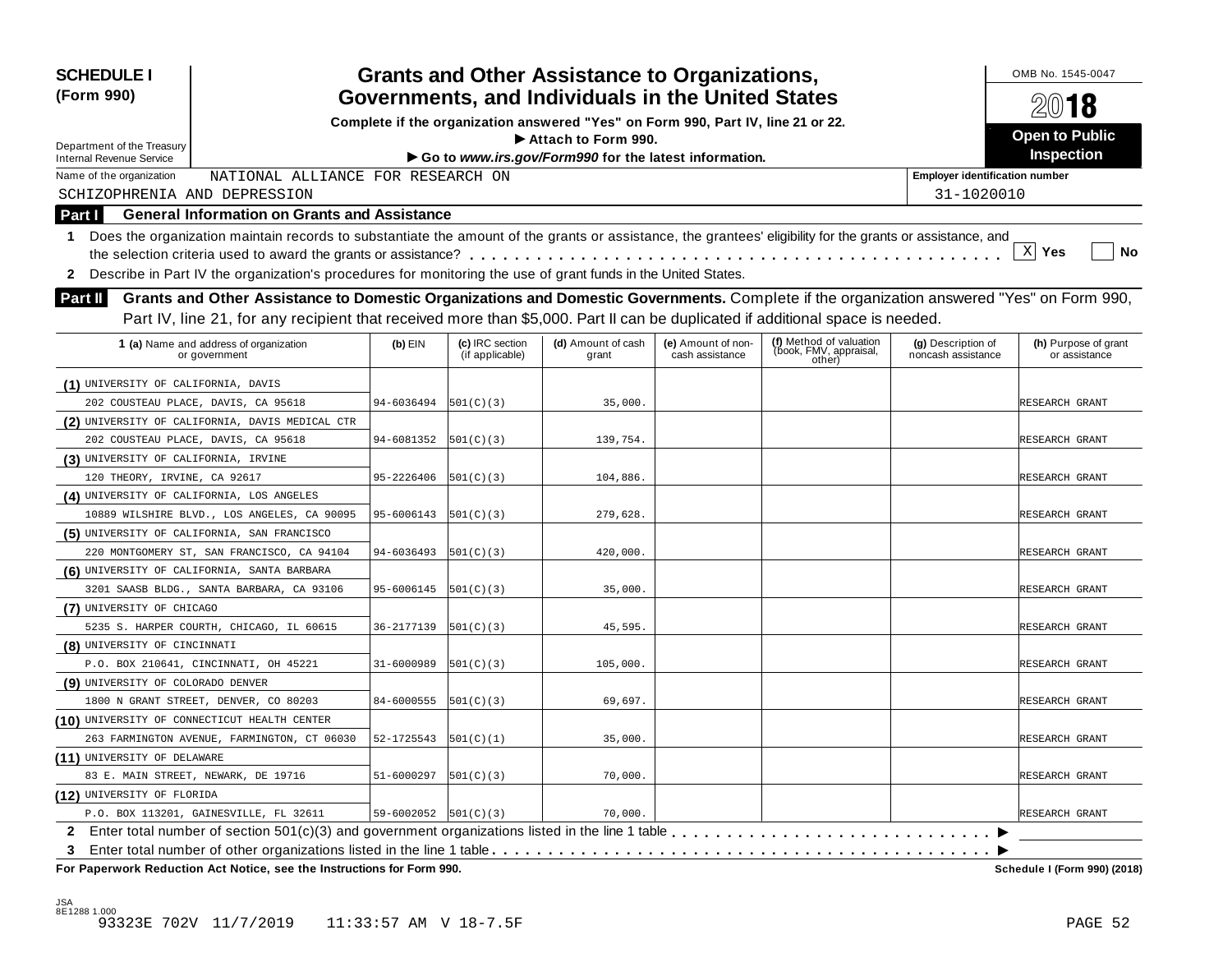| Complete if the organization answered "Yes" on Form 990, Part IV, line 21 or 22.<br>Attach to Form 990.<br>Department of the Treasury<br>Go to www.irs.gov/Form990 for the latest information.<br><b>Internal Revenue Service</b><br>NATIONAL ALLIANCE FOR RESEARCH ON<br>Name of the organization<br>SCHIZOPHRENIA AND DEPRESSION<br><b>General Information on Grants and Assistance</b><br>Part I<br>Does the organization maintain records to substantiate the amount of the grants or assistance, the grantees' eligibility for the grants or assistance, and<br>1.<br>2 Describe in Part IV the organization's procedures for monitoring the use of grant funds in the United States.<br>Grants and Other Assistance to Domestic Organizations and Domestic Governments. Complete if the organization answered "Yes" on Form 990,<br>Part II<br>Part IV, line 21, for any recipient that received more than \$5,000. Part II can be duplicated if additional space is needed.<br>(f) Method of valuation<br>(book, FMV, appraisal,<br>1 (a) Name and address of organization<br>(c) IRC section<br>(d) Amount of cash<br>(e) Amount of non-<br>(g) Description of<br>$(b)$ EIN<br>(if applicable)<br>cash assistance<br>noncash assistance<br>or government<br>grant<br>other)<br>(1) UNIVERSITY OF GEORGIA<br>456 E BROAD ST, ATHENS, GA 30602<br>58-1353149<br>501(C)(3)<br>105,000.<br>(2) UNIVERSITY OF ILLINOIS AT CHICAGO<br>506 S WRIGHT STREET, URBANA, IL 61801<br>37-6000511<br>501(C)(3)<br>139,917.<br>(3) UNIVERSITY OF IOWA<br>105 JESSUP HALL, IOWA CITY, IA 52242<br>42-6004813<br>501(C)(3)<br>104,660.<br>(4) UNIVERSITY OF LOUISVILLE<br>2215 S BROOK STREET, LOUISVILLE, KY 40208<br>61-1029626<br>501(C)(3)<br>34,956.<br>(5) UNIVERSITY OF MARYLAND<br>7809 REGENTS DR, COLLEGE PARK, MD 20742<br>52-6002033<br>501(C)(3)<br>105,000<br>(6) UNIVERSITY OF MASSACHUSETTS MEDICAL SCHOOL<br>333 SOUTH STREET, SHREWSBURY, MA 01545<br>120,000.<br>04-3167352<br>501(C)(1)<br>(7) UNIVERSITY OF MICHIGAN<br>500 S. STATE STREET, ANN ARBOR, MI 48109<br>38-6006309<br>501(C)(3)<br>139,838<br>(8) UNIVERSITY OF MINNESOTA<br>1300 S 2ND STREET, MINNEAPOLIS, MN 55454<br>99,597.<br>41-6007513<br> 501(C)(3) <br>(9) UNIVERSITY OF MISSOURI, KANSAS CITY<br>407 REYNOLDS ALUMNI CTR, COLUMBIA, MO 65211<br>43-6003859<br>35,000.<br>501(C)(3)<br>(10) UNIVERSITY OF NEW MEXICO<br>85-6000642<br>35,000.<br>1 UNIV. OF NEW MEX., ALBUQUERQUE, NM 87131<br>501(C)(3) | OMB No. 1545-0047<br>2018             |
|--------------------------------------------------------------------------------------------------------------------------------------------------------------------------------------------------------------------------------------------------------------------------------------------------------------------------------------------------------------------------------------------------------------------------------------------------------------------------------------------------------------------------------------------------------------------------------------------------------------------------------------------------------------------------------------------------------------------------------------------------------------------------------------------------------------------------------------------------------------------------------------------------------------------------------------------------------------------------------------------------------------------------------------------------------------------------------------------------------------------------------------------------------------------------------------------------------------------------------------------------------------------------------------------------------------------------------------------------------------------------------------------------------------------------------------------------------------------------------------------------------------------------------------------------------------------------------------------------------------------------------------------------------------------------------------------------------------------------------------------------------------------------------------------------------------------------------------------------------------------------------------------------------------------------------------------------------------------------------------------------------------------------------------------------------------------------------------------------------------------------------------------------------------------------------------------------------------------------------------------------------------------------------------------------------------------------------------------------------------------------------------------------------------------------------------------------------------------------------------------|---------------------------------------|
|                                                                                                                                                                                                                                                                                                                                                                                                                                                                                                                                                                                                                                                                                                                                                                                                                                                                                                                                                                                                                                                                                                                                                                                                                                                                                                                                                                                                                                                                                                                                                                                                                                                                                                                                                                                                                                                                                                                                                                                                                                                                                                                                                                                                                                                                                                                                                                                                                                                                                            |                                       |
|                                                                                                                                                                                                                                                                                                                                                                                                                                                                                                                                                                                                                                                                                                                                                                                                                                                                                                                                                                                                                                                                                                                                                                                                                                                                                                                                                                                                                                                                                                                                                                                                                                                                                                                                                                                                                                                                                                                                                                                                                                                                                                                                                                                                                                                                                                                                                                                                                                                                                            | <b>Open to Public</b>                 |
|                                                                                                                                                                                                                                                                                                                                                                                                                                                                                                                                                                                                                                                                                                                                                                                                                                                                                                                                                                                                                                                                                                                                                                                                                                                                                                                                                                                                                                                                                                                                                                                                                                                                                                                                                                                                                                                                                                                                                                                                                                                                                                                                                                                                                                                                                                                                                                                                                                                                                            | Inspection                            |
|                                                                                                                                                                                                                                                                                                                                                                                                                                                                                                                                                                                                                                                                                                                                                                                                                                                                                                                                                                                                                                                                                                                                                                                                                                                                                                                                                                                                                                                                                                                                                                                                                                                                                                                                                                                                                                                                                                                                                                                                                                                                                                                                                                                                                                                                                                                                                                                                                                                                                            | <b>Employer identification number</b> |
|                                                                                                                                                                                                                                                                                                                                                                                                                                                                                                                                                                                                                                                                                                                                                                                                                                                                                                                                                                                                                                                                                                                                                                                                                                                                                                                                                                                                                                                                                                                                                                                                                                                                                                                                                                                                                                                                                                                                                                                                                                                                                                                                                                                                                                                                                                                                                                                                                                                                                            | 31-1020010                            |
|                                                                                                                                                                                                                                                                                                                                                                                                                                                                                                                                                                                                                                                                                                                                                                                                                                                                                                                                                                                                                                                                                                                                                                                                                                                                                                                                                                                                                                                                                                                                                                                                                                                                                                                                                                                                                                                                                                                                                                                                                                                                                                                                                                                                                                                                                                                                                                                                                                                                                            |                                       |
|                                                                                                                                                                                                                                                                                                                                                                                                                                                                                                                                                                                                                                                                                                                                                                                                                                                                                                                                                                                                                                                                                                                                                                                                                                                                                                                                                                                                                                                                                                                                                                                                                                                                                                                                                                                                                                                                                                                                                                                                                                                                                                                                                                                                                                                                                                                                                                                                                                                                                            |                                       |
|                                                                                                                                                                                                                                                                                                                                                                                                                                                                                                                                                                                                                                                                                                                                                                                                                                                                                                                                                                                                                                                                                                                                                                                                                                                                                                                                                                                                                                                                                                                                                                                                                                                                                                                                                                                                                                                                                                                                                                                                                                                                                                                                                                                                                                                                                                                                                                                                                                                                                            | $\mathbf{x}$<br>Yes<br><b>No</b>      |
|                                                                                                                                                                                                                                                                                                                                                                                                                                                                                                                                                                                                                                                                                                                                                                                                                                                                                                                                                                                                                                                                                                                                                                                                                                                                                                                                                                                                                                                                                                                                                                                                                                                                                                                                                                                                                                                                                                                                                                                                                                                                                                                                                                                                                                                                                                                                                                                                                                                                                            |                                       |
|                                                                                                                                                                                                                                                                                                                                                                                                                                                                                                                                                                                                                                                                                                                                                                                                                                                                                                                                                                                                                                                                                                                                                                                                                                                                                                                                                                                                                                                                                                                                                                                                                                                                                                                                                                                                                                                                                                                                                                                                                                                                                                                                                                                                                                                                                                                                                                                                                                                                                            |                                       |
|                                                                                                                                                                                                                                                                                                                                                                                                                                                                                                                                                                                                                                                                                                                                                                                                                                                                                                                                                                                                                                                                                                                                                                                                                                                                                                                                                                                                                                                                                                                                                                                                                                                                                                                                                                                                                                                                                                                                                                                                                                                                                                                                                                                                                                                                                                                                                                                                                                                                                            |                                       |
|                                                                                                                                                                                                                                                                                                                                                                                                                                                                                                                                                                                                                                                                                                                                                                                                                                                                                                                                                                                                                                                                                                                                                                                                                                                                                                                                                                                                                                                                                                                                                                                                                                                                                                                                                                                                                                                                                                                                                                                                                                                                                                                                                                                                                                                                                                                                                                                                                                                                                            |                                       |
|                                                                                                                                                                                                                                                                                                                                                                                                                                                                                                                                                                                                                                                                                                                                                                                                                                                                                                                                                                                                                                                                                                                                                                                                                                                                                                                                                                                                                                                                                                                                                                                                                                                                                                                                                                                                                                                                                                                                                                                                                                                                                                                                                                                                                                                                                                                                                                                                                                                                                            | (h) Purpose of grant<br>or assistance |
|                                                                                                                                                                                                                                                                                                                                                                                                                                                                                                                                                                                                                                                                                                                                                                                                                                                                                                                                                                                                                                                                                                                                                                                                                                                                                                                                                                                                                                                                                                                                                                                                                                                                                                                                                                                                                                                                                                                                                                                                                                                                                                                                                                                                                                                                                                                                                                                                                                                                                            |                                       |
|                                                                                                                                                                                                                                                                                                                                                                                                                                                                                                                                                                                                                                                                                                                                                                                                                                                                                                                                                                                                                                                                                                                                                                                                                                                                                                                                                                                                                                                                                                                                                                                                                                                                                                                                                                                                                                                                                                                                                                                                                                                                                                                                                                                                                                                                                                                                                                                                                                                                                            | RESEARCH GRANT                        |
|                                                                                                                                                                                                                                                                                                                                                                                                                                                                                                                                                                                                                                                                                                                                                                                                                                                                                                                                                                                                                                                                                                                                                                                                                                                                                                                                                                                                                                                                                                                                                                                                                                                                                                                                                                                                                                                                                                                                                                                                                                                                                                                                                                                                                                                                                                                                                                                                                                                                                            |                                       |
|                                                                                                                                                                                                                                                                                                                                                                                                                                                                                                                                                                                                                                                                                                                                                                                                                                                                                                                                                                                                                                                                                                                                                                                                                                                                                                                                                                                                                                                                                                                                                                                                                                                                                                                                                                                                                                                                                                                                                                                                                                                                                                                                                                                                                                                                                                                                                                                                                                                                                            | RESEARCH GRANT                        |
|                                                                                                                                                                                                                                                                                                                                                                                                                                                                                                                                                                                                                                                                                                                                                                                                                                                                                                                                                                                                                                                                                                                                                                                                                                                                                                                                                                                                                                                                                                                                                                                                                                                                                                                                                                                                                                                                                                                                                                                                                                                                                                                                                                                                                                                                                                                                                                                                                                                                                            |                                       |
|                                                                                                                                                                                                                                                                                                                                                                                                                                                                                                                                                                                                                                                                                                                                                                                                                                                                                                                                                                                                                                                                                                                                                                                                                                                                                                                                                                                                                                                                                                                                                                                                                                                                                                                                                                                                                                                                                                                                                                                                                                                                                                                                                                                                                                                                                                                                                                                                                                                                                            | RESEARCH GRANT                        |
|                                                                                                                                                                                                                                                                                                                                                                                                                                                                                                                                                                                                                                                                                                                                                                                                                                                                                                                                                                                                                                                                                                                                                                                                                                                                                                                                                                                                                                                                                                                                                                                                                                                                                                                                                                                                                                                                                                                                                                                                                                                                                                                                                                                                                                                                                                                                                                                                                                                                                            |                                       |
|                                                                                                                                                                                                                                                                                                                                                                                                                                                                                                                                                                                                                                                                                                                                                                                                                                                                                                                                                                                                                                                                                                                                                                                                                                                                                                                                                                                                                                                                                                                                                                                                                                                                                                                                                                                                                                                                                                                                                                                                                                                                                                                                                                                                                                                                                                                                                                                                                                                                                            | RESEARCH GRANT                        |
|                                                                                                                                                                                                                                                                                                                                                                                                                                                                                                                                                                                                                                                                                                                                                                                                                                                                                                                                                                                                                                                                                                                                                                                                                                                                                                                                                                                                                                                                                                                                                                                                                                                                                                                                                                                                                                                                                                                                                                                                                                                                                                                                                                                                                                                                                                                                                                                                                                                                                            |                                       |
|                                                                                                                                                                                                                                                                                                                                                                                                                                                                                                                                                                                                                                                                                                                                                                                                                                                                                                                                                                                                                                                                                                                                                                                                                                                                                                                                                                                                                                                                                                                                                                                                                                                                                                                                                                                                                                                                                                                                                                                                                                                                                                                                                                                                                                                                                                                                                                                                                                                                                            | RESEARCH GRANT                        |
|                                                                                                                                                                                                                                                                                                                                                                                                                                                                                                                                                                                                                                                                                                                                                                                                                                                                                                                                                                                                                                                                                                                                                                                                                                                                                                                                                                                                                                                                                                                                                                                                                                                                                                                                                                                                                                                                                                                                                                                                                                                                                                                                                                                                                                                                                                                                                                                                                                                                                            |                                       |
|                                                                                                                                                                                                                                                                                                                                                                                                                                                                                                                                                                                                                                                                                                                                                                                                                                                                                                                                                                                                                                                                                                                                                                                                                                                                                                                                                                                                                                                                                                                                                                                                                                                                                                                                                                                                                                                                                                                                                                                                                                                                                                                                                                                                                                                                                                                                                                                                                                                                                            | RESEARCH GRANT                        |
|                                                                                                                                                                                                                                                                                                                                                                                                                                                                                                                                                                                                                                                                                                                                                                                                                                                                                                                                                                                                                                                                                                                                                                                                                                                                                                                                                                                                                                                                                                                                                                                                                                                                                                                                                                                                                                                                                                                                                                                                                                                                                                                                                                                                                                                                                                                                                                                                                                                                                            |                                       |
|                                                                                                                                                                                                                                                                                                                                                                                                                                                                                                                                                                                                                                                                                                                                                                                                                                                                                                                                                                                                                                                                                                                                                                                                                                                                                                                                                                                                                                                                                                                                                                                                                                                                                                                                                                                                                                                                                                                                                                                                                                                                                                                                                                                                                                                                                                                                                                                                                                                                                            | RESEARCH GRANT                        |
|                                                                                                                                                                                                                                                                                                                                                                                                                                                                                                                                                                                                                                                                                                                                                                                                                                                                                                                                                                                                                                                                                                                                                                                                                                                                                                                                                                                                                                                                                                                                                                                                                                                                                                                                                                                                                                                                                                                                                                                                                                                                                                                                                                                                                                                                                                                                                                                                                                                                                            |                                       |
|                                                                                                                                                                                                                                                                                                                                                                                                                                                                                                                                                                                                                                                                                                                                                                                                                                                                                                                                                                                                                                                                                                                                                                                                                                                                                                                                                                                                                                                                                                                                                                                                                                                                                                                                                                                                                                                                                                                                                                                                                                                                                                                                                                                                                                                                                                                                                                                                                                                                                            | RESEARCH GRANT                        |
|                                                                                                                                                                                                                                                                                                                                                                                                                                                                                                                                                                                                                                                                                                                                                                                                                                                                                                                                                                                                                                                                                                                                                                                                                                                                                                                                                                                                                                                                                                                                                                                                                                                                                                                                                                                                                                                                                                                                                                                                                                                                                                                                                                                                                                                                                                                                                                                                                                                                                            |                                       |
|                                                                                                                                                                                                                                                                                                                                                                                                                                                                                                                                                                                                                                                                                                                                                                                                                                                                                                                                                                                                                                                                                                                                                                                                                                                                                                                                                                                                                                                                                                                                                                                                                                                                                                                                                                                                                                                                                                                                                                                                                                                                                                                                                                                                                                                                                                                                                                                                                                                                                            | RESEARCH GRANT                        |
|                                                                                                                                                                                                                                                                                                                                                                                                                                                                                                                                                                                                                                                                                                                                                                                                                                                                                                                                                                                                                                                                                                                                                                                                                                                                                                                                                                                                                                                                                                                                                                                                                                                                                                                                                                                                                                                                                                                                                                                                                                                                                                                                                                                                                                                                                                                                                                                                                                                                                            |                                       |
|                                                                                                                                                                                                                                                                                                                                                                                                                                                                                                                                                                                                                                                                                                                                                                                                                                                                                                                                                                                                                                                                                                                                                                                                                                                                                                                                                                                                                                                                                                                                                                                                                                                                                                                                                                                                                                                                                                                                                                                                                                                                                                                                                                                                                                                                                                                                                                                                                                                                                            | RESEARCH GRANT                        |
| (11) UNIVERSITY OF NORTH CAROLINA AT CHAPEL HILL                                                                                                                                                                                                                                                                                                                                                                                                                                                                                                                                                                                                                                                                                                                                                                                                                                                                                                                                                                                                                                                                                                                                                                                                                                                                                                                                                                                                                                                                                                                                                                                                                                                                                                                                                                                                                                                                                                                                                                                                                                                                                                                                                                                                                                                                                                                                                                                                                                           |                                       |
| 105,000.<br>103 S BLDG CAMPUS, CHAPEL HILL, NC 27599<br>56-6001393<br>501(C)(3)                                                                                                                                                                                                                                                                                                                                                                                                                                                                                                                                                                                                                                                                                                                                                                                                                                                                                                                                                                                                                                                                                                                                                                                                                                                                                                                                                                                                                                                                                                                                                                                                                                                                                                                                                                                                                                                                                                                                                                                                                                                                                                                                                                                                                                                                                                                                                                                                            | RESEARCH GRANT                        |
| (12) UNIVERSITY OF OREGON                                                                                                                                                                                                                                                                                                                                                                                                                                                                                                                                                                                                                                                                                                                                                                                                                                                                                                                                                                                                                                                                                                                                                                                                                                                                                                                                                                                                                                                                                                                                                                                                                                                                                                                                                                                                                                                                                                                                                                                                                                                                                                                                                                                                                                                                                                                                                                                                                                                                  |                                       |
| 1585 E 13TH AVE, EUGENE, OR 97403<br>46-4727800<br> 501(C)(3) <br>34,512.                                                                                                                                                                                                                                                                                                                                                                                                                                                                                                                                                                                                                                                                                                                                                                                                                                                                                                                                                                                                                                                                                                                                                                                                                                                                                                                                                                                                                                                                                                                                                                                                                                                                                                                                                                                                                                                                                                                                                                                                                                                                                                                                                                                                                                                                                                                                                                                                                  | RESEARCH GRANT                        |
|                                                                                                                                                                                                                                                                                                                                                                                                                                                                                                                                                                                                                                                                                                                                                                                                                                                                                                                                                                                                                                                                                                                                                                                                                                                                                                                                                                                                                                                                                                                                                                                                                                                                                                                                                                                                                                                                                                                                                                                                                                                                                                                                                                                                                                                                                                                                                                                                                                                                                            |                                       |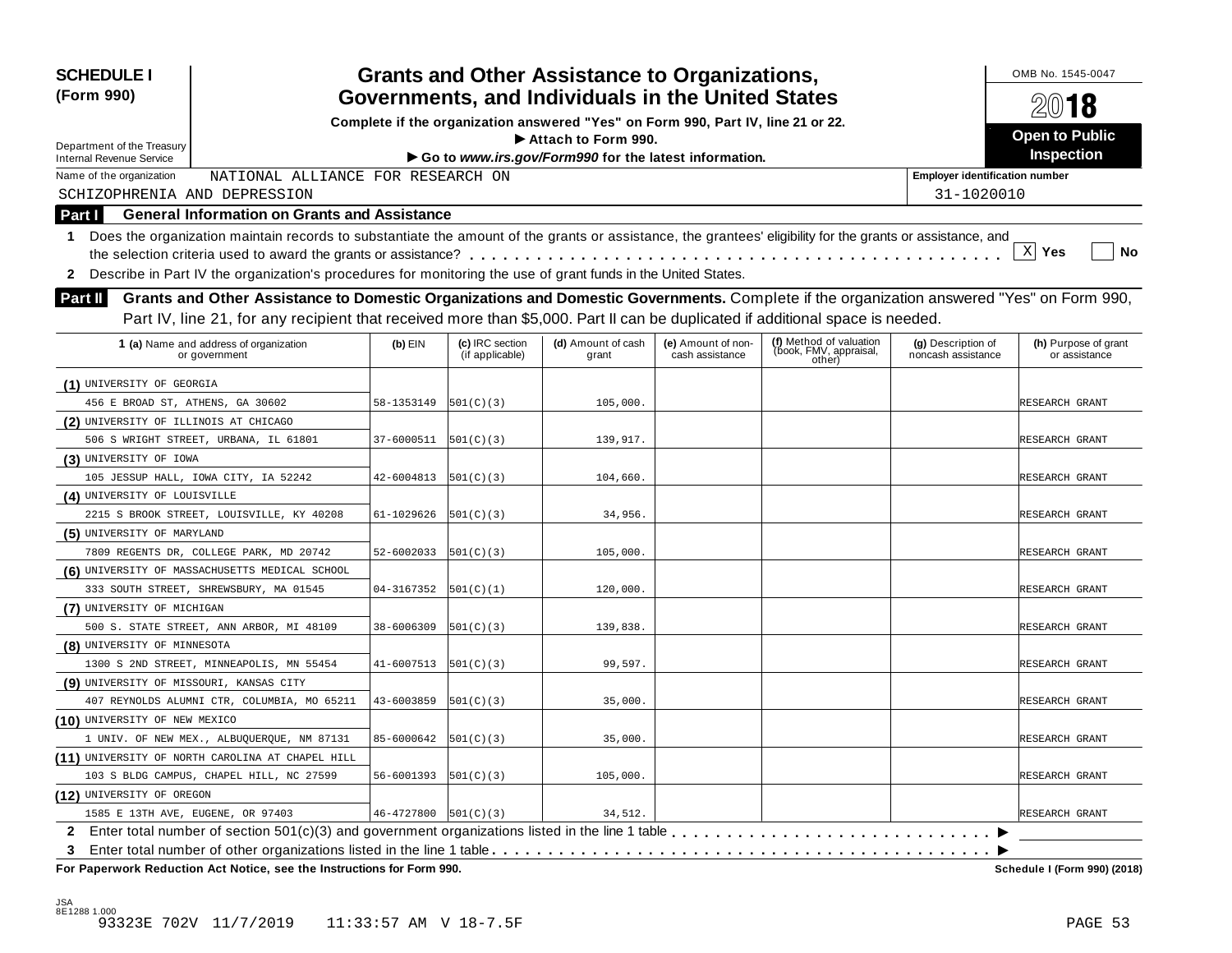| <b>SCHEDULE I</b><br>(Form 990)                                                                                                                                  |            |                                    | <b>Grants and Other Assistance to Organizations,</b><br>Governments, and Individuals in the United States |                                       |                                                             |                                          | OMB No. 1545-0047<br>2018             |
|------------------------------------------------------------------------------------------------------------------------------------------------------------------|------------|------------------------------------|-----------------------------------------------------------------------------------------------------------|---------------------------------------|-------------------------------------------------------------|------------------------------------------|---------------------------------------|
|                                                                                                                                                                  |            |                                    | Complete if the organization answered "Yes" on Form 990, Part IV, line 21 or 22.                          |                                       |                                                             |                                          |                                       |
|                                                                                                                                                                  |            |                                    | Attach to Form 990.                                                                                       |                                       |                                                             |                                          | <b>Open to Public</b>                 |
| Department of the Treasury<br><b>Internal Revenue Service</b>                                                                                                    |            |                                    | Go to www.irs.gov/Form990 for the latest information.                                                     |                                       |                                                             |                                          | <b>Inspection</b>                     |
| NATIONAL ALLIANCE FOR RESEARCH ON<br>Name of the organization                                                                                                    |            |                                    |                                                                                                           |                                       |                                                             | <b>Employer identification number</b>    |                                       |
| SCHIZOPHRENIA AND DEPRESSION                                                                                                                                     |            |                                    |                                                                                                           |                                       |                                                             | 31-1020010                               |                                       |
| <b>General Information on Grants and Assistance</b><br>Part I                                                                                                    |            |                                    |                                                                                                           |                                       |                                                             |                                          |                                       |
| Does the organization maintain records to substantiate the amount of the grants or assistance, the grantees' eligibility for the grants or assistance, and<br>1. |            |                                    |                                                                                                           |                                       |                                                             |                                          |                                       |
|                                                                                                                                                                  |            |                                    |                                                                                                           |                                       |                                                             |                                          | X <br>Yes<br>No                       |
| 2 Describe in Part IV the organization's procedures for monitoring the use of grant funds in the United States.                                                  |            |                                    |                                                                                                           |                                       |                                                             |                                          |                                       |
| Grants and Other Assistance to Domestic Organizations and Domestic Governments. Complete if the organization answered "Yes" on Form 990,                         |            |                                    |                                                                                                           |                                       |                                                             |                                          |                                       |
| Part II                                                                                                                                                          |            |                                    |                                                                                                           |                                       |                                                             |                                          |                                       |
| Part IV, line 21, for any recipient that received more than \$5,000. Part II can be duplicated if additional space is needed.                                    |            |                                    |                                                                                                           |                                       |                                                             |                                          |                                       |
| 1 (a) Name and address of organization<br>or government                                                                                                          | $(b)$ EIN  | (c) IRC section<br>(if applicable) | (d) Amount of cash<br>grant                                                                               | (e) Amount of non-<br>cash assistance | (f) Method of valuation<br>(book, FMV, appraisal,<br>other) | (g) Description of<br>noncash assistance | (h) Purpose of grant<br>or assistance |
| (1) UNIVERSITY OF PITTSBURGH                                                                                                                                     |            |                                    |                                                                                                           |                                       |                                                             |                                          |                                       |
| 128 NORTH CRAIG ST, PITTSBURGH, PA 15260                                                                                                                         | 25-0965591 | 501(C)(3)                          | 367,216.                                                                                                  |                                       |                                                             |                                          | RESEARCH GRANT                        |
| (2) UNIVERSITY OF ROCHESTER                                                                                                                                      |            |                                    |                                                                                                           |                                       |                                                             |                                          |                                       |
| 300 EAST RIVER ROAD, ROCHESTER, NY 14627                                                                                                                         | 16-0743209 | 501(C)(3)                          | 70,000.                                                                                                   |                                       |                                                             |                                          | RESEARCH GRANT                        |
| (3) UNIVERSITY OF SOUTHERN CALIFORNIA                                                                                                                            |            |                                    |                                                                                                           |                                       |                                                             |                                          |                                       |
| 1995 UNIVERSITY AVE, BERKELEY, CA 94704                                                                                                                          | 94-6090626 | 501(C)(3)                          | 60,000                                                                                                    |                                       |                                                             |                                          | RESEARCH GRANT                        |
| (4) UNIVERSITY OF TEXAS AT AUSTIN                                                                                                                                |            |                                    |                                                                                                           |                                       |                                                             |                                          |                                       |
| P.O. BOX 7458, AUSTIN, TX 78713                                                                                                                                  | 74-6000203 | 501(C)(3)                          | 95,240                                                                                                    |                                       |                                                             |                                          | RESEARCH GRANT                        |
| (5) UNIVERSITY OF TEXAS AT DALLAS                                                                                                                                |            |                                    |                                                                                                           |                                       |                                                             |                                          |                                       |
| 800 W. CAMPBELL RD, RICHARDSON, TX 75080                                                                                                                         | 75-1305566 | 501(C)(3)                          | 35,000                                                                                                    |                                       |                                                             |                                          | RESEARCH GRANT                        |
| (6) UNIVERSITY OF TEXAS AT EL PASO                                                                                                                               |            |                                    |                                                                                                           |                                       |                                                             |                                          |                                       |
| 500 W UNIVERSITY AVE, EL PASO, TX 79968                                                                                                                          | 74-6000813 | 501(C)(3)                          | 85,000.                                                                                                   |                                       |                                                             |                                          | RESEARCH GRANT                        |
| (7) UT HEALTH SCIENCE CTR AT HOUSTON                                                                                                                             |            |                                    |                                                                                                           |                                       |                                                             |                                          |                                       |
| 7000 FANNIN, HOUSTON, TX 77030                                                                                                                                   | 74-1761309 | 501(C)(3)                          | 106,756.                                                                                                  |                                       |                                                             |                                          | RESEARCH GRANT                        |
| (8) UT HEALTH SCIENCE CENTER AT SAN ANTONIO                                                                                                                      |            |                                    |                                                                                                           |                                       |                                                             |                                          |                                       |
| 7703 FLOYD CURL DR., SAN ANTONIO, TX 78229                                                                                                                       | 74-1586031 | 501(C)(3)                          | 35,000                                                                                                    |                                       |                                                             |                                          | RESEARCH GRANT                        |
| (9) UNIVERSITY OF TEXAS MD ANDERSON CANCER CTR.                                                                                                                  |            |                                    |                                                                                                           |                                       |                                                             |                                          |                                       |
| P.O. BOX 4486, HOUSTON, TX 77210                                                                                                                                 | 74-6001118 | 501(C)(3)                          | 35,000                                                                                                    |                                       |                                                             |                                          | RESEARCH GRANT                        |
| (10) UNIV. OF TEXAS SOUTHWESTERN MEDICAL CENTER                                                                                                                  |            |                                    |                                                                                                           |                                       |                                                             |                                          |                                       |
| 5323 HARRY HINES BLVD, DALLAS, TX 75390                                                                                                                          | 75-6002868 | $ 170(C)(1)$ GOVT                  | 137,500.                                                                                                  |                                       |                                                             |                                          | RESEARCH GRANT                        |
| (11) UNIVERSITY OF UTAH                                                                                                                                          |            |                                    |                                                                                                           |                                       |                                                             |                                          |                                       |
| 332 S. 1400 EAST, SALT LAKE CTY, UT 84112                                                                                                                        | 87-6000525 | 501(C)(3)                          | 70,000.                                                                                                   |                                       |                                                             |                                          | RESEARCH GRANT                        |
| (12) UNIVERSITY OF VIRGINIA                                                                                                                                      |            |                                    |                                                                                                           |                                       |                                                             |                                          |                                       |
| 1001 EMMET ST N, CHARLOTTESVILLE, VA 22903                                                                                                                       | 54-6001796 | 501(C)(3)                          | 35,000                                                                                                    |                                       |                                                             |                                          | RESEARCH GRANT                        |
| $\mathbf{2}$                                                                                                                                                     |            |                                    |                                                                                                           |                                       |                                                             |                                          |                                       |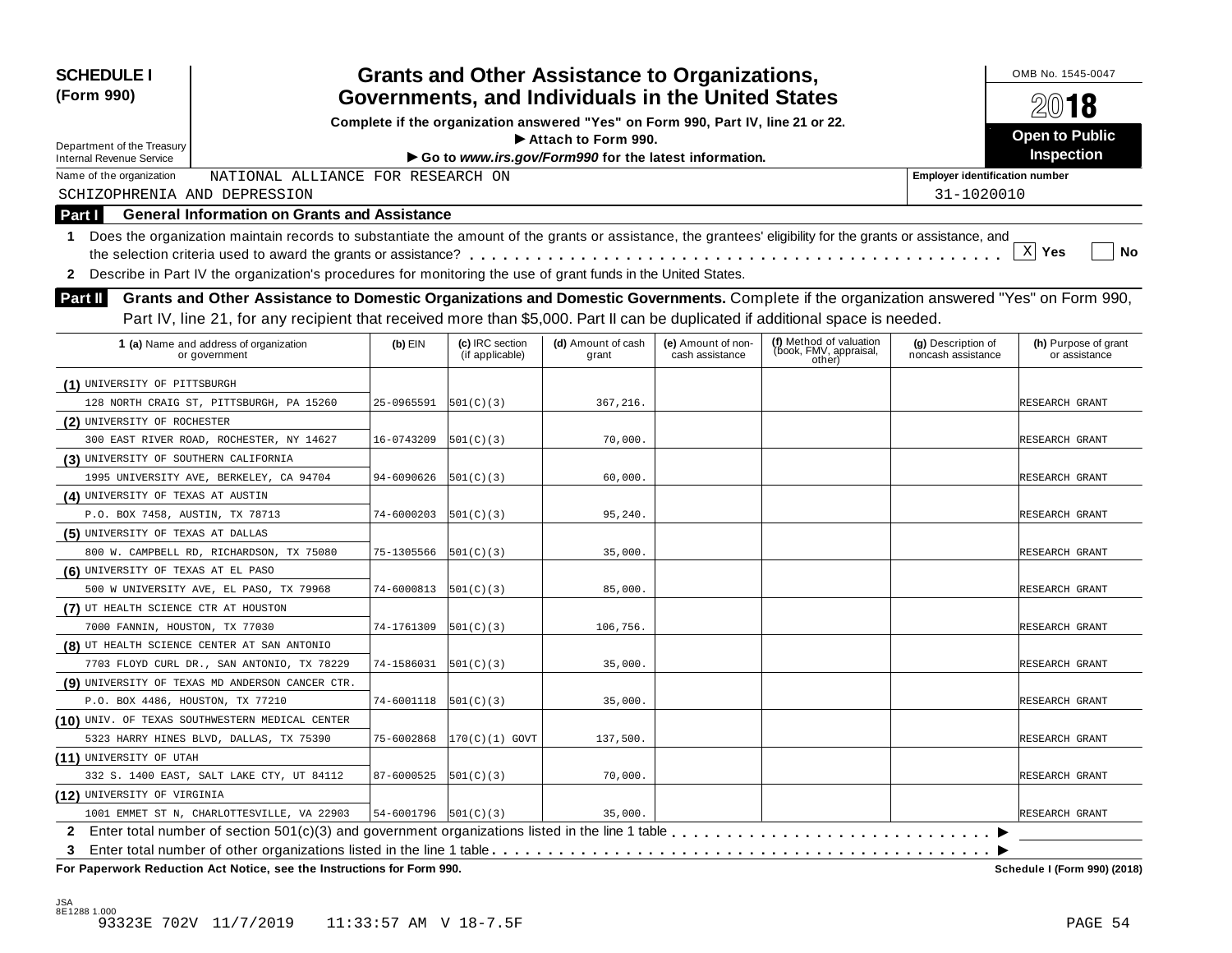| <b>SCHEDULE I</b><br>(Form 990)                                                                                                                                                                                                                                                             |                                                                                                         |                                    | <b>Grants and Other Assistance to Organizations,</b> |                                       |                                                             |                                          | OMB No. 1545-0047<br>2018             |  |  |  |
|---------------------------------------------------------------------------------------------------------------------------------------------------------------------------------------------------------------------------------------------------------------------------------------------|---------------------------------------------------------------------------------------------------------|------------------------------------|------------------------------------------------------|---------------------------------------|-------------------------------------------------------------|------------------------------------------|---------------------------------------|--|--|--|
|                                                                                                                                                                                                                                                                                             | Governments, and Individuals in the United States                                                       |                                    |                                                      |                                       |                                                             |                                          |                                       |  |  |  |
|                                                                                                                                                                                                                                                                                             | Complete if the organization answered "Yes" on Form 990, Part IV, line 21 or 22.<br>Attach to Form 990. |                                    |                                                      |                                       |                                                             |                                          |                                       |  |  |  |
| Department of the Treasury<br><b>Internal Revenue Service</b>                                                                                                                                                                                                                               | Go to www.irs.gov/Form990 for the latest information.                                                   |                                    |                                                      |                                       |                                                             |                                          |                                       |  |  |  |
| NATIONAL ALLIANCE FOR RESEARCH ON<br>Name of the organization                                                                                                                                                                                                                               |                                                                                                         |                                    |                                                      |                                       |                                                             | <b>Employer identification number</b>    |                                       |  |  |  |
| SCHIZOPHRENIA AND DEPRESSION                                                                                                                                                                                                                                                                |                                                                                                         |                                    |                                                      |                                       |                                                             | 31-1020010                               |                                       |  |  |  |
| <b>General Information on Grants and Assistance</b><br>Part I                                                                                                                                                                                                                               |                                                                                                         |                                    |                                                      |                                       |                                                             |                                          |                                       |  |  |  |
| 1 Does the organization maintain records to substantiate the amount of the grants or assistance, the grantees' eligibility for the grants or assistance, and                                                                                                                                |                                                                                                         |                                    |                                                      |                                       |                                                             |                                          |                                       |  |  |  |
|                                                                                                                                                                                                                                                                                             |                                                                                                         |                                    |                                                      |                                       |                                                             |                                          | $\mathbf{X}$<br>No<br>Yes             |  |  |  |
| Describe in Part IV the organization's procedures for monitoring the use of grant funds in the United States.<br>$\mathbf{2}$                                                                                                                                                               |                                                                                                         |                                    |                                                      |                                       |                                                             |                                          |                                       |  |  |  |
| Grants and Other Assistance to Domestic Organizations and Domestic Governments. Complete if the organization answered "Yes" on Form 990,<br><b>Part II</b><br>Part IV, line 21, for any recipient that received more than \$5,000. Part II can be duplicated if additional space is needed. |                                                                                                         |                                    |                                                      |                                       |                                                             |                                          |                                       |  |  |  |
| 1 (a) Name and address of organization<br>or government                                                                                                                                                                                                                                     | $(b)$ EIN                                                                                               | (c) IRC section<br>(if applicable) | (d) Amount of cash<br>grant                          | (e) Amount of non-<br>cash assistance | (f) Method of valuation<br>(book, FMV, appraisal,<br>other) | (g) Description of<br>noncash assistance | (h) Purpose of grant<br>or assistance |  |  |  |
| (1) UNIVERSITY OF WASHINGTON                                                                                                                                                                                                                                                                |                                                                                                         |                                    |                                                      |                                       |                                                             |                                          |                                       |  |  |  |
| BOX 359505, SEATTLE, WA 98195                                                                                                                                                                                                                                                               | 91-6001537                                                                                              | 501(C)(3)                          | 224,988.                                             |                                       |                                                             |                                          | RESEARCH GRANT                        |  |  |  |
| (2) UNIVERSITY OF WISCONSIN                                                                                                                                                                                                                                                                 |                                                                                                         |                                    |                                                      |                                       |                                                             |                                          |                                       |  |  |  |
| 600 HIGHLAND AVE, MADISON, WI 53792                                                                                                                                                                                                                                                         | 39-6006492                                                                                              | 501(C)(3)                          | 104,728.                                             |                                       |                                                             |                                          | RESEARCH GRANT                        |  |  |  |
| (3) UTAH STATE UNIVERSITY                                                                                                                                                                                                                                                                   |                                                                                                         |                                    |                                                      |                                       |                                                             |                                          |                                       |  |  |  |
| 1590 OLD MAIN HILL, LOGAN, UT 84322                                                                                                                                                                                                                                                         | 87-6000528                                                                                              | 501(C)(3)                          | 35,000                                               |                                       |                                                             |                                          | RESEARCH GRANT                        |  |  |  |
| (4) VANDERBILT UNIVERSITY                                                                                                                                                                                                                                                                   |                                                                                                         |                                    |                                                      |                                       |                                                             |                                          |                                       |  |  |  |
| 2301 VANDERBILT PLACE, NASHVILLE, TN 37235                                                                                                                                                                                                                                                  | 62-0476822                                                                                              | 501(C)(3)                          | 280,000.                                             |                                       |                                                             |                                          | RESEARCH GRANT                        |  |  |  |
| (5) VANDERBILT UNIVERSITY MEDICAL CENTER                                                                                                                                                                                                                                                    |                                                                                                         |                                    |                                                      |                                       |                                                             |                                          |                                       |  |  |  |
| 3322 WEST END AVENUE, NASHVILLE, TN 37203                                                                                                                                                                                                                                                   | 35-2528741                                                                                              | 501(C)(3)                          | 122,500.                                             |                                       |                                                             |                                          | RESEARCH GRANT                        |  |  |  |
| $(6)$ VERANNE                                                                                                                                                                                                                                                                               |                                                                                                         |                                    |                                                      |                                       |                                                             |                                          |                                       |  |  |  |
| P.O. BOX 4655, WHITE RIV JCT, VT 05001                                                                                                                                                                                                                                                      | 22-3091219                                                                                              | 501(C)(3)                          | 50,000.                                              |                                       |                                                             |                                          | RESEARCH GRANT                        |  |  |  |
| (7) VIRGINIA COMMONWEALTH UNIVERSITY                                                                                                                                                                                                                                                        |                                                                                                         |                                    |                                                      |                                       |                                                             |                                          |                                       |  |  |  |
| P.O. BOX 980550, RICHMOND, VA 23298                                                                                                                                                                                                                                                         | 54-6001758                                                                                              | 501(C)(3)                          | 84,854                                               |                                       |                                                             |                                          | RESEARCH GRANT                        |  |  |  |
| (8) VIRGINIA TECH                                                                                                                                                                                                                                                                           |                                                                                                         |                                    |                                                      |                                       |                                                             |                                          |                                       |  |  |  |
| 300 TURNER STREET NW, BLACKSBURG, VA 24061                                                                                                                                                                                                                                                  | 54-6001805                                                                                              | 501(C)(3)                          | 35,000.                                              |                                       |                                                             |                                          | RESEARCH GRANT                        |  |  |  |
| (9) WASHINGTON UNIVERSITY                                                                                                                                                                                                                                                                   |                                                                                                         |                                    |                                                      |                                       |                                                             |                                          |                                       |  |  |  |
| CAMPUS BOX 1082, SAINT LOUIS, MO 63130                                                                                                                                                                                                                                                      | 43-0653611                                                                                              | 501(C)(3)                          | 159,374.                                             |                                       |                                                             |                                          | RESEARCH GRANT                        |  |  |  |
| (10) WAYNE STATE UNIVERSITY                                                                                                                                                                                                                                                                 |                                                                                                         |                                    |                                                      |                                       |                                                             |                                          |                                       |  |  |  |
| 5700 CASS AVENUE, DETROIT, MI 48202                                                                                                                                                                                                                                                         | 38-6028429                                                                                              | 501(C)(3)                          | 35,000.                                              |                                       |                                                             |                                          | RESEARCH GRANT                        |  |  |  |
| (11) YALE UNIVERSITY                                                                                                                                                                                                                                                                        |                                                                                                         |                                    |                                                      |                                       |                                                             |                                          |                                       |  |  |  |
| P.O. BOX 2038, NEW HAVEN, CT 06521                                                                                                                                                                                                                                                          | 06-0646973                                                                                              | 501(C)(3)                          | 798,369.                                             |                                       |                                                             |                                          | RESEARCH GRANT                        |  |  |  |
| (12)                                                                                                                                                                                                                                                                                        |                                                                                                         |                                    |                                                      |                                       |                                                             |                                          |                                       |  |  |  |
|                                                                                                                                                                                                                                                                                             |                                                                                                         |                                    |                                                      |                                       |                                                             |                                          | 98.                                   |  |  |  |
| 2 Enter total number of section 501(c)(3) and government organizations listed in the line 1 table                                                                                                                                                                                           |                                                                                                         |                                    |                                                      |                                       |                                                             |                                          | $8$ .                                 |  |  |  |
| 3<br>For Paperwork Reduction Act Notice, see the Instructions for Form 990.                                                                                                                                                                                                                 |                                                                                                         |                                    |                                                      |                                       |                                                             |                                          | Schedule I (Form 990) (2018)          |  |  |  |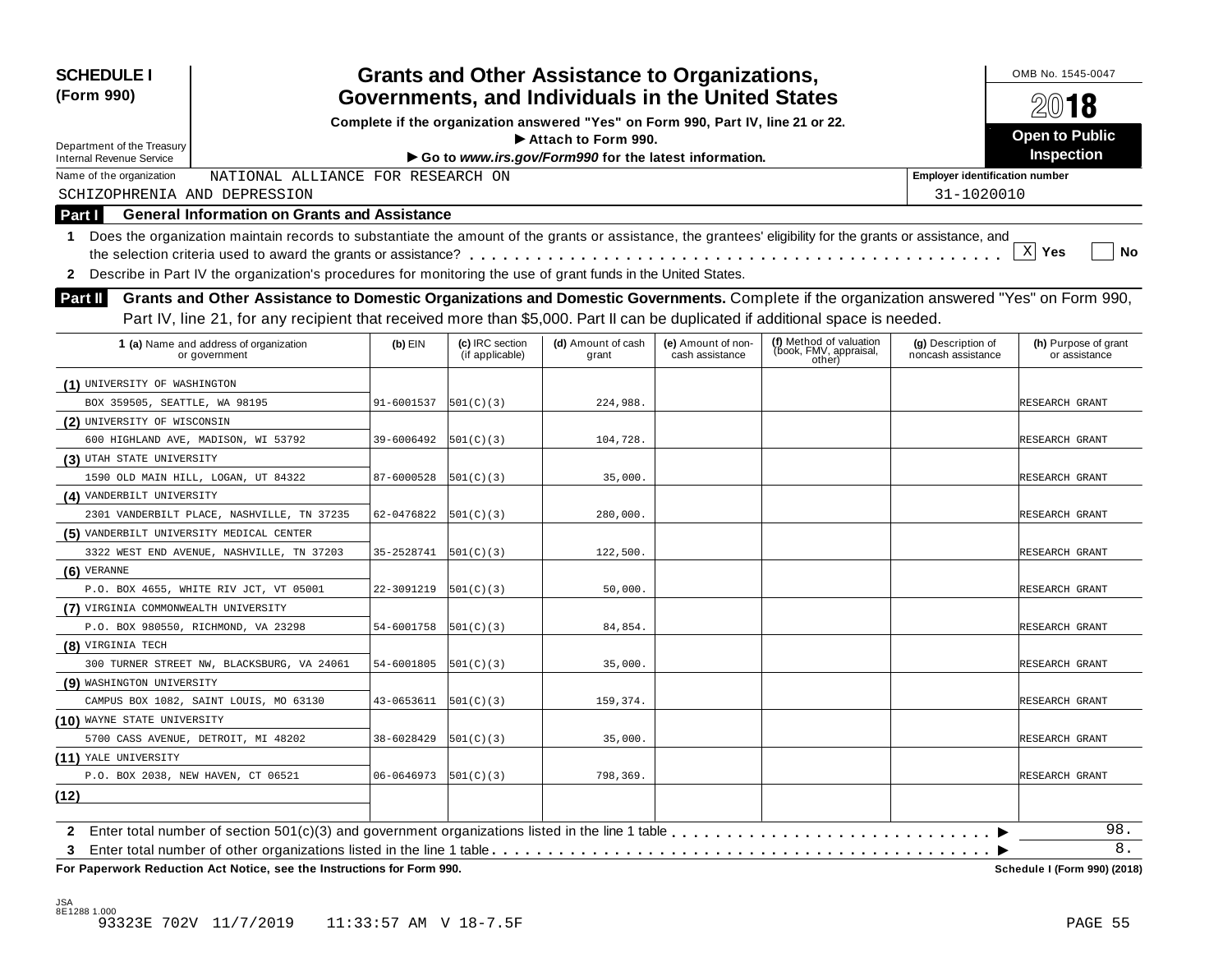#### **Grants and Other Assistance to Domestic Individuals.** Complete ifthe organization answered "Yes" on Form 990, Part IV, line 22. **Part III** Grants and Other Assistance to Domestic Individuals<br>Part III can be duplicated if additional space is needed.

| (a) Type of grant or assistance                                                                                                                         | (b) Number of<br>recipients | (c) Amount of<br>cash grant | (d) Amount of<br>non-cash assistance | (e) Method of valuation (book,<br>FMV, appraisal, other) | (f) Description of non-cash assistance |  |  |  |
|---------------------------------------------------------------------------------------------------------------------------------------------------------|-----------------------------|-----------------------------|--------------------------------------|----------------------------------------------------------|----------------------------------------|--|--|--|
|                                                                                                                                                         |                             |                             |                                      |                                                          |                                        |  |  |  |
| INDVIDUAL AWARDS/PRIZES                                                                                                                                 | б.                          | 270,000.                    |                                      |                                                          |                                        |  |  |  |
| $\mathbf{2}$                                                                                                                                            |                             |                             |                                      |                                                          |                                        |  |  |  |
| 3                                                                                                                                                       |                             |                             |                                      |                                                          |                                        |  |  |  |
| 4                                                                                                                                                       |                             |                             |                                      |                                                          |                                        |  |  |  |
| 5                                                                                                                                                       |                             |                             |                                      |                                                          |                                        |  |  |  |
| -6                                                                                                                                                      |                             |                             |                                      |                                                          |                                        |  |  |  |
|                                                                                                                                                         |                             |                             |                                      |                                                          |                                        |  |  |  |
| Part IV<br>Supplemental Information. Provide the information required in Part I, line 2, Part III, column (b); and any other additional<br>information. |                             |                             |                                      |                                                          |                                        |  |  |  |

PART I, LINE 2:

GENERAL:

A) THE AWARD IS FOR A PERIOD OF UP TO 12 MONTHS.

B) SECOND YEAR FUNDING (I.E., THIRD PAYMENT) IS SUBJECT TO THE

AVAILABILITY OF FUNDS.

C) NARSAD MUST BE NOTIFIED IN WRITING OF ALL AWARDS/GRANTS RECEIVED

SUBSEQUENT TO THE NARSAD AWARD THROUGHOUT THE DURATION OF THE AWARD.

D) A GRANTEE HAS UP TO SIX MONTHS FROM THE ORIGINALLY SCHEDULED START

DATE TO ESTABLISH A REVISED START DATE.

E) IF THE GRANT START DATE IS DELAYED, THE GRANT PERIOD WILL BE CHANGED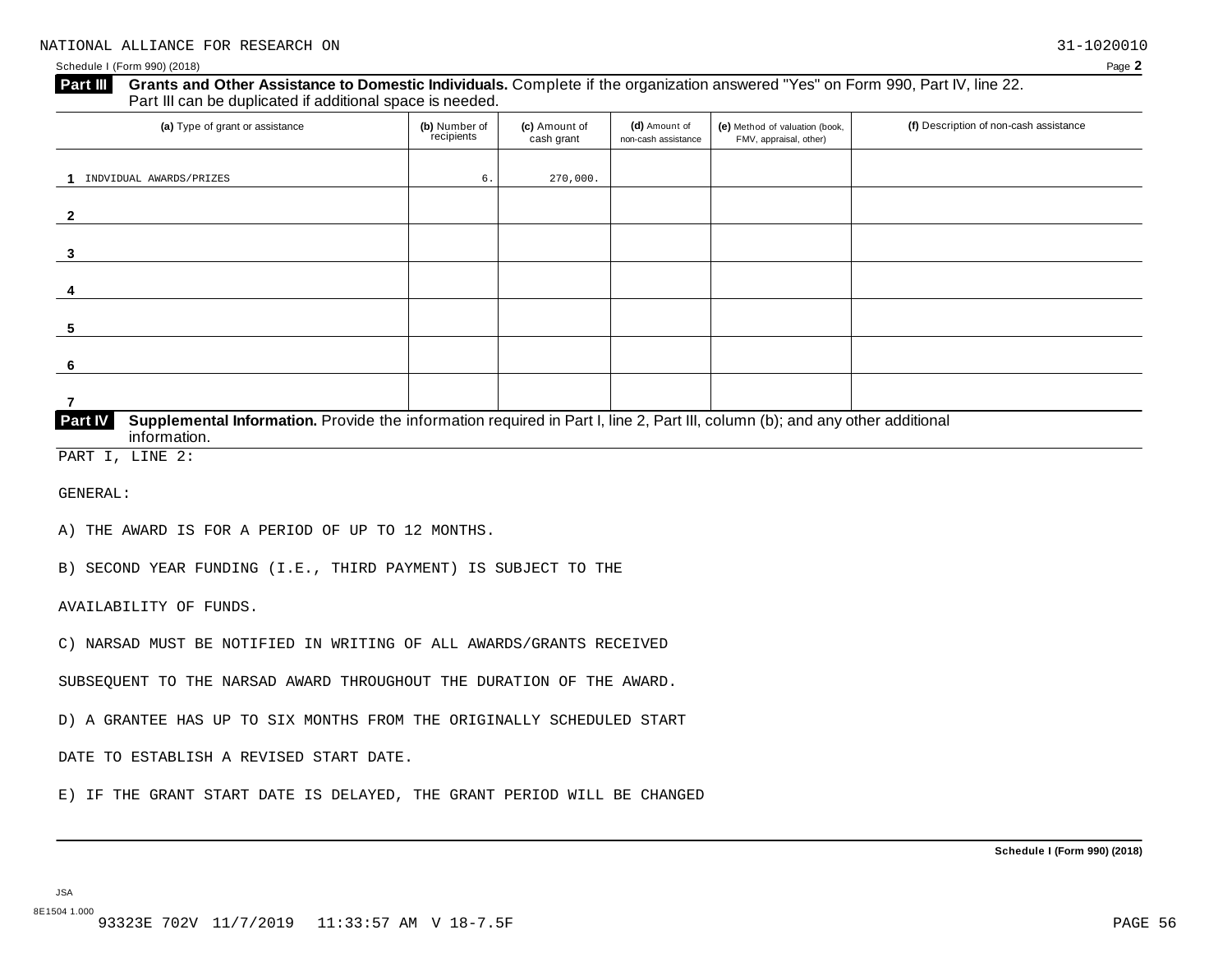### **Grants and Other Assistance to Domestic Individuals.** Complete ifthe organization answered "Yes" on Form 990, Part IV, line 22. **Part III** Grants and Other Assistance to Domestic Individuals<br>Part III can be duplicated if additional space is needed.

| (a) Type of grant or assistance                                                                                                       | (b) Number of<br>recipients | (c) Amount of<br>cash grant | (d) Amount of<br>non-cash assistance | (e) Method of valuation (book,<br>FMV, appraisal, other) | (f) Description of non-cash assistance |  |  |
|---------------------------------------------------------------------------------------------------------------------------------------|-----------------------------|-----------------------------|--------------------------------------|----------------------------------------------------------|----------------------------------------|--|--|
|                                                                                                                                       |                             |                             |                                      |                                                          |                                        |  |  |
| $\mathbf{z}$                                                                                                                          |                             |                             |                                      |                                                          |                                        |  |  |
| 3                                                                                                                                     |                             |                             |                                      |                                                          |                                        |  |  |
| 4                                                                                                                                     |                             |                             |                                      |                                                          |                                        |  |  |
| 5                                                                                                                                     |                             |                             |                                      |                                                          |                                        |  |  |
| 6                                                                                                                                     |                             |                             |                                      |                                                          |                                        |  |  |
|                                                                                                                                       |                             |                             |                                      |                                                          |                                        |  |  |
| Dout IV<br>Supplemental Information, Dravide the information required in Dart Lline 2, Dart III, column (b); and any other additional |                             |                             |                                      |                                                          |                                        |  |  |

**Supplemental Information.** Provide the information required in Part I, line 2, Part III, column (b); and any other additional information. **Part IV**

TO REFLECT THIS, AND WILL RESULT IN A DEFFERED PAYMENT SCHEDULE.

F) ANY PROJECT CHANGES MUST BE SUBMITTED IN WRITING TO NARSAD FOR REVIEW

AND PRE-APPROVAL.

G) FUNDING AFTER THE AWARD PERIOD IS NON-RENEWABLE, BUT A "NO-COST" TIME

EXTENSION CAN BE REQUESTED YEARLY.

USE OF FUNDS -

A) EXPENDITURES MUST BE MADE IN ACCORDANCE WITH THE GRANTEE'S

INSTITUTIONAL POLICY AND MUST BE USED TO SUPPORT THE RESEARCH BUDGET

DESCRIBED IN THE NARSAD APPLICATION OR AN APPROXIMATION THEREOF.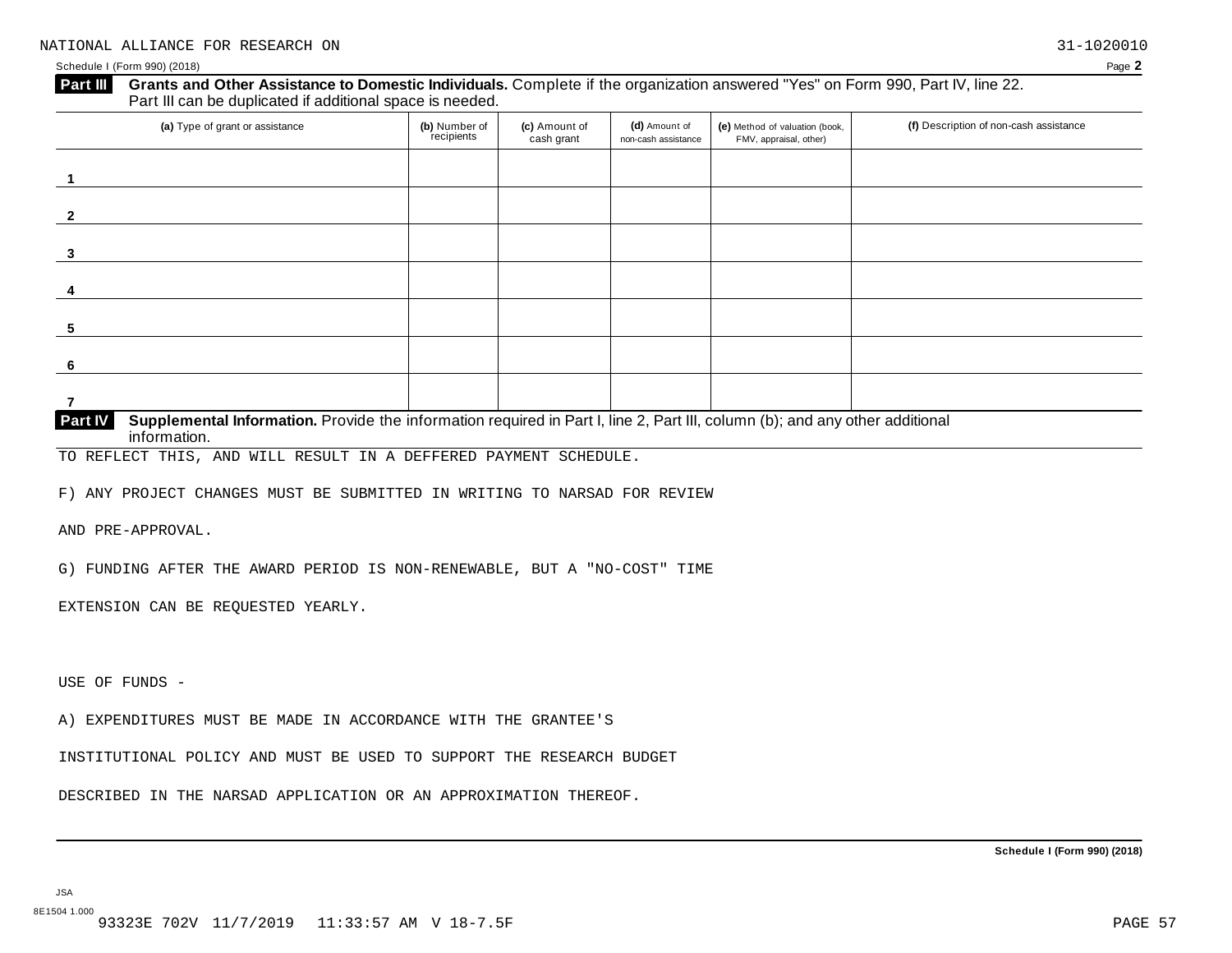|                                                                                                                                                                                                                                                                                                                                                                                                                                                                                                                                                                                    | (b) Number of<br>recipients | (c) Amount of<br>cash grant | (d) Amount of<br>non-cash assistance | (e) Method of valuation (book,<br>FMV, appraisal, other) | (f) Description of non-cash assistance |
|------------------------------------------------------------------------------------------------------------------------------------------------------------------------------------------------------------------------------------------------------------------------------------------------------------------------------------------------------------------------------------------------------------------------------------------------------------------------------------------------------------------------------------------------------------------------------------|-----------------------------|-----------------------------|--------------------------------------|----------------------------------------------------------|----------------------------------------|
|                                                                                                                                                                                                                                                                                                                                                                                                                                                                                                                                                                                    |                             |                             |                                      |                                                          |                                        |
|                                                                                                                                                                                                                                                                                                                                                                                                                                                                                                                                                                                    |                             |                             |                                      |                                                          |                                        |
|                                                                                                                                                                                                                                                                                                                                                                                                                                                                                                                                                                                    |                             |                             |                                      |                                                          |                                        |
| 4                                                                                                                                                                                                                                                                                                                                                                                                                                                                                                                                                                                  |                             |                             |                                      |                                                          |                                        |
| 5                                                                                                                                                                                                                                                                                                                                                                                                                                                                                                                                                                                  |                             |                             |                                      |                                                          |                                        |
| 6                                                                                                                                                                                                                                                                                                                                                                                                                                                                                                                                                                                  |                             |                             |                                      |                                                          |                                        |
| 7                                                                                                                                                                                                                                                                                                                                                                                                                                                                                                                                                                                  |                             |                             |                                      |                                                          |                                        |
| Supplemental Information. Provide the information required in Part I, line 2, Part III, column (b); and any other additional<br>Part IV<br>information.                                                                                                                                                                                                                                                                                                                                                                                                                            |                             |                             |                                      |                                                          |                                        |
| B) FUNDS PROVIDED UNDER THIS GRANT CANNOT BE USED FOR POLITICAL PURPOSES                                                                                                                                                                                                                                                                                                                                                                                                                                                                                                           |                             |                             |                                      |                                                          |                                        |
|                                                                                                                                                                                                                                                                                                                                                                                                                                                                                                                                                                                    |                             |                             |                                      |                                                          |                                        |
|                                                                                                                                                                                                                                                                                                                                                                                                                                                                                                                                                                                    |                             |                             |                                      |                                                          |                                        |
|                                                                                                                                                                                                                                                                                                                                                                                                                                                                                                                                                                                    |                             |                             |                                      |                                                          |                                        |
|                                                                                                                                                                                                                                                                                                                                                                                                                                                                                                                                                                                    |                             |                             |                                      |                                                          |                                        |
|                                                                                                                                                                                                                                                                                                                                                                                                                                                                                                                                                                                    |                             |                             |                                      |                                                          |                                        |
|                                                                                                                                                                                                                                                                                                                                                                                                                                                                                                                                                                                    |                             |                             |                                      |                                                          |                                        |
|                                                                                                                                                                                                                                                                                                                                                                                                                                                                                                                                                                                    |                             |                             |                                      |                                                          |                                        |
|                                                                                                                                                                                                                                                                                                                                                                                                                                                                                                                                                                                    |                             |                             |                                      |                                                          |                                        |
| OR IN ATTEMPTS TO INFLUENCE GOVERNMENTAL BODIES OTHER THAN BY MAKING<br>AVAILABLE THE RESULTS OF THE RESEARCH OR THE FACT OF THE AWARD.<br>C) INDIRECT COSTS FOR INDEPENDENT AND DISTINGUISHED INVESTIGATORS AS<br>STIPULATED BY NARSAD ARE: UP TO 8% MAY BE NEGOTIATED FOR OVERHEAD COSTS<br>FOR ALL CATEGORIES EXCEPT EQUIPMENT. THESE OVERHEAD COSTS MUST BE<br>INCLUDED WITHIN THE TOTAL GRANT AWARDED. YOUNG INVESTIGATORS ARE NOT<br>PROVIDED THIS OPTION TO ABSORB INDIRECT COSTS AS OVERHEAD.<br>D) ALL FUNDS FROM THE NARSAD GRANT REMAINING AT THE END OF THE PROJECT OR |                             |                             |                                      |                                                          |                                        |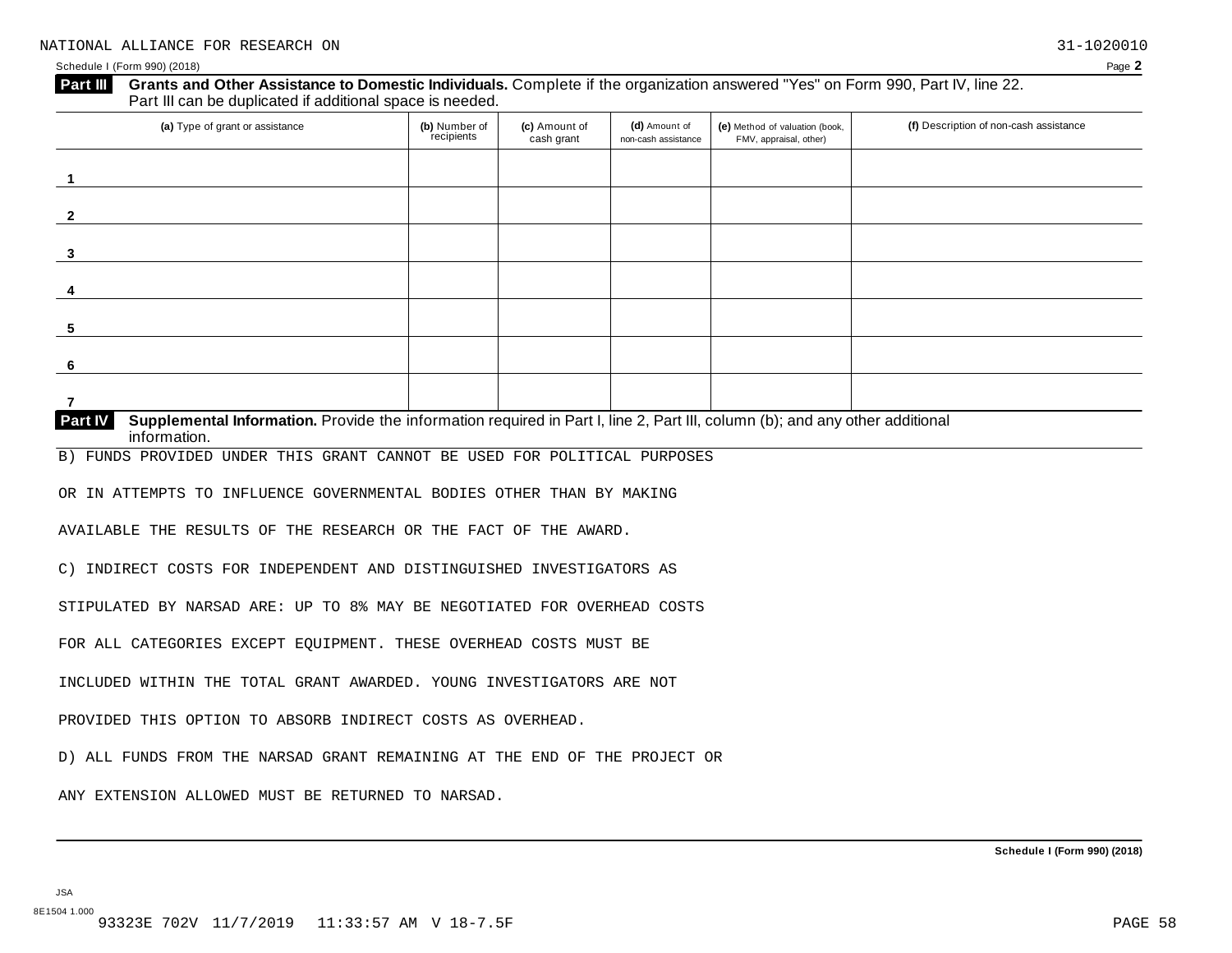#### **Grants and Other Assistance to Domestic Individuals.** Complete ifthe organization answered "Yes" on Form 990, Part IV, line 22. **Part III** Grants and Other Assistance to Domestic Individuals<br>Part III can be duplicated if additional space is needed.

| (a) Type of grant or assistance                                                                                                                                | (b) Number of<br>recipients | (c) Amount of<br>cash grant | (d) Amount of<br>non-cash assistance | (e) Method of valuation (book,<br>FMV, appraisal, other) | (f) Description of non-cash assistance |
|----------------------------------------------------------------------------------------------------------------------------------------------------------------|-----------------------------|-----------------------------|--------------------------------------|----------------------------------------------------------|----------------------------------------|
|                                                                                                                                                                |                             |                             |                                      |                                                          |                                        |
| $\mathbf{z}$                                                                                                                                                   |                             |                             |                                      |                                                          |                                        |
|                                                                                                                                                                |                             |                             |                                      |                                                          |                                        |
|                                                                                                                                                                |                             |                             |                                      |                                                          |                                        |
| -5                                                                                                                                                             |                             |                             |                                      |                                                          |                                        |
| 6                                                                                                                                                              |                             |                             |                                      |                                                          |                                        |
|                                                                                                                                                                |                             |                             |                                      |                                                          |                                        |
| <b>Part IV</b><br>Supplemental Information. Provide the information required in Part I, line 2, Part III, column (b); and any other additional<br>information. |                             |                             |                                      |                                                          |                                        |

FINANCIAL RECORDS - THE GRANTEE'S INSTITUTION IS RESPONSIBLE FOR THE EXPENDITURE OF THE AWARD, AND FOR MAINTAINING SUPPORTING RECORDS OF RECEIPTS AND EXPENDITURES. IT IS THE RESPONSIBILITY OF THE GRANTEE TO REQUEST TO THEIR INSTITUTION THAT A FINAL FINANCIAL REPORT BE SUBMITTED TO NARSAD. A CUMULATIVE FINANCIAL REPORT IS REQUIRED WITHIN NINETY (90) DAYS OF GRANT TERMINATION/COMPLETION. THIS REPORT SHOULD REFLECT AWARD

AMOUNT, EXPENDITURES AND ANY BALANCE (DUE TO NARSAD) IN U.S. DOLLARS.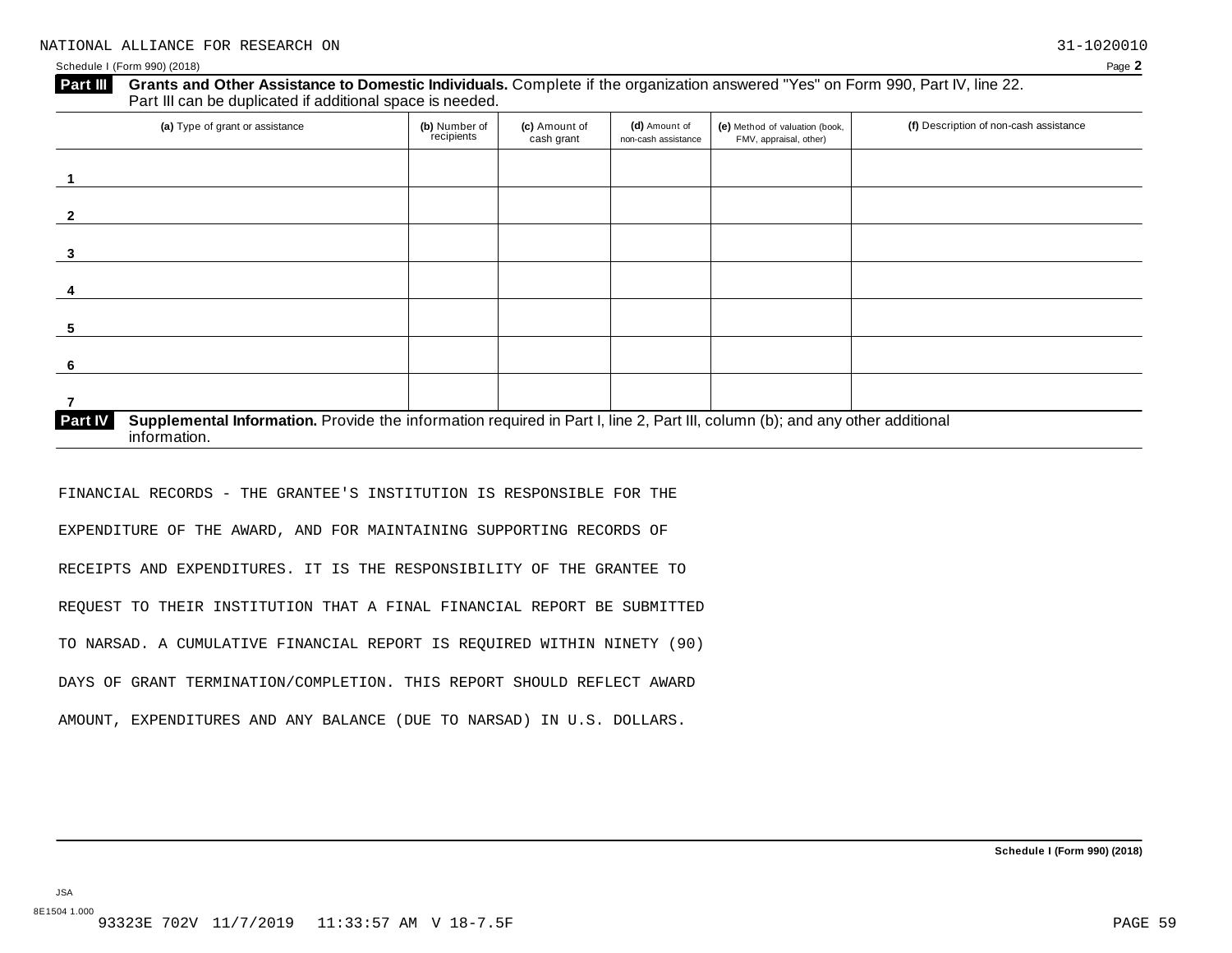|              | <b>SCHEDULE J</b>                                           | <b>Compensation Information</b>                                                                                                                                                                                     | OMB No. 1545-0047     |                   |                         |
|--------------|-------------------------------------------------------------|---------------------------------------------------------------------------------------------------------------------------------------------------------------------------------------------------------------------|-----------------------|-------------------|-------------------------|
|              | (Form 990)                                                  | For certain Officers, Directors, Trustees, Key Employees, and Highest                                                                                                                                               |                       |                   |                         |
|              |                                                             | <b>Compensated Employees</b><br>> Complete if the organization answered "Yes" on Form 990, Part IV, line 23.                                                                                                        |                       |                   |                         |
|              | Department of the Treasury                                  | Attach to Form 990.                                                                                                                                                                                                 | <b>Open to Public</b> |                   |                         |
|              | <b>Internal Revenue Service</b><br>Name of the organization | Go to www.irs.gov/Form990 for instructions and the latest information.<br><b>Employer identification number</b><br>NATIONAL ALLIANCE FOR RESEARCH ON                                                                |                       | <b>Inspection</b> |                         |
|              |                                                             | 31-1020010<br>SCHIZOPHRENIA AND DEPRESSION                                                                                                                                                                          |                       |                   |                         |
| Part I       |                                                             | <b>Questions Regarding Compensation</b>                                                                                                                                                                             |                       |                   |                         |
|              |                                                             |                                                                                                                                                                                                                     |                       | <b>Yes</b>        | No                      |
|              |                                                             | 1a Check the appropriate box(es) if the organization provided any of the following to or for a person listed on Form                                                                                                |                       |                   |                         |
|              |                                                             | 990, Part VII, Section A, line 1a. Complete Part III to provide any relevant information regarding these items.                                                                                                     |                       |                   |                         |
|              |                                                             | First-class or charter travel<br>Housing allowance or residence for personal use                                                                                                                                    |                       |                   |                         |
|              |                                                             | Travel for companions<br>Payments for business use of personal residence                                                                                                                                            |                       |                   |                         |
|              |                                                             | Tax indemnification and gross-up payments<br>Health or social club dues or initiation fees                                                                                                                          |                       |                   |                         |
|              |                                                             | Discretionary spending account<br>Personal services (such as maid, chauffeur, chef)                                                                                                                                 |                       |                   |                         |
| b            |                                                             | If any of the boxes on line 1a are checked, did the organization follow a written policy regarding payment                                                                                                          |                       |                   |                         |
|              |                                                             | or reimbursement or provision of all of the expenses described above? If "No," complete Part III to                                                                                                                 |                       |                   |                         |
|              |                                                             |                                                                                                                                                                                                                     | 1 <sub>b</sub>        |                   |                         |
| $\mathbf{2}$ |                                                             | Did the organization require substantiation prior to reimbursing or allowing expenses incurred by all                                                                                                               |                       |                   |                         |
|              |                                                             | directors, trustees, and officers, including the CEO/Executive Director, regarding the items checked on line                                                                                                        |                       |                   |                         |
|              |                                                             |                                                                                                                                                                                                                     | $\mathbf{2}$          |                   |                         |
| 3            |                                                             | Indicate which, if any, of the following the filing organization used to establish the compensation of the                                                                                                          |                       |                   |                         |
|              |                                                             | organization's CEO/Executive Director. Check all that apply. Do not check any boxes for methods used by a<br>related organization to establish compensation of the CEO/Executive Director, but explain in Part III. |                       |                   |                         |
|              |                                                             | Compensation committee<br>Written employment contract                                                                                                                                                               |                       |                   |                         |
|              |                                                             | Independent compensation consultant<br>Compensation survey or study                                                                                                                                                 |                       |                   |                         |
|              | Χ                                                           | $\boldsymbol{\mathrm{X}}$<br>Form 990 of other organizations<br>Approval by the board or compensation committee                                                                                                     |                       |                   |                         |
|              |                                                             |                                                                                                                                                                                                                     |                       |                   |                         |
| 4            |                                                             | During the year, did any person listed on Form 990, Part VII, Section A, line 1a, with respect to the filing<br>organization or a related organization:                                                             |                       |                   |                         |
| a            |                                                             |                                                                                                                                                                                                                     | 4a                    |                   | Χ                       |
| b            |                                                             | Participate in, or receive payment from, a supplemental nonqualified retirement plan?.                                                                                                                              | 4b                    |                   | $\overline{\mathbf{x}}$ |
| c            |                                                             | Participate in, or receive payment from, an equity-based compensation arrangement?                                                                                                                                  | 4c                    |                   | $\mathbf X$             |
|              |                                                             | If "Yes" to any of lines 4a-c, list the persons and provide the applicable amounts for each item in Part III.                                                                                                       |                       |                   |                         |
|              |                                                             |                                                                                                                                                                                                                     |                       |                   |                         |
|              |                                                             | Only section $501(c)(3)$ , $501(c)(4)$ , and $501(c)(29)$ organizations must complete lines 5-9.                                                                                                                    |                       |                   |                         |
| 5            |                                                             | For persons listed on Form 990, Part VII, Section A, line 1a, did the organization pay or accrue any                                                                                                                |                       |                   |                         |
|              |                                                             | compensation contingent on the revenues of:                                                                                                                                                                         |                       |                   |                         |
|              |                                                             |                                                                                                                                                                                                                     | 5a                    |                   | Χ<br>Χ                  |
| b            |                                                             | If "Yes" on line 5a or 5b, describe in Part III.                                                                                                                                                                    | 5b                    |                   |                         |
| 6            |                                                             | For persons listed on Form 990, Part VII, Section A, line 1a, did the organization pay or accrue any                                                                                                                |                       |                   |                         |
|              |                                                             | compensation contingent on the net earnings of:                                                                                                                                                                     |                       |                   |                         |
| а            |                                                             |                                                                                                                                                                                                                     | 6a                    |                   | Χ                       |
| b            |                                                             |                                                                                                                                                                                                                     | 6b                    |                   | $\mathbf X$             |
|              |                                                             | If "Yes" on line 6a or 6b, describe in Part III.                                                                                                                                                                    |                       |                   |                         |
| 7            |                                                             | For persons listed on Form 990, Part VII, Section A, line 1a, did the organization provide any nonfixed                                                                                                             |                       |                   |                         |
|              |                                                             | payments not described on lines 5 and 6? If "Yes," describe in Part III.                                                                                                                                            | $\overline{7}$        | X                 |                         |
| 8            |                                                             | Were any amounts reported on Form 990, Part VII, paid or accrued pursuant to a contract that was subject                                                                                                            |                       |                   |                         |
|              |                                                             | to the initial contract exception described in Regulations section 53.4958-4(a)(3)? If "Yes," describe                                                                                                              |                       |                   |                         |
|              |                                                             |                                                                                                                                                                                                                     | 8                     |                   | Χ                       |
| 9            |                                                             | If "Yes" on line 8, did the organization also follow the rebuttable presumption procedure described in                                                                                                              |                       |                   |                         |
|              |                                                             |                                                                                                                                                                                                                     | 9                     |                   |                         |

**For Paperwork Reduction Act Notice, see the Instructions for Form 990. Schedule J (Form 990) 2018**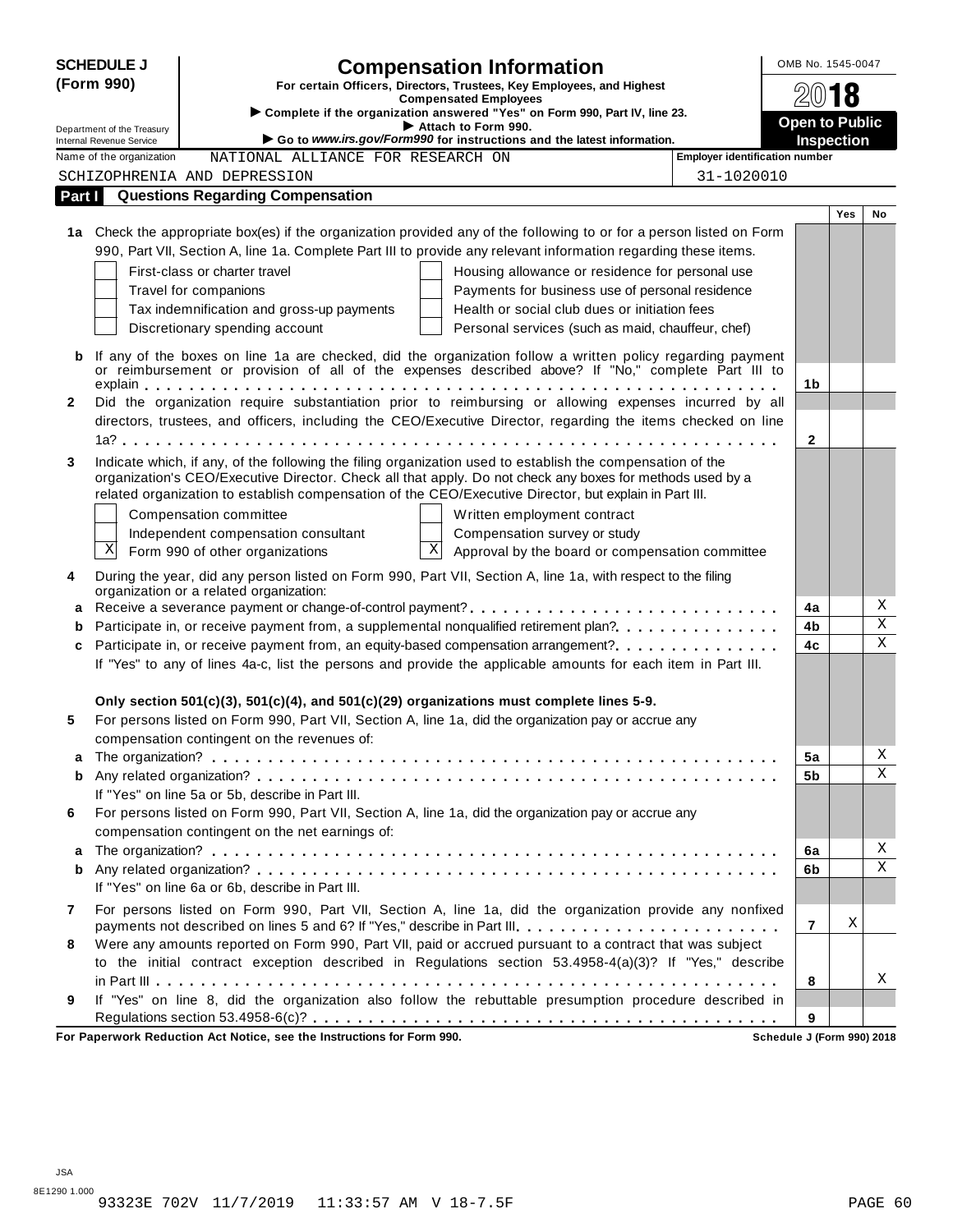#### **Part II Officers, Directors, Trustees, Key Employees, and Highest Compensated Employees.** Use duplicate copies ifadditional space is needed.

For each individual whose compensation must be reported on Schedule J, report compensation from the organization on row (i) and from related organizations, described in the instructions, on row (ii). Do not list any individuals that aren't listed on Form 990, Part VII.

Note: The sum of columns (B)(i)-(iii) for each listed individual must equal the total amount of Form 990, Part VII, Section A, line 1a, applicable column (D) and (E) amounts for that individual.

|                                          |                            |                          | (B) Breakdown of W-2 and/or 1099-MISC compensation |                                           | (C) Retirement and             | (D) Nontaxable   | (E) Total of columns | (F) Compensation                                           |  |
|------------------------------------------|----------------------------|--------------------------|----------------------------------------------------|-------------------------------------------|--------------------------------|------------------|----------------------|------------------------------------------------------------|--|
| (A) Name and Title                       |                            | (i) Base<br>compensation | (ii) Bonus & incentive<br>compensation             | (iii) Other<br>reportable<br>compensation | other deferred<br>compensation | benefits         | $(B)(i)-(D)$         | in column (B) reported<br>as deferred on prior<br>Form 990 |  |
| JEFFREY BORENSTEIN, M.D   (i)            |                            | 400,000                  | 95,000.                                            | 26, 154.                                  | $\mathsf{O}$ .                 | $0$ .            | 521, 154             | $0$ .                                                      |  |
| PRESIDENT & CEO                          | (i)                        | $\mathbf 0$              | $\mathbf{0}$ .                                     | $\mathbf{0}$ .                            | $0$ .                          | 0.               | $\mathbf 0$ .        | $\overline{0}$ .                                           |  |
| LOUIS INNAMORATO, CPA                    | (i)                        | 243,371                  | 65,000                                             | 8,597.                                    | $0$ .                          | 33,601           | 350,569              | $\overline{0}$ .                                           |  |
| $\mathbf{2}^{\mathrm{CFO}}$              | (i)                        | $\mathbf 0$              | 0.                                                 | 0                                         | 0.                             | 0.               | $\mathbf 0$ .        | $\overline{0}$ .                                           |  |
| DANIEL ELWELL                            | (i)                        | 204,695                  | $\mathsf{O}$ .                                     | $\mathsf{0}$ .                            | 0.                             | 33,601           | 238,296              | $\overline{0}$ .                                           |  |
| 3 <sup>SENIOR</sup> PHILANTHROPY ADVISOR | (i)                        | $\mathsf{O}\xspace$      | $\mathsf{O}$ .                                     | $\mathsf{O}$                              | $0$ .                          | $\overline{0}$ . | $\mathsf{O}$ .       | $\overline{0}$ .                                           |  |
| FAITH ROTHBLATT                          | (i)                        | 188,229                  | $0$ .                                              | 10,769                                    | 0.                             | 13,462.          | 212,460.             | $\overline{0}$ .                                           |  |
| $4^{\mathrm{VP}}$ OF DEVELOPMENT         | (i)                        | $\mathsf{O}$             | $\mathsf{O}$ .                                     | $\mathsf{O}$                              | $\mathsf{O}$ .                 | 0.               | $\mathsf{O}$ .       | $\overline{0}$ .                                           |  |
| LAUREN DURAN                             | (i)                        | 173,592                  | $\mathsf{O}$ .                                     | 0                                         | 0.                             | 0.               | 173,592.             | $\overline{\overline{\mathfrak{o}}}$ .                     |  |
| $5^{\text{VP OF MAC}}$                   | (ii)                       | 0                        | $\mathsf{O}$ .                                     | $\mathsf{O}$ .                            | $0$ .                          | 0.               | $\mathbf 0$ .        | $\overline{0}$ .                                           |  |
|                                          | (i)                        |                          |                                                    |                                           |                                |                  |                      |                                                            |  |
| 6                                        | (i)                        |                          |                                                    |                                           |                                |                  |                      |                                                            |  |
|                                          | (i)                        |                          |                                                    |                                           |                                |                  |                      |                                                            |  |
| 7                                        | (i)                        |                          |                                                    |                                           |                                |                  |                      |                                                            |  |
|                                          | (i)<br>(i)                 |                          |                                                    |                                           |                                |                  |                      |                                                            |  |
| 8                                        | (i)                        |                          |                                                    |                                           |                                |                  |                      |                                                            |  |
| 9                                        | (i)                        |                          |                                                    |                                           |                                |                  |                      |                                                            |  |
|                                          | (i)                        |                          |                                                    |                                           |                                |                  |                      |                                                            |  |
| 10                                       | (i)                        |                          |                                                    |                                           |                                |                  |                      |                                                            |  |
|                                          | $\left( \mathsf{i}\right)$ |                          |                                                    |                                           |                                |                  |                      |                                                            |  |
| 11                                       | (i)                        |                          |                                                    |                                           |                                |                  |                      |                                                            |  |
|                                          | (i)                        |                          |                                                    |                                           |                                |                  |                      |                                                            |  |
| 12                                       | (i)                        |                          |                                                    |                                           |                                |                  |                      |                                                            |  |
|                                          | (i)                        |                          |                                                    |                                           |                                |                  |                      |                                                            |  |
| 13                                       | (i)                        |                          |                                                    |                                           |                                |                  |                      |                                                            |  |
|                                          | (i)                        |                          |                                                    |                                           |                                |                  |                      |                                                            |  |
| 14                                       | (i)                        |                          |                                                    |                                           |                                |                  |                      |                                                            |  |
|                                          | (i)                        |                          |                                                    |                                           |                                |                  |                      |                                                            |  |
| 15                                       | (i)                        |                          |                                                    |                                           |                                |                  |                      |                                                            |  |
|                                          | (i)                        |                          |                                                    |                                           |                                |                  |                      |                                                            |  |
| 16                                       | (ii)                       |                          |                                                    |                                           |                                |                  |                      |                                                            |  |

**Schedule J (Form 990) 2018**

JSA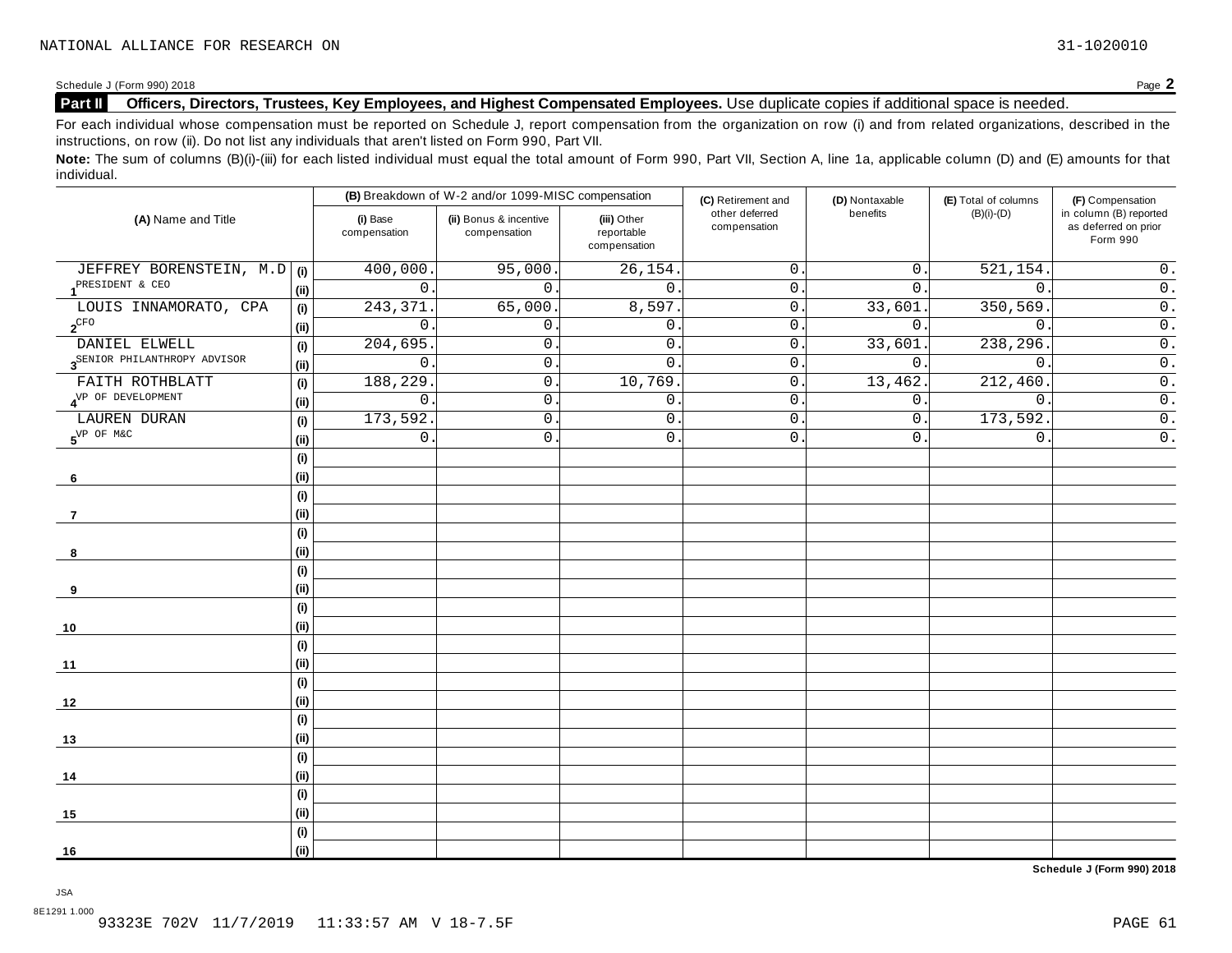### **Part III Supplemental Information**

Provide the information, explanation, or descriptions required for Part I, lines 1a, 1b, 3, 4a, 4b, 4c, 5a, 5b, 6a, 6b, 7, and 8, and for Part II. Also complete this part for any additional information.

PART I, LINE 7:

MERIT BONUSES ARE PAID TO CERTAIN STAFF MEMBERS BASED ON ANNUAL

PERFORMANCE. SEE SCHEDULE O RESPONSE TO FORM 990, PART VI, SECTION B,

LINES 15A AND 15B FOR ADDITIONAL DETAIL.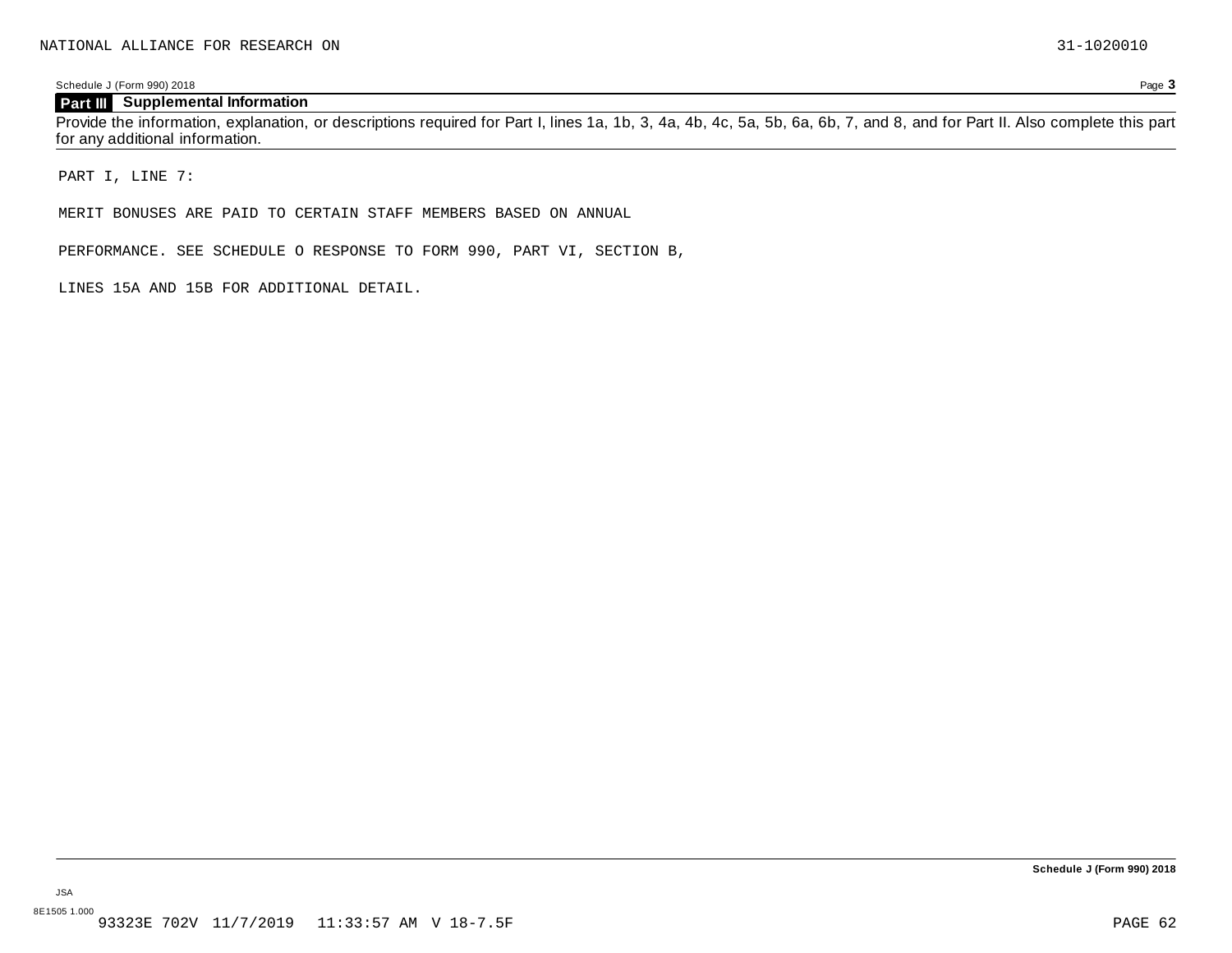# SCHEDULE M<br>
(Form 990) **Some Lightness of the organizations answered "Yes" on Form 990 Part IV lines 29 or 30<br>
<b>Some Lightness Contributions**

**Department of the Treasury<br>Internal Revenue Service** 

**Examplete** if the organizations answered "Yes" on Form 990, Part IV, lines 29 or 30. △<del>Ⅳ</del><br>▶ Attach to Form 990.

**Department of the Treasury** ▶ Attach to Form 990.<br>Internal Revenue Service ▶ Go to *www.irs.gov/Form990* for instructions and the latest information.<br>Nome of the organization and a stage of the creasury and the latest in

Name of the organization **MATIONAL ALLIANCE FOR RESEARCH ON Employer identification number** 

|        | SCHIZOPHRENIA AND DEPRESSION | 1-1020010 |
|--------|------------------------------|-----------|
| Part I | <b>Types of Property</b>     |           |

|  | $21 - 1020010$ |  |
|--|----------------|--|

|              |                                                                                                                      | (a)<br>Check if<br>applicable | (b)<br>Number of contributions or<br>items contributed | (c)<br>Noncash contribution<br>amounts reported on<br>Form 990, Part VIII, line 1g | Method of determining<br>noncash contribution amounts | (d) |     |    |
|--------------|----------------------------------------------------------------------------------------------------------------------|-------------------------------|--------------------------------------------------------|------------------------------------------------------------------------------------|-------------------------------------------------------|-----|-----|----|
| 1            |                                                                                                                      |                               |                                                        |                                                                                    |                                                       |     |     |    |
| $\mathbf{2}$ |                                                                                                                      |                               |                                                        |                                                                                    |                                                       |     |     |    |
| 3            |                                                                                                                      |                               |                                                        |                                                                                    |                                                       |     |     |    |
| 4            |                                                                                                                      |                               |                                                        |                                                                                    |                                                       |     |     |    |
| 5            | Clothing and household                                                                                               |                               |                                                        |                                                                                    |                                                       |     |     |    |
|              |                                                                                                                      |                               |                                                        |                                                                                    |                                                       |     |     |    |
| 6            |                                                                                                                      |                               |                                                        |                                                                                    |                                                       |     |     |    |
| 7            | Boats and planes <u>  _ _ _ _ _ _ _ _ _ _ _ _ _ _ _ _ _ _</u>                                                        |                               |                                                        |                                                                                    |                                                       |     |     |    |
| 8            | Intellectual property [1]                                                                                            |                               |                                                        |                                                                                    |                                                       |     |     |    |
| 9            | Securities - Publicly traded                                                                                         | X                             | 31.                                                    | 698,946.                                                                           | MARKET QUOTATION                                      |     |     |    |
| 10           | Securities - Closely held stock [                                                                                    |                               |                                                        |                                                                                    |                                                       |     |     |    |
| 11           | Securities - Partnership, LLC,                                                                                       |                               |                                                        |                                                                                    |                                                       |     |     |    |
|              | or trust interests experience and the set of the set of the set of the set of the set of the set of the set of       |                               |                                                        |                                                                                    |                                                       |     |     |    |
| 12           | Securities - Miscellaneous                                                                                           |                               |                                                        |                                                                                    |                                                       |     |     |    |
| 13           | Qualified conservation                                                                                               |                               |                                                        |                                                                                    |                                                       |     |     |    |
|              | contribution - Historic                                                                                              |                               |                                                        |                                                                                    |                                                       |     |     |    |
|              |                                                                                                                      |                               |                                                        |                                                                                    |                                                       |     |     |    |
| 14           | Qualified conservation                                                                                               |                               |                                                        |                                                                                    |                                                       |     |     |    |
|              |                                                                                                                      |                               |                                                        |                                                                                    |                                                       |     |     |    |
| 15           |                                                                                                                      |                               |                                                        |                                                                                    |                                                       |     |     |    |
| 16           |                                                                                                                      |                               |                                                        |                                                                                    |                                                       |     |     |    |
| 17           |                                                                                                                      |                               |                                                        |                                                                                    |                                                       |     |     |    |
| 18           |                                                                                                                      |                               |                                                        |                                                                                    |                                                       |     |     |    |
| 19           | Food inventory $\ldots \ldots \ldots$ . $\qquad \qquad$                                                              |                               |                                                        |                                                                                    |                                                       |     |     |    |
| 20           |                                                                                                                      |                               |                                                        |                                                                                    |                                                       |     |     |    |
| 21           |                                                                                                                      |                               |                                                        |                                                                                    |                                                       |     |     |    |
| 22           | Historical artifacts. <u>  _ _ _ _ _ _ _ _ _ _ _ _ _ _ _ _ _</u>                                                     |                               |                                                        |                                                                                    |                                                       |     |     |    |
| 23           | Scientific specimens <u>  _ _ _ _ _ _ _ _ _ _ _ _ _ _ _ _ _ _</u>                                                    |                               |                                                        |                                                                                    |                                                       |     |     |    |
| 24           |                                                                                                                      |                               |                                                        |                                                                                    |                                                       |     |     |    |
| 25           | Other $\blacktriangleright$ ( $\_\_\_\_\_\_\_\_\$ ) $\downarrow$                                                     |                               |                                                        |                                                                                    |                                                       |     |     |    |
| 26           | Other $\blacktriangleright$ ( $\qquad \qquad$                                                                        |                               |                                                        |                                                                                    |                                                       |     |     |    |
| 27           | Other $\blacktriangleright$ ( $\qquad \qquad$                                                                        |                               |                                                        |                                                                                    |                                                       |     |     |    |
| 28           | Other $\blacktriangleright$ (                                                                                        |                               |                                                        |                                                                                    |                                                       |     |     |    |
| 29           | Number of Forms 8283 received by the organization during the tax year for contributions for                          |                               |                                                        |                                                                                    |                                                       |     |     |    |
|              | which the organization completed Form 8283, Part IV, Donee Acknowledgement $\ldots \ldots \ldots$                    |                               |                                                        |                                                                                    |                                                       |     |     |    |
|              |                                                                                                                      |                               |                                                        |                                                                                    |                                                       |     | Yes | No |
|              | 30a During the year, did the organization receive by contribution any property reported in Part I, lines 1 through   |                               |                                                        |                                                                                    |                                                       |     |     |    |
|              | 28, that it must hold for at least three years from the date of the initial contribution, and which isn't required   |                               |                                                        |                                                                                    |                                                       |     |     |    |
|              |                                                                                                                      |                               |                                                        |                                                                                    |                                                       | 30a |     | Χ  |
|              | <b>b</b> If "Yes," describe the arrangement in Part II.                                                              |                               |                                                        |                                                                                    |                                                       |     |     |    |
| 31           | Does the organization have a gift acceptance policy that requires the review of any nonstandard                      |                               |                                                        |                                                                                    |                                                       |     |     |    |
|              |                                                                                                                      |                               |                                                        |                                                                                    |                                                       | 31  | Χ   |    |
|              | 32a Does the organization hire or use third parties or related organizations to solicit, process, or sell noncash    |                               |                                                        |                                                                                    |                                                       |     |     |    |
|              |                                                                                                                      |                               |                                                        |                                                                                    |                                                       | 32a |     | Χ  |
|              | <b>b</b> If "Yes," describe in Part II.                                                                              |                               |                                                        |                                                                                    |                                                       |     |     |    |
|              | 33 If the organization didn't report an amount in column (c) for a type of property for which column (a) is checked, |                               |                                                        |                                                                                    |                                                       |     |     |    |

**For Paperwork Reduction Act Notice, see the Instructions for Form 990. Schedule M (Form 990) 2018**

JSA

describe in Part II.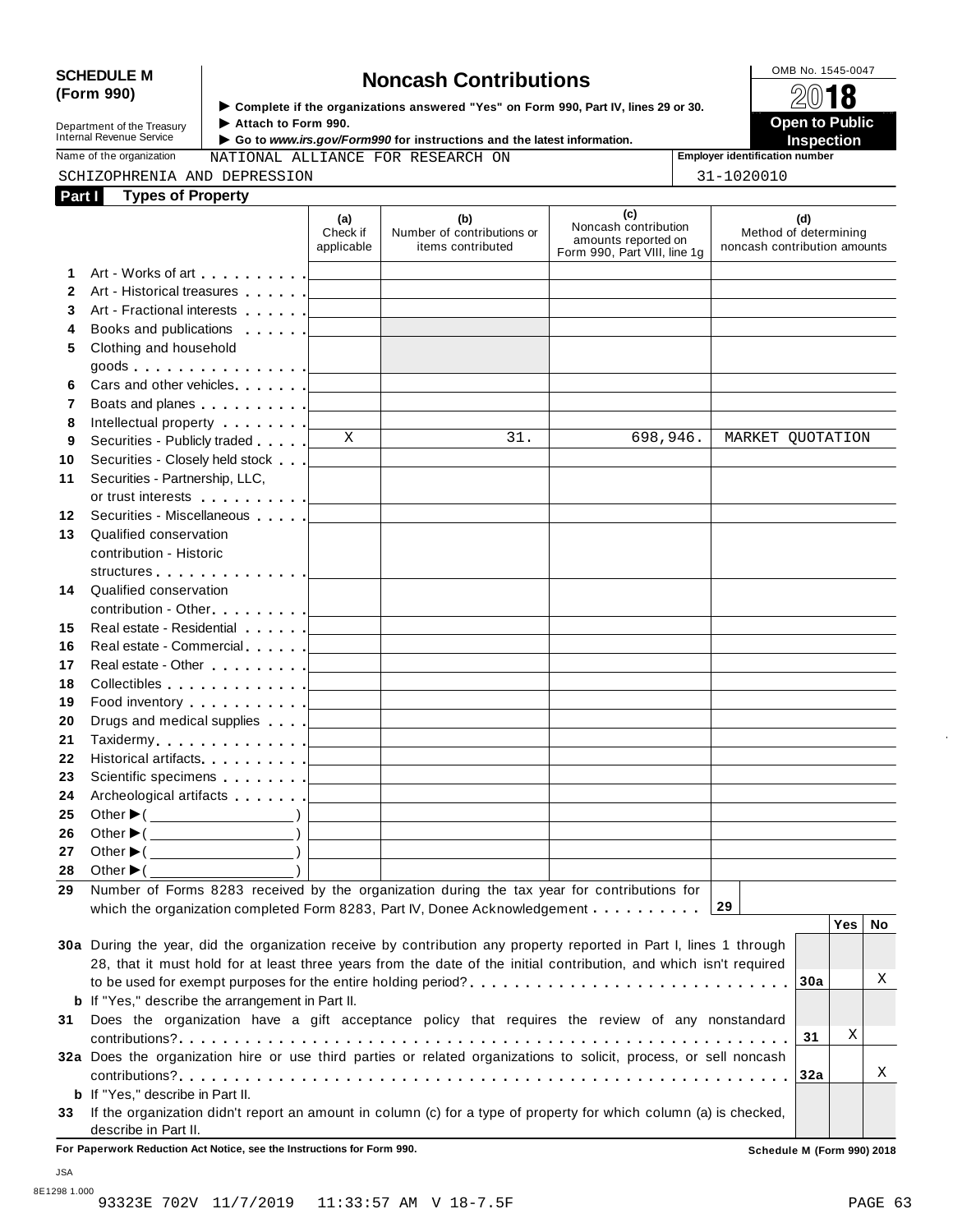**Supplemental Information.** Provide the information required by Part I, lines 30b, 32b, and 33, and whether the organization is reporting in Part I, column (b), the number of contributions, the number of items received, or a combination of both. Also complete this part for any additional information. **Part II**

PART I, COLUMN (B):

THE ORGANIZATION IS REPORTING THE NUMBER OF CONTRIBUTIONS.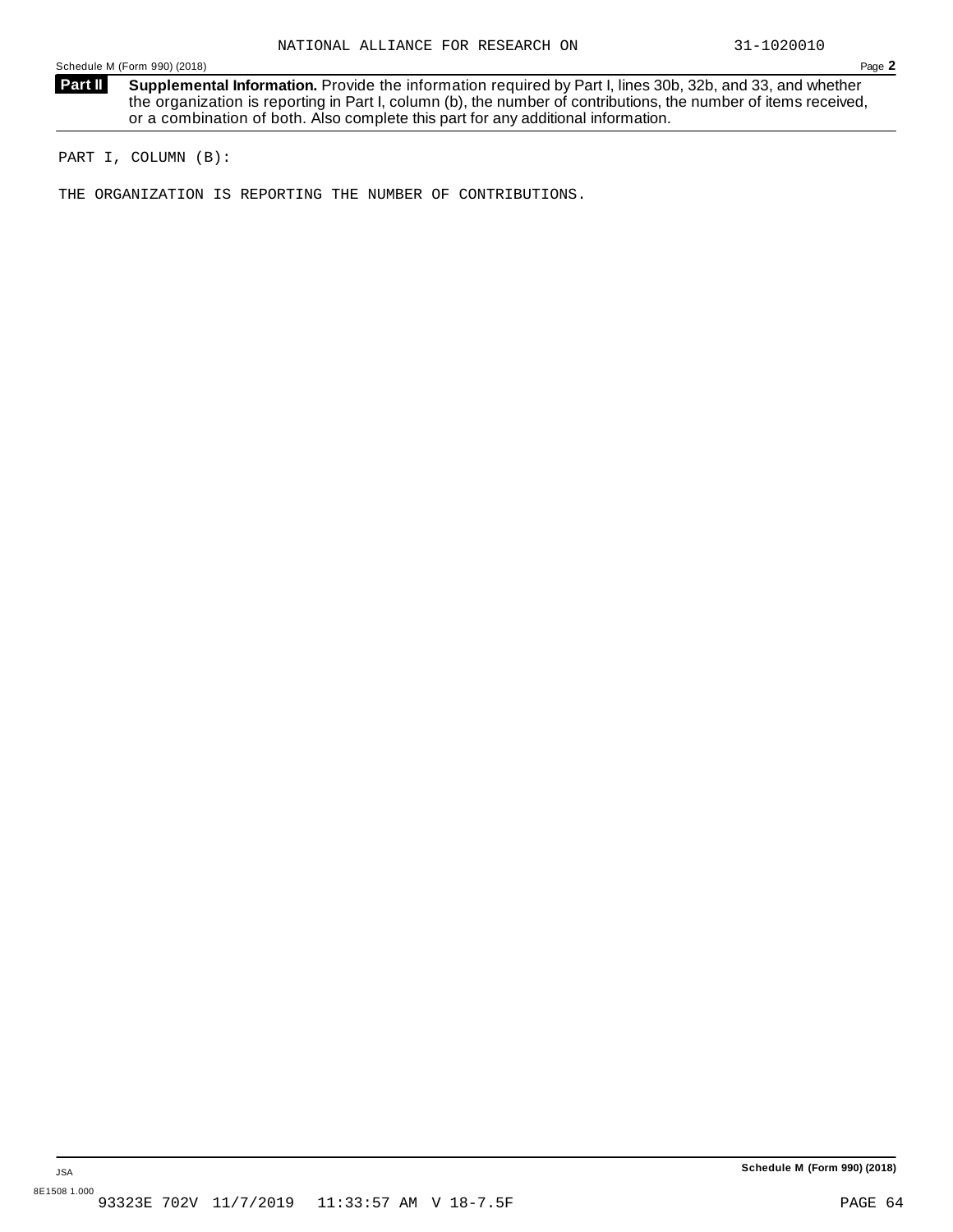### **SCHEDULE O** Supplemental Information to Form 990 or 990-EZ DMB No. 1545-0047

**(Form 990 or 990-EZ) Complete to provide information for responses to specific questions on** plete to provide information for responses to specific questions on  $\mathbb{Z}^{0}$  **18 EV I O**<br>
■ Attach to Form 990 or 990-EZ. Depen to Public<br>
■ Public Corporation of the Security of the Security of the Security of the Security of the Security of the Security of the Security of the Security of the Securi ► Attach to Form 990 or 990-EZ.<br>Information about Schedule O (Form 990 or 990-EZ) and its instructions is at www.irs.gov/form990. Inspection



| Department of the Treasury<br>Internal Revenue Service |                                   | F ANGUL NG LULIH YUU UL YUU LE.<br>Information about Schedule O (Form 990 or 990-EZ) and its instructions is at www.irs.gov/form990. |  |  |                                       |  |  |
|--------------------------------------------------------|-----------------------------------|--------------------------------------------------------------------------------------------------------------------------------------|--|--|---------------------------------------|--|--|
| Name of the organization                               | NATIONAL ALLIANCE FOR RESEARCH ON |                                                                                                                                      |  |  | <b>Employer identification number</b> |  |  |
| SCHIZOPHRENIA AND DEPRESSION                           |                                   |                                                                                                                                      |  |  | 31-1020010                            |  |  |

FORM 990, PART VI, SECTION B, LINE 11B: FORM 990 IS REVIEWED BY THE CFO, CHAIRMAN AND TREASURER. IT IS PROVIDED TO THE NARSAD BOARD MEMBERS BEFORE BEING FILED WITH IRS.

#### FORM 990, PART VI, SECTION B, LINE 12C:

THE ORGANIZATION'S BOARD MEMBERS ADHERE TO NARSAD CODE OF ETHICAL CONDUCT. ALL OFFICERS, DIRECTORS AND KEY EMPLOYEES ARE REQUIRED TO READ AND SIGN THE CONFLICT OF INTEREST DISCLOSURE UPON APPOINTMENT OR HIRE, IN ADDITION TO ANNUALLY.

FORM 990, PART VI, SECTION B, LINE 15A:

THE ORGANIZATION HAS 3 BOARD MEETINGS SCHEDULED IN THE YEAR HELD IN FEBRUARY OR MARCH, JULY AND OCTOBER. IN 2013 THE MEMBERS OF THE BOARD OF DIRECTORS APPROVED THE INITIAL ANNUAL COMPENSATION OF THE PRESIDENT/CEO. AFTER THEY OBTAINED COMPENSATION COMPARABLES, THEY EVALUATED AND APPROVED THE COMPENSATION AND CONTEMPORANEOUSLY DOCUMENTED THEIR DECISION IN THE BOARD MINUTES. 2018 COMPENSATION ABOVE THE BASE WAS DETERMINED AND APPROVED BY AT LEAST TWO INDEPENDENT BOARD MEMBERS AFTER CAREFUL CONSIDERATION OF THE PERFORMANCE OF THE PRESIDENT/CEO DURING THE YEAR AND WITH REGARD TO FORM 990 OF OTHER ORGANIZATIONS OBTAINED IN THE PROCESS.

FORM 990, PART VI, SECTION B, LINE 15B: COMPENSATION TO OTHER OFFICERS FOLLOW THE SAME GUIDELINES AS STATED IN LINE 15A WITH THE EXCEPTION THAT THE PRESIDENT OR ACTING PRESIDENT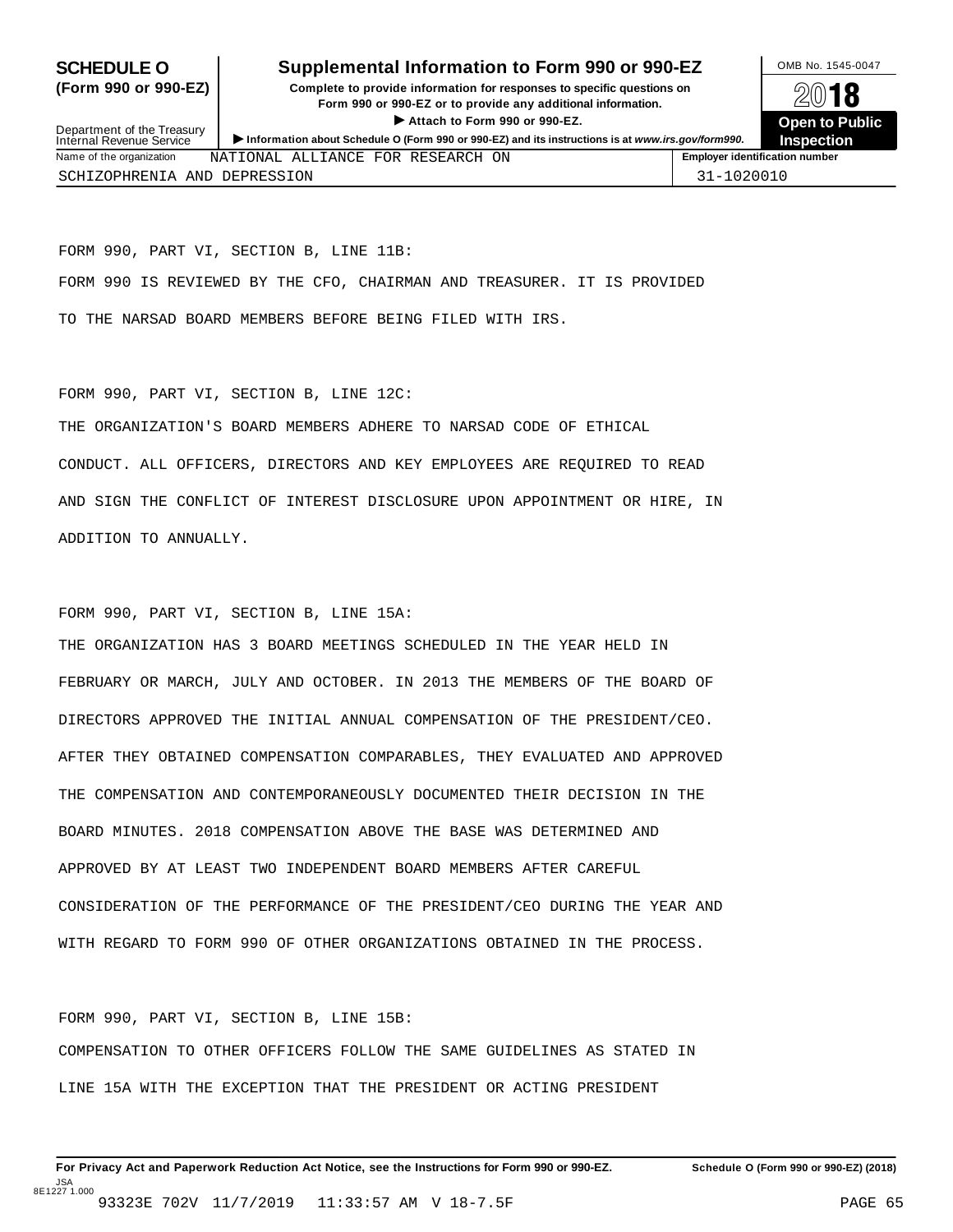| Schedule O (Form 990 or 990-EZ) 2018 |                                   |                                       |  |  |
|--------------------------------------|-----------------------------------|---------------------------------------|--|--|
| Name of the organization             | NATIONAL ALLIANCE FOR RESEARCH ON | <b>Employer identification number</b> |  |  |
| SCHIZOPHRENIA AND DEPRESSION         |                                   | 31-1020010                            |  |  |

(OFFICER) APPROVES THE COMPENSATION OF KEY EMPLOYEES AFTER OBTAINING COMPENSATION COMPARABLES AND EVALUATION. CHANGES IN COMPENSATION ARE DOCUMENTED IN THE PERSONNEL FILES.

FORM 990, PART VI, SECTION C, LINE 19: THE ORGANIZATION MAKES ITS GOVERNING DOCUMENTS, CONFLICT OF INTEREST POLICY, AND FINANCIAL STATEMENTS AVAILABLE TO THE PUBLIC UPON REQUEST.

ATTACHMENT 1

#### FORM 990, PART III - PROGRAM SERVICE, LINE 4B

EXPENSES TO PROVIDE RESEARCH GRANTS, SELECT PROSPECTIVE GRANTEES, SUBMIT PROPOSALS AND FURTHER PROMOTE SCIENTIFIC ADVANCEMENT AND RESEARCH INTO THE CAUSES, CURES, AND PREVENTION OF CHRONIC AND SEVERE MENTAL ILLNESSES.

IN ADDITION TO THE EXPENSES REPORTED, THE REPORTING ORGANIZATION'S SCIENTIFIC COUNCIL CONTRIBUTED SERVICES OF \$1,476,598. (DONATED SERVICES ARE NOT REPORTED AS EITHER REVENUE OR EXPENSE AS PER IRS FORM 990 INSTRUCTIONS.) THE SCIENTIFIC COUNCIL CONSISTS OF A GROUP OF SCIENTISTS WHO ARE LEADERS IN NEUROSCIENCE AND PSYCHIATRY. THESE VOLUNTEERS PRIMARILY REVIEW RESEARCH GRANTS AND PROJECTS ON BEHALF OF THE ORGANIZATION. ALSO, IN 2018 THE REPORTING ORGANIZATION UTILIZED A GRANT WHICH PROVIDED ONLINE ADVERTISING, AT NO COST, HAVING A VALUE OF \$431,819.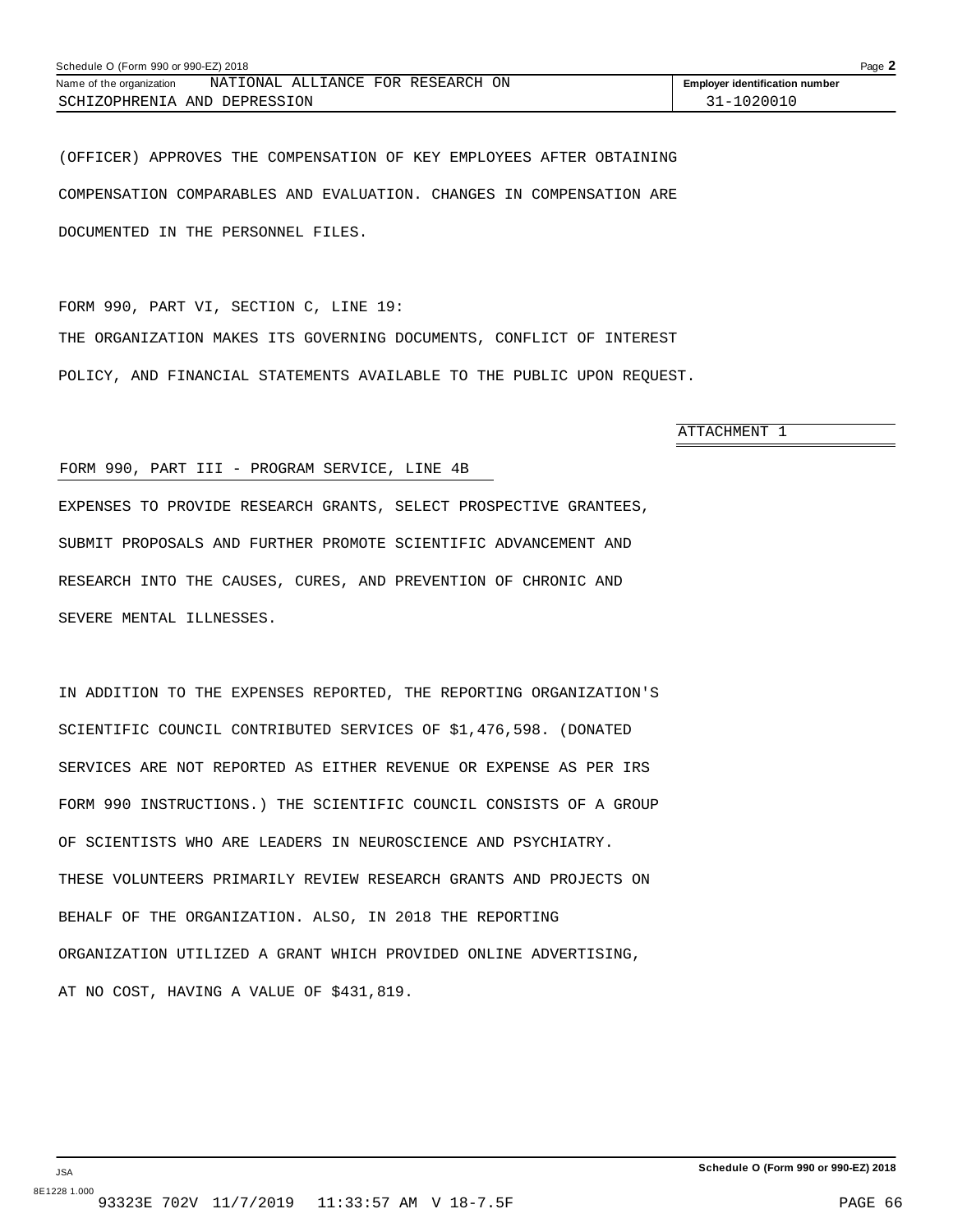| Schedule O (Form 990 or 990-EZ) 2018 |  |                                   |  |  |                                       |  |
|--------------------------------------|--|-----------------------------------|--|--|---------------------------------------|--|
| Name of the organization             |  | NATIONAL ALLIANCE FOR RESEARCH ON |  |  | <b>Employer identification number</b> |  |
| SCHIZOPHRENIA AND DEPRESSION         |  |                                   |  |  | 31-1020010                            |  |
|                                      |  |                                   |  |  | $\pi$ mm $\pi$ $\pi$ then $\pi$ m     |  |

#### ATTACHMENT 2

#### 990, PART VII- COMPENSATION OF THE FIVE HIGHEST PAID IND. CONTRACTORS

NAME AND ADDRESS DESCRIPTION OF SERVICES COMPENSATION

J. SQUARED PRESS, INC. PRINT. & FULFILLMENT 275,062. P.O. BOX 158 ORANGEBURG, NJ 10962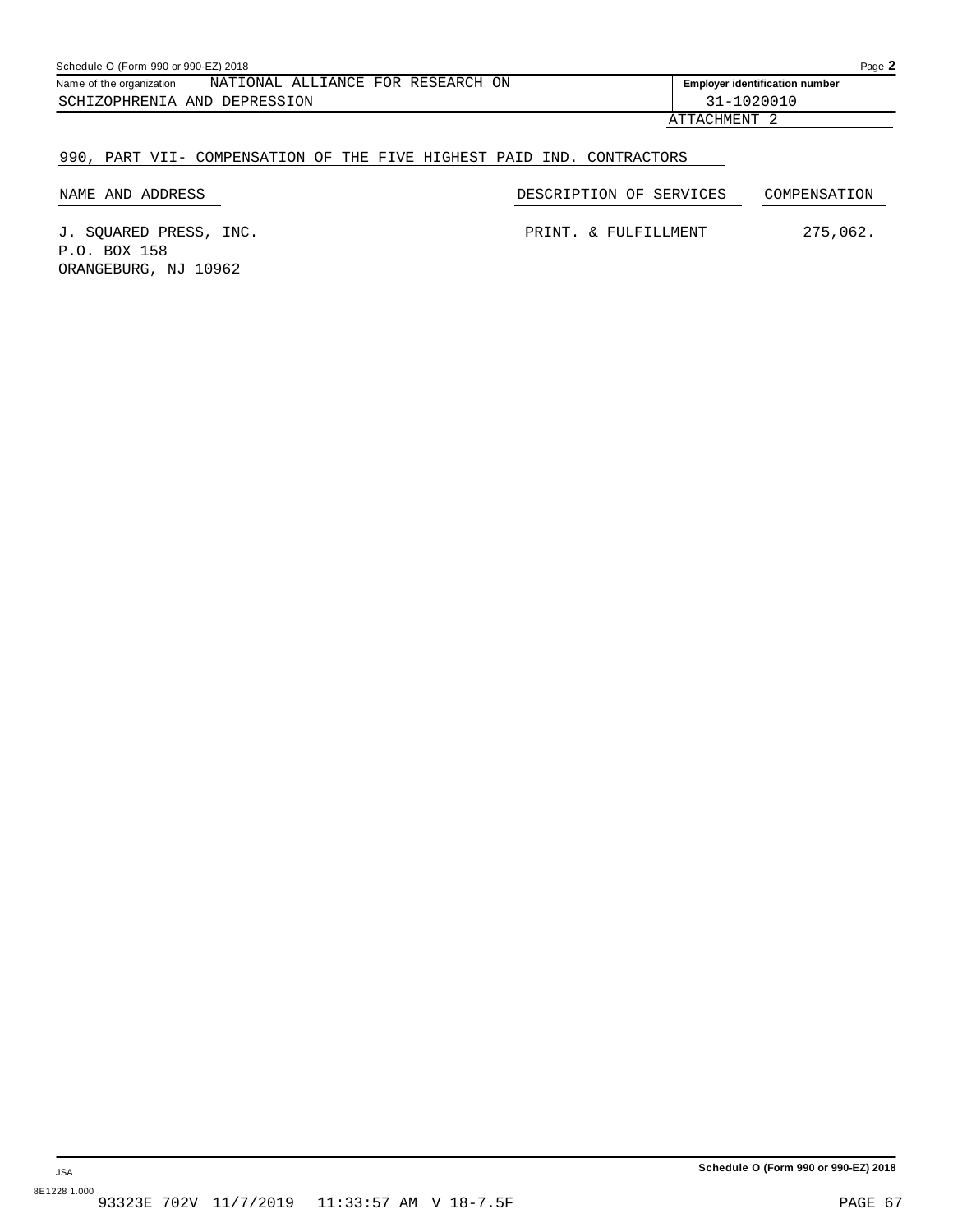## OMB No. 1545-0047 **SCHEDULE R (Form 990) Related Organizations and Unrelated Partnerships**

 $\triangleright$  Complete if the organization answered "Yes" on Form 990, Part IV, line 33, 34, 35b, 36, or 37.



Department of the Treasury

Department of the Treasury<br>Internal Revenue Service **Department of the Treasury** Open to Public<br>Name of the organization MATIONAL ALLIANCE FOR RESEARCH ON

NATIONAL ALLIANCE FOR RESEARCH ON

SCHIZOPHRENIA AND DEPRESSION 31-1020010

#### **Part I Identification of Disregarded Entities.** Complete if the organization answered "Yes" on Form 990, Part IV, line 33.

| (a)<br>Name, address, and EIN (if applicable) of disregarded entity | (b)<br>Primary activity | (c)<br>Legal domicile (state<br>or foreign country) | (d)<br>Total income | (e)<br>End-of-year assets | (f)<br>Direct controlling<br>entity |
|---------------------------------------------------------------------|-------------------------|-----------------------------------------------------|---------------------|---------------------------|-------------------------------------|
| (1)                                                                 |                         |                                                     |                     |                           |                                     |
| (2)                                                                 |                         |                                                     |                     |                           |                                     |
| (3)                                                                 |                         |                                                     |                     |                           |                                     |
| (4)                                                                 |                         |                                                     |                     |                           |                                     |
| (5)                                                                 |                         |                                                     |                     |                           |                                     |
| (6)                                                                 |                         |                                                     |                     |                           |                                     |

**Identification of Related Tax-Exempt Organizations.** Complete if the organization answered "Yes" on Form 990, Part IV, line 34, because it had **Part II** one or more related tax-exempt organizations during the tax year.

| (a)<br>Name, address, and EIN of related organization | (b)<br>Primary activity | (c)<br>Legal domicile (state<br>or foreign country) | (d)<br>Exempt Code section | (e)<br>Public charity status<br>(if section $501(c)(3)$ ) | (f)<br>Direct controlling<br>entity | (g)<br>Section 512(b)(13)<br>controlled<br>entity? |    |  |
|-------------------------------------------------------|-------------------------|-----------------------------------------------------|----------------------------|-----------------------------------------------------------|-------------------------------------|----------------------------------------------------|----|--|
|                                                       |                         |                                                     |                            |                                                           |                                     | <b>Yes</b>                                         | No |  |
| NARSAD RESEARCH INSTITUTE<br>11-3401438<br>(1)        |                         |                                                     |                            |                                                           |                                     |                                                    |    |  |
| 747 THIRD AVENUE, 33RD FLOOR,<br>NEW YORK, NY 10017   | FUNDRAISING             | ΝY                                                  | 501(C)(3)                  | 12                                                        | NARSAD                              | Χ                                                  |    |  |
| (2) PARDES HUMANITARIAN PRIZE, INC.<br>47-4688745     |                         |                                                     |                            |                                                           |                                     |                                                    |    |  |
| 747 THIRD AVENUE, 33RD FLOOR,<br>NEW YORK, NY 10017   | AWARD PRIZE             | DE                                                  | 501(C)(3)                  | 12                                                        | NARSAD                              | Χ                                                  |    |  |
| (3)                                                   |                         |                                                     |                            |                                                           |                                     |                                                    |    |  |
|                                                       |                         |                                                     |                            |                                                           |                                     |                                                    |    |  |
| (4)                                                   |                         |                                                     |                            |                                                           |                                     |                                                    |    |  |
|                                                       |                         |                                                     |                            |                                                           |                                     |                                                    |    |  |
| (5)                                                   |                         |                                                     |                            |                                                           |                                     |                                                    |    |  |
|                                                       |                         |                                                     |                            |                                                           |                                     |                                                    |    |  |
| (6)                                                   |                         |                                                     |                            |                                                           |                                     |                                                    |    |  |
|                                                       |                         |                                                     |                            |                                                           |                                     |                                                    |    |  |
| (7)                                                   |                         |                                                     |                            |                                                           |                                     |                                                    |    |  |
|                                                       |                         |                                                     |                            |                                                           |                                     |                                                    |    |  |

**For Paperwork Reduction Act Notice, see the Instructions for Form 990. Schedule R (Form 990) 2018**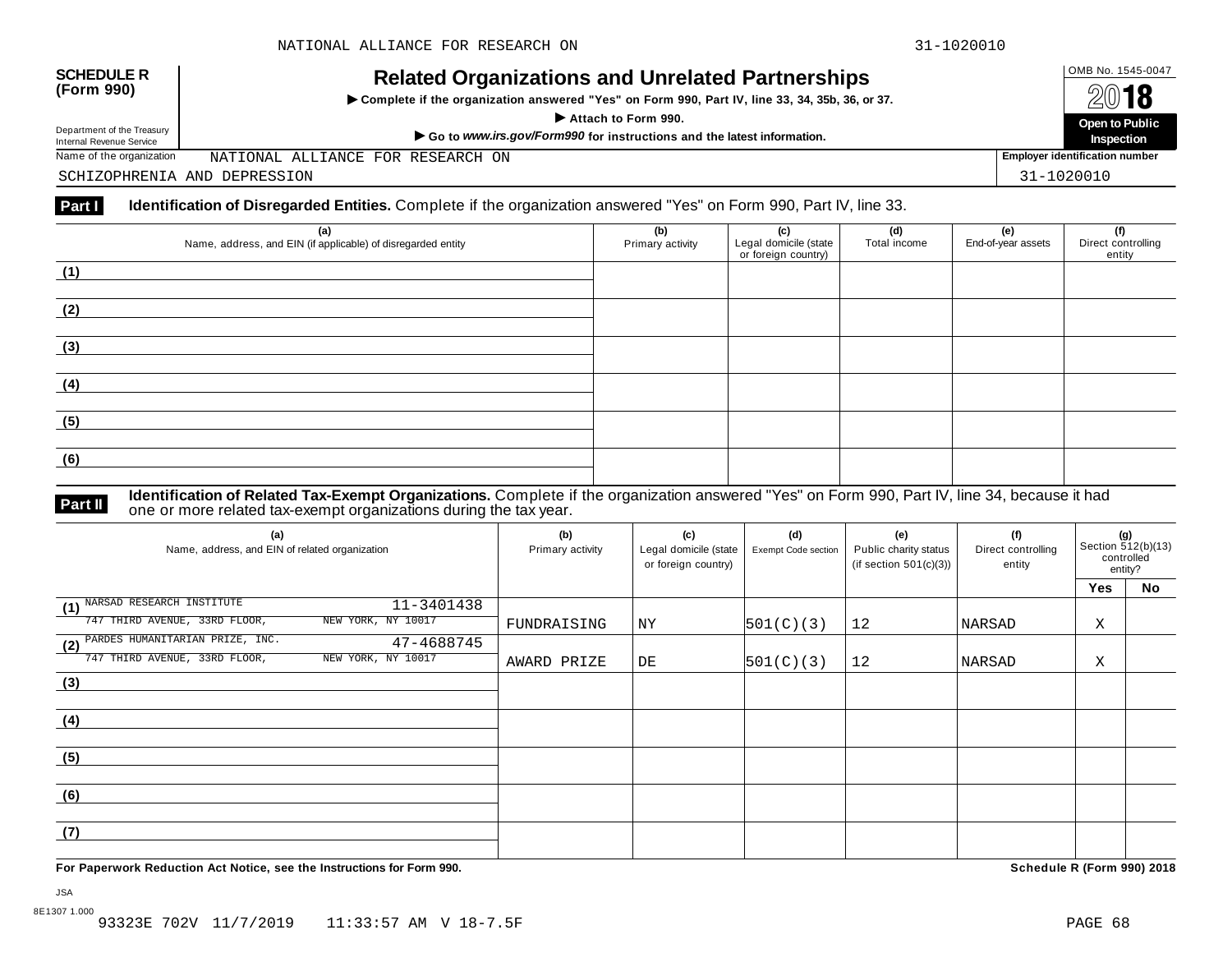**Identification of Related Organizations Taxable as a Partnership.** Complete if the organization answered "Yes" on Form 990, Part IV, line 34, **because it had one or more related organizations Taxable as a Partnership.** Complete if the organization of Related organizations treated as a partnership during the tax year.

| (a)<br>Name, address, and EIN of<br>related organization | ັ<br>(b)<br>Primary activity | (c)<br>Legal<br>domicile<br>(state or<br>foreign<br>country) | .<br>(d)<br>Direct controlling<br>entity | ັ<br>(e)<br>Predominant<br>Frecomman<br>income (related,<br>unrelated,<br>sccluded from<br>sections 512 - 514) | (f)<br>Share of total<br>income | (g)<br>Share of end-of-<br>year assets | (h)<br>Disproportionate<br>allocations? | (i)<br>Code V - UBI<br>amount in box 20<br>of Schedule K-1<br>(Form 1065) | (j)<br>General or<br>managing<br>partner? | (k)<br>Percentage<br>ownership |
|----------------------------------------------------------|------------------------------|--------------------------------------------------------------|------------------------------------------|----------------------------------------------------------------------------------------------------------------|---------------------------------|----------------------------------------|-----------------------------------------|---------------------------------------------------------------------------|-------------------------------------------|--------------------------------|
|                                                          |                              |                                                              |                                          |                                                                                                                |                                 |                                        | Yes No                                  |                                                                           | Yes No                                    |                                |
| (1)                                                      |                              |                                                              |                                          |                                                                                                                |                                 |                                        |                                         |                                                                           |                                           |                                |
| (2)                                                      |                              |                                                              |                                          |                                                                                                                |                                 |                                        |                                         |                                                                           |                                           |                                |
| (3)                                                      |                              |                                                              |                                          |                                                                                                                |                                 |                                        |                                         |                                                                           |                                           |                                |
| (4)                                                      |                              |                                                              |                                          |                                                                                                                |                                 |                                        |                                         |                                                                           |                                           |                                |
| (5)                                                      |                              |                                                              |                                          |                                                                                                                |                                 |                                        |                                         |                                                                           |                                           |                                |
| (6)                                                      |                              |                                                              |                                          |                                                                                                                |                                 |                                        |                                         |                                                                           |                                           |                                |
| (7)                                                      |                              |                                                              |                                          |                                                                                                                |                                 |                                        |                                         |                                                                           |                                           |                                |

## **Part IV** Identification of Related Organizations Taxable as a Corporation or Trust. Complete if the organization answered "Yes" on Form 990, Part IV,<br>line 34, because it had one or more related organizations treated as a

| (a)<br>Name, address, and EIN of related organization | (b)<br>Primary activity | (c)<br>Legal domicile<br>(state or foreign<br>country) | (d)<br>Direct controlling<br>entity | (e)<br>Type of entity<br>(C corp, S corp, or trust) | (f)<br>Share of total<br>income | (g)<br>Share of<br>$\left  \begin{array}{c} \text{or} \\ \text{end-of-year assets} \end{array} \right  \left  \begin{array}{c} \text{or} \\ \text{overship} \end{array} \right  \left  \begin{array}{c} 512(b)(13) \\ \text{controlled} \end{array} \right $ | (h) (i)<br>Percentage Section | entity? |  |
|-------------------------------------------------------|-------------------------|--------------------------------------------------------|-------------------------------------|-----------------------------------------------------|---------------------------------|--------------------------------------------------------------------------------------------------------------------------------------------------------------------------------------------------------------------------------------------------------------|-------------------------------|---------|--|
|                                                       |                         |                                                        |                                     |                                                     |                                 |                                                                                                                                                                                                                                                              |                               | Yes No  |  |
| (1)                                                   |                         |                                                        |                                     |                                                     |                                 |                                                                                                                                                                                                                                                              |                               |         |  |
|                                                       |                         |                                                        |                                     |                                                     |                                 |                                                                                                                                                                                                                                                              |                               |         |  |
| (2)                                                   |                         |                                                        |                                     |                                                     |                                 |                                                                                                                                                                                                                                                              |                               |         |  |
| (3)                                                   |                         |                                                        |                                     |                                                     |                                 |                                                                                                                                                                                                                                                              |                               |         |  |
| (4)                                                   |                         |                                                        |                                     |                                                     |                                 |                                                                                                                                                                                                                                                              |                               |         |  |
| (5)                                                   |                         |                                                        |                                     |                                                     |                                 |                                                                                                                                                                                                                                                              |                               |         |  |
| (6)                                                   |                         |                                                        |                                     |                                                     |                                 |                                                                                                                                                                                                                                                              |                               |         |  |
| (7)                                                   |                         |                                                        |                                     |                                                     |                                 |                                                                                                                                                                                                                                                              |                               |         |  |

**Schedule R (Form 990) 2018**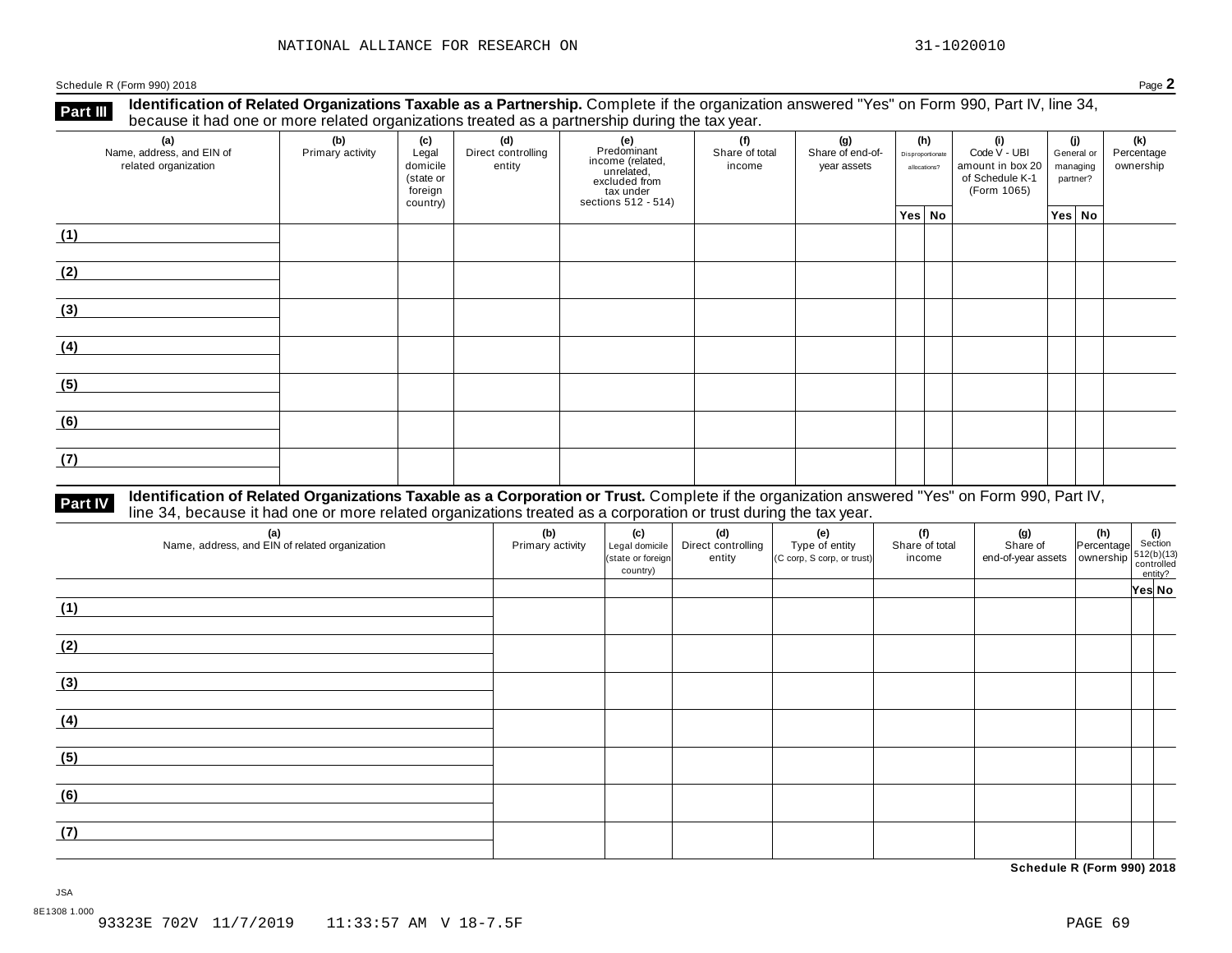| Part V            | Transactions With Related Organizations. Complete if the organization answered "Yes" on Form 990, Part IV, line 34, 35b, or 36.                                              |                            |                 |                                          |                                  |                                        |  |  |  |  |
|-------------------|------------------------------------------------------------------------------------------------------------------------------------------------------------------------------|----------------------------|-----------------|------------------------------------------|----------------------------------|----------------------------------------|--|--|--|--|
|                   | Note: Complete line 1 if any entity is listed in Parts II, III, or IV of this schedule.                                                                                      |                            |                 |                                          |                                  | Yes No                                 |  |  |  |  |
| 1.                | During the tax year, did the organization engage in any of the following transactions with one or more related organizations listed in Parts II-IV?                          |                            |                 |                                          |                                  |                                        |  |  |  |  |
| a                 |                                                                                                                                                                              |                            |                 |                                          | 1a                               | $\overline{X}$                         |  |  |  |  |
| b                 |                                                                                                                                                                              |                            |                 |                                          | 1 <sub>b</sub>                   | $\overline{\mathbf{x}}$                |  |  |  |  |
| c                 |                                                                                                                                                                              |                            |                 |                                          | 1 <sub>c</sub>                   | $\overline{X}$                         |  |  |  |  |
| d                 |                                                                                                                                                                              |                            |                 |                                          | 1 <sub>d</sub>                   | $\mathbf X$                            |  |  |  |  |
| е                 |                                                                                                                                                                              |                            |                 |                                          | 1e                               | $\overline{\mathbf{x}}$                |  |  |  |  |
| f                 |                                                                                                                                                                              |                            |                 |                                          | 1f                               | X                                      |  |  |  |  |
| a                 |                                                                                                                                                                              |                            |                 |                                          |                                  |                                        |  |  |  |  |
| h                 |                                                                                                                                                                              |                            |                 |                                          | 1 <sub>g</sub><br>1 <sub>h</sub> | $\overline{\mathbf{x}}$                |  |  |  |  |
|                   |                                                                                                                                                                              |                            |                 |                                          | 1i                               | $\overline{\mathbf{x}}$                |  |  |  |  |
|                   |                                                                                                                                                                              |                            |                 |                                          | 1j                               | $\mathbf X$                            |  |  |  |  |
|                   |                                                                                                                                                                              |                            |                 |                                          | 1k                               | X                                      |  |  |  |  |
| k                 |                                                                                                                                                                              |                            |                 |                                          | 11                               | $\overline{\mathbf{x}}$                |  |  |  |  |
|                   |                                                                                                                                                                              |                            |                 |                                          |                                  |                                        |  |  |  |  |
|                   | 1 <sub>m</sub><br>m                                                                                                                                                          |                            |                 |                                          |                                  |                                        |  |  |  |  |
| n                 |                                                                                                                                                                              |                            |                 |                                          | 1n<br>10 <sub>1</sub>            | $\mathbf X$<br>$\overline{\mathbf{x}}$ |  |  |  |  |
| o                 |                                                                                                                                                                              |                            |                 |                                          |                                  |                                        |  |  |  |  |
| p                 |                                                                                                                                                                              |                            |                 |                                          | 1 <sub>p</sub>                   | $\boldsymbol{\mathrm{X}}$              |  |  |  |  |
| a                 |                                                                                                                                                                              |                            |                 |                                          | 1q                               | $\overline{\mathbf{x}}$                |  |  |  |  |
|                   |                                                                                                                                                                              |                            |                 |                                          |                                  |                                        |  |  |  |  |
|                   |                                                                                                                                                                              |                            |                 |                                          | 1r                               | X<br>$\overline{\mathbf{x}}$           |  |  |  |  |
| s<br>$\mathbf{2}$ | If the answer to any of the above is "Yes," see the instructions for information on who must complete this line, including covered relationships and transaction thresholds. |                            |                 |                                          | 1s                               |                                        |  |  |  |  |
|                   | (a)                                                                                                                                                                          | (b)                        | (c)             |                                          | (d)                              |                                        |  |  |  |  |
|                   | Name of related organization                                                                                                                                                 | Transaction<br>$type(a-s)$ | Amount involved | Method of determining<br>amount involved |                                  |                                        |  |  |  |  |
| (1)               | NARSAD RESEARCH INSTITUTE, INC.                                                                                                                                              | C                          | 5,590,929.      | COST                                     |                                  |                                        |  |  |  |  |
|                   |                                                                                                                                                                              |                            |                 |                                          |                                  |                                        |  |  |  |  |
| (2)               |                                                                                                                                                                              |                            |                 |                                          |                                  |                                        |  |  |  |  |
| (3)               |                                                                                                                                                                              |                            |                 |                                          |                                  |                                        |  |  |  |  |
| (4)               |                                                                                                                                                                              |                            |                 |                                          |                                  |                                        |  |  |  |  |
| (5)               |                                                                                                                                                                              |                            |                 |                                          |                                  |                                        |  |  |  |  |
| (6)               |                                                                                                                                                                              |                            |                 |                                          |                                  |                                        |  |  |  |  |
| JSA               |                                                                                                                                                                              |                            |                 | Schedule R (Form 990) 2018               |                                  |                                        |  |  |  |  |

8E1309 1.000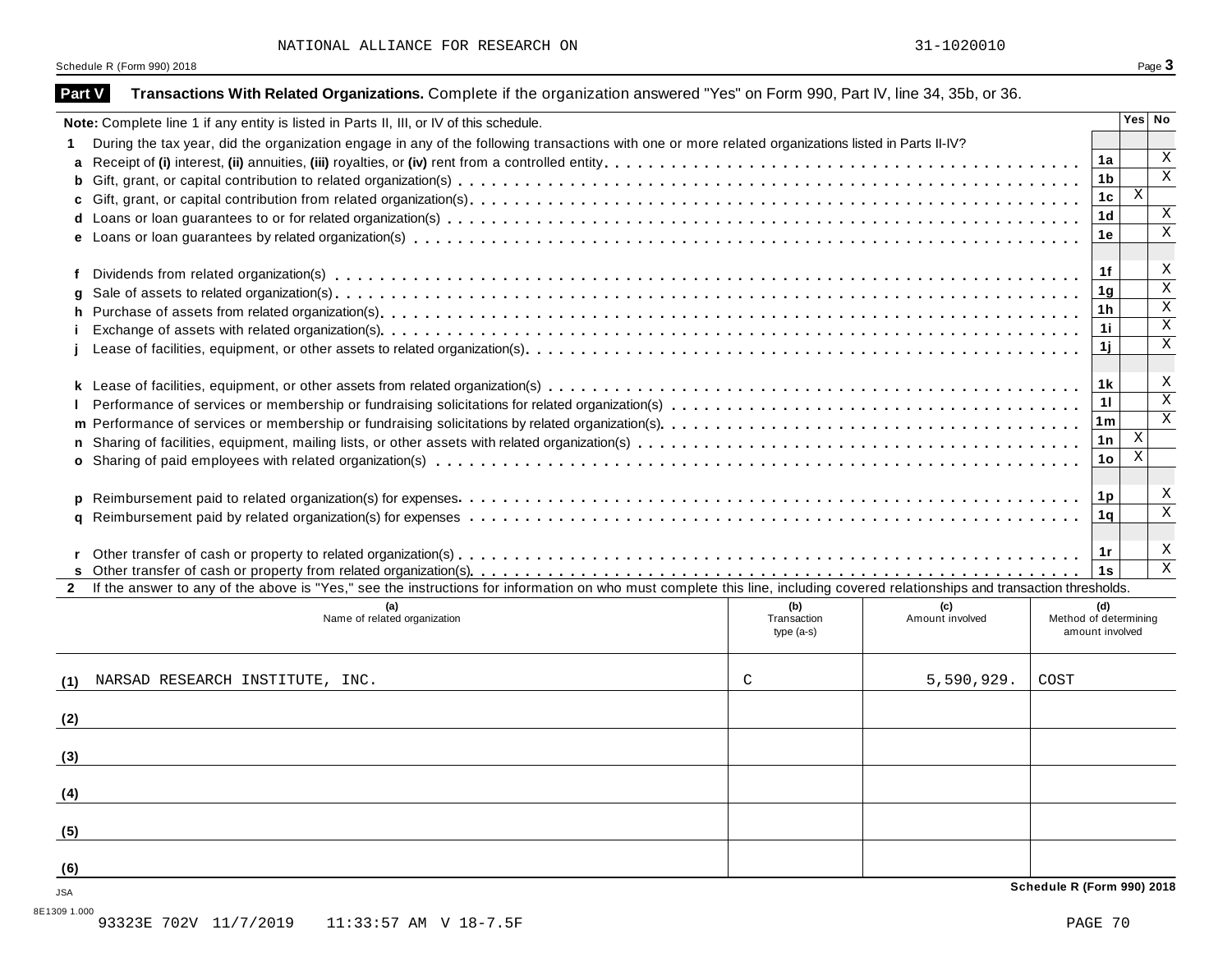### **Part VI Unrelated Organizations Taxable as a Partnership.** Complete if the organization answered "Yes" on Form 990, Part IV, line 37.

Provide the following information for each entity taxed as a partnership through which the organization conducted more than five percent of its activities (measured by total assets or gross revenue) that was not a related organization. See instructions regarding exclusion for certain investment partnerships.

| (a)<br>Name, address, and EIN of entity | (b)<br>Primary activity<br>(c)<br>Legal domicile<br>(d)<br>Predominant<br>(state or foreign<br>income (related,<br>country)<br>unrelated, excluded<br>from tax under |  | (e)<br>Are all partners<br>section<br>501(c)(3)<br>organizations? |               | (f)<br>Share of<br>total income | (g)<br>Share of<br>end-of-year<br>assets | (h)<br>Disproportionate<br>allocations? |               | (i)<br>Code V - UBI<br>amount in box 20<br>of Schedule K-1<br>(Form 1065) | (j)<br>General or<br>managing<br>partner? |     | (k)<br>Percentage<br>ownership |  |
|-----------------------------------------|----------------------------------------------------------------------------------------------------------------------------------------------------------------------|--|-------------------------------------------------------------------|---------------|---------------------------------|------------------------------------------|-----------------------------------------|---------------|---------------------------------------------------------------------------|-------------------------------------------|-----|--------------------------------|--|
|                                         |                                                                                                                                                                      |  | sections 512-514)                                                 | $Yes \mid No$ |                                 |                                          |                                         | $Yes \mid No$ |                                                                           |                                           | Yes | <b>No</b>                      |  |
| (1)                                     |                                                                                                                                                                      |  |                                                                   |               |                                 |                                          |                                         |               |                                                                           |                                           |     |                                |  |
| (2)                                     |                                                                                                                                                                      |  |                                                                   |               |                                 |                                          |                                         |               |                                                                           |                                           |     |                                |  |
| (3)                                     |                                                                                                                                                                      |  |                                                                   |               |                                 |                                          |                                         |               |                                                                           |                                           |     |                                |  |
| (4)                                     |                                                                                                                                                                      |  |                                                                   |               |                                 |                                          |                                         |               |                                                                           |                                           |     |                                |  |
| (5)                                     |                                                                                                                                                                      |  |                                                                   |               |                                 |                                          |                                         |               |                                                                           |                                           |     |                                |  |
| (6)                                     |                                                                                                                                                                      |  |                                                                   |               |                                 |                                          |                                         |               |                                                                           |                                           |     |                                |  |
| (7)                                     |                                                                                                                                                                      |  |                                                                   |               |                                 |                                          |                                         |               |                                                                           |                                           |     |                                |  |
| (8)                                     |                                                                                                                                                                      |  |                                                                   |               |                                 |                                          |                                         |               |                                                                           |                                           |     |                                |  |
| (9)                                     |                                                                                                                                                                      |  |                                                                   |               |                                 |                                          |                                         |               |                                                                           |                                           |     |                                |  |
| (10)                                    |                                                                                                                                                                      |  |                                                                   |               |                                 |                                          |                                         |               |                                                                           |                                           |     |                                |  |
| (11)                                    |                                                                                                                                                                      |  |                                                                   |               |                                 |                                          |                                         |               |                                                                           |                                           |     |                                |  |
| (12)                                    |                                                                                                                                                                      |  |                                                                   |               |                                 |                                          |                                         |               |                                                                           |                                           |     |                                |  |
| (13)                                    |                                                                                                                                                                      |  |                                                                   |               |                                 |                                          |                                         |               |                                                                           |                                           |     |                                |  |
| (14)                                    |                                                                                                                                                                      |  |                                                                   |               |                                 |                                          |                                         |               |                                                                           |                                           |     |                                |  |
| (15)                                    |                                                                                                                                                                      |  |                                                                   |               |                                 |                                          |                                         |               |                                                                           |                                           |     |                                |  |
| (16)                                    |                                                                                                                                                                      |  |                                                                   |               |                                 |                                          |                                         |               |                                                                           |                                           |     |                                |  |
|                                         |                                                                                                                                                                      |  |                                                                   |               |                                 |                                          |                                         |               |                                                                           |                                           |     |                                |  |

**Schedule R (Form 990) 2018**

JSA